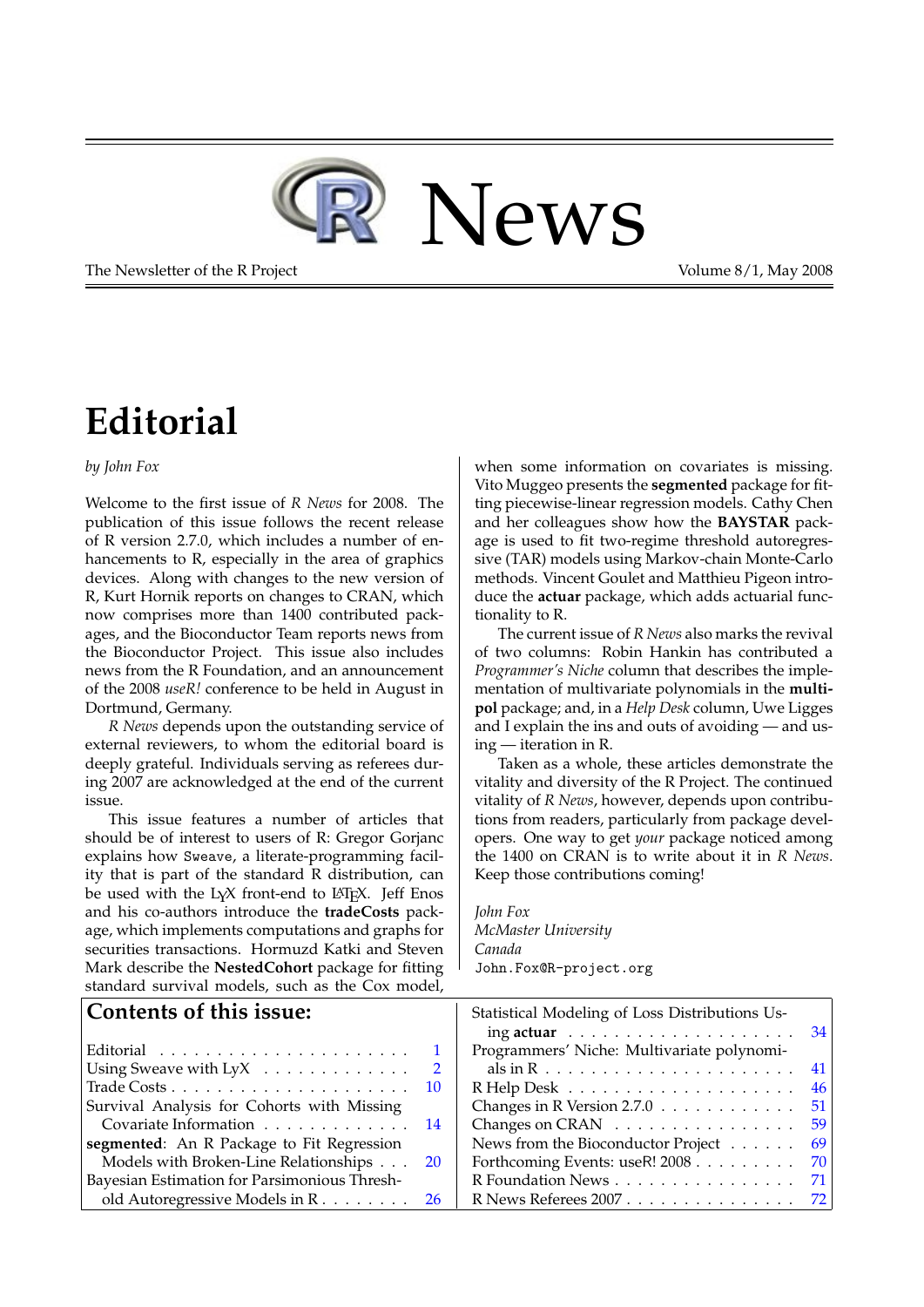# **Using Sweave with LyX**

<span id="page-1-0"></span>**How to lower the LATEX/**Sweave **learning curve**

*by Gregor Gorjanc*

# **Introduction**

LATEX (LA[TEX Project,](#page-8-0) [2005\)](#page-8-0) is a powerful typesetting language, but some people find that acquiring a knowledge of LATEX presents a steep learning curve in comparison to other "document processors." Unfortunately this extends also to "tools" that rely on LAT<sub>E</sub>X. Such an example is Sweave [\(Leisch,](#page-8-1) [2002\)](#page-8-1), which combines the power of  $R$  and  $LAT$ <sub>E</sub>X using lit-erate programming as implemented in noweb [\(Ram](#page-8-2)[sey,](#page-8-2) [2006\)](#page-8-2). Literate programming is a methodology of combining program code and documentation in one (source) file. In the case of Sweave, the source file can be seen as a  $\Delta E$ <sub>F</sub>X file with parts (chunks) of R code. The primary goal of Sweave is not documenting the R code, but delivering results of a data analysis. LATEX is used to write the text, while R code is replaced with its results during the process of compiling the document. Therefore, Sweave is in fact a literate reporting tool. Sweave is of considerable value, but its use is somewhat hindered by the steep learning curve needed to acquire LATEX.

The R package **odfWeave** [\(Kuhn,](#page-8-3) [2006\)](#page-8-3) uses the same principle as Sweave, but instead of LATEX uses an XML-based markup language named Open Document Format (ODF). This format can be easily edited in OpenOffice. Although it seems that **odfWeave** solves problems for non-LAT<sub>E</sub>X users, LAT<sub>E</sub>X has qualities superior to those of OpenOffice. However, the gap is getting narrower with tools like  $OOoIATFX$ [\(Piroux,](#page-8-4) [2005\)](#page-8-4), an OpenOffice macro for writing LAT<sub>E</sub>X equations in OpenOffice, and Writer 2 LAT<sub>E</sub>X [\(Just,](#page-7-0) [2006\)](#page-7-0), which provides the possibility of converting OpenOffice documents to LATEX. LATEX has existed for decades and it appears it will remain in use. Anything that helps us to acquire and/or use LAT<sub>E</sub>X is therefore welcome. L<sub>Y</sub>X (L<sub>Y</sub>X Project, [2006\)](#page-8-5) definitely is such tool.

LYX is an open source document preparation system that works with LATEX and other "companion" tools. In short, I see LyX as a "Word"-like WYSIWYM (What You See Is What You Mean) front-end for editing LAT<sub>E</sub>X files, with excellent import and export facilities. Manuals shipped with  $L<sub>y</sub>X$  and posted on the wiki site (<http://wiki.lyx.org>) give an accessible and detailed description of  $L<sub>Y</sub>X$ , as well as pointers to LAT<sub>E</sub>X documentation. I heartily recommend these resources for studying  $L<sub>Y</sub>X$  and  $L<sub>Y</sub>F<sub>X</sub>$ . Additionally, LYX runs on Unix-like systems, including MacOSX, as well as on MS Windows. The LYX installer for MS Windows provides a neat way to install all the tools that are needed to work with LAT<sub>E</sub>X in general. This is not a problem for GNU/Linux distributions since package management tools take care of the de-pendencies. TEX Live [\(TEX Live Project,](#page-8-6) [2006\)](#page-8-6) is another way to get LAT<sub>E</sub>X and accompanying tools for Unix, MacOSX, and MS Windows.  $L<sub>Y</sub>X$  is an ideal tool for those who may struggle with LATEX, and it would be an advantage if it could also be used for Sweave. [Johnson](#page-7-1) [\(2006\)](#page-7-1) was the first to embark on this initiative. I have followed his idea and extended his work using recent developments in R and  $L<sub>Y</sub>X$ .

In the following paragraphs I give a short tutorial "L $\chi$ X & Sweave in action", where I also show a way to facilitate the learning of LAT<sub>E</sub>X and consequently of Sweave. The section " $L<sub>Y</sub>X$  customisation" shows how to customise  $L<sub>Y</sub>X$  to work with Sweave. I close with some discussion.

# **LyX and Sweave in action**

In this section I give a brief tutorial on using Sweave with  $L<sub>Y</sub>X$ . You might also read the "Introduction to  $L<sub>Y</sub>X''$  and "The  $L<sub>Y</sub>X$  Tutorial" manuals for additional information on the first steps with  $L<sub>Y</sub>X$ . In order to actively follow this tutorial you have to customise  $L<sub>Y</sub>X$  as described in the section " $L<sub>Y</sub>X$  customisation".

Open  $L<sub>Y</sub>X$ , create a new file with the File  $\rightarrow$  New menu and save it. Start typing some text. You can preview your work in a PDF via the View –> PDF (\*) menu, where \* indicates one of the tools/routes (latex,  $pdf$ latex, etc.) that are used to convert  $\triangle T$ <sub>F</sub>X file to PDF. The availability of different routes of conversion, as well as some other commands, depend on the availability of converters on your computer.

## **The literate document class**

To enable literate programming with R you need to choose a document class that supports this methodology. Follow the Document –> Settings menu and choose one of the document classes that indicates Sweave, say "article (Sweave noweb)". That is all. You can continue typing some text.

## **Code chunk**

To enter R code you have to choose an appropriate style so that  $L<sub>Y</sub>X$  will recognise this as program code. R code typed with a standard style will be treated as standard text. Click on the button "Standard" (Figure  $1 1 -$  top left) and choose a scrap style, which is used for program code (chunks) in literate programming documents. You will notice that now the text you type has a different colour (Figure [1\)](#page-3-0). This is an indicator that you are in a paragraph with a scrap style. There are different implementations of literate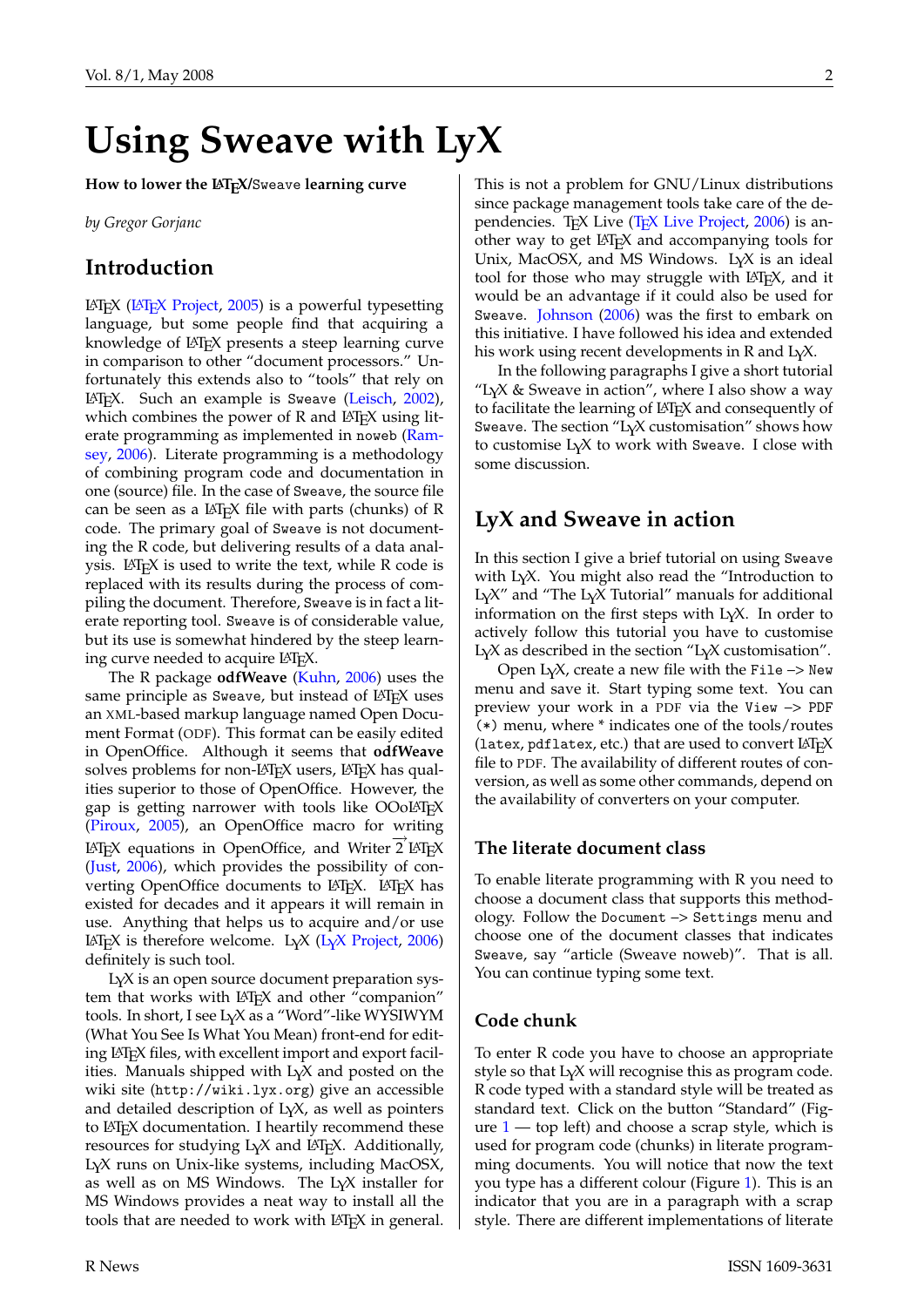```
<<myFirstChunkInLyX>>=
xObs <- 100; xMean <- 10; xVar <- 9
x <- rnorm(n=xObs, mean=xMean, sd=sqrt(xVar))
mean(x)@
```
Did you encounter any problems after hitting the ENTER key? L $\chi$ X tries to be restrictive with spaces and new lines. A new line always starts a new paragraph with a standard style. To keep the code "together" in one paragraph of a scrap style, you have to use CTRL+ENTER to go onto a new line. You will notice a special symbol (Figure [1\)](#page-3-0) at the end of the lines marking unbroken newline. Now write the above chunk of R code, save the file and preview a PDF. If the PDF is not shown, check the customisation part or read further about errors in code chunks. You can use all the code chunk options in the <<>>= markup part. For example <<echo=FALSE, fig=TRUE>>=, will have an effect of hidding output from R functions, while plots will be produced and displayed.

## **Inline code chunks**

 $L<sub>Y</sub>X$  also supports the inclusion of plain  $\mathbb{F}L<sub>F</sub>X$  code. Follow the Insert  $\rightarrow$  TeX Code menu, or just type CTRL+L and you will get a so-called ERT box (Fig-ure [1\)](#page-3-0) where you can type  $\text{LipX}$  code directly. This can be used for an inline code chunk. Create a new paragraph, type some text and insert \Sexpr{xObs} into the ERT box. Save the file and check the result in a PDF format. This feature can also be used for \SweaveOpts{} directives anywhere in the document. For example, \SweaveOpts{echo=FALSE} will suppress output from all R functions after that line. ERT boxes are advantageous since you can start using some LATEX directly, but you can still produce whole documents without knowing the rest of the  $LAT$ <sub>E</sub>X commands that  $L<sub>Y</sub>X$  has used.

## **Equations**

Typing mathematics is one of the greatest strengths of  $\Delta T_F X$ . To start an equation in  $L_Y X$  follow the Insert –> Math –> Inline/Display Formula menu or use CTRL+M and you will get an equation box. There is also a maths panel to facilitate the typing of symbols. You can also type standard LATEX commands into the equation box and, say, \alpha will be automatically replaced with  $\alpha$ . You can also directly include an inline code chunk in an equation, but note that backslash in front of Sexpr will not be displayed as can be seen in Figure [1.](#page-3-0)

## **Floats**

A figure float can be filled with a code chunk and Sweave will replace the code chunk "with figures". How can we do this with  $L<sub>y</sub>X$ ? Follow the Insert  $\rightarrow$ Float –> Figure menu and you will create a new box — a figure float. Type a caption and press the ENTER key. Choose the scrap style, insert the code chunk provided below (do not forget to use CTRL+ENTER), save the file, and preview in PDF format.

<<mySecondChunkInLyX, fig=TRUE>>= hist(x)

@

If you want to center the figure, point the cursor at the code chunk, follow the Edit -> Paragraph Setting menu and choose alignment. This will center the code and consequently also the resulting figure. Alignment works only in L<sub>Y</sub>X version 1.4.4 and later. You will receive an error with  $LyX$  version 1.4.3. If you still have  $L<sub>Y</sub>X$  version 1.4.3, you can bypass this problem by retaining the default (left) alignment and by inserting LATEX code for centering within a float, say \begin{center} above and \end{center} below the code chunk. Check the section "LYX customisation" for a file with such an example.

## **Errors in code chunks**

If there are any errors in code chunks, the compiation will fail. L $\chi$ X will only report that an error has occurred. This is not optimal as you never know where the error occured. There is a Python script listerrors shipped with  $L<sub>y</sub>X$  for this issue. Unfortunately, I do not know how to write an additional function for collecting errors from the R CMD Sweave process. I will be very pleased if anyone is willing to attempt this. In the meantime you can monitor the weaving process if you start  $L<sub>Y</sub>X$  from a terminal. The weaving process will be displayed in a terminal as if R CMD Sweave is used (Figure [1,](#page-3-0) bottom right) and you can easily spot the problematic chunk.

## **Import/Export**

You can import Sweave files into LyX via the File  $\rightarrow$  Import  $\rightarrow$  Sweave... menu. Export from L $\chi$ X to Sweave and to other formats also works similarly. If you want to extract the R code from the document i.e., tangle the document — just export to R/S code. Exported files can be a great source for studying LATEX. However, this can be tedious, and I find that the View menu provides a handy way to examine LAT<sub>E</sub>X source directly. Preview of LAT<sub>E</sub>X and Sweave formats will work only if you set up a viewer/editor in the 'preferences' file (Figure [3\)](#page-5-0) as shown in the following section. Do something in LYX and take a look at the produced LAT<sub>E</sub>X file via the View menu. This way you can easily become acquainted with LATEX.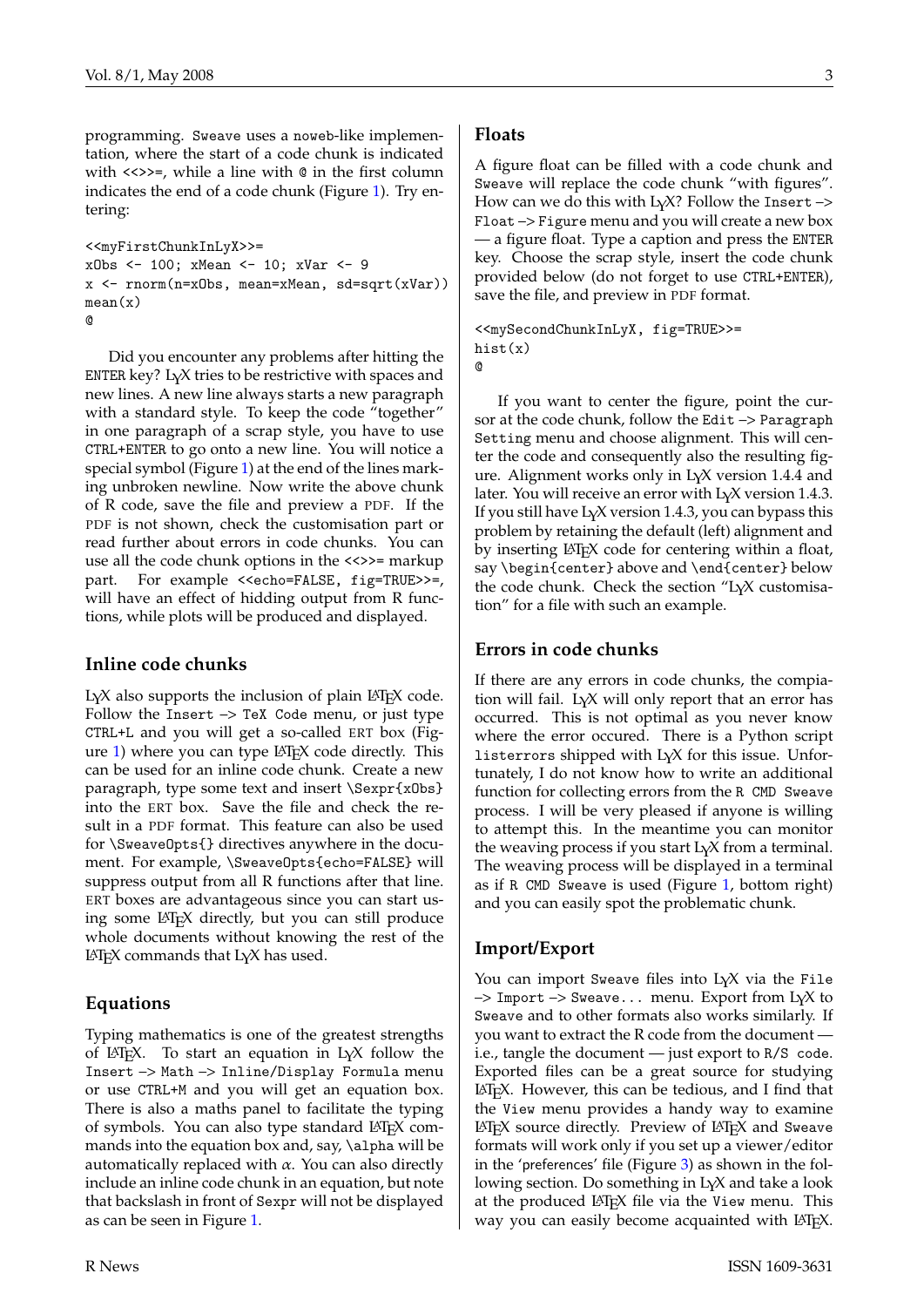| $\frac{\mathbf{x}}{1}$<br>$\frac{1}{2}$                                                                                                                                    |                                                                                                  |
|----------------------------------------------------------------------------------------------------------------------------------------------------------------------------|--------------------------------------------------------------------------------------------------|
| LyX:  /r-ggorjan/LyX-Sweave/test.lyx                                                                                                                                       | test.pdf - Adobe                                                                                 |
| Help<br><b>Tools</b><br>Document<br>Navigate<br>Insert<br>wei<br>Edit<br>Ele                                                                                               | can Mew Document Tools Window Help<br>An Example of using overave with Dya                       |
| <b>COLOR OF ALLER</b><br>S<br>S<br>S<br>E<br>国家<br>n.<br>脾<br>胂<br>Щ<br>坦<br>IIII                                                                                          | R code that will be evaluated during the $\epsilon$                                              |
| 2<br>۰<br>W.<br>Œ<br>ŀ<br>š.<br>ш<br>XIX<br>N X<br>$\mathbf{C}$<br>90<br>- 255<br>Standard                                                                                 | $> xObs < -100$                                                                                  |
| €<br>compilation of the document.                                                                                                                                          | $>$ xMean $<-10$                                                                                 |
| < <myfirstchunkinlyx>=</myfirstchunkinlyx>                                                                                                                                 | $>$ xVar $<-$ 9                                                                                  |
| $xVar < -94$<br>$xObs < -100$ ; $xMean < -10$                                                                                                                              | > $x \leftarrow \text{rnorm}(n = xObs, \text{ mean} = xMean$<br>$>$ mean $(x)$                   |
| <- rnorm(n=xObs, mean=xMean, sd=sqrt(xVar))<br>$mean(x) \leftarrow$                                                                                                        | $[1]$ 9.444442                                                                                   |
| $\bullet$                                                                                                                                                                  | We can insert inline code chunks via.                                                            |
| We can insert inline code chunks via "ERT" boxes. In                                                                                                                       | can create a figure float with a code chunl<br>have obtained 100 draws from a normal             |
| ERT \Sexpr{x0bs}<br>obtained<br>the above chunk we have                                                                                                                    |                                                                                                  |
| distribution<br>normal<br>a<br>from<br>draws                                                                                                                               | <b>Histogra</b>                                                                                  |
| N(Sexpr{xMean},Sexpr{xVar}). Finnaly, we can create a                                                                                                                      |                                                                                                  |
| ERT \SweaveOpts{echo=FALSE}<br>figure float with a code chunk                                                                                                              | ςz                                                                                               |
| float: Figure                                                                                                                                                              |                                                                                                  |
| < <mysecondchunkinlyx, fig="TRUE">&gt;=<sup>{-/</sup></mysecondchunkinlyx,>                                                                                                | $\overline{\text{S}}$                                                                            |
| $\left  \cdot \right $<br>hist(x)                                                                                                                                          |                                                                                                  |
| W                                                                                                                                                                          | Ŧ<br>$8.50 \times 11.00 \text{ in}$                                                              |
| the compilation of the accumen<br>Our une cepenieve ed Title 1eur ecco y LO                                                                                                |                                                                                                  |
| Processing code chunks<br>Writing to file test.tex<br>$\frac{1}{2}$<br>Guio <= 100; xMean <= 10; xVan <= 9<br>x <= morn(n=xObs, wean=xMean, sd=sqrt(xVar))<br>wean(x)<br>@ | : echo term verbatim (label=myFirstChunkInLyX)<br>: term verbatim eps pdf (label=mySecondChunkIn |
| Text Fly hl-p Server LS<br>56% of 1.6k (36,<br>--(unix)-- test.Rnw                                                                                                         |                                                                                                  |
|                                                                                                                                                                            | You can now run LaTeX on 'test.tex'                                                              |
|                                                                                                                                                                            |                                                                                                  |

<span id="page-3-0"></span>Figure 1: Screenshot of L<sub>Y</sub>X with Sweave in action: L<sub>Y</sub>X GUI (top-left), produced PDF (top-right), source code (Sweave) in an editor (bottom-left), and echo from weaving in a terminal (bottom-right)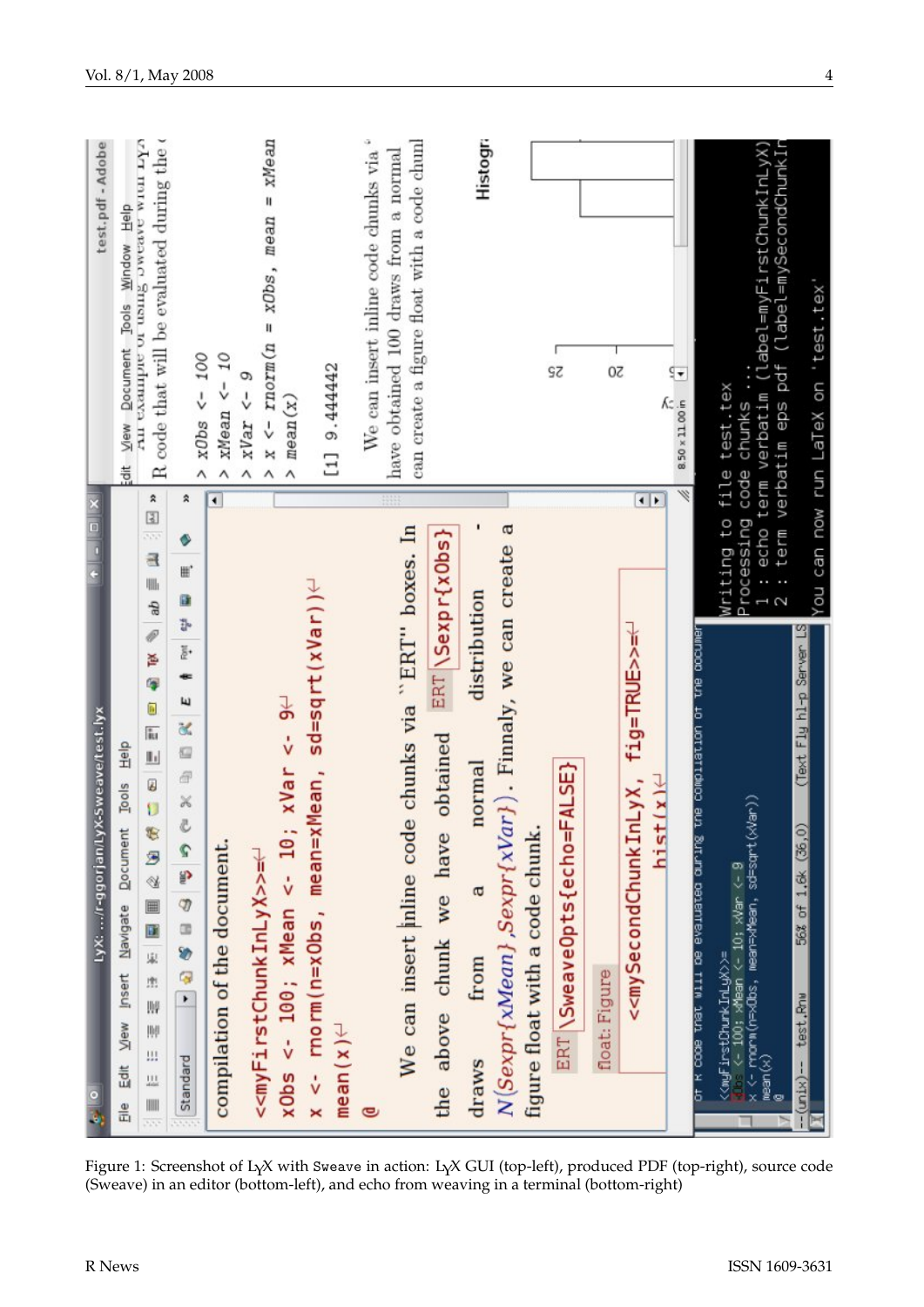In  $L<sub>Y</sub>X$  version 1.5 the user can monitor  $L<sub>T</sub>E<sub>X</sub>$  code instantly in a separate window. Users of  $L<sub>Y</sub>X$  can therefore easily become acquainted with LAT<sub>E</sub>X and there should be even less reason not to use Sweave.

# **LyX customisation**

LYX already supports noweb-like literate programming as described in the "Extended  $LyX$  Features" manual. Unfortunately, the default implementation does not work with R. To achieve this,  $L<sub>Y</sub>X$  needs to be customised to use R for weaving (replacing R code with its ouput) and tangling (extracting program code), while  $L<sub>y</sub>X$  will take care of the conversion into the chosen output format, for example, PostScript, PDF, etc. LyX can convert to, as well as from, many formats, which is only a matter of having proper converters. For example latex is used to convert a  $LAT$  $K$  file to DVI format, dvips is used to convert a DVI file to PostScript, and you can easily deduce what the ps2pdf converter does. Of course, pdflatex can also be used to directly convert LAT<sub>E</sub>X to PDF. So, the idea of providing Sweave support to LyX is to specify a converter (weaver) of a Sweave file that will be used for the evaluation of R code, replacing it with the results in the generated LATEX file. Additionally, a tangler needs to be specified if only the extraction of R code is required. I describe such customisation in this section, which is deliberately detailed so that anyone with interest and C++ experience could work with the  $L<sub>Y</sub>X$  team on direct support of Sweave. I also discuss a possible way for this in the subsection "Future work".

Users can customise  $L<sub>Y</sub>X$  via the Tools  $\rightarrow$ Preferences menu or via configuration files. Although menus may be more convenient to use, I find that handling a configuration file is easier, less cluttered and better for the customisation of  $L<sub>Y</sub>X$  on different machines. Since the readers of this newsletter already know how to work with R code, the handling of another ASCII file will not present any problems. The use of menus in  $L<sub>y</sub>X$  should be obvious from the given description. Configuration files for LYX can be saved in two places: the so-called library and the user directory. As usual, the settings in the user directory take precedence over those in the library directory and I will show only the customisation for the user. The manual "Customizing  $L<sub>Y</sub>X$ : Features for the Advanced User" describes all  $L<sub>Y</sub>X$ customisation features as well as system-wide customisation. The configuration file in the user directory is named 'preferences'. **Formats**, **converters**, and **document classes** need to be customised to enable Sweave support in  $L<sub>Y</sub>X$ . I will describe each of these in turn. Skip to the subsection "Install" on page [7,](#page-6-0) if you are not interested in the details.

### **Formats**

LYX formats describe general information about file formats. The default specification for the LATEX file format is shown in Figure [2.](#page-5-1) This specification consists of the following fields:

- format name ("latex");
- file extension ("tex");
- format name that is displayed in the  $L<sub>Y</sub>X$  GUI ("Latex (Plain)");
- keyboard shortcut ("L");
- viewer name ("");
- editor name ("");
- type of the document and vector graphics support by the document ("document").

Literate programming in  $L<sub>y</sub>X$  is implemented via the literate file format. The latter needs to be modified to work with R, and a new file format for R code must be introduced. The name literate must be used as this is a special file format name in  $L<sub>Y</sub>X$ for literate programming based on the noweb implementation. The entries in the 'preferences' file for a modified literate file format and a new r file format are shown in Figure [3.](#page-5-0) The values in separate fields are more or less obvious — editor stands for your favourite editor such as Emacs, Kate, Notepad, Texmaker, Tinn-R, vi, WinEdt, Wordpad, etc. It is very useful to define your favourite editor for both the viewing and the editing of Sweave, R, latex, and pdflatex file formats. This provides the possibility of viewing the file in these formats from  $L<sub>y</sub>X$  with only two clicks, as noted in the "L $\chi$ X & Sweave in action" section.

### **Converters**

I have already mentioned that  $L<sub>y</sub>X$  has a powerful feature of converting between various file formats with the use of external converter tools. For our purpose, only tools to weave and tangle need to be specified, while  $L<sub>Y</sub>X$  will take care of all other conversions. To have full support for Sweave in  $L<sub>Y</sub>X$  the following conversions are required:

- convert (import) the Sweave file into a  $L<sub>Y</sub>X$  file with R chunks;
- convert (weave) the LYX file with R chunks to a specified output format (LATEX, PostScript, PDF, etc.);
- convert (tangle) the  $L<sub>Y</sub>X$  file with R chunks to a file with R code only; and
- convert (export)  $L_1X$  file with R chunks to a Sweave file.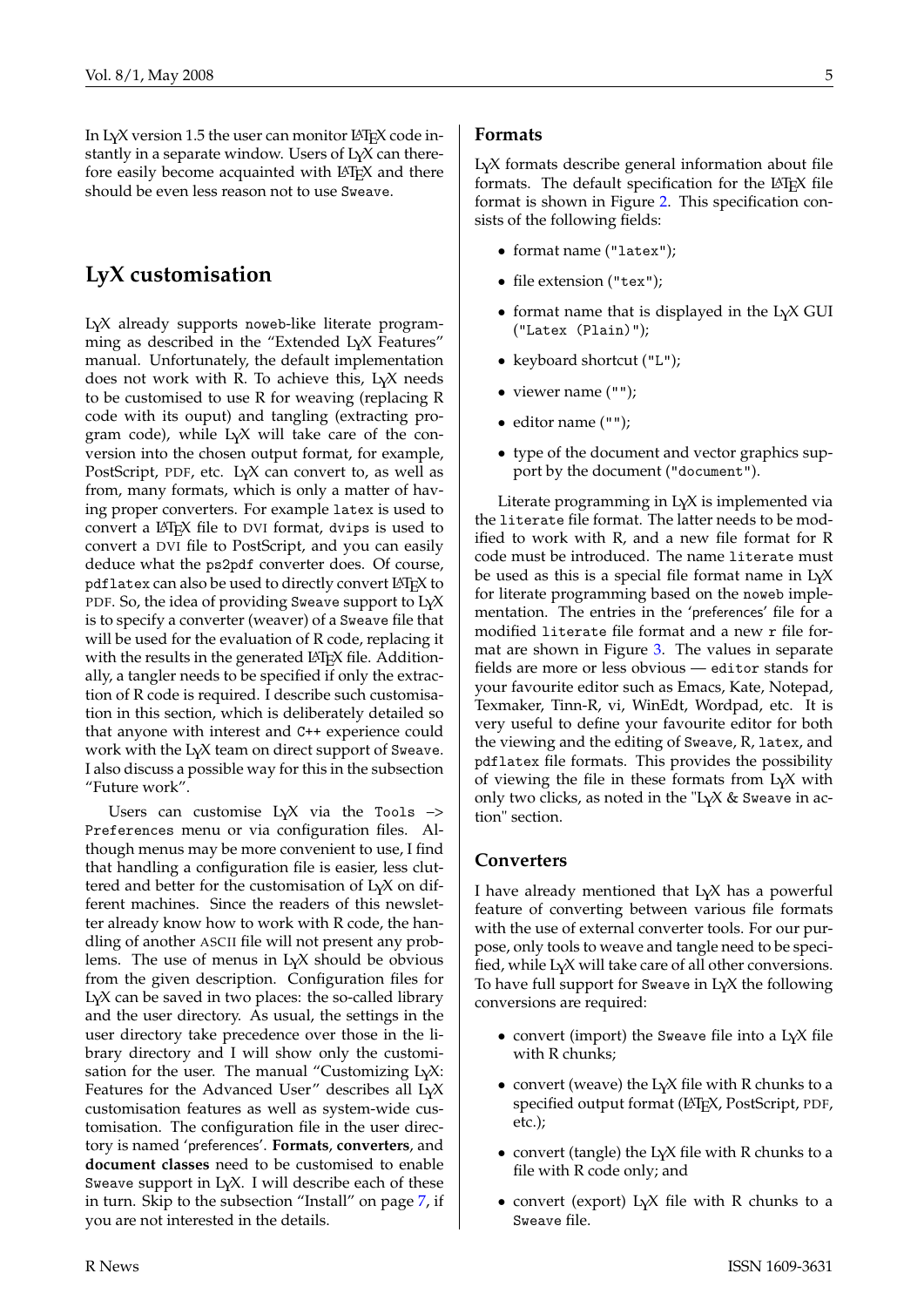\format "latex" "tex" "Latex (Plain)" "L" "" "" "document"

<span id="page-5-1"></span>Figure 2: The default format specification for a LAT<sub>E</sub>X file

```
#
# FORMATS SECTION ##########################
#
\format "literate" "Rnw" "Sweave" "" "editor" "editor" "document"
                   "R" "R/S code" "" "editor" "editor" "document"<br>"tex" "LaTeX (plain)" "" "editor" "editor" "document"
\format "latex" "tex" "LaTeX (plain)" "" "editor" "editor" "document"
\format "pdflatex" "tex" "LaTeX (pdflatex)" "" "editor" "editor" "document"
#
# CONVERTERS SECTION ##########################
#
\converter "literate" "r" TR CMD Stangle $$i" ""
\converter "literate" "latex" "R CMD Sweave $$i" ""
\converter "literate" "pdflatex" "R CMD Sweave $$i"
```
<span id="page-5-0"></span>Figure 3: Format and converter definitions for Sweave support in L<sub>Y</sub>X

The first task can be accomplished with  $L<sub>y</sub>X'$ s import utility tool tex2lyx and its option -n to convert a literate programming file, in our case a Sweave file, to the  $LyX$  file format. This can be done either in a terminal "by hand" (tex2lyx -n file.Rnw) or via the File  $\rightarrow$  Import menu within L $\gamma$ X. No customisation is required for this task. tex2lyx converts the literate programming file to the  $L<sub>Y</sub>X$  file format with two minor technicalities of which it is prudent to be aware. The first one is that  $L<sub>Y</sub>X$  uses the term scrap instead of chunk. This is due to a historical reason and comes from another literate programming tool named nuweb [\(Briggs et al.,](#page-7-2) [2002\)](#page-7-2). I shall use both terms (scrap and chunk) interchangeably to refer to the part of the document that contains the program code. Another technicality is related to the \documentclass directive in a LATEX/Sweave file. At the time of writing,  $L<sub>y</sub>X$  provides article, report and book LAT<sub>E</sub>X classes for literate programming. These are provided via document classes that will be described later on.

When converting a  $L<sub>y</sub>X$  file with R chunks to other formats, the information on how to weave and possibly also tangle the file is needed. The essential part of this task is the specification of R scripts Sweave and Stangle in a 'preferences' file as shown in Figure [3.](#page-5-0) These scripts are part of R from version 2.4.0. Note that two converters are defined for weaving: one for latex and one for the pdflatex file format. This way both routes of LATEX conversion are supported  $-$  i.e.,  $\text{L}$ <sub>F</sub> $X \rightarrow$  PostScript  $\rightarrow$  PDF for the latex file format, and  $L + \Sigma$  –> PDF for the pdflatex file format. The details of weaving and tangling processes are described in the "Extended LYX Features" manual.

#### **Document classes**

L<sub>Y</sub>X uses layouts for the definition of environments/styles, for example the standard layout/style for normal text and the scrap layout/style for program code in literate programming. Layout files are also used for the definition of document classes, sometimes also called text classes. Document classes with literate support for the article, report and book LAT<sub>E</sub>X document classes already exist. The definitions for these files can be found in the 'layout' subdirectory of the LYX library directory. The files are named 'literate-article.layout', 'literatereport.layout' and 'literate-book.layout'. That is the reason for the mandatory use of the literate file format name as described before in the formats subsection. All files include the 'literate-scrap.inc' file, where the scrap style is defined. The syntax of these files is simple and new files for other document classes can be created easily. When L<sub>Y</sub>X imports a literate programming file it automatically chooses one of these document classes, based on a LAT<sub>E</sub>X document class.

The default document classes for literate programming in  $LyX$  were written with noweb in mind. There are two problems associated with this. The default literate document classes are available to the  $L<sub>Y</sub>X$  user only if the 'noweb.sty' file can be found by LAT<sub>E</sub>X during the configuration of  $L<sub>Y</sub>X$  — done during the first start of  $L<sub>Y</sub>X$  or via the Tools  $\rightarrow$  Reconfigure menu within LYX. This is too restrictive for Sweave users, who require the 'Sweave.sty' file. Another problem is that the default literate class does not allow aligning the scrap style. This means that the R users cannot center figures.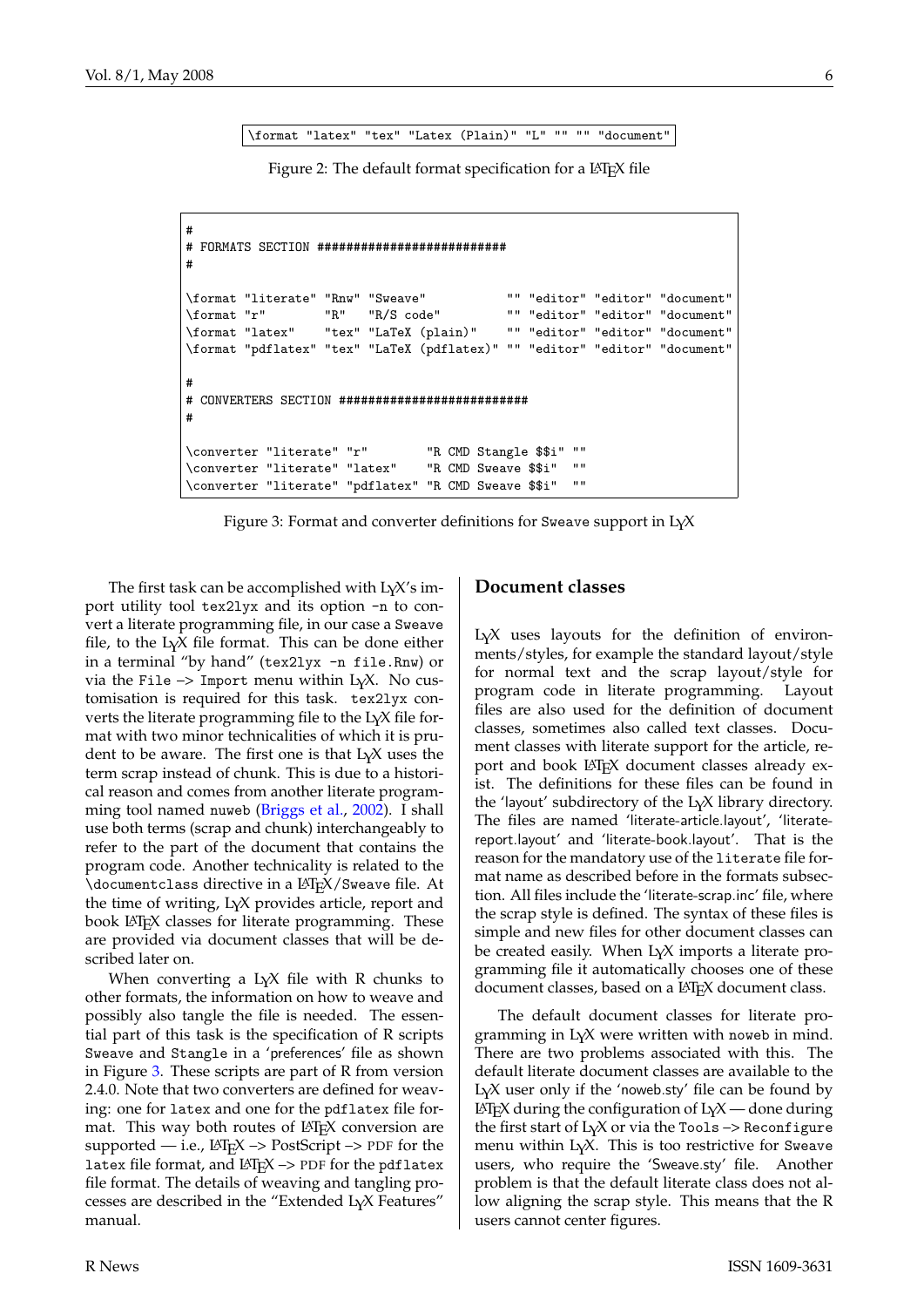have the same names as their "noweb" originals. The user can insert R code into the Sweave file with noweb- like syntax

<<>>= someRCode @

or LAT<sub>E</sub>X-like syntax

\begin{Scode} someRCode \end{Scode}

or even a mixture of these two [\(Leisch,](#page-8-1) [2002\)](#page-8-1). L $\chi$ X could handle both types, but LYX's definition of the style of LAT<sub>E</sub>X-like syntax cannot be general enough to fulfil all the options Sweave provides. Therefore, only noweb-like syntax is supported in  $L<sub>Y</sub>X$ . Nevertheless, it is possible to use LAT<sub>E</sub>X-like syntax, but one has to resort to the use of plain LAT<sub>E</sub>X markup.

LYX has been patched to incorporate the \SweaveSyntax{}, \SweaveOpts{}, \SweaveInput{}, \Sexpr{} and \Scoderef{} commands. These commands will be handled appropriately during the import of the Sweave file into  $L<sub>y</sub>X$ . The same holds for the LATEX environment Scode, but the default layout in  $L<sub>Y</sub>X$  used for this environment is not as useful as the noweb-like syntax.

## **"Install"**

<span id="page-6-0"></span>At least L<sub>Y</sub>X version 1.4.4 and R version 2.4.0 are needed. Additionally, a variant of the Additionally, a variant of the Unix shell is needed. All files ('preferences', 'literate-article.layout', 'literate-report.layout', 'literatebook.layout', and 'literature-scrap.inc') that are mentioned in this section are available at [http://cran.](http://cran.r-project.org/contrib/extra/lyx) [r-project.org/contrib/extra/lyx](http://cran.r-project.org/contrib/extra/lyx). There are also other files ('test.lyx', 'Sweave-test-1.lyx', and 'templatevignette.lyx') that demonstrate the functionality. Finally, the 'INSTALL' file summarises this subsection and provides additional information about the Unix shell and troubleshooting for MS Windows users. Follow these steps to enable use of Sweave in  $L<sub>Y</sub>X$ :

- find the so-called  $L<sub>y</sub>X$  user directory via the Help  $\rightarrow$  About LyX menu within LyX;
- save the 'preferences' file in the  $L<sub>y</sub>X$  user directory;
- save the 'literate-\*.\*' files to the 'layouts' subdirectory of the L<sub>Y</sub>X user directory;
- assure that LATEX can find and use the 'Sweave.sty' file (read the TEX path system subsection if you have problems with this);

• restart  $L<sub>Y</sub>X$ .

It is also possible to use  $L<sub>Y</sub>X$  version 1.4.3, but there are problems with the alignment of code chunk results in floats. Use corresponding files from the 'lyx-1.4.3' subdirectory at [http://cran.r-project.](http://cran.r-project.org/contrib/extra/lyx) [org/contrib/extra/lyx](http://cran.r-project.org/contrib/extra/lyx). Additionally, save the 'syntax.sweave' file in the  $L<sub>Y</sub>X$  user directory.

## **TEX path system**

It is not the purpose of this article to describe LATEX internals. However, R users who do not have experience with LAT<sub>E</sub>X (the intended readership) might encounter problems with the path system that LATEX uses and I shall give a short description to overcome this. So far I have been referring to LATEX, which is just a set of commands at a higher level than "plain" TEX. Both of them use the same path system. When you ask T<sub>E</sub>X to use a particular package (say Sweave with the command \usepackage{Sweave}),  $TeX$  searches for necessary files in  $TeX$  paths, also called texmf trees. These trees are huge collections of directories that contain various files: packages, fonts, etc. TEX searches files in these trees in the following order:

- the root texmf tree such as '/usr/share/texmf', 'c:/texmf' or 'c:/Program Files/TEX/texmf';
- the local texmf tree such as '/usr/share/local/texmf'; 'c:/localtexmf' or 'c:/Program Files/TEX/texmf-local'; and
- the personal texmf tree in your home directory,

where TEX is a directory of your  $T_FX$  distribution such as MiKT<sub>F</sub>X [\(Schenk,](#page-8-7) [2006\)](#page-8-7). R ships 'Sweave.sty' and other T<sub>F</sub>X related files within its own texmf tree in the 'pathToRInstallDirectory/share/texmf' directory. You have to add R's texmf tree to the T<sub>F</sub>X path, and there are various ways to achieve this. I believe that the easiest way is to follow these steps:

- create the 'tex/latex/R' sub-directory in the local texmf tree;
- copy the contents of the R texmf tree to the newly created directory;
- rebuild TEX's filename database with the command texhash (MiKTEX has also a menu option for this task); and
- check if TEX can find 'Sweave.sty' use the command kpsewhich Sweave.sty or findtexmf Sweave.sty in a terminal.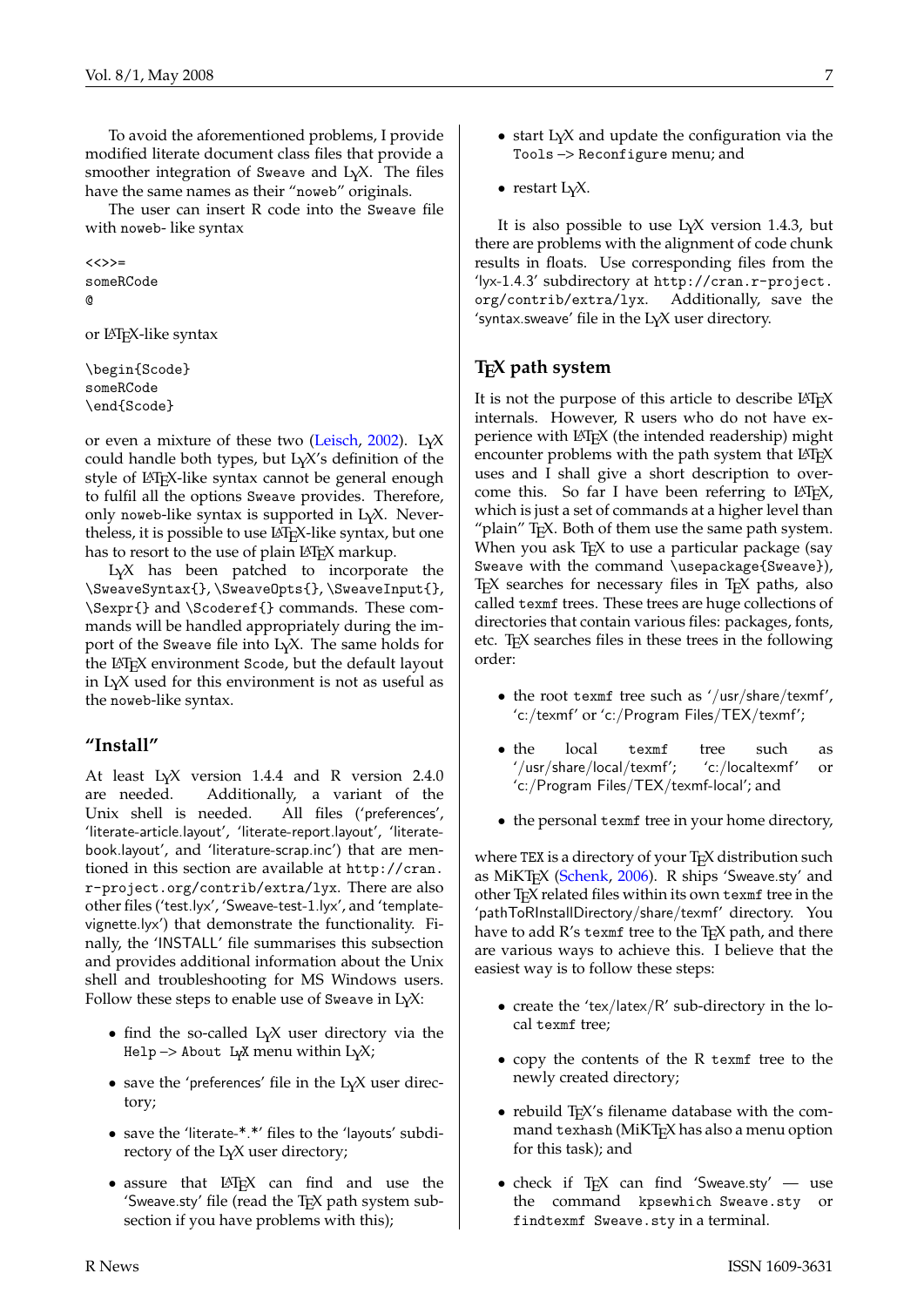Users of Unix-like systems can use a link instead of a sub-directory in a local texmf tree to ensure the latest version of R's texmf tree is used. Debian GNU/Linux and its derivatives, with R installed from official Debian packages, have this setup automatically. Additional details on the TFX path system can be found at [http://www.ctan.org/](http://www.ctan.org/installationadvice/) [installationadvice/](http://www.ctan.org/installationadvice/). Windows useRs might also be interested in notes about using MiKT<sub>E</sub>X with R for Windows at [http://www.murdoch-sutherland.](http://www.murdoch-sutherland.com/Rtools/miktex.html) [com/Rtools/miktex.html](http://www.murdoch-sutherland.com/Rtools/miktex.html).

### **Future work**

The customisation described above is not a difficult task (just six steps), but it would be desirable if  $L<sub>Y</sub>X$ could support Sweave "out of the box". L $\chi$ X has a convenient configuration feature that is conditional on availability of various third party programs and LATEX files. Sweave support for editing could be configured if 'Sweave.sty' is found, while R would have to be available for conversions. To achieve this, only minor changes would be needed in the  $L<sub>Y</sub>X$  source. I think that the easiest way would be to add another argument, say -ns, to the tex2lyx converter that would drive the conversion of the Sweave file to  $L<sub>Y</sub>X$ as it is done for noweb files, except that the Sweavespecific layout of files would be chosen. Additionally, the format name would have to be changed from literate to avoid collision with noweb. Unfortunately, these changes require C++ skills that I do not have.

## **Discussion**

LYX is not the only "document processor" with the ability to export to LAT<sub>E</sub>X. AbiWord, KWord, and OpenOffice are viable open source alternatives, while I am aware of only one proprietary alternative, Scientific WorkPlace (SWP) [\(MacKichan Soft](#page-8-8)[ware, Inc.,](#page-8-8) [2005\)](#page-8-8). [Karlsson](#page-8-9) [\(2006\)](#page-8-9) reviewed and compared SWP with LYX. His main conclusions were that both LyX and SWP are adequate, but could "learn" from each other. One of the advantages of SWP is the computer algebra system MuPAD [\(SciFace Software,](#page-8-10) [Inc.,](#page-8-10) [2004\)](#page-8-10) that the user gets with SWP. L $\chi$ X has some support for GNU Octave, Maxima, Mathematica and Maple, but I have not tested it. Now Sweave brings R and its packages to  $L<sub>y</sub>X$ , so the advantage of SWP in this regard is diminishing. Additionally,  $L<sub>Y</sub>X$  and R (therefore also Sweave) run on all major platforms, whereas SWP is restricted to Windows.

Sweave by default creates PostScript and PDF files for figures. This eases the conversion to either PostScript and/or PDF of a whole document, which L<sub>Y</sub>X can easily handle. The announced support for the PNG format (Leisch, personal communication) in Sweave will add the possibility to create lighter PDF

The current default for R package-vignette files is Sweave, and since Sweave is based on LATEX, some developers might find it hard to write vignettes. With  $L<sub>y</sub>X$  this need not be the case anymore, as vignettes can also be created with LYX. Developers just need to add vignettespecific markup, i.e., %\VignetteIndexEntry{}, %\VignetteDepends{}, %\VignetteKeywords{} and %\VignettePackage{}, to the document preamble via the Document  $\rightarrow$  Settings  $\rightarrow$  LaTeX Preamble menu within  $LyX$ . A template for a vignette (with vignette specific markup already added) is provided in the file 'template-vignette.lyx' at [http://](http://cran.r-project.org/contrib/extra/lyx) [cran.r-project.org/contrib/extra/lyx](http://cran.r-project.org/contrib/extra/lyx). A modified layout for Sweave in  $L<sub>y</sub>X$  also defines common LATEX markup often used in vignettes, for example, \Rcode{}, \Robject{}, \Rcommand{}, \Rfunction{}, \Rfunarg{}, \Rpackage{}, \Rmethod{}, and \Rclass{}.

## **Summary**

I have shown that it is very easy to use  $L<sub>Y</sub>X$  for literate programming/reporting and that the LAT<sub>E</sub>X/Sweave learning curve need not be too steep.

LYX does not support Sweave out of the box. I describe the needed customisation, which is very simple. I hope that someone with an interest will build upon the current implementation and work with the LYX developers on the direct support of Sweave.

# **Acknowledgements**

I would like to thank the  $L<sub>y</sub>X$  team for developing such a great program and incorporating patches for smoother integration of LyX and Sweave. Acknowledgements go also to Friedrich Leisch for developing Sweave in the first place, as well as for discussion and comments. Inputs by John Fox have improved the paper.

# **Bibliography**

- <span id="page-7-2"></span>P. Briggs, J. D. Ramsdell, and M. W. Mengel. Nuweb*: A Simple Literate Programming Tool*, 2002. URL <http://nuweb.sourceforge.net>. Version 1.0b1.
- <span id="page-7-1"></span>P. E. Johnson. How to use  $L_YX$  with R,<br>2006. URL http://wiki.lyx.org/LyX/ 2006. URL [http://wiki.lyx.org/LyX/](http://wiki.lyx.org/LyX/LyxWithRThroughSweave) [LyxWithRThroughSweave](http://wiki.lyx.org/LyX/LyxWithRThroughSweave).
- <span id="page-7-0"></span>H. Just. *Writer* 2 *LATEX*, 2006. URL [http://www.](http://www.hj-gym.dk/~hj/writer2latex) [hj-gym.dk/~hj/writer2latex](http://www.hj-gym.dk/~hj/writer2latex). Version 0.4.1d.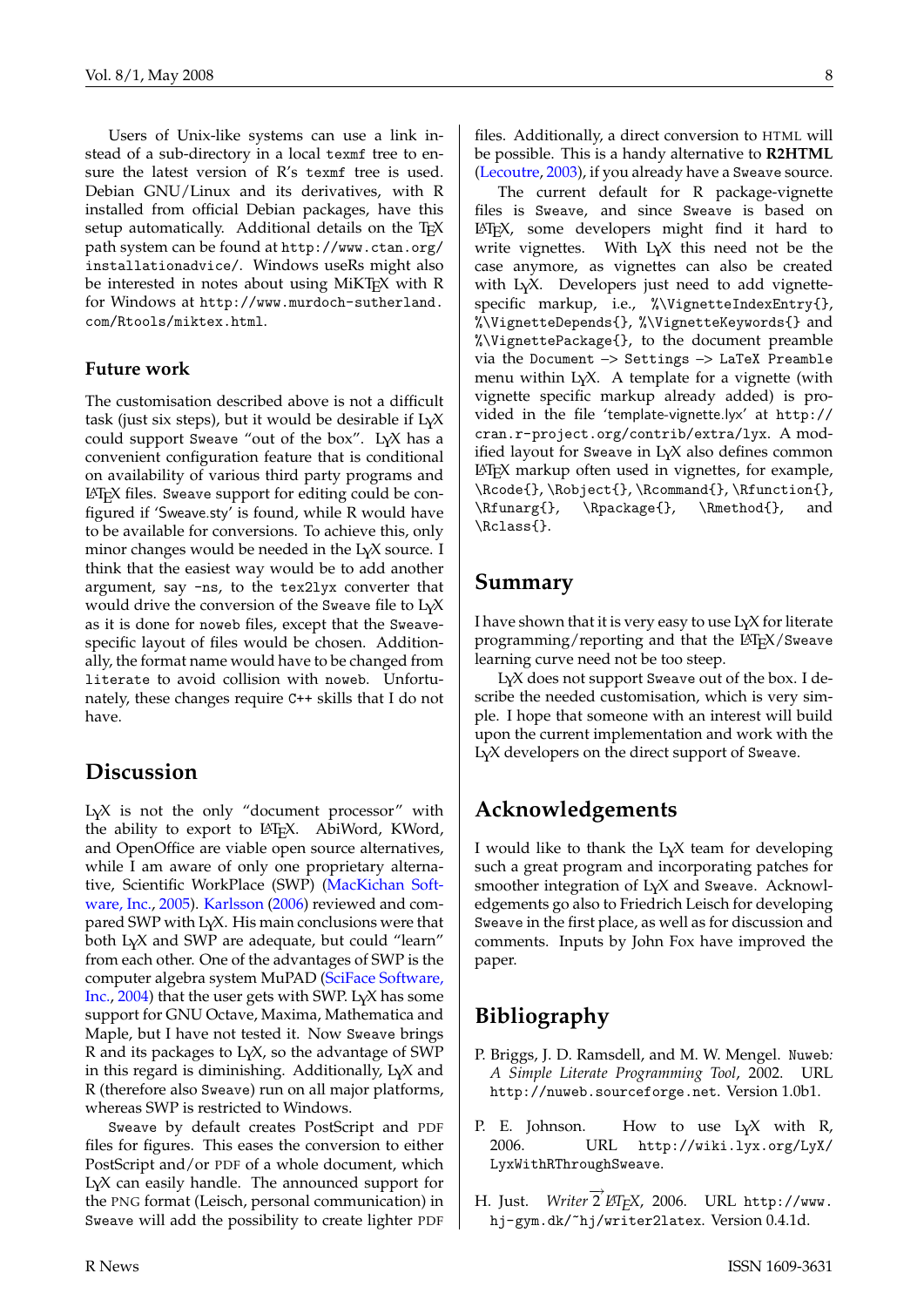- <span id="page-8-9"></span>A. Karlsson. Scientific workplace 5.5 and L<sub>Y</sub>X 1.4.2. *Journal of Statistical Software*, 17(Software Review 1):1–11, 2006. URL [http://www.jstatsoft.org/](http://www.jstatsoft.org/v17/s01/v17s01.pdf) [v17/s01/v17s01.pdf](http://www.jstatsoft.org/v17/s01/v17s01.pdf).
- <span id="page-8-3"></span>M. Kuhn. Sweave and the open document format – the odfWeave package. *R News*, 6(4):2– 8, 2006. URL [http://CRAN.R-project.org/doc/](http://CRAN.R-project.org/doc/Rnews/Rnews_2006-4.pdf) [Rnews/Rnews\\_2006-4.pdf](http://CRAN.R-project.org/doc/Rnews/Rnews_2006-4.pdf).
- <span id="page-8-11"></span>E. Lecoutre. The R2HTML package. *R News*, 3(3):33– 36, 2003. URL [http://CRAN.R-project.org/doc/](http://CRAN.R-project.org/doc/Rnews/Rnews_2003-3.pdf) [Rnews/Rnews\\_2003-3.pdf](http://CRAN.R-project.org/doc/Rnews/Rnews_2003-3.pdf).
- <span id="page-8-1"></span>F. Leisch. Dynamic generation of statistical reports using literate data analysis. In W. Haerdle and B. Roenz, editors, *Compstat 2002 - Proceedings in Computational Statistics*, pages 575–580, Heidelberg, Germany, 2002. Physika Verlag. ISBN 3-7908- 1517-9.
- <span id="page-8-6"></span>TEX Live Project. *A distribution of TeX and friends*, 2006. URL <http://www.tug.org/texlive/>. Version 2005-11-01.
- <span id="page-8-8"></span>MacKichan Software, Inc. *Scientific Workplace*, 2005. URL <http://www.mackichan.com>. Version 5.5.
- <span id="page-8-4"></span>G. Piroux. *OOoLATEX*, 2005. URL [http://ooolatex.](http://ooolatex.sourceforge.net) [sourceforge.net](http://ooolatex.sourceforge.net). Version 2005-10-19.
- <span id="page-8-0"></span>LATEX Project. *LATEX - A document preparation system*, 2005. URL <http://www.latex-project.org/>. Version 2005-12-01.
- <span id="page-8-5"></span>LYX Project. *LYX - The Document Processor*, 2006. URL <http://www.lyx.org>. Version 1.4.4.
- <span id="page-8-2"></span>N. Ramsey. Noweb *- a simple, extensible tool for literate programming*, 2006. URL [http://www.eecs.](http://www.eecs.harvard.edu/~nr/noweb) [harvard.edu/~nr/noweb](http://www.eecs.harvard.edu/~nr/noweb). Version 2.11b.
- <span id="page-8-7"></span>C. Schenk. *MikTEX Project*, 2006. URL [http://www.](http://www.miktex.org/) [miktex.org/](http://www.miktex.org/). Version 2.5.
- <span id="page-8-10"></span>SciFace Software, Inc. *MuPad*, 2004. URL [http:](http://www.sciface.com) [//www.sciface.com](http://www.sciface.com). Version 3.1.

*Gregor Gorjanc University of Ljubljana Biotechnical faculty Slovenia* [gregor.gorjanc@bfro.uni-lj.si](mailto:gregor.gorjanc@bfro.uni-lj.si)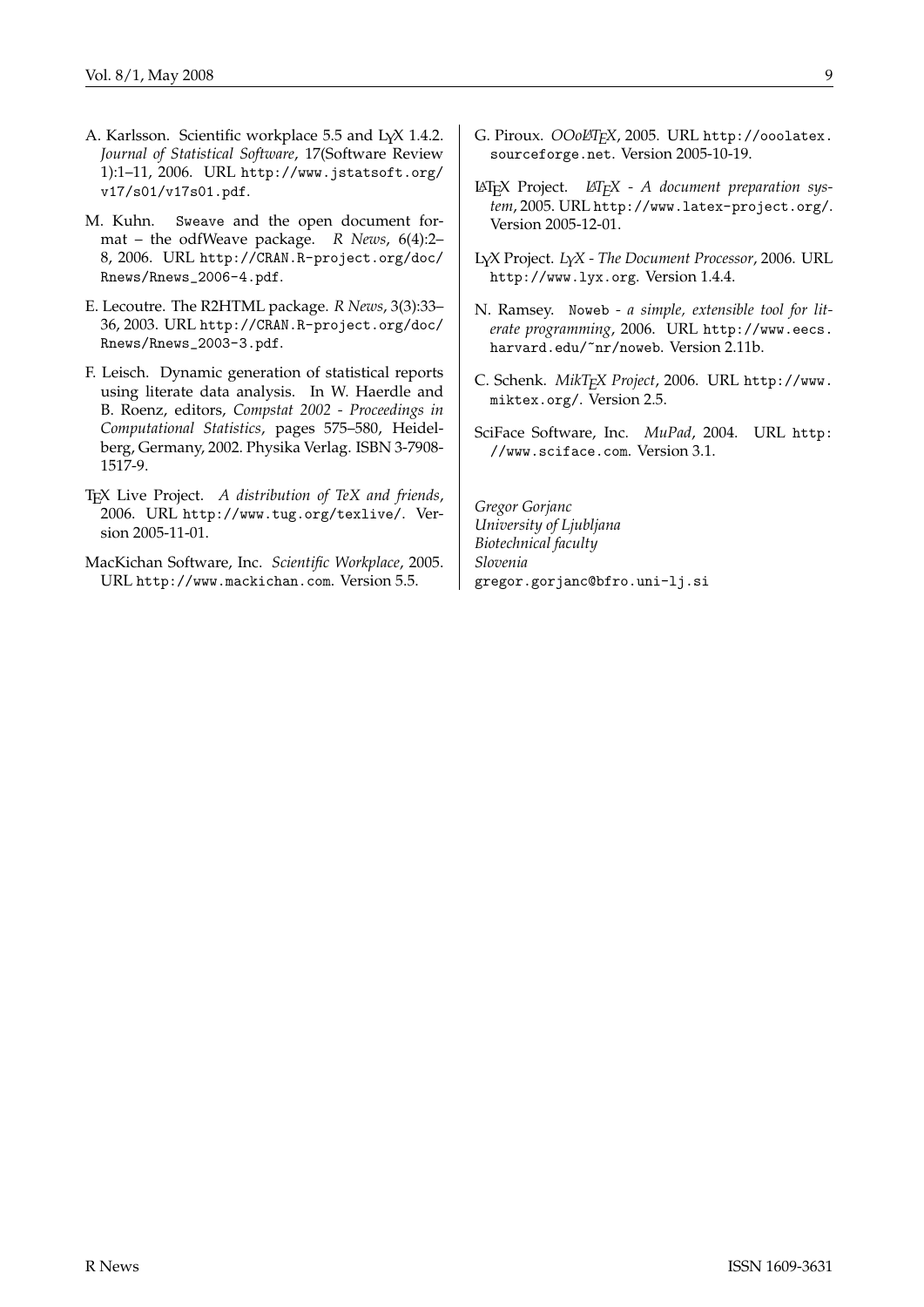# **Trade Costs**

<span id="page-9-0"></span>*by Jeff Enos, David Kane, Arjun Ravi Narayan, Aaron Schwartz, Daniel Suo and Luyi Zhao*

# **Introduction**

Trade costs are the costs a trader must pay to implement a decision to buy or sell a security. Consider a single trade of a single equity security. Suppose on the evening of August 1, a trader decides to purchase 10,000 shares of IBM at \$10, the *decision price* of the trade. The next day, the trader's broker buys 10,000 shares in a rising market and pays \$11 per share, the trade's *execution price*.

How much did it cost to implement this trade? In the most basic ex-post analysis, trade costs are calculated by comparing the execution price of a trade to a benchmark price.<sup>[1](#page-9-1)</sup> Suppose we wished to compare the execution price to the price of the security at the time of the decision in the above example. Since the trader's decision occurred at \$10 and the broker paid \$11, the cost of the trade relative to the decision price was \$11 − \$10 = \$1 per share, or \$10,000 (9.1% of the total value of the execution).

Measuring costs relative to a trade's decision price captures costs associated with the delay in the release of a trade into the market and movements in price after the decision was made but before the order is completed. It does not, however, provide a means to determine whether the broker's execution reflects a fair price. For example, the price of \$11 would be a poor price if most transactions in IBM on August 2 occurred at \$10.50. For this purpose a better benchmark would be the day's volumeweighted average price, or VWAP. If VWAP on August 2 was \$10.50 and the trader used this as her benchmark, then the trade cost would be \$0.50 per share, or \$5,000.

The first version of the **tradeCosts** package provides a simple framework for calculating the cost of trades relative to a benchmark price, such as VWAP or decision price, over multiple periods along with basic reporting and plotting facilities to analyse these costs.

# **Trade costs in a single period**

Suppose we want to calculate trade costs for a single period. First, the data required to run the analysis must be assembled into three data frames.

first data frame contains all tradespecific information, a sample of which is in the trade.mar.2007 data frame:

```
> library("tradeCosts")
```

```
> data("trade.mar.2007")
> head(trade.mar.2007)
    period id side exec.qty exec.price
1 2007-03-01 03818830 X 60600 1.60
2 2007-03-01 13959410 B 4400 32.21
3 2007-03-01 15976510 X 13600 7.19
4 2007-03-01 22122P10 X 119000 5.69
5 2007-03-01 25383010 X 9200 2.49
6 2007-03-01 32084110 B 3400 22.77
```
Trading data must include at least the set of columns included in the sample shown above: period is the (arbitrary) time interval during which the trade was executed, in this case a calendar trade day; id is a unique security identifier; side must be one of B (buy), S (sell), C (cover) or X (short sell); exec.qty is the number of shares executed; and exec.price is the price per share of the execution. The create.trade.data function can be used to create a data frame with all of the necessary information.

Second, trade cost analysis requires dynamic descriptive data, or data that changes across periods for each security.

```
> data("dynamic.mar.2007")
```

```
> head(dynamic.mar.2007[c("period", "id", "vwap",
```

```
"prior.close")])
```

|                            | period id     | vwap prior.close |
|----------------------------|---------------|------------------|
| 1 2007-03-01 00797520 3.88 |               | 3.34             |
| 2 2007-03-01 010015 129.35 |               | 2.53             |
| 3 2007-03-01 023282 613.57 |               | 12.02            |
| 4 2007-03-01 03818830 1.58 |               | 1.62             |
| 5 2007-03-01 047628 285.67 |               | 5.61             |
| 6 2007-03-01               | 091139 418.48 | 8.22             |

The period and id columns match those in the trading data. The remaining two columns in the sample are benchmark prices: vwap is the volume-weighted average price for the period and prior.close is the security's price at the end of the prior period.

The third data frame contains static data for each security.

```
> data("static.mar.2007")
```
> head(static.mar.2007)

| name sector |                                 | id symbol |               |     |
|-------------|---------------------------------|-----------|---------------|-----|
| IND         | Aaon Inc                        | AAON      | 1301 00036020 |     |
| IND         | Aar Corp                        | AIR       | 2679 00036110 |     |
| FIN         | Ameris Bancorp                  | ABCB      | 3862 00040010 |     |
| IND         | Abx Air Inc                     | ABXA      | 406 00080S10  |     |
| IND         | Acco Brands Corp                | ABD       | 3239 00081T10 |     |
| FIN         | ACA Aca Capital Hldgs Inc -redh |           | 00083310      | 325 |
|             |                                 |           |               |     |

The id column specifies an identifier that can be linked to the other data frames. Because this data is static, there is no period column.

Once assembled, these three data frames can be analysed by the trade.costs function:

<span id="page-9-1"></span><sup>1</sup>For an in-depth discussion of both ex-ante modeling and ex-post measurement of trade costs, see [Kissell and Glantz](#page-12-0) [\(2003\)](#page-12-0).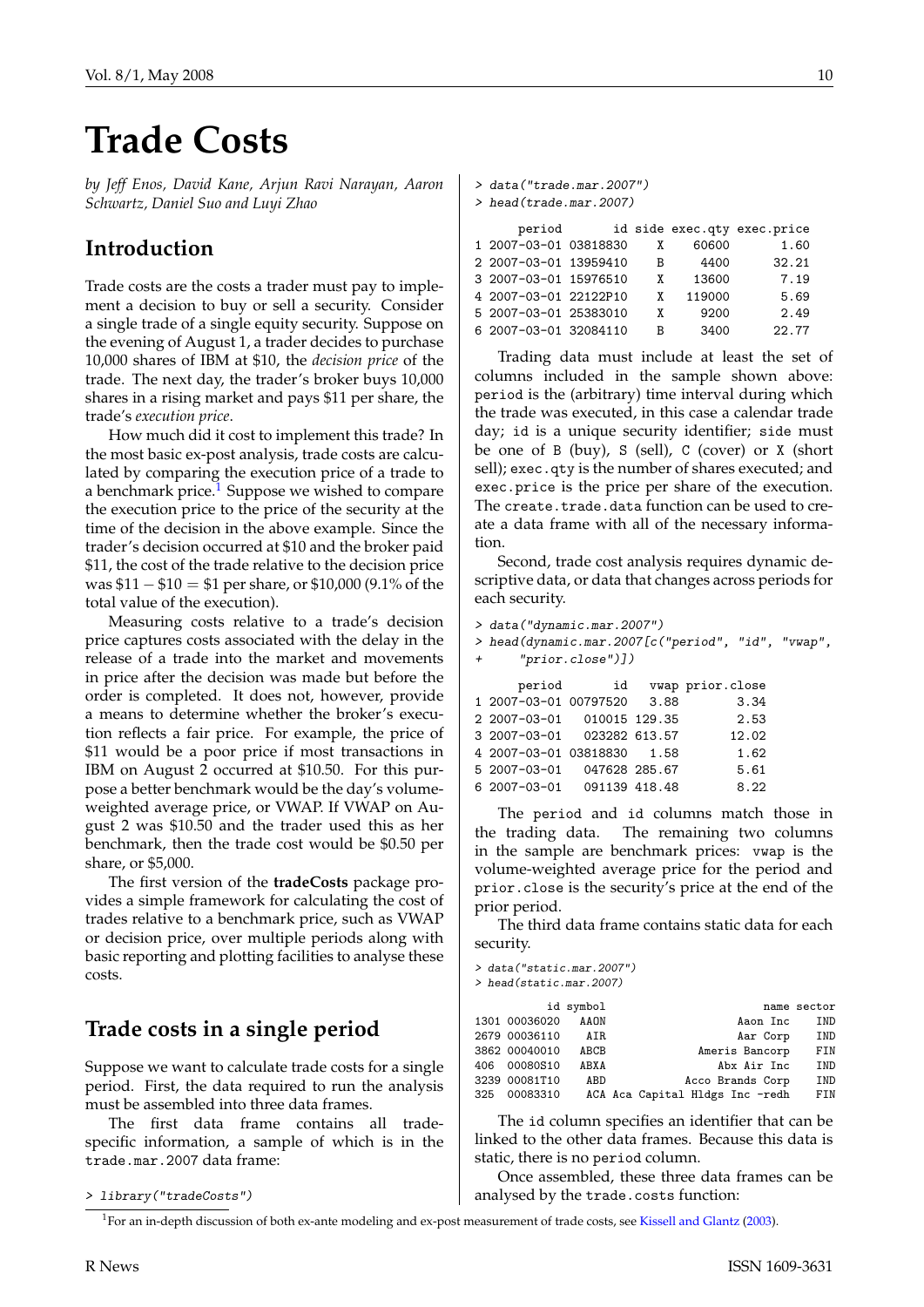```
> result <- trade.costs(trade = trade.mar.2007,
```

```
+ dynamic = dynamic.mar.2007.
```

```
static = static.max.2007,
```

```
start.period = as.Date('2007-03-01"),+ end.period = as.Date("2007-03-01"),
```

```
benchmark.printce = "vwap")
```
The trade, dynamic, and static arguments refer to the three data frames discussed above. start.period and end.period specify the period range to analyse. This example analyses only one period, March 1, 2007, and uses the vwap column of the dynamic data frame as the benchmark price. result is an object of class tradeCostsResults.

> summary(result)

Trade Cost Analysis

Benchmark Price: vwap

| Summary statistics: |                  |
|---------------------|------------------|
| Total Market Value: | 1,283,963        |
| First Period:       | $2007 - 03 - 01$ |
| Last Period:        | $2007 - 03 - 01$ |
| Total Cost:         | $-6.491$         |
| Total Cost (bps):   | $-51$            |

Best and worst batches over all periods:

```
batch.name exec.qty cost
1 22122P10 (2007-03-01 - 2007-03-01) 119,000 -3,572
2 03818830 (2007-03-01 - 2007-03-01) 60,600 -1,615<br>3 88362320 (2007-03-01 - 2007-03-01) 31,400 -1,235
3 88362320 (2007-03-01 - 2007-03-01) 31,400 -1,235
6 25383010 (2007-03-01 - 2007-03-01)
7 13959410 (2007-03-01 - 2007-03-01) 4,400 221
8 32084110 (2007-03-01 - 2007-03-01) 3,400 370
```
Best and worst securities over all periods:

|    |            | id exec.qty cost         |  |
|----|------------|--------------------------|--|
|    | 1 22122P10 | $119,000 -3,572$         |  |
|    | 2 03818830 | $60,600 -1,615$          |  |
|    |            | 3 88362320 31,400 -1,235 |  |
|    |            | 6 25383010 9,200 33      |  |
|    |            | 7 13959410 4,400 221     |  |
|    |            | 8 32084110 3,400 370     |  |
|    | NA report: |                          |  |
|    |            | count                    |  |
| id |            | 0                        |  |
|    | period     | 0                        |  |
|    | side       | $\overline{2}$           |  |
|    | exec.price | 0                        |  |
|    | exec.qty   | 0                        |  |
|    | vwap       | $\mathbf{1}$             |  |

The first section of the report provides high-level summary information. The total unsigned market value of trades for March 1 was around \$1.3 million. Relative to VWAP, these trades cost -\$6,491, indicating that overall the trades were executed at a level "better" than VWAP, where better buys/covers (sells/shorts) occur at prices below (above) VWAP. This total cost is the sum of the signed cost of each trade relative to the benchmark price. As a percentage of total executed market value, this set of trades cost -51 bps relative to VWAP.

The next section displays the best and worst *batches* over all periods. We will discuss batches in the next section. For now, note that when dealing

with only one period, each trade falls into its own batch, so this section shows the most and least expensive trades for March 1. The next section displays the best and worst securities by total cost across all periods. Because there is only one trade per security on March 1, these results match the best and worst batches by cost.

Calculating the cost of a trade requires a non-NA value for id, period, side, exec.price, exec.qty and the benchmark price. The final section shows a count for each type of NA in the input data. Rows in the input data with NA's in any of these columns are removed before the analysis is performed and reported here.

# **Costs over multiple periods**

Calculating trade costs over multiple periods works similarly. Cost can be calculated for each trade relative to a benchmark price which either varies over the period of the trade or is fixed at the decision price.

Suppose, for example, that the trader decided to short a stock on a particular day, but he wanted to trade so many shares that it took several days to complete the order. For instance, consider the following sequence of trades in our sample data set for Progressive Gaming, PGIC, which has id 59862K10:

> subset(trade.mar.2007, id %in% "59862K10")

| period                  |   |        | id side exec.qty exec.price |
|-------------------------|---|--------|-----------------------------|
| 166 2007-03-13 59862K10 | X | 31700  | 5.77                        |
| 184 2007-03-15 59862K10 | X | 45100  | 5.28                        |
| 218 2007-03-19 59862K10 | X | 135800 | 5.05                        |
| 259 2007-03-20 59862K10 | X | 22600  | 5.08                        |

How should we calculate the cost of these trades? We could calculate the cost for each trade separately relative to a benchmark price such as vwap, exactly as in the last example. In this case, the cost of each trade in PGIC would be calculated relative to VWAP in each period and then added together. However, this method would ignore the cost associated with spreading out the sale over several days. If the price of the stock had been falling over the four days of the sale, for example, successive trades appear less attractive when compared to the price at the time of the decision. The trader can capture this cost by grouping the four short sales into a *batch* and comparing the execution price of each trade to the batch's original decision price.

Performing this type of multi-period analysis using **tradeCosts** requires several modifications to the previous single period example. Note that since no period range is given, analysis is performed over the entire data set:

```
> result.batched <- trade.costs(trade.mar.2007,
```
- + dynamic = dynamic.mar.2007,
- $static = static.max.2007,$
- + batch.method = "same.sided",
- + benchmark.price = "decision.price")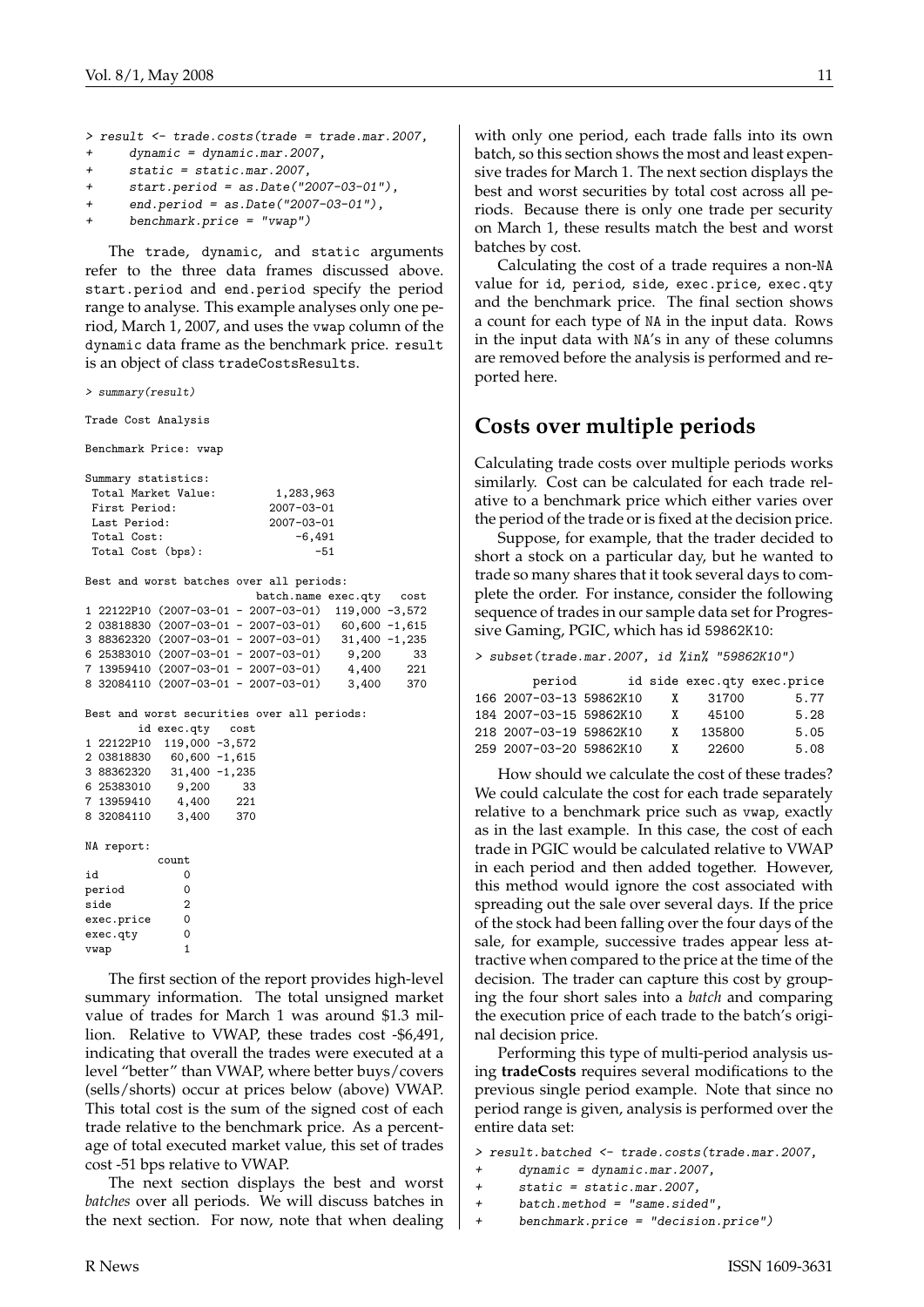> summary(result.batched)

First, trade.costs must be instructed how to group trades into batches by setting the batch.method parameter. This version of **tradeCosts** provides a single multi-period sample batch method, same.sided, which groups all consecutive samesided orders into a single batch. Provided there were no buys in between the four sales in PGIC, all four trades would be grouped into the same batch. Second, setting benchmark.price to decision.price sets the benchmark price to the prior closing price of the first trade in the batch. Running summary on the new result yields the following:

```
Trade Cost Analysis
Benchmark Price: decision.price
Summary statistics:
Total Market Value: 47,928,402
First Period: 2007-03-01<br>
Last Period: 2007-03-30
Last Period: 2007-03-30<br>Total Cost: 587,148
Total Cost:Total Cost (bps): 123
Best and worst batches over all periods:
                             batch.name exec.qty cost
1 04743910 (2007-03-19 - 2007-03-19) 17,800 -82,491
2 31659U30 (2007-03-09 - 2007-03-13) 39,800 -33,910
3 45885A30 (2007-03-13 - 2007-03-19) 152,933 -31,904
274 49330810 (2007-03-13 - 2007-03-30)
275 15649210 (2007-03-15 - 2007-03-28) 96,900 71,805
276 59862K10 (2007-03-13 - 2007-03-20) 235,200 182,707
Best and worst securities over all periods:
    id exec.qty cost<br>04743910 17,800 -82,491
1 04743910 17,800 -82,491<br>2 31659U30 51,400 -32,616
2 31659U30 51,400 -32,616<br>3 45885A30 152,933 -31,904
   3 45885A30 152,933 -31,904
251 49330810 83,533 56,598
252 15649210 118,100 73,559
253 59862K10 235,200 182,707
NA report:
            count
id 0
period 0
side 6
exec.price 0<br>exec.atv 0
exec.qtv
prior.close 2
```
This analysis covers almost \$50 million of executions from March 1 to March 30, 2007. Relative to decision price, the trades cost \$587,148, or 1.23% of the total executed market value.

The most expensive batch in the result contained the four sells in PGIC (59862K10) from March 13 to March 20, which cost \$182,707.

## **Plotting results**

The **tradeCosts** package includes a plot method that displays bar charts of trade costs. It requires two arguments, a tradeCostsResults object, and a character string that describes the type of plot to create.

The simplest plot is a time series of total trade

> plot(result.batched, "time.series.bps")

costs in basis points over each period:

**Trade costs by period**



Figure 1: A time series plot of trade costs.

This chart displays the cost for each day in the previous example. According to this chart, all days had positive cost except March 2.

The second plot displays trade costs divided into categories defined by a column in the static data frame passed to trade.costs. Since sector was a column of that data frame, we can look at costs by company sector:

> plot(result.batched, "sector")



Figure 2: A plot of trade costs by sector.

Over the period of the analysis, trades in CND were especially expensive relative to decision price.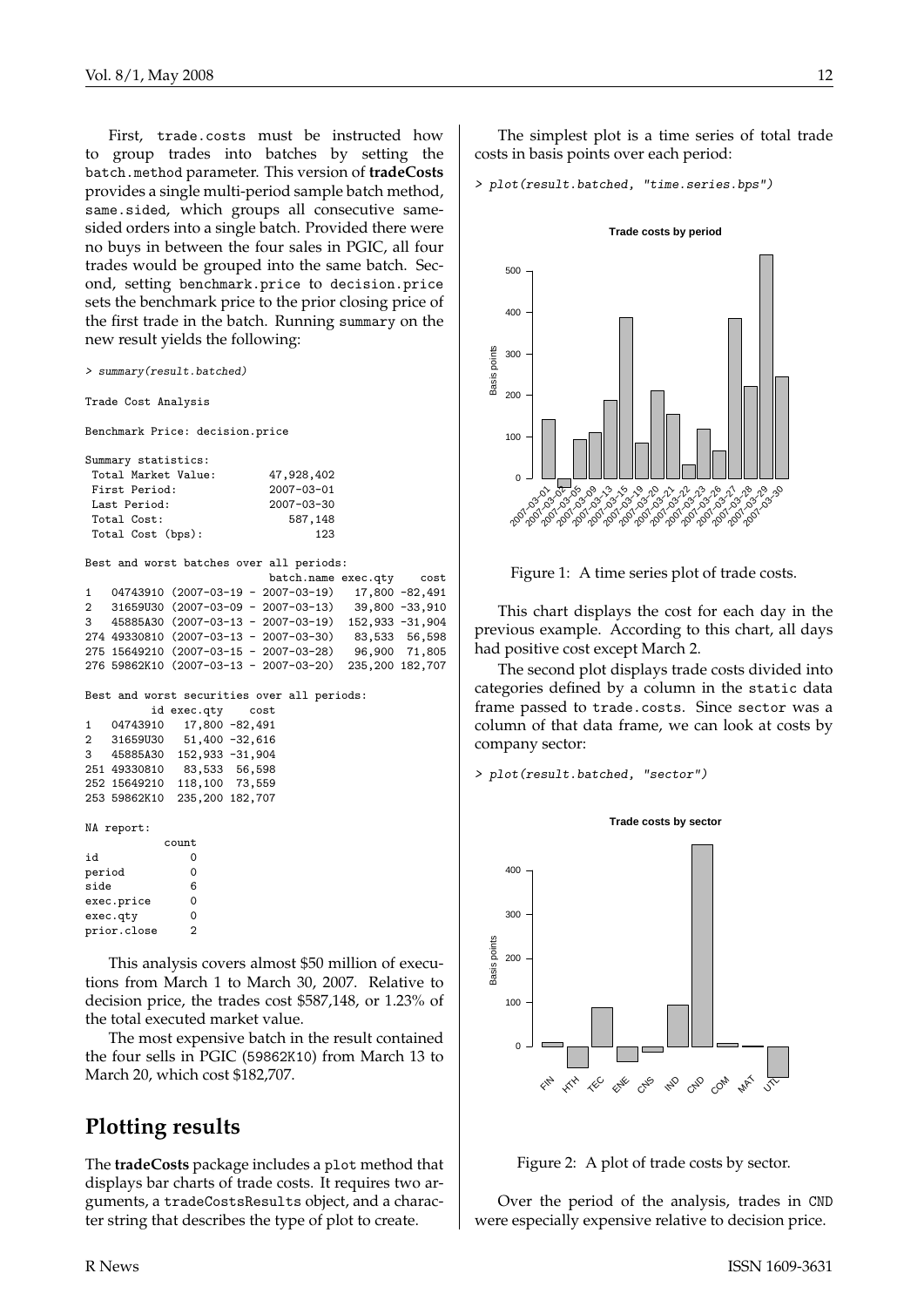The last plot applies only to same.sided batched trade cost analysis as we performed in the multiperiod example. This chart shows cost separated into the different periods of a batch. The cost of the first batch of PGIC, for example, contributes to the first bar, the cost of the second batch to the second bar, and so on.

> plot(result.batched, "cumulative")

**Trade costs by batch period**



Figure 3: Costs by batch period, in bps.

As one might expect, the first and second trades in a batch are the cheapest with respect to decision price because they occur closest to the time of the decision.

# **Conclusion**

**tradeCosts** currently provides a simple means of calculating the cost of trades relative to a benchmark price over multiple periods. Costs may be calculated relative to a period-specific benchmark price or, for trades spanning multiple periods, the initial decision price of the trade. We hope that over time and through collaboration the package will be able to tackle more complex issues, such as ex-ante modeling and finer compartmentalization of trade costs.

# **Bibliography**

<span id="page-12-0"></span>R. Kissell and M. Glantz. *Optimal Trading Strategies*. American Management Association, 2003.

*Jeff Enos, David Kane, Arjun Ravi Narayan, Aaron Schwartz, Daniel Suo, Luyi Zhao Kane Capital Management Cambridge, Massachusetts, USA* [jeff@kanecap.com](mailto:jeff@kanecap.com)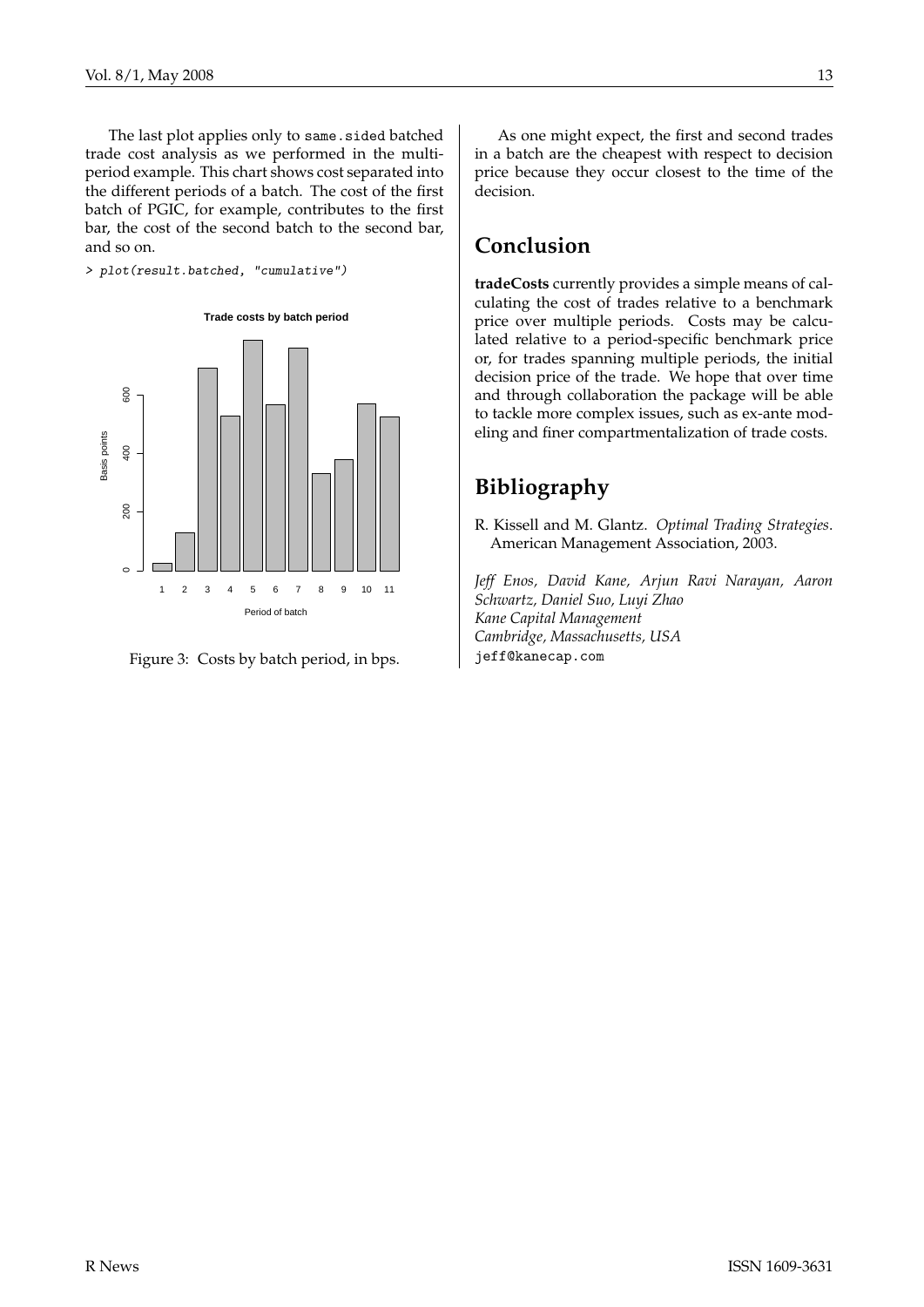# **Survival Analysis for Cohorts with Missing Covariate Information**

<span id="page-13-0"></span>*by Hormuzd A. Katki and Steven D. Mark*

**NestedCohort** fits Kaplan-Meier and Cox Models to estimate standardized survival and attributable risk for studies where covariates of interest are observed on only a sample of the cohort. Missingness can be either by happenstance or by design (for example, the case-cohort and case-control within cohort designs).

# **Introduction**

Most large cohort studies have observations with missing values for one or more exposures of interest. Exposure covariates that are missing by chance (missing by happenstance) present challenges in estimation well-known to statisticians. Perhaps less known is that most large cohort studies now include analyses of studies which deliberately sample only a subset of all subjects for the measurement of some exposures. These "missingness by design" studies are used when an exposure of interest is expensive or difficult to measure. Examples of different sampling schemes that are used in missing by design studies are the case-cohort, nested case-control, and case-control studies nested within cohorts in general [\(Mark and Katki](#page-18-0) [\(2001\)](#page-18-0); [Mark](#page-18-1) [\(2003\)](#page-18-1); [Mark and](#page-18-2) [Katki](#page-18-2) [\(2006\)](#page-18-2)). Missingness by design can yield important cost savings with little sacrifice of statistical efficiency [\(Mark](#page-18-1) [\(2003\)](#page-18-1); [Mark and Katki](#page-18-2) [\(2006\)](#page-18-2)). Although for missingness-by-happenstance, the causes of missingness are not controlled by the investigator, the validity of any analysis of data with missing values depends on the relationship between the observed data and the missing data. Except under the strongest assumption that missing values occur completely at random (MCAR), standard estimators that work for data without missing values are biased when used to analyze data with missing values.

[Mark](#page-18-1) [\(2003\)](#page-18-1); [Mark and Katki](#page-18-2) [\(2006\)](#page-18-2) propose a class of weighted survival estimators that accounts for either type of missingness. The estimating equations in this class weight the contribution from completely observed subjects by the inverse probability of being completely observed (see below), and subtract an 'offset' to gain efficiency (see above references). The probabilities of being completely observed are estimated from a logistic regression. The predictors for this logistic regression are some (possibly improper) subset of the covariates for which there are no missing values; the outcome is an indicator variable denoting whether each observation has measurements for all covariates. The predictors may include the outcome variables (time-to-event), exposure variables that are measured on all subjects, and any other variables measured on the entire cohort. We refer to variables that are neither the outcome, nor in the set of exposures of interest (e.g. any variable used in the estimation of the Cox model), as auxiliary variables.

The weighted estimators we propose are unbiased when the missing mechanism is missing-atrandom (MAR) and the logistic regression is correctly specified. For missing-by-design, MAR is satisfied and the correct logistic model is known. If there is any missing-by-happenstance, MAR is unverifiable. Given MAR is true, a logistic model saturated in the completely-observed covariates will always be correctly specified. In practice, given that the outcome is continuous (time-to-event), fitting saturated models is not feasible. However, fitting as rich a model as is reasonably possible not only bolsters the user's case that the model is correctly specified, but also improves efficiency [\(Mark](#page-18-1) [\(2003\)](#page-18-1); [Mark](#page-18-2) [and Katki](#page-18-2) [\(2006\)](#page-18-2)). Also, auxiliary variables can produce impressive efficiency gains and hence should be included as predictors even when not required for correct model specification [\(Mark](#page-18-1) [\(2003\)](#page-18-1); [Mark and](#page-18-2) [Katki](#page-18-2) [\(2006\)](#page-18-2)).

Our R package **NestedCohort** implements much of the methodology of [Mark](#page-18-1) [\(2003\)](#page-18-1); [Mark and Katki](#page-18-2) [\(2006\)](#page-18-2). The major exception is that it does not currently implement the finely-matched nested casecontrol design as presented in appendix D of [Mark](#page-18-1) [\(2003\)](#page-18-1); frequency-matching, or no matching, in a case-control design are implemented. In particular, **NestedCohort**

- 1. estimates not just relative risks, but also absolute and attributable risks. **NestedCohort** can estimate both non-parametric (Kaplan-Meier) and semi-parametric (Cox model) survival curves for each level of the exposures also attributable risks that are standardized for confounders.
- 2. allows cases to have missing exposures. Standard nested case-control and case-cohort software can produce biased estimates if cases are missing exposures.
- 3. produces unbiased estimates when the sampling is stratified on any completely observed variable, including failure time.
- 4. extracts efficiency out of auxiliary variables available on all cohort members.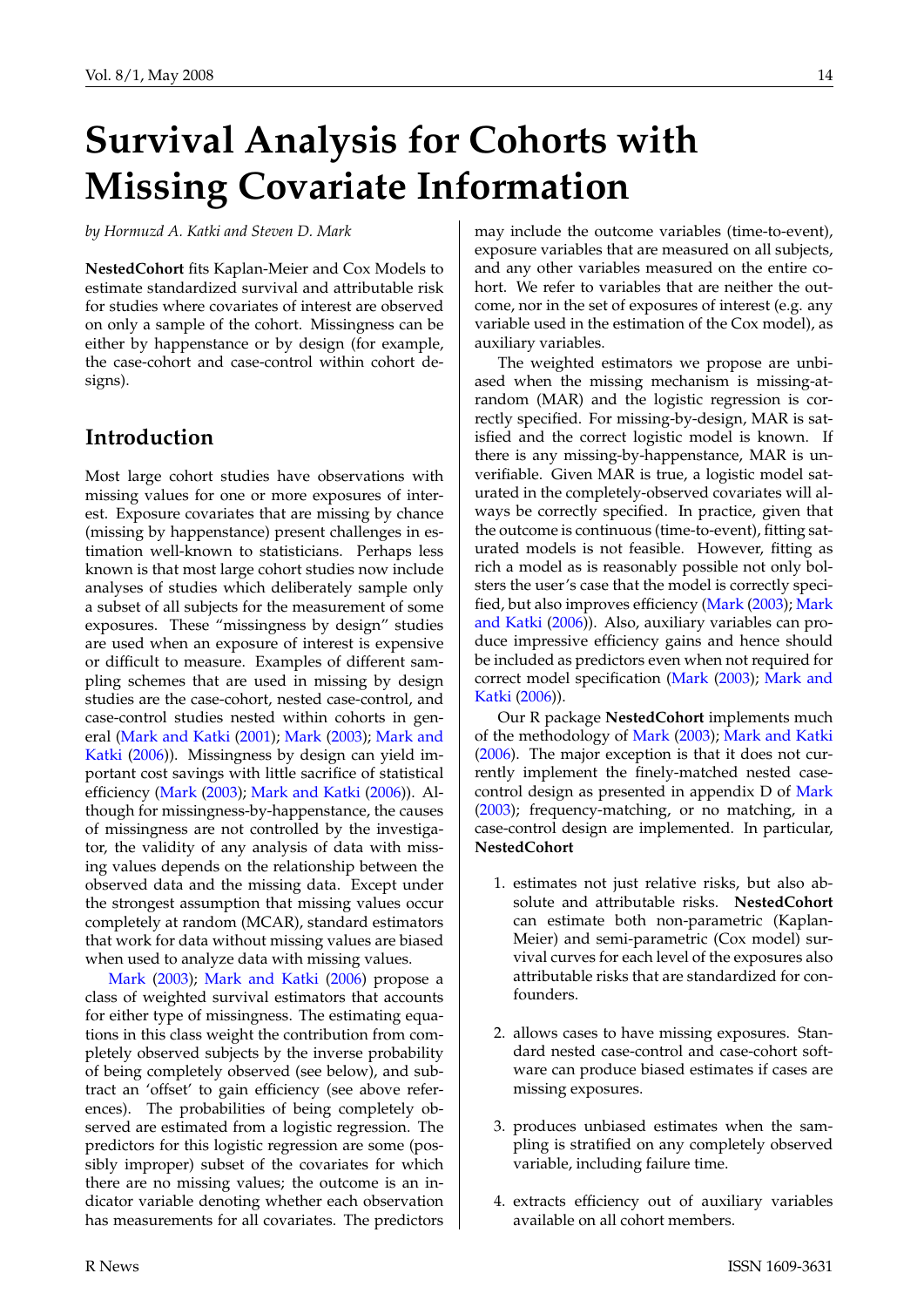- 5. uses weights *estimated* from a correctlyspecified sampling model to greatly increase the efficency of the risk estimates compared to using the 'true' weights [\(Mark](#page-18-1) [\(2003\)](#page-18-1); [Mark](#page-18-2) [and Katki](#page-18-2) [\(2006\)](#page-18-2)).
- 6. estimates relative, absolute, and attributable risks for vectors of exposures. For relative risks, any covariate can be continuous or categorical.

**NestedCohort** has three functions that we demonstrate in this article.

- 1. nested.km: Estimates the Kaplan-Meier survival curve for each level of categorical exposures.
- 2. nested.coxph: Fits the Cox model to estimate relative risks. All covariates and exposures can be continuous or categorical.
- 3. nested.stdsurv: Fits the Cox model to estimate standardized survival probabilities, and Population Attributable Risk (PAR). All covariates and exposures must be categorical.

# **Example study nested in a cohort**

In [Mark and Katki](#page-18-2) [\(2006\)](#page-18-2), we use our weighted estimators to analyze data on the association of *H.Pylori* with gastric cancer and provide simulations that demonstrate the increases in efficiency due to using estimated weights and auxiliary variables. In this document, we present a second example. [Abnet et al.](#page-18-3) [\(2005\)](#page-18-3) observe esophageal cancer survival outcomes and relevant confounders on the entire cohort. We are interested in the effect of concentrations of various metals, especially zinc, on esophageal cancer. However, measuring metal concentrations consumes precious esophageal biopsy tissue and requires a costly measurement technique. Thus we measured concentrations of zinc (as well as iron, nickel, copper, calcium, and sulphur) on a sample of the cohort. This sample oversampled the cases and those with advanced baseline histologies (i.e. those most likely to become cases) since these are the most informative subjects. Due to cost and availability constraints, less than 30% of the cohort was sampled. For this example, **NestedCohort** will provide adjusted hazard ratios, standardized survival probabilities, and PAR for the effect of zinc on esophageal cancer.

# **Specifying the sampling model**

[Abnet et al.](#page-18-3) [\(2005\)](#page-18-3) used a two-phase sampling design to estimate the association of zinc concentration with the development of esophageal cancer. Sampling probabilities were determined by case-control

status and severity of baseline esophageal histology. The sampling frequencies are given in the table below:

| Baseline Histology Case Control Total |                                        |  |  |  |  |  |  |
|---------------------------------------|----------------------------------------|--|--|--|--|--|--|
|                                       | Normal 14 / 22 17 / 221 31 / 243       |  |  |  |  |  |  |
|                                       | Esophagitis 19 / 26 22 / 82 41 / 108   |  |  |  |  |  |  |
|                                       | Mild Dysplasia 12 / 17 19 / 35 31 / 52 |  |  |  |  |  |  |
| Moderate Dysplasia $3 / 7$ 4/ 6 7/ 13 |                                        |  |  |  |  |  |  |
|                                       | Severe Dysplasia $5/6$ $3/4$ $8/10$    |  |  |  |  |  |  |
| Carcinoma In Situ $2/2$ 0/0 2/2       |                                        |  |  |  |  |  |  |
|                                       | Unknown 1 / 1 2 / 2 3 / 3              |  |  |  |  |  |  |
|                                       | Total 56 / 81 67 / 350 123 / 431       |  |  |  |  |  |  |

The column "baseline histology" contains, in order of severity, classification of pre-cancerous lesions. For each cell, the number to the right of the slash is the total cohort members in that cell, the left is the number we sampled to have zinc observed (i.e. in the top left cell, we measured zinc on 14 of the 22 members who became cases and had normal histology at baseline). Note that for each histology, we sampled roughly 1:1 cases to controls (frequency matching), and we oversampled the more severe histologies (who are more informative since they are more likely to become cases). Thirty percent of the cases could not be sampled due to sample availability constraints.

Since the sampling depended on case/control status (variable ec01) crossed with the seven baseline histologies (variable basehist), this sampling scheme will be accounted for by each function with the statement 'samplingmod="ec01\*basehist"'. This allows each of the 14 sampling strata its own sampling fraction, thus reproducing the sampling frequencies in the table.

**NestedCohort** requires that each observation have nonzero sampling probability. For this table, each of the 13 non-empty strata must have have someone sampled in it. Also, the estimators require that there are no missing values in any variable in the sampling model. However, if there is missingness, for convenience, **NestedCohort** will remove from the cohort any observations that have missingness in the sampling variables and will print a warning to the user. There should not be too many such observations.

# **Kaplan-Meier curves**

To make non-parametric (Kaplan-Meier) survival curves by quartile of zinc level, use nested.km. These Kaplan-Meier curves have the usual interpretation: they do not standardize for other variables, and do not account for competing risks.

To use this, provide both a legal formula as per the survfit function and also a sampling model to calculate stratum-specific sampling fractions. Note that the 'survfitformula' and 'samplingmod' require their arguments to be inside double quotes. The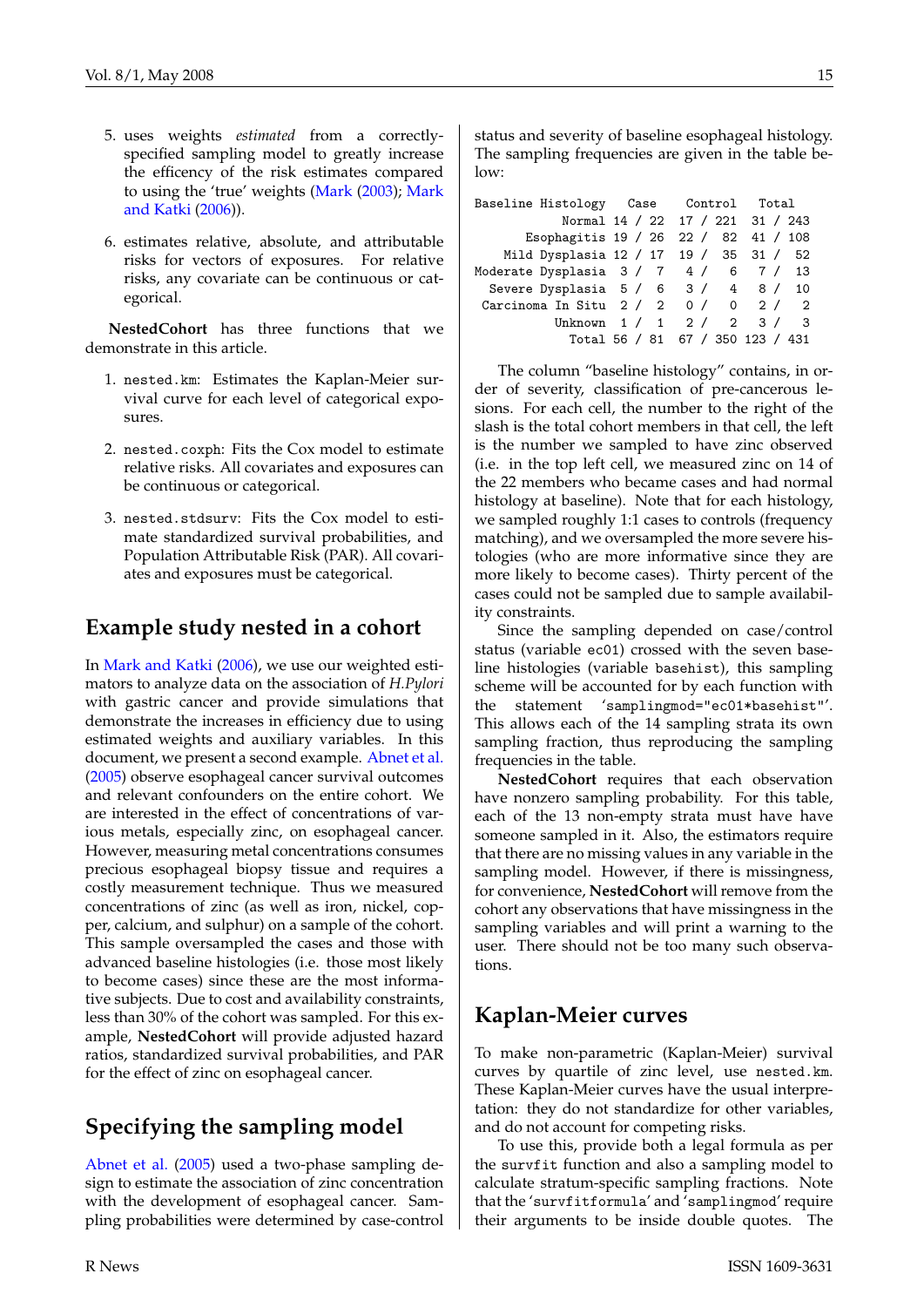'data' argument is required: the user must provide the data frame within which all variables reside in. This outputs the Kaplan-Meier curves into a survfit object, so all the methods that are already there to manipulate survfit objects can be used $^{\rm 1}.$  $^{\rm 1}.$  $^{\rm 1}.$ 

To examine survival from cancer within each quartile of zinc, allowing different sampling probabilities for each of the 14 strata above, use nested.km, which prints out a table of risk differences versus the level named in 'exposureofinterest'; in this case, it's towards "Q4" which labels the 4th quartile of zinc concentration:

```
> library(NestedCohort)
> mod <- nested.km(survfitformula =
+ "Surv(futime01,ec01==1)~znquartiles",
+ samplingmod = "ec01*basehist",
+ exposureofinterest = "Q4", data = zinc)
Risk Differences vs. znquartiles=Q4 by time 5893
       Risk Difference StdErr 95% CI
Q4 - Q1 0.28175 0.10416 0.07760 0.4859
Q4 - Q2 0.05551 0.07566 -0.09278 0.2038
Q4 - Q3 0.10681 0.08074 -0.05143 0.2651
> summary(mod)
[...]
308 observations deleted due to missing
              znquartiles=Q1
time n.risk n.event survival std.err 95% CI
 163 125.5 1.37 0.989 0.0108 0.925 0.998
1003 120.4 1.57 0.976 0.0169 0.906 0.994
1036 118.8 1.00 0.968 0.0191 0.899 0.990
[.\,.]znquartiles=Q2
time n.risk n.event survival std.err 95% CI
1038 116.9 1.57 0.987 0.0133 0.909 0.998
1064 115.3 4.51 0.949 0.0260 0.864 0.981
1070 110.8 2.33 0.929 0.0324 0.830 0.971
```
[...]

summary gives the lifetable. Although summary prints how many observations were 'deleted' because of missing exposures, the 'deleted' observations still contribute to the final estimates via estimation of the sampling probabilities. Note that the lifetable contains the weighted numbers of those at risk and who had the developed cancer.

The option 'outputsamplingmod' returns the sampling model that the sampling probabilities were calculated from. Examine this model if warned that it didn't converge. If 'outputsamplingmod' is TRUE, then nested.km will output a list with 2 components, the survmod component being the Kaplan-Meier survfit object, and the other samplingmod component being the sampling model.

## **Plotting Kaplan-Meier curves**

Make Kaplan-Meier plots with the plot function for survfit objects. All plot options for survfit objects can be used.

> plot(mod,ymin=.6,xlab="time",ylab="survival",

- + main="Survival by Quartile of Zinc",
- + legend.text=c("Q1","Q2","Q3","Q4"),
- + lty=1:4,legend.pos=c(2000,.7))



**Survival by Quartile of Zinc**

Figure 1: Kaplan-Meier plots by nested.km().

nested.km has some restrictions:

- 1. All variables are in a dataframe denoted by the 'data' argument.
- 2. No variable in the dataframe can be named o.b.s.e.r.v.e.d. or p.i.h.a.t.
- 3. 'survfitformula' must be a valid formula for survfit objects: All variables must be factors.
- 4. It does not support staggered entry into the cohort. The survival estimates will be correct, but their standard errors will be wrong.

## **Cox models: relative risks**

To fit the Cox model, use nested.coxph. This function relies on coxph that is already in the survival package, and imitates its syntax as much as possible. In this example, we are interested in estimating the effect of zinc (as zncent, a continuous variable standardized to 0 median and where a 1 unit change is an

<span id="page-15-0"></span><sup>&</sup>lt;sup>1</sup>nested.km uses the weights option in survfit to estimate the survival curve. However, the standard errors reported by survfit are usually quite different from, and usually much smaller than, the correct ones as reported by nested.km.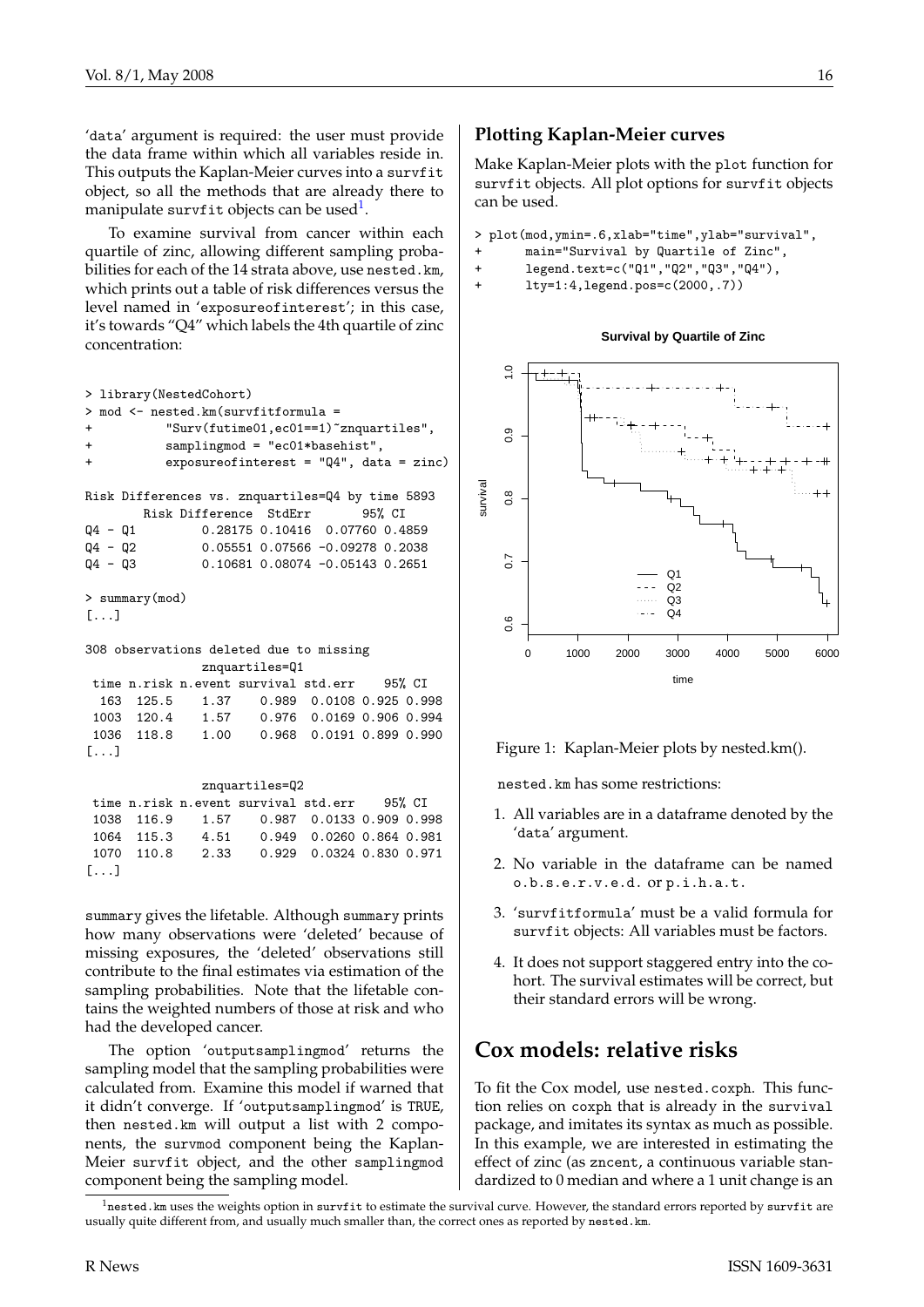increase of 1 quartile in zinc) on esophageal cancer, while controlling for sex, age (as agepill, a continuous variable), smoking, drinking (both ever/never), baseline histology, and family history (yes/no). We use the same sampling model ec01\*basehist as before. The output is edited for space:

```
> coxmod <- nested.coxph(coxformula =
    + "Surv(futime01,ec01==1)~sex+agepill+basehist+
    anyhist+zncent",
```
 $samplingmod = "ec01*basehist", data = zinc)$ 

```
> summary(coxmod)
[...]
```

|                            | exp(coef) lower/upper.95 |      |              |
|----------------------------|--------------------------|------|--------------|
| sexMale                    | 0.83                     | 0.38 | 1.79         |
| agepill                    | 1.04                     | 0.99 | 1.10         |
| basehistEsophagitis        | 2.97                     | 1.41 | 6.26         |
| basehistMild Dysplasia     | 4.88                     | 2.19 | 10.88        |
| basehistModerate Dysplasia | 6.95                     | 2.63 | 18.38        |
| basehistSevere Dysplasia   | 11.05                    | 3.37 | 36.19        |
| basehistNOS                | 3.03                     | 0.29 | 30.93        |
| basehistCIS                | 34.43                    |      | 10.33 114.69 |
| anyhistFamily History      | 1.32                     | 0.61 | 2.83         |
| zncent                     | 0.73                     | 0.57 | 0.93         |
|                            |                          |      |              |
| $\Gamma$ . 1               |                          |      |              |

```
Wald test = 97.5 on 10 df, p=2.22e-16
```
This is the exact same coxph output, except that the *R* 2 , overall likelihood ratio and overall score tests are not computed. The overall Wald test is correctly computed.

nested.coxph has the following restrictions

- 1. All variables are in the dataframe in the 'data' argument.
- 2. No variable in the dataframe can be named o.b.s.e.r.v.e.d. or p.i.h.a.t.
- 3. You must use Breslow tie-breaking.
- 4. No 'cluster' statements are allowed.

However, nested.coxph does allow staggered entry into the cohort, stratification of the baselize hazard via 'strata', and use of 'offset' arguments to coxph (see help for coxph for more information).

# **Standardized survival and attributable risk**

nested.stdsurv first estimates hazard ratios exactly like nested.coxph, and then also estimates survival probabilities for each exposure level as well as Population Attributable Risk (PAR) for a given exposure level, standardizing both to the marginal confounder distribution in the cohort. For example, the standardized survival associated with exposure *Q* and confounder *J* is

$$
S_{std}(t|Q) = \int S(t|J,Q)dF(J).
$$

In contrast, the crude observed survival is

$$
S_{crude}(t|Q) = \int S(t|J,Q)dF(J|Q).
$$

The crude *S* is the observed survival, so the effects of confounders remain. The standardized *S* is estimated by using the observed *J* distribution as the standard, so *J* is independent of *Q*. For more on direct standardization, see [Breslow and Day](#page-18-4) [\(1987\)](#page-18-4)

To standardize, the formula for a Cox model must be split in two pieces: the argument 'exposures' denotes the part of the formula for the exposures of interest, and 'confounders' which denotes the part of the formula for the confounders. All variables in either part of the formula must be factors. In either part, do not use '\*' to specify interaction, use interaction.

In the zinc example, the exposures are 'exposures="znquartiles"', a factor variable denoting which quartile of zinc each measurement is in. The confounders are 'confounders="sex+agestr+basehist+anyhist"', these are the same confounders in the hazard ratio example, except that we must categorize age as the factor agestr. 'timeofinterest' denotes the time at which survival probabilities and PAR are to be calculated at, the default is at the last event time. 'exposureofinterest' is the name of the exposure level to which the population is to be set at for computing PAR; 'exposureofinterest="Q4"' denotes that we want PAR if we could move the entire population's zinc levels into the fourth quartile of the current zinc levels. 'plot' plots the standardized survivals with 95% confidence bounds at 'timeofinterest' and returns the data used to make the plot. The output is edited for space.

```
> mod <- nested.stdsurv(outcome =
+ "Surv(futime01,ec01==1)",
+ exposures = "znquartiles",
+ confounders = "sex+agestr+basehist+anyhist",
+ samplingmod = "ec01*basehist",
+ exposureofinterest = "Q4", plot = T, main =
+ "Time to Esophageal Cancer
                    by Quartiles of Zinc",
 data = zinc)Std Survival for znquartiles by time 5893
     Survival StdErr 95% CI Left 95% CI Right
Q1 0.5054 0.06936 0.3634 0.6312
Q2 0.7298 0.07768 0.5429 0.8501
Q3 0.6743 0.07402 0.5065 0.7959
Q4 0.9025 0.05262 0.7316 0.9669
Crude 0.7783 0.02283 0.7296 0.8194
Std Risk Differences vs.
              znquartiles = Q4 by time 5893
      Risk Difference StdErr 95% CI
Q4 - Q1 0.3972 0.09008 0.22060 0.5737
Q4 - Q2 0.1727 0.09603 -0.01557 0.3609
```
Q4 - Q3 0.2282 0.08940 0.05294 0.4034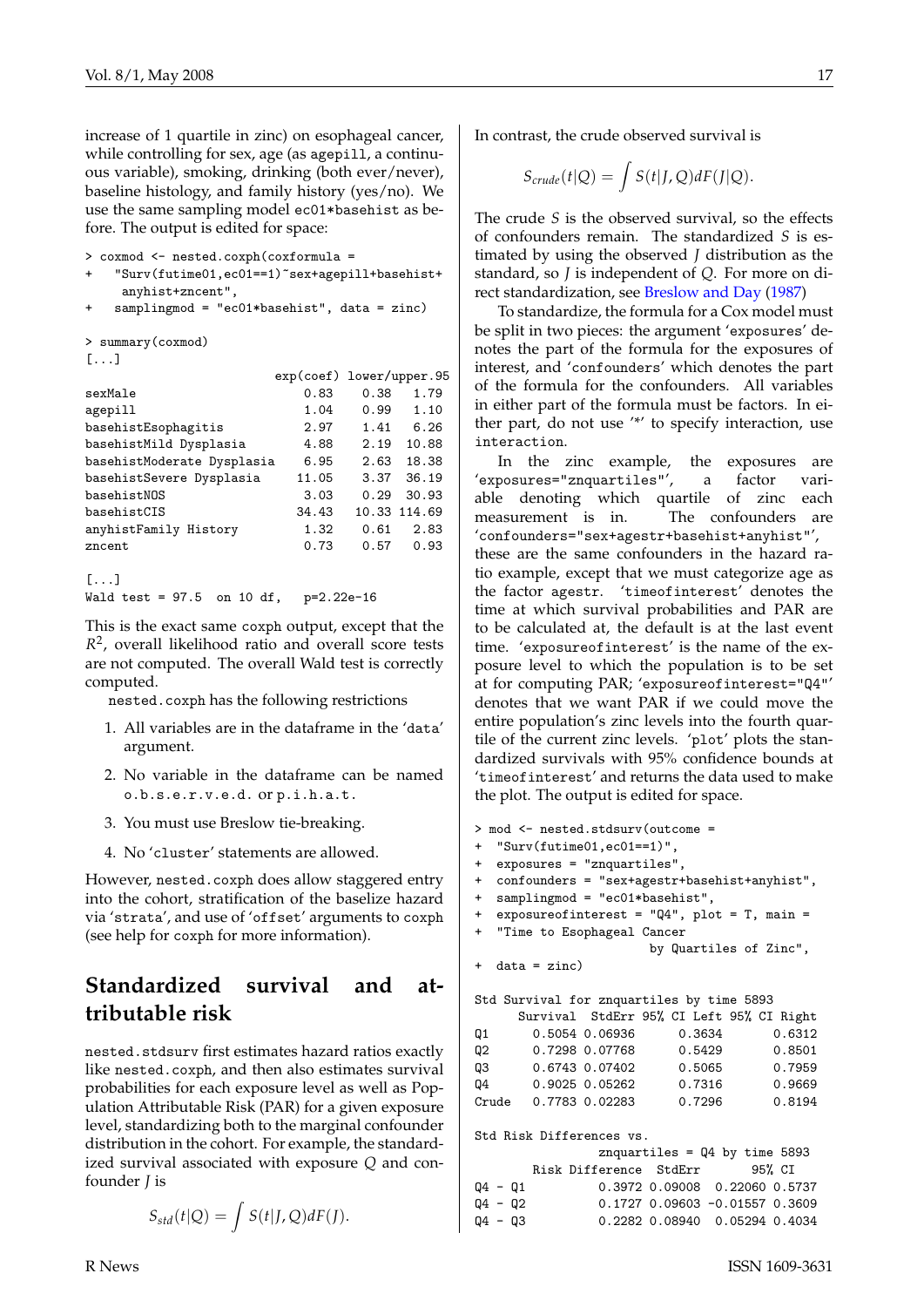Q4 - Crude 0.1242 0.05405 0.01823 0.2301 PAR if everyone had znquartiles = Q4 Estimate StdErr 95% CI Left 95% CI Right

PAR 0.5602 0.2347 -0.2519 0.8455

The first table shows the survival for each quartile of zinc, standardized for all the confounders, as well as the 'crude' survival, which is the observed survival in the population (so is not standardized). The next table shows the standardized survival differences vs. the exposure of interest. The last table shows the PAR, and the CI for PAR is based on the  $log(1 - PAR)$  transformation (this is often very different from, and superior to, the naive CI without transformation). summary(mod) yields the same hazard ratio output as if the model had been run under nested.coxph.

The plot is in figure [2.](#page-17-0) This plots survival curves; to plot cumulative incidence (1 survival), use 'cuminc=TRUE'. The 95% CI bars are plotted at timeofinterest. All plot options are usable: e.g. 'main' to title the plot.

#### **Time to Esophageal Cancer by Quartiles of Zinc**



<span id="page-17-0"></span>Figure 2: Survival curves for each zinc quantile, standardized for confounders

nested.stdsurv has some restrictions:

- 1. All variables are in the dataframe in the 'data' argument.
- 2. No variable in the dataframe can be named o.b.s.e.r.v.e.d. or p.i.h.a.t.
- 3. The variables in the 'exposures' and 'confounders' must be factors, even if they are binary. In these formulas, never use '\*' to mean interaction, use interaction.
- 4. It does not support staggered entry into the cohort.
- 5. It does not support the baseline hazard to be stratified. 'cluster' and 'offset' arguments are not supported either.
- 6. It only allows Breslow tie-breaking.

## **Including auxiliary variables**

In this analysis, we used the smallest correctlyspecified logistic model to predict sampling probabilities. To illustrate the use of an auxiliary variable, let's pretend we have a categorical surrogate named znauxiliary, a cheaply-available but non-ideal measure of zinc concentration, observed on the full cohort. The user could sample based on znauxiliary to try to improve efficiency. In this case, znauxiliary must be included as a sampling variable in the sampling model with samplingmod="ec01\*basehist\*znauxiliary". Note that auxiliary variables must be observed on the entire cohort.

Even if sampling is not based on znauxiliary, it can still be included in the sampling model as above. This is because, even though znauxiliary was not explicitly sampled on, if znauxiliary has something to do with zinc, and zinc has something to do with either ec01 or basehist, then one is implicitly sampling on znauxiliary. The simulations in [\(Mark and](#page-18-2) [Katki](#page-18-2) [\(2006\)](#page-18-2)) show the efficiency gain from including auxiliary variables in the sampling model. Including auxiliary variables will always reduce the standard errors of the risk estimates.

## **Multiple exposures**

Multiple exposures (with missing values) are included in the risk regression just like any other variable. For example, if we want to estimate the esophageal cancer risk from zinc and calcium jointly, the Cox model would include cacent as a covariate. Cutting calcium into quartiles into the variable caquartiles, include it as an exposure with nested.stdsurv with 'exposures="znquartiles+caquartiles"'.

## **Full cohort analysis**

**NestedCohort** can be used if all covariates are observed on the full cohort. You can estimate the standardized survival and attributable risks by setting 'samplingModel="1"', to force equal weights for all cohort members. nested.km will work exactly as survfit does. The Cox model standard errors will be those obtained from coxph with 'robust=TRUE'.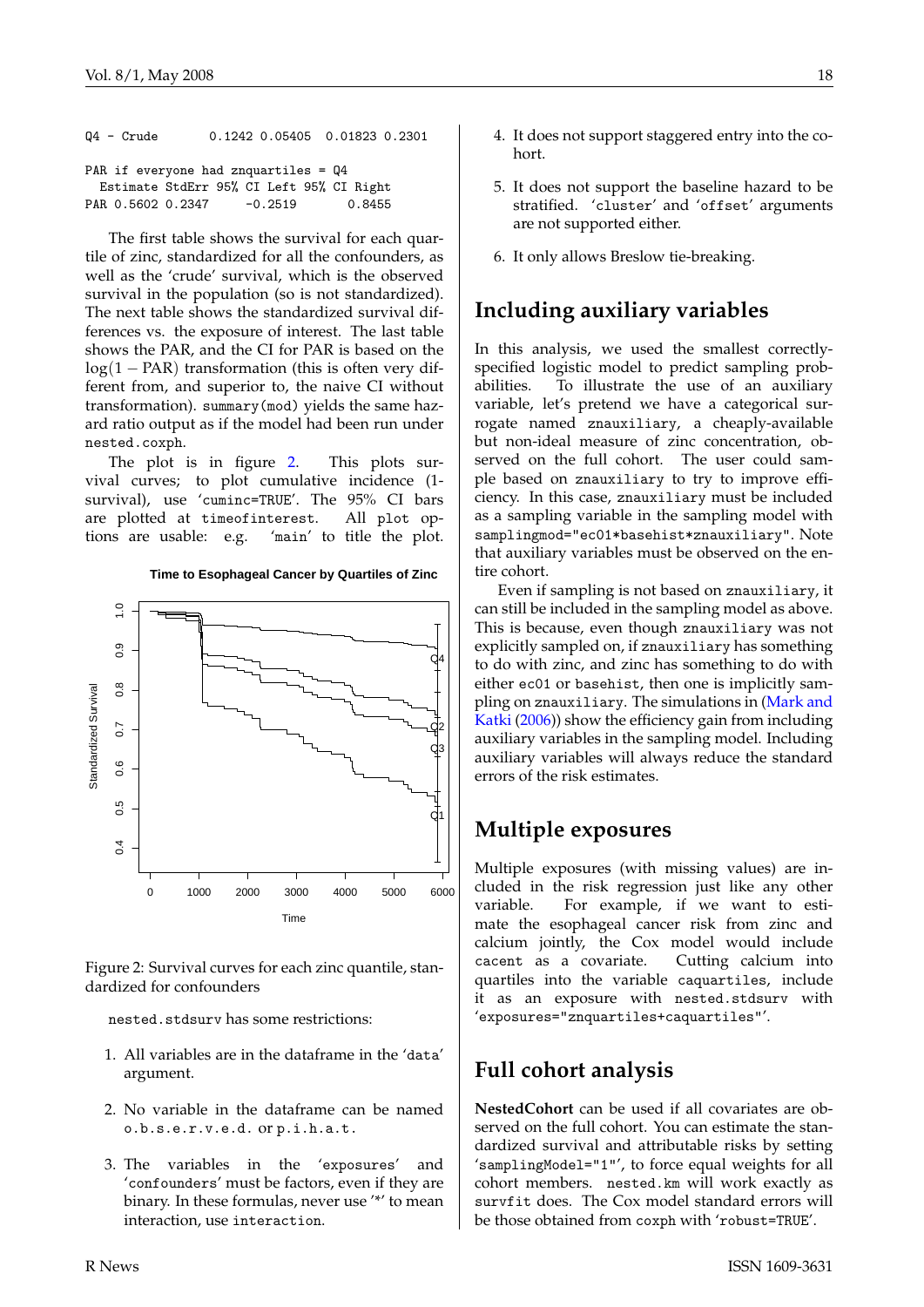# **Bibliography**

- <span id="page-18-3"></span>Abnet, C. C., Lai, B., Qiao, Y.-L., Vogt, S., Luo, X.-M., Taylor, P. R., Dong, Z.-W., Mark, S. D., and Dawsey, S. M. (2005). Zinc concentration in esophageal biopsies measured by x-ray fluorescence and cancer risk. *Journal of the National Cancer Institute*, 97(4):301–306.
- <span id="page-18-4"></span>Breslow, N. E. and Day, N. E. (1987). *Statistical Methods in Cancer Research. Volume II: The Design and Analysis of Cohort Studies.* IARC Scientific Publications, Lyon.
- <span id="page-18-1"></span>Mark, S. D. (2003). Nonparametric and semiparametric survival estimators,and their implementation, in two-stage (nested) cohort studies. *Proceedings of the Joint Statistical Meetings*, 2675–2691.
- <span id="page-18-0"></span>Mark, S. D. and Katki, H. A. (2001). Influence Func-

tion Based Variance Estimation and Missing Data Issues in Case-Cohort Studies. *Lifetime Data Analysis*, 7:331–344.

<span id="page-18-2"></span>Mark, S. D. and Katki, H. A. (2006). Specifying and implementing nonparametric and semiparametric survival estimators in two-stage (sampled) cohort studies with missing case data. *Journal of the American Statistical Association*, 101(474):460–471.

### *Hormuzd A. Katki*

*Division of Cancer Epidemiology and Genetics National Cancer Institute, NIH, DHHS, USA* katkih@mail.nih.gov

#### *Steven D. Mark*

*Department of Preventive Medicine and Biometrics University of Colorado Health Sciences Center* Steven.Mark@UCHSC.edu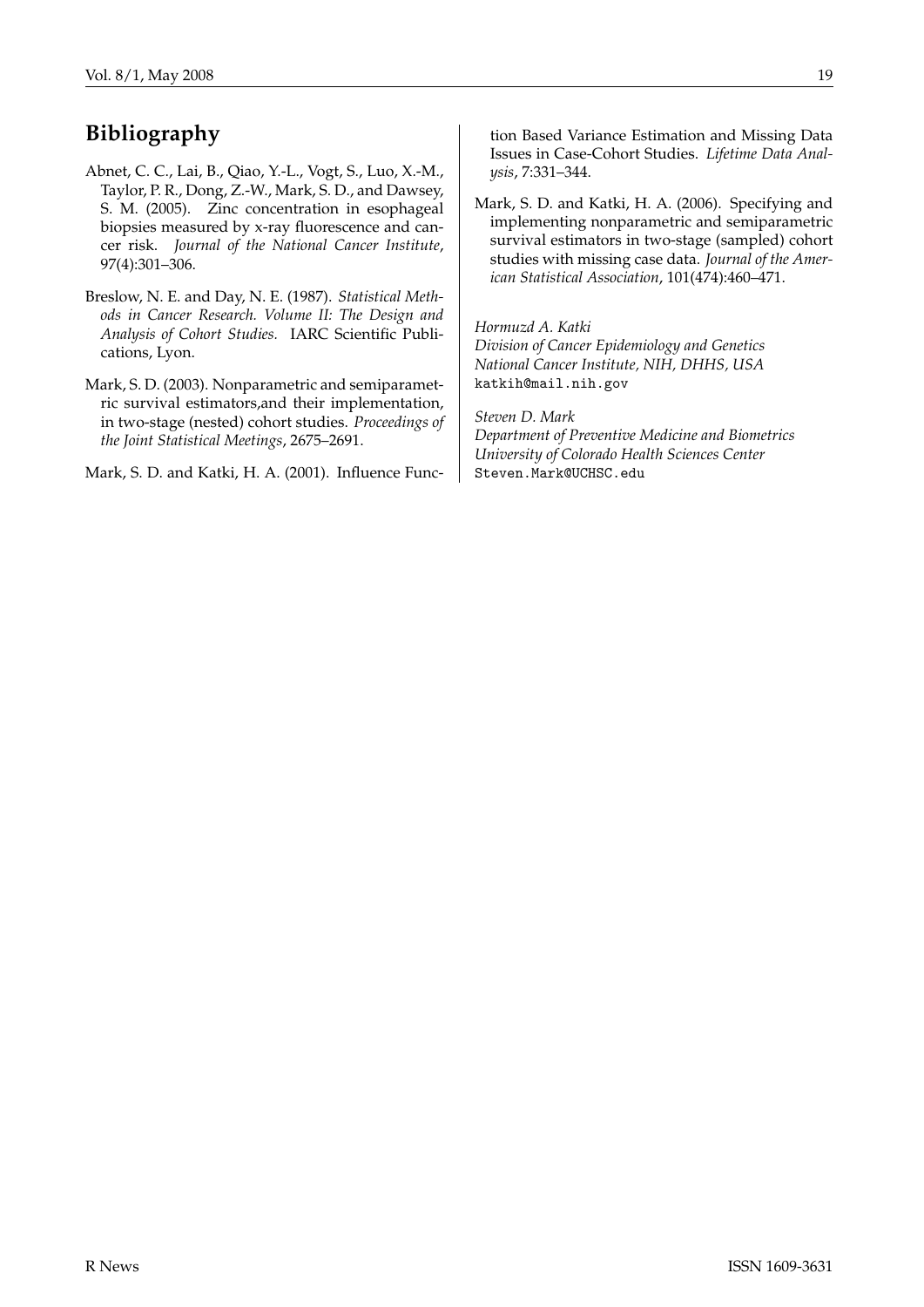# **segmented: An R Package to Fit Regression Models with Broken-Line Relationships**

<span id="page-19-0"></span>*by Vito M. R. Muggeo*

## **Introduction**

Segmented or broken-line models are regression models where the relationships between the response and one or more explanatory variables are piecewise linear, namely represented by two or more straight lines connected at unknown values: these values are usually referred as breakpoints, changepoints or even joinpoints. Hereafter we use such words indistinctly.

Broken-line relationships are common in many fields, including epidemiology, occupational medicine, toxicology, and ecology, where sometimes it is of interest to assess threshold value where the effect of the covariate changes [\(Ulm,](#page-24-0) [1991;](#page-24-0) [Betts et al.,](#page-24-1) [2007\)](#page-24-1).

# **Formulating the model, estimation and testing**

A segmented relationship between the mean response  $\mu = E[Y]$  and the variable *Z*, for observation  $i = 1, 2, \ldots, n$  is modelled by adding in the linear predictor the following terms

<span id="page-19-1"></span>
$$
\beta_1 z_i + \beta_2 (z_i - \psi)_+ \tag{1}
$$

where  $(z_i - \psi)_+ = (z_i - \psi) \times I(z_i > \psi)$  and  $I(\cdot)$  is the indicator function equal to one when the statement is true. According to such parameterization,  $\beta_1$  is the left slope,  $\beta_2$  is the difference-in-slopes and  $\psi$  is the breakpoint. In this paper we tacitly assume a GLM with a known link function and possible additional covariates, *x<sup>i</sup>* , with linear parameters *δ*, namely  $link(\mu_i) = x_i^{\prime} \delta + \beta_1 z_i + \beta_2 (z_i - \psi)_+$ ; however, since the discussed methods only depend on [\(1\)](#page-19-1), we leave out from our presentation the response, the link function, and the possible linear covariates.

Breakpoints and slopes of such segmented relationship are usually of main interest, although parameters relevant to the additional covariates may be of some concern. Difficulties in estimating and testing problems are well-known in such models, see for instance [Hinkley](#page-24-2) [\(1971\)](#page-24-2). A simple and common approach to estimate the model is via grid-search type algorithms: basically, given a grid of possible candidate values of  $\{\psi_k\}_{k=1,\dots,K}$ , one fits *K* linear models and seeks for the value corresponding to the model

with the best fit. There are at least two drawbacks in using this procedure: (i) estimation might be quite cumbersome with more than one breakpoint and/or with large datasets and (ii) depending on sample size and configuration of data, estimating the model with fixed changepoint may lead the standard error of the other parameters to be too narrow, since uncertainty in the breakpoint is not taken into account.

The package **segmented** offers facilities to estimate and summarize generalized linear models with segmented relationships; virtually, no limit on the number of segmented variables and on the number of changepoint exists. **segmented** uses a method that allows the modeler to estimate simultaneously all the model parameters yielding also, at the possible convergence, the approximate full covariance matrix.

#### **Estimation**

[Muggeo](#page-24-3) [\(2003\)](#page-24-3) shows that the nonlinear term [\(1\)](#page-19-1) has an approximate intrinsic linear representation which, to some extent, allows us to translate the problem into the standard linear framework: given an initial guess for the breakpoint,  $\hat{\psi}$  say, **segmented** attempts to estimate model [\(1\)](#page-19-1) by fitting iteratively the linear model with linear predictor

<span id="page-19-2"></span>
$$
\beta_1 z_i + \beta_2 (z_i - \tilde{\psi})_+ + \gamma I (z_i > \tilde{\psi})^- \tag{2}
$$

where  $I(\cdot)^{-} = -I(\cdot)$  and  $\gamma$  is the parameter which may be understood as a re-parameterization of  $\psi$  and therefore accounts for the breakpoint estimation. At each iteration, a standard linear model is fitted, and the breakpoint value is updated via  $\hat{\psi} = \tilde{\psi} + \hat{\gamma}/\hat{\beta}_2$ ; note that  $\hat{\gamma}$  measures the gap, at the current estimate of  $\psi$ , between the two fitted straight lines coming from model [\(2\)](#page-19-2). When the algorithm converges, the 'gap' should be small, i.e.  $\hat{\gamma} \approx 0$ , and the standard error of  $\hat{\psi}$  can be obtained via the Delta method for the ratio  $\frac{\hat{\gamma}}{\hat{\beta}_2}$  which reduces to  $\text{SE}(\hat{\gamma})/|\hat{\beta}_2|$  if  $\hat{\gamma}=0$ .

The idea may be used to fit multiple segmented relationships, only by including in the linear predictor the appropriate constructed variables for the additional breakpoints to be estimated: at each step, every breakpoint estimate is updated through the relevant 'gap' and 'difference-in-slope' coefficients. Due to its computational facility, the algorithm is able to perform multiple breakpoint estimation in a very efficient way.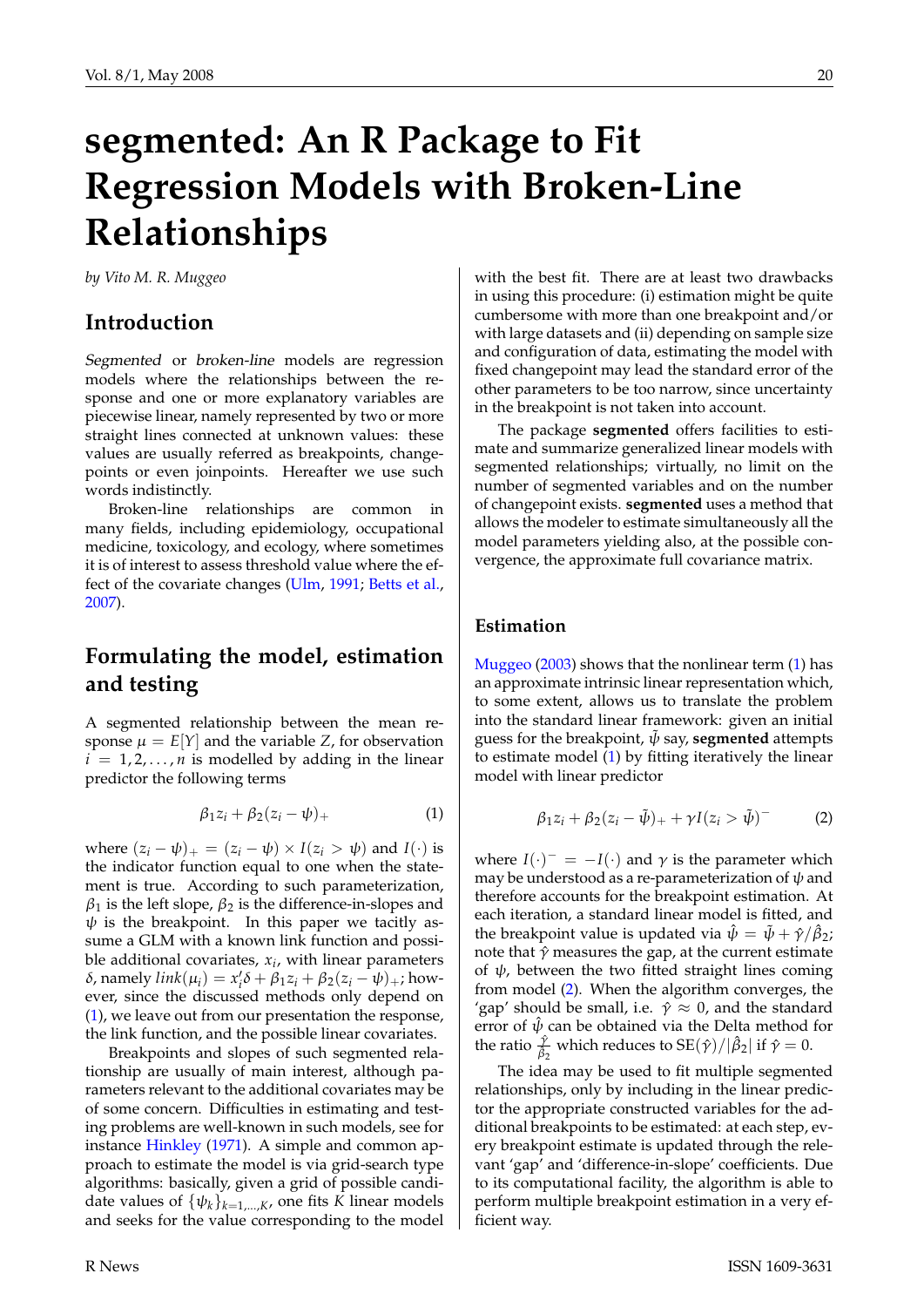### **Testing for a breakpoint**

If the breakpoint does not exist the difference-inslopes parameter has to be zero, then a natural test for the existence of  $\psi$  is

<span id="page-20-0"></span>
$$
H_0: \beta_2(\psi) = 0. \tag{3}
$$

Note that here we write  $\beta_2(\psi)$  to stress that the parameter of interest,  $\beta_2$ , depends on a nuisance parameter,  $ψ$ , which vanishes under  $H_0$ . Conditions for validity of standard statistical tests (Wald, for instance) are not satisfied. More specifically, the *p*value returned by classical tests is heavily underestimated, with an empirical levels about three to five times larger than the nominal levels. **segmented** employs the [Davies](#page-24-4) [\(1987\)](#page-24-4) test for performing hypothesis [\(3\)](#page-20-0). It works as follows: given *K* fixed ordered values of breakpoints  $\psi_1 < \psi_2 < \ldots < \psi_K$  in the range of  $Z$ , and relevant  $K$  values of the test statistic  ${S(\psi_k)}_{k=1,\dots,K}$  having a standard Normal distribution for fixed ψ*<sup>k</sup>* , Davies provides an upper bound given by

<span id="page-20-1"></span>
$$
p
$$
-value  $\approx \Phi(-M) + V \exp{-M^2/2}(8\pi)^{-1/2}$  (4)

where  $M = max\{S(\psi_k)\}_k$  is the maximum of the *K* test statistics,  $\Phi(\cdot)$  is the standard Normal distribution function, and  $V = \sum_k (|S(\psi_k) - S(\psi_{k-1})|)$  is the total variation of  $\{S(\psi_k)\}_k$ . Formula [\(4\)](#page-20-1) is an upper bound, hence the reported *p*-value is somewhat overestimated and the test is slightly conservative. Davies does not provide guidelines for selecting number and location of the fixed values  $\{\psi_k\}_k$ , however a reasonable strategy is to use the quantiles of the distribution of  $\mathcal{Z}$ ; some simulation experiments have shown that  $5 \leq K \leq 10$  usually suffices. Formula [\(4\)](#page-20-1) refers to one-sided hypothesis test, the alternative being  $H_1$  :  $\beta_2(\psi) > 0$ . The *p*value for the 'lesser' alternative is obtained by us- $\log M = min\{S(\psi_k)\}_k$ , while for the two-sided case let  $M = max\{|S(\psi_k)|\}_k$  and double the [\(4\)](#page-20-1) [\(Davies,](#page-24-4) [1987\)](#page-24-4).

The Davies test is appropriate for testing for a breakpoint, but it does not appear useful for selecting the number of the joinpoints. Following results by [Tiwari et al.](#page-24-5) [\(2005\)](#page-24-5), we suggest using the BIC for this aim.

## **Examples**

Black dots in Figure [1](#page-20-2) plotted on the logit scale, show the percentages of babies with Down Syndrome (DS) on births for mothers with different age groups [\(Davison and Hinkley,](#page-24-6) [1997,](#page-24-6) p.371). It is wellknown that the risk of DS increases with the mother's age, but it is important to assess where and how such a risk changes with respect to the mother age. Presumably, at least three questions have to answered: (i) does the mother's age increase the risk of DS?;

(ii) is the risk constant over the whole range of age? and (iii) if the risk is age-dependent, does a threshold value exist?

In a wider context, the problem is to estimate the broken-line model and to provide point estimates and relevant uncertainty measures of all the model parameters. The steps to be followed are straightforward with **segmented**. First, a standard GLM is estimated and a broken-line relationship is added afterwards by re-fitting the overall model. The code below uses the dataframe down shipped with the package.

```
> library("segmented")
> data("down")
```

```
> fit.glm <- glm (cases/births ~ age, weight =
```

```
births, family=binomial, data=down)
```

```
> fit.seg<-segmented(fit.glm, seg.Z="age,
```

```
psi=25)
```
segmented takes the original (G)LM object (fit.glm) and fits a new model taking into account the piecewise linear relationship. The argument seg.Z is a formula (without response) which specifies the variable, possibly more than one, supposed to have a piecewise relationship, while in the psi argument the initial guess for the breakpoint must be supplied.



<span id="page-20-2"></span>Figure 1: Scatter plot (on the logit scale) of proportion of babies with DS against mother's age and fits from models fit.seg and fit.seg1.

The estimated model can be visualized by the relevant methods print(), summary() and print.summary() of class segmented. The summary shown in Figure [2](#page-21-0) is very similar to one of summary.glm(). Additional printed information include the estimated breakpoint and relevant (approximate) standard error (computed via  $\text{SE}(\hat{\psi}) = \text{SE}(\hat{\gamma}) / |\hat{\beta}_2|$ ), the *t* value for the 'gap' variable which should be 'small' ( $|t|$  < 2, say) when the algorithm converges, and the number of iterations employed to fit the model. The variable labeled with U1.age stands for the 'difference-in-slope parameter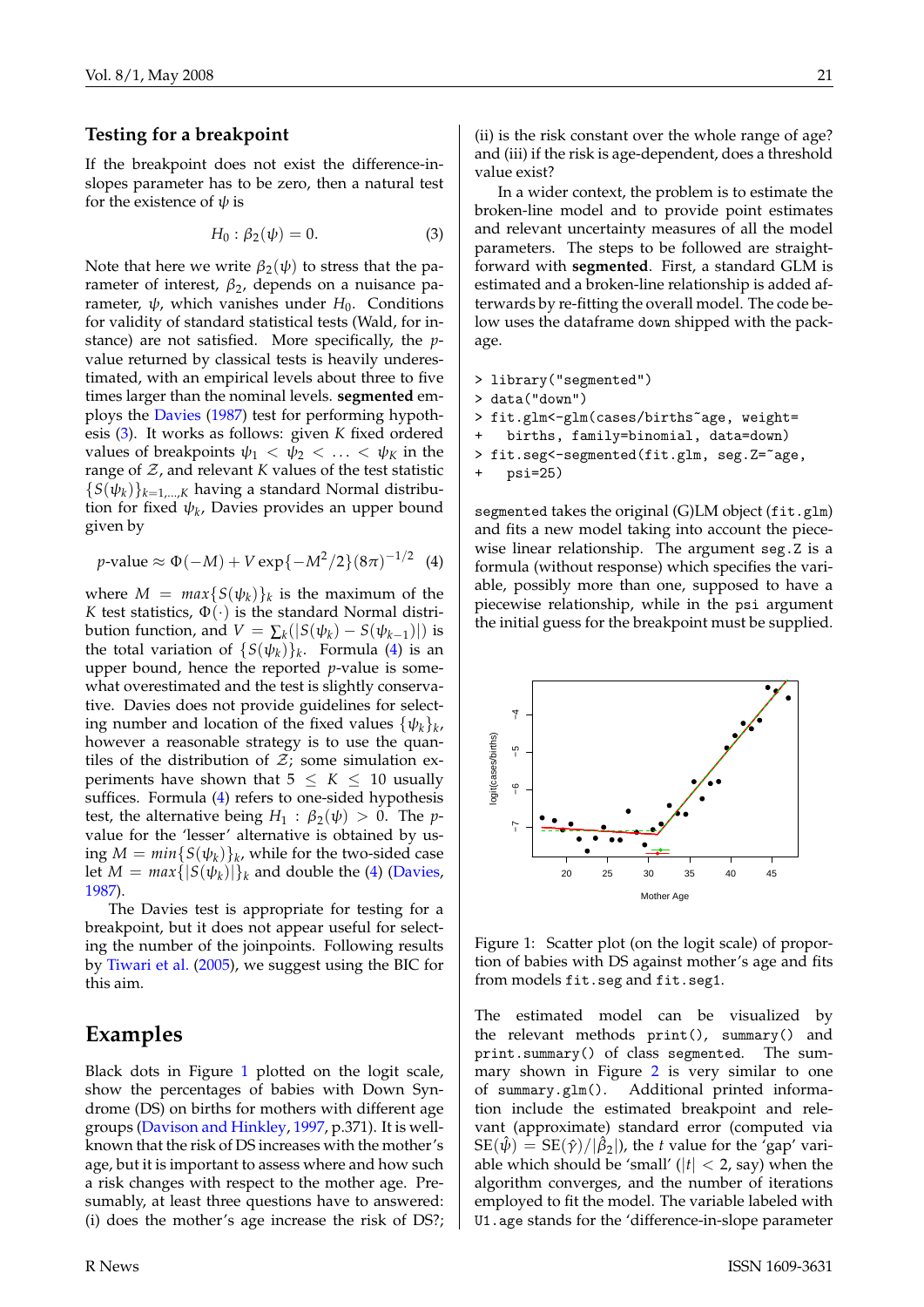```
> summary(fit.seg)
       ***Regression Model with Segmented Relationship(s)***
Call: segmented.glm(obj = fit.glm, seg.Z = \text{age}, psi = 25)
Estimated Break-Point(s):
   Est. St.Err
31.0800 0.7242
t value for the gap-variable(s) V: 7.367959e-13
Meaningful coefficients of the linear terms:
              Estimate Std. Error z value Pr(>|z|)(Intercept) -6.78243778 0.43140674 -15.7216777 1.074406e-55
age -0.01341037 0.01794710 -0.7472162 4.549330e-01
U1.age 0.27422124 0.02323945 11.7998172 NA
(Dispersion parameter for binomial family taken to be 1)
Null deviance: 625.210 on 29 degrees of freedom
Residual deviance: 43.939 on 26 degrees of freedom
AIC: 190.82
Convergence attained in 5 iterations with relative change 1.455411e-14
```
<span id="page-21-0"></span>Figure 2: Output of summary.segmented()

of the variable age' ( $\beta_2$  in equation [\(1\)](#page-19-1)) and the estimate of the gap parameter  $\gamma$  is omitted since it is just a trick to estimate  $\psi$ . Note, however, that the model degrees of freedom are correctly computed and displayed.

Also notice that the *p*-value relevant to U1.age is not reported, and NA is printed. The reason is that, as discussed previously, standard asymptotics do not apply. In order to test for a significant differencein-slope, the Davies' test can be used. The use of davies.test() is straightforward and requires to specify the regression model (lm or glm), the 'segmented' variable whose a broken-line relationship is being tested, and the number of the evaluation points,

```
> davies.test(fit.glm,"age",k=5)
```
Davies' test for a change in the slope

data: Model = binomial , link = logit formula =  $cases/births$   $\degree$  age segmented variable = age 'Best' at = 32, n.points = 5, p-value <  $2.2e-16$ alternative hypothesis: two.sided

Currently davies.test() only uses the Wald statistic, i.e.  $S(\psi_k) = \hat{\beta}_2 / \text{SE}(\hat{\beta}_2)$  for each fixed  $\psi_k$ , although alternative statistics could be used.

If the breakpoint exists, the limiting distribution of  $\hat{\beta}_2$  is gaussian, therefore estimates (and standard errors) of the slopes can be easily computed via the function slope() whose argument conf.level specifies the confidence level (defaults to conf.level=0.95),

> slope(fit.seg) \$age Est. St.Err. t value CI(95%).l CI(95%).u slope1 -0.01341 0.01795 -0.7472 -0.04859 0.02177<br>slope2 0.26080 0.01476 17.6700 0.23190 0.28970 slope2 0.26080 0.01476 17.6700 0.23190

[Davison and Hinkley](#page-24-6) [\(1997\)](#page-24-6) discuss that it might be of some interest to test for a null left slope, and at this aim they use isotonic regression. On the other hand, the piecewise parameterization allows to face this question in a straightforward way since only a test for  $H_0: \beta_1 = 0$  has be performed; for instance, a Wald test is available directly from the summary (see Figure [2,](#page-21-0)  $t = -0.747$ ). Under a null-left-slope constraint, a segmented model may be fitted by omitting from the 'initial' model the segmented variable, namely

```
> fit.glm<-update(fit.glm,.".-age)
```

```
> fit.seg1<-update(fit.seg)
```
While the fit is substantially unchanged, the (approximate) standard error of the breakpoint is noticeably reduced (compare the output in Figure [2\)](#page-21-0)

> fit.seg1\$psi Initial Est. St.Err psi1.age 25 31.45333 0.5536572

Instead, as firstly observed in [Hinkley](#page-24-2) [\(1971\)](#page-24-2) and shown by some simulations, the breakpoint estimator coming from a null left slope model is more efficient as compared to the one coming from a nonnull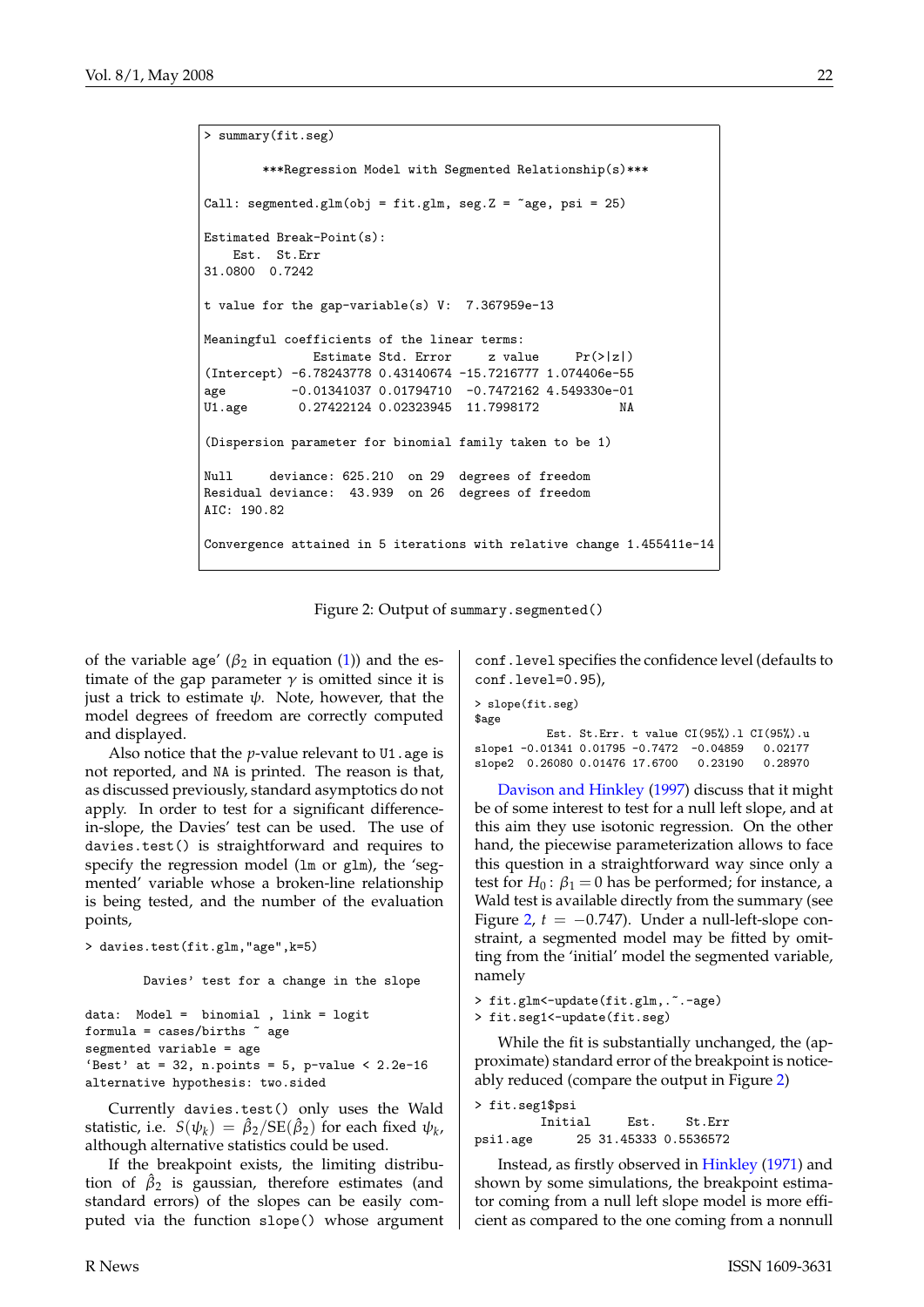left slope fit. Fitted values for both segmented models are displayed in Figure [1](#page-20-2) where broken-lines and bars for the breakpoint estimates have been added via the relevant methods plot() and lines() detailed at the end of this section.

We continue our illustration of the **segmented** package by running a further example using the plant dataset in the package. This example may be instructive to describe how to fit multiple segmented relationships with also a zero constraint on the right slope. Data refer to variables, y, time and group which represent measurements of a plant organ over time for three attributes (levels of the factor group). The data have been kindly provided by Dr Zongjian Yang at School of Land, Crop and Food Sciences, The University of Queensland, Brisbane, Australia. Biological reasoning and empirical evidence as emphasized in Figure [3,](#page-23-0) indicate that non-parallel segmented relationships with multiple breakpoints may allow a well-grounded and reasonable fit. Multiple breakpoints are easily accounted in equation [\(1\)](#page-19-1) by including additional terms  $\beta_3(z_i - \psi_2)_+ + \dots$ segmented allows a such extension in a straightforward manner by supplying multiple starting points in the psi argument.

To fit such a broken-line model within **segmented**, we first need to build the three different explanatory variables, products of the covariate time by the dummies of group  $^1$  $^1$ ,

```
> data("plant")
> attach(plant)
> X<-model.matrix(~0+group)*time
> time.KV <-X[,1]
> time.KW<-X[,2]
> time.WC<-X[,3]
```

```
Then we call segmented on a lm fit, by specifying
multiple segmented variables in seg.Z and using a
list to supply the starting values for the breakpoints
in psi. We assume two breakpoints in each series,
```

```
> olm<-lm(y~0+group+ time.KV + time.KW + time.WC)
> os<-segmented(olm, seg.Z= ~ time.KV + time.KW
   + time.WC, psi=list(time.KV=c(300,450),
   time.KW=c(450,600), time.WC=c(300,450)))Warning message:
max number of iterations attained
```
Some points are probably worth mentioning here. First, the starting linear model olm could be fitted via the more intuitive call  $lm(y<sup>*</sup>group * time)$ : even if segmented() would have worked providing the same results, a possible use of slope() would have not been allowed. Second, since there are multiple segmented variables, the starting values - obtained by visual inspection of the scatter-plots - have to supplied via a named list whose names have to match with the variables in seg.Z. Last but not least, the

printed message suggests to re-fit the model because convergence is suspected. Therefore it could be helpful to trace out the algorithm and/or to increase the maximum number of the iterations,

> os<-update(os, control=seg.control(it.max=30, display=TRUE)) 0 1.433 (No breakpoint(s)) 1 0.108 2 0.109 3 0.108 4 0.109 5 0.108 . . . . 29 0.108 30 0.109

Warning message: max number of iterations attained

The optimized objective function (residual sum of squares in this case) alternates among two values and 'does not converge', in that differences never reach the (default) tolerance value of 0.0001; the function draw.history() may be used to visualize the values of breakpoints throughout the iterations. Moreover, increasing the number of maximum iterations, typically does not modify the result. This is not necessarily a problem. One could change the tolerance by setting toll=0.001, say, or better, stop the algorithm at the iteration with the best value. Also, one could stabilize the algorithm by shrinking the increments in breakpoint updates through a factor *h* < 1, say; this is attained via the argument h in the auxiliary function seg.control(),

```
> os<-update(os, control=seg.control(h=.3))
```
However, when convergence is not straightforward, the fitted model has to be inspected with particular care: if a breakpoint is understood to exist, the corresponding difference-in-slope estimate (and its *t* value) has to be large and furthermore the 'gap' coefficient (and its *t* value) has to be small (see the summary(..)\$gap). If at the estimated breakpoint the coefficient of the gap variable is large (greater than two, say) a broken-line parameterization is somewhat questionable. Finally, a test for the existence of the breakpoint and/or comparing the BIC values would be very helpful in these circumstances.

Green diamonds in Figure [3](#page-23-0) and output from slope() (not shown) show that the last slope for group "KW" may be set to zero. While a left slope is allowed by fitting only  $(z - \psi)_+$  (i.e. by omitting the main variable *z* in the initial linear model as in the previous example), similarly a null right slope might be allowed by including only  $(z - \psi)$ <sub>-</sub>. **segmented** does not handle such terms explicitly, however by noting that  $(z - \psi)$ <sub>-</sub> =  $-(-z + \psi)$ <sub>+</sub>, we can proceed as follows

<span id="page-22-0"></span> ${}^{1}$ Of course, a corner-point parameterization (i.e. 'treatment' contrasts) is required to define the dummies relevant to the grouping variable; this is the default in R.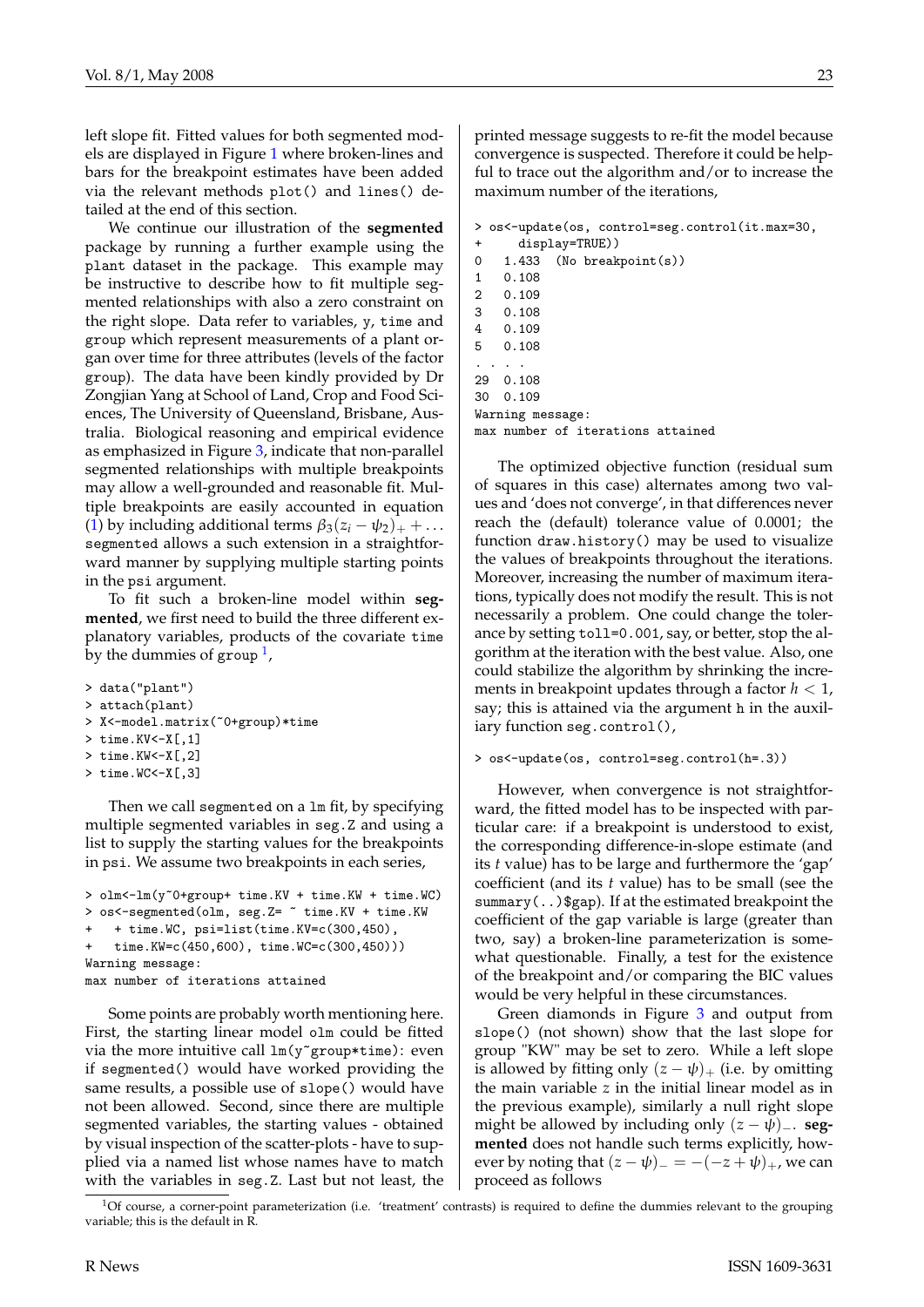```
> neg.time.KW<- -time.KW
> olm1<-lm(y~0+group+time.KV+time.WC)
> os1<-segmented(olm1, seg.Z=" time.KV + time.WC+
 + neg.time.KW, psi=list(time.KV=c(300,450),
```

```
neg.time.KW=c(-600,-450), time.WC=c(300,450)))
```
The 'minus' of the explanatory variable in group "KW" requires that the corresponding starting guess has to be supplied with reversed sign and, as consequence, the signs of estimates for the corresponding group will be reversed. The method segmented for confint() may be used to display (large sample) interval estimates for the breakpoints; confidence intervals are computed using  $\hat{\psi} \mp z_{\alpha/2}SE(\hat{\psi})$ where  $SE(\psi)$  comes from the Delta method for the ratio  $\frac{\hat{\gamma}}{\hat{\beta}_2}$  and  $z_{\alpha/2}$  is the quantile of the standard Normal. Optional arguments are parm to specify the segmented variable of interest (default to all variables) and rev.sgn to change the sign of output before printing (this is useful when the sign of the segmented variable has been changed to constrain the last slope as in example at hand).

```
> confint(os1,rev.sgn=c(FALSE,FALSE,TRUE))
$time.KV
             Est. CI(95%).l CI(95%).u
psi1.time.KV 299.9 256.9 342.8
psi2.time.KV 441.9 402.0 481.8
$time.WC
             Est. CI(95%).l CI(95%).u
psi1.time.WC 306.0 284.2 327.8<br>psi2.time.WC 460.1 385.5 534.7
psi2.time.WC 460.1 385.5 534.7
$neg.time.KW
                 Est. CI(95%).l CI(95%).u
psi1.neg.time.KW 445.4 398.5 492.3
psi2.neg.time.KW 609.9 549.7 670.0
```
The slope estimates may be obtained using slope(); again, parm and rev.sgn may be specified when requested,

```
> slope(os1, parm="neg.time.KW", rev.sgn=TRUE)
$neg.time.KW
          Est. St.Err. t value CI(95%).l CI(95%).u
slope1 0.0022640 8.515e-05 26.580 0.0020970 0.002431
slope2 0.0008398 2.871e-04 2.925 0.0002771 0.001403
slope3 0.0000000 NA NA NA NA
```
Notice that in light of the constrained right slope, standard errors, t-values, and confidence limits are not computed.

Figure [3](#page-23-0) emphasizes the constrained fit which has been added to the current device via the relevant plot() method. More specifically, plot() allows to draw on the current or new device (depending on the logical value TRUE/FALSE of add) the fitted piecewise relationship for the variable term. To get sensible plots with fitted values to be superimposed to the observed points, the arguments const and rev.sgn

have to be set carefully. The role of rev.sgn is intuitive and has been discussed above while const indicates a constant to be added to the fitted values before plotting,

```
> plot(os1, term="neg.time.KW", add=TRUE, col=3,
    const=coef(os1)["groupRKW"], rev.sgn=TRUE)
```
const defaults to the model intercept, and for relationships by group the group-specific intercept is appropriate, as in the "KW" group example above. However when a 'minus' variable has been considered, simple algebra on the regression equation show that the correct constant for the other groups is given by the current estimate minus a linear combination of difference-in-slope parameters and relevant breakpoints. For the "KV" group we add the fitted lines after computing the 'adjusted' constant,

```
> const.KV<-coef(os1)["groupRKV"]-
```
- coef(os1)["U1.neg.time.KW"]\*
- + os1\$psi["psi1.neg.time.KW","Est."]-
- + coef(os1)["U2.neg.time.KW"]\*
- + os1\$psi["psi2.neg.time.KW","Est."]

> plot(os1, "time.KV", add=TRUE, col=2, const=const.KV)

and similarly for group "WC".

Finally the estimated join points with relevant confidence intervals are added to the current device via the lines.segmented() method,

> lines(os1,term="neg.time.KW",col=3,rev.sgn=TRUE)

> lines(os1,term="time.KV",col=2,k=20)

> lines(os1,term="time.WC",col=4,k=10)

where term selects the segmented variable, rev.sgn says if the sign of the breakpoint values (point estimate and confidence limits) have to be reversed, k regulates the vertical position of the bars, and the remaining arguments refer to options of the drawn segments.



<span id="page-23-0"></span>Figure 3: The plant dataset: data and constrained fit (model os1).

# **Conclusions**

We illustrated the key-ideas of broken-line regression and how such a class of models may be fitted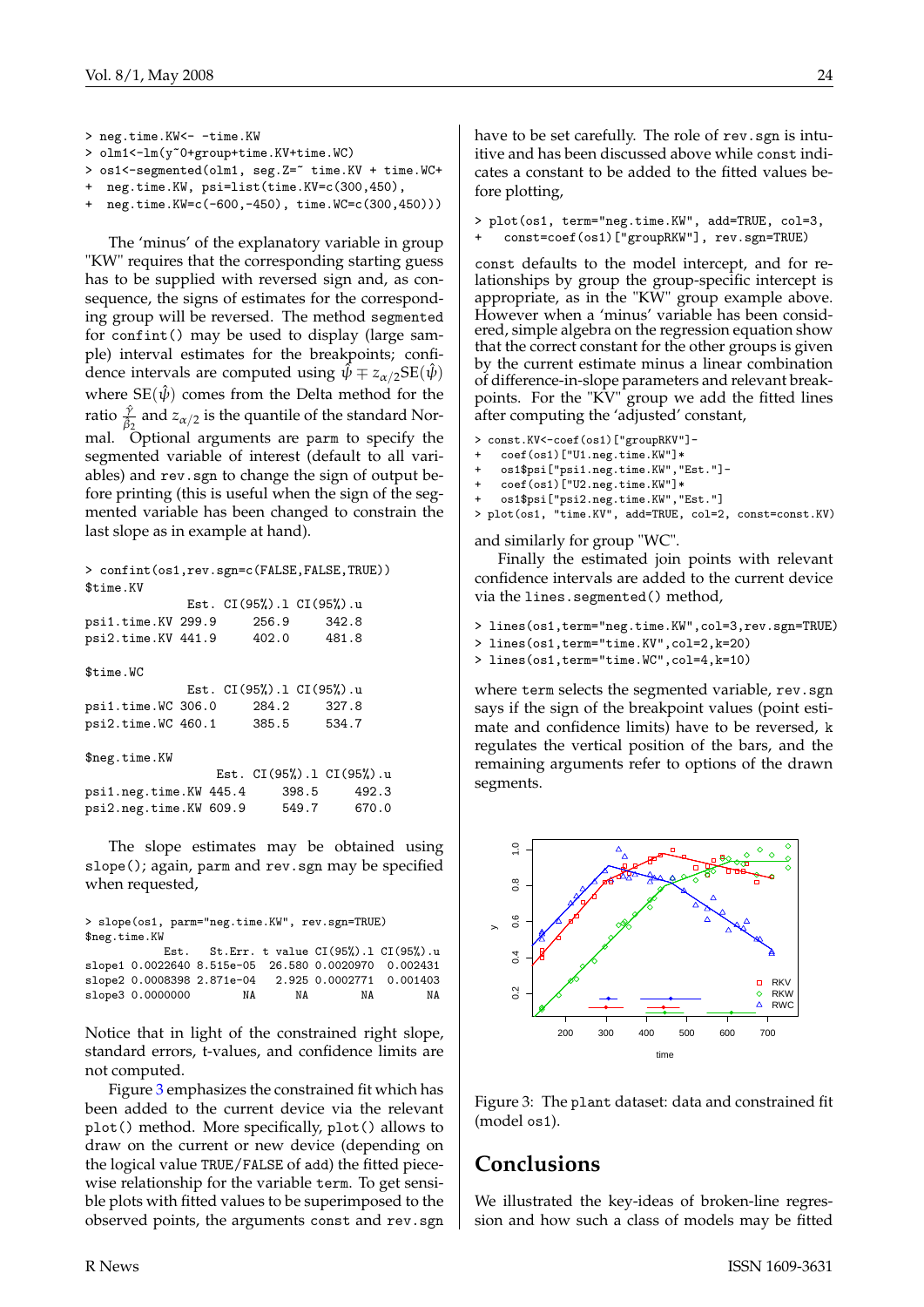in R through the package **segmented**. Although alternative approaches could be undertaken to model nonlinear relationships, for instance via splines, the main appealing of segmented models lies on interpretability of the parameters. Sometimes a piecewise parameterization may provide a reasonable approximation to the shape of the underlying relationship, and threshold and slopes may be very informative and meaningful.

However it is well known that the likelihood in segmented models may not be concave, hence there is no guarantee the algorithm finds the global maximum; moreover it should be recognized that the method works by approximating the 'true' model [\(1\)](#page-19-1) by [\(2\)](#page-19-2), which could make the estimation problematic. A possible and useful strategy - quite common in the nonlinear optimization field - is to run the algorithm starting with different initial guesses for the breakpoint in order to assess possible differences. This is quite practicable due to computational efficiency of the algorithm. However, the more the clear-cut the relationship, the less important the starting values become.

The package is not concerned with estimation of the number of the breakpoints. Although the BIC has been suggested, in general nonstatistical issues related to the understanding of the mechanism of the phenomenon in study could help to discriminate among several competing models with a different number of joinpoints.

Currently, only methods for LM and GLM objects are implemented; however, due to the ease of the algorithm which only depends on the linear predictor, methods for other models (Cox regression, say) could be written straightforwardly following the skeleton of segmented.lm or segmented.glm.

Finally, for the sake of novices in breakpoint estimation, it is probably worth mentioning the difference existing with the other R package dealing with breakpoints. The **strucchange** package by [Zeileis](#page-24-7) [et al.](#page-24-7) [\(2002\)](#page-24-7) substantially is concerned with regression models having a different set of parameters for each 'interval' of the segmented variable, typically the time; **strucchange** performs breakpoint estimation via a dynamic grid search algorithm and allows for testing for parameter instability. Such 'structural breaks models', mainly employed in economics and econometrics, are somewhat different from the broken-line models discussed in this paper, since they do not require the fitted lines to join at the estimated breakpoints.

## **Acknowledgements**

This work was partially supported by grant 'Fondi di Ateneo (ex 60%) 2004 prot. ORPA044431: 'Verifica di ipotesi in modelli complessi e non-standard' ('Hypothesis testing in complex and nonstandard models'). The author would like to thank the anonymous referee for useful suggestions which improved the paper and the interface of the package itself.

# **Bibliography**

- <span id="page-24-1"></span>M. Betts, G. Forbes, and A. Diamond. Thresholds in songbird occurrence in relation to landscape structure. *Conservation Biology*, 21:1046–1058, 2007.
- <span id="page-24-4"></span>R. B. Davies. Hypothesis testing when a nuisance parameter is present only under the alternative. *Biometrika*, 74:33–43, 1987.
- <span id="page-24-6"></span>A. Davison and D. Hinkley. *Bootstrap methods and their application*. Cambridge University Press, 1997.
- <span id="page-24-2"></span>D. Hinkley. Inference in two-phase regression. *Journal of American Statistical Association*, pages 736– 743, 1971.
- <span id="page-24-3"></span>V. Muggeo. Estimating regression models with unknown break-points. *Statistics in Medicine*, 22: 3055–3071, 2003.
- <span id="page-24-5"></span>R. Tiwari, K. A. Cronin, W. Davis, E. Feuer, B. Yu, and S. Chib. Bayesian model selection for join point regression with application to age-adjusted cancer rates. *Applied Statistics*, 54:919–939, 2005.
- <span id="page-24-0"></span>K. Ulm. A statistical methods for assessing a threshold in epidemiological studies. *Statistics in Medicine*, 10:341–349, 1991.
- <span id="page-24-7"></span>A. Zeileis, F. Leisch, K. Hornik, and C. Kleiber. strucchange: An R package for testing for structural change in linear regression models. *Journal of Statistical Software*, 7(2):1–38, 2002.

*Vito M. R. Muggeo Dipartimento Scienze Statistiche e Matematiche 'Vianelli' Università di Palermo, Italy* [vmuggeo@dssm.unipa.it](mailto:vmuggeo@dssm.unipa.it)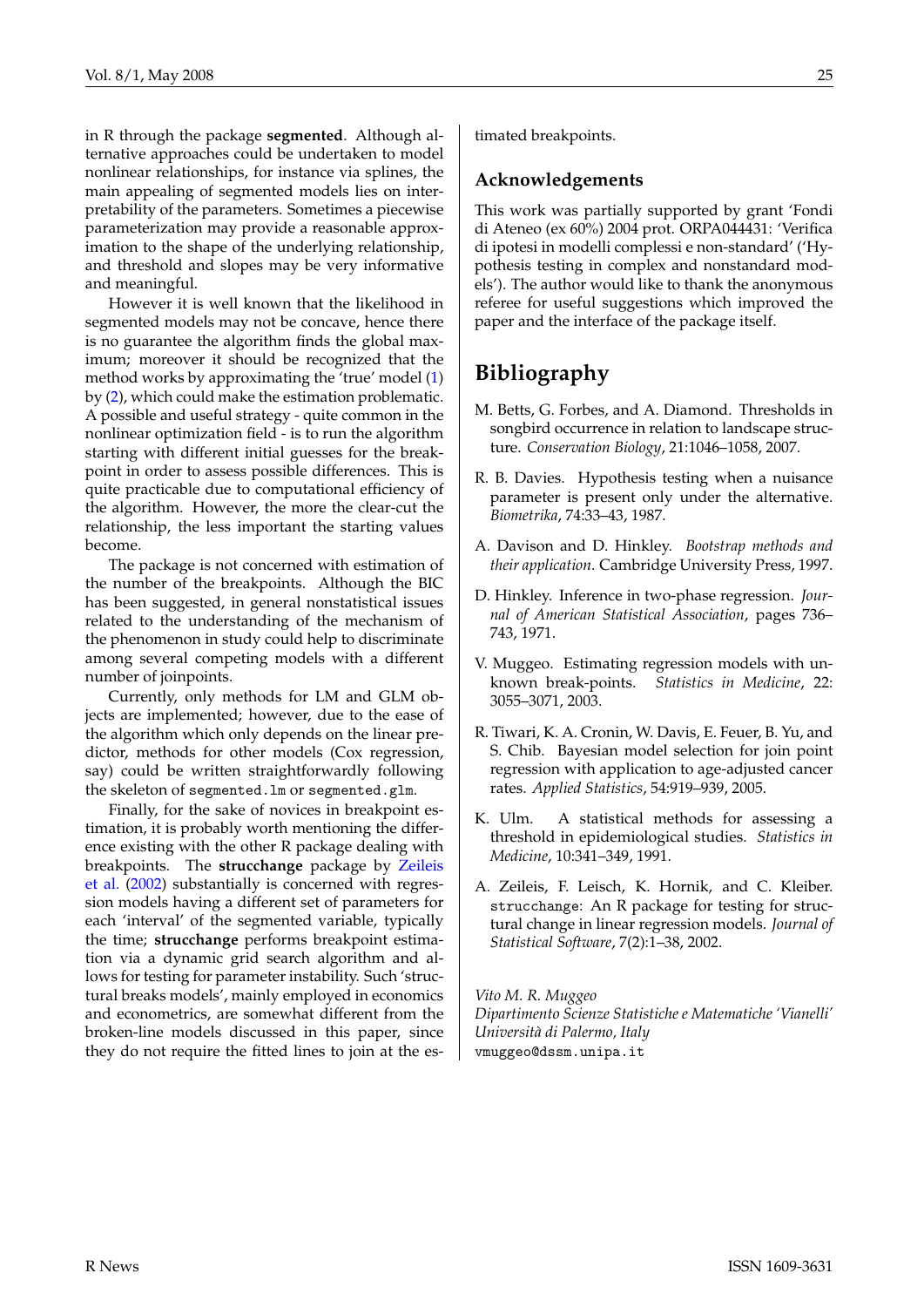# **Bayesian Estimation for Parsimonious Threshold Autoregressive Models in R**

<span id="page-25-0"></span>*by Cathy W.S. Chen, Edward M.H. Lin, F.C. Liu, and Richard Gerlach*

## **Introduction**

The threshold autoregressive (TAR) model proposed by Tong (1978, 1983) and Tong and Lim (1980) is a popular nonlinear time series model that has been widely applied in many areas including ecology, medical research, economics, finance and others (Brockwell, 2007). Some interesting statistical and physical properties of TAR include asymmetry, limit cycles, amplitude dependent frequencies and jump phenomena, all of which linear models are unable to capture. The standard two-regime threshold autoregressive (TAR) model is considered in this paper. Given the autoregressive (AR) orders  $p_1$  and  $p_2$ , the two-regime TAR(2: $p_1$ ; $p_2$ ) model is specified as:

$$
y_t = \begin{cases} \phi_0^{(1)} + \sum_{i=1}^{p_1} \phi_{k_i}^{(1)} y_{t-k_i} + a_t^{(1)} \text{ if } z_{t-d} \le r, \\ \phi_0^{(2)} + \sum_{i=1}^{p_2} \phi_{l_i}^{(2)} y_{t-l_i} + a_t^{(2)} \text{ if } z_{t-d} > r, \\ \text{where } \{k_i, i = 1, ..., p_1\} \text{ and } \{l_i, i = 1, ..., p_2\} \text{ are subsets of } \{1, ..., p\}, \end{cases}
$$

where  $r$  is the threshold parameter driving the regime-switching behavior; where *p* is a reasonable maximum lag  $^{1}$  $^{1}$  $^{1}$ ;  $z_{t}$  is the threshold variable; *d* is the threshold lag of the model;  $a_t^{(1)}$  $t_t^{(1)}$  and  $a_t^{(2)}$  $t^{(2)}$  are two independent Gaussian white noise processes with mean zero and variance  $\sigma_j^2$ ,  $j = 1, 2$ . It is common to choose the threshold variable **z** as a lagged value of the time series itself, that is  $z_t = y_t$ . In this case the resulting model is called Self-Exciting (SETAR). In general, **z** could be any exogenous or endogenous variable (Chen 1998). The TAR model consists of a piecewise linear AR model in each regime, defined by the threshold variable *zt*−*<sup>d</sup>* and associated threshold value *r*. Note that the parameter *p* is not an input to the R program, but instead should be considered by the user as the largest possible lag the model could accommodate, e.g. in light of the sample size n. i.e. *p* << *n* is usually enforced for AR models.

Frequentist parameter estimation of the TAR model is usually implemented in two stages; see for example Tong and Lim (1980), Tong (1990) and Tsay (1989, 1998). For fixed and subjectively chosen values of *d* (usually 1) and *r* (usually 0), all other model parameters are estimated first. Then, conditional on these parameter estimates, *d* and *r* can be estimated by: minimizing the AIC, minimizing a nonlinearity

test statistic and/or using scatter plots (Tsay, 1989); or by minimizing a conditional least squares formula (Tsay, 1998).

Bayesian methods allow simultaneous inference on all model parameters, in this case allowing uncertainty about the threshold lag *d* and threshold parameter *r* to be properly incorporated into estimation and inference. Such uncertainty is not accounted for in the standard two-stage methods. However, in the nonlinear TAR setting, neither the marginal or joint posterior distributions for the parameters can be easily analytically obtained: these usually involve high dimensional integrations and/or non-tractable forms. However, the joint posterior distribution can be evaluated up to a constant, and thus numerical integration techniques can be used to estimate the marginal distributions required. The most successful of these, for TAR models, are Markov chain Monte Carlo (MCMC) methods, specifically those based on the Gibbs sampler. Chen and Lee (1995) proposed such a method, incorporating the Metropolis-Hastings (MH) algorithm (Metropolis *et al.*, 1953; Hastings, 1970), for inference in TAR models. Utilizing this MH within Gibbs algorithm, the marginal and posterior distributions can be estimated by iterative sampling. To the best of our knowledge, this is the first time a Bayesian approach for TAR models has been offered in a statistical package.

We propose an R package BAYSTAR that provides functionality for parameter estimation and inference for two-regime TAR models, as well as allowing the monitoring of MCMC convergence by returning all MCMC iterates as output. The main features of the package BAYSTAR are: applying the Bayesian inferential methods to simulated or real data sets; online monitoring of the acceptance rate and tuning parameters of the MH algorithm, to aid the convergence of the Markov chain; returning all MCMC iterates for user manipulation, clearly reporting the relevant MCMC summary statistics and constructing trace plots and auto-correlograms as diagnostic tools to assess convergence of MCMC chains. This allows us to statistically estimate all unknown model parameters simultaneously, including capturing uncertainty about threshold value and delay lag; not accounted for in standard methods that condition upon a particular threshold value and delay lag, see e.g. the SETAR function which is available in the "ts-Dyn" package at CRAN. We also allow the user to define a parsimonious separate AR order specification in each regime. Using our code it is possible to set some AR parameters in either or both regimes to be

<span id="page-25-1"></span><sup>&</sup>lt;sup>1</sup>We have tried up to  $p=50$  successfully.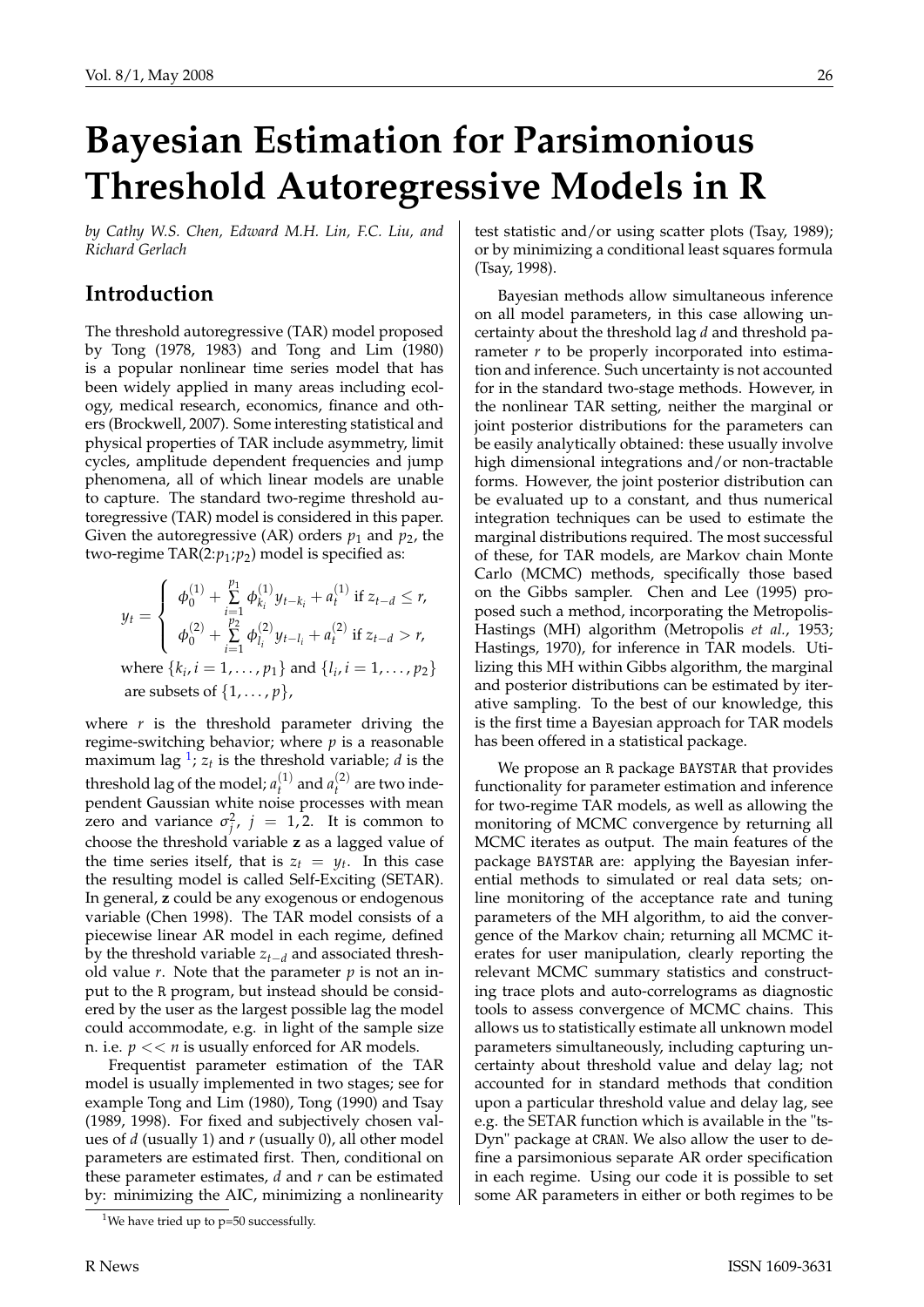zero. That is, we could set  $p_1 = 3$  and subsequently estimate any three parameters of our convenience.

# **Prior settings**

Bayesian inference requires us to specify a prior distribution for the unknown parameters. The parameters of the TAR(2: $p_1$ ; $p_2$ ) model are  $\Theta_1$ ,  $\Theta_2$ ,  $\sigma_1^2$ ,  $\sigma_2^2$ , *r* and *d*, where  $\Theta_1 = (\phi_0^{(1)})$  $\stackrel{(1)}{0}$ ,  $\phi_1^{(1)}$  $\phi_1^{(1)}, \ldots, \phi_{p_1}^{(1)})'$  and  $\Theta_2 = (\phi_0^{(2)})$  $\int_{0}^{(2)}$  $\phi_1^{(2)}$  $\phi_1^{(2)}, \ldots, \phi_{p_2}^{(2)}$ <sup>'</sup>. We take fairly standard choices:  $\Theta_1$ ,  $\Theta_2$  as independent  $N(\Theta_{0i}, V_i^{-1})$ ,  $i = 1, 2$ , and employ conjugate priors for  $\sigma_1^2$  and  $\sigma_2^2$ ,

$$
\sigma_i^2 \sim IG(\nu_i/2, \nu_i \lambda_i/2), \quad i = 1, 2,
$$

where IG stands for the inverse Gamma distribution. In threshold modeling, it is important to set a minimum sample size in each regime to generate meaningful inference. The prior for the threshold parameter *r*, follows a uniform distribution on a range (*l*, *u*), where *l* and *u* are set as relevant percentiles of the observed threshold variable. This prior could be considered to correspond to an empirical Bayes approach, rather than a fully Bayesian one. Finally, the delay *d* has a discrete uniform prior over the integers: 1,2,...,  $d_0$ , where  $d_0$  is a user-set maximum delay. We assume the hyper-parameters,  $(\Theta_{0i}, V_i, \gamma_i, \lambda_i, a, b, d_0)$ are known and can be specified by the user in our R code.

The MCMC sampling scheme successively generates iterates from the posterior distributions for groups of parameters, conditional on the sample data and the remaining parameters. Multiplying the likelihood and the priors, using Bayes' rule, leads to these conditional posteriors. For details, readers are referred to Chen and Lee (1995). Only the posterior distribution of *r* is not a standard distributional form, thus requiring us to use the MH method to achieve the desired sample for *r*. The standard Gaussian proposal random walk MH algorithm is used. To yield good convergence properties for this algorithm, the choice of step size, controlling the proposal variance, is important. A suitable value of the step size, with good convergence properties, can be achieved by tuning to achieve an acceptance rate between 25% to 50%, as suggested by Gelman, Roberts and Gilks (1996). This tuning occurs only in the burnin period.

## **Exemplary applications**

### **Simulated data**

We now illustrate an example with simulated data. The data is generated from a two-regime SETAR(2 :

$$
y_t = \begin{cases} 0.1 - 0.4y_{t-1} + 0.3y_{t-2} + a_t^{(1)} \text{ if } y_{t-1} \le 0.4, \\ 0.2 + 0.3y_{t-1} + 0.3y_{t-2} + a_t^{(2)} \text{ if } y_{t-1} > 0.4, \end{cases}
$$
  
where  $a_t^{(1)} \sim N(0, 0.8)$  and  $a_t^{(2)} \sim N(0, 0.5)$ .

Users can import data from an external file, or use their own simulated data, and directly estimate model parameters via the proposed functions. To implement the MCMC sampling, the scheme was run for  $N = 10,000$  iterations (the total MCMC sample) and the first  $M = 2,000$  iterations (the burn-in sample) were discarded.

```
+ nIterations<- 10000
+ nBurnin<- 2000
```
The hyper-parameters are set as  $\Theta_{0i} = \mathbf{0}$ ,  $V_i =$ diag(0.1, ..., 0.1),  $v_i = 3$  and  $\lambda_i = \tilde{\sigma}^2/3$  for  $i = 1,2$ ,<br>where  $\tilde{\sigma}^2$  is the residual mean squared error of fit where  $\tilde{\sigma}^2$  is the residual mean squared error of fit-<br>tips an AB(n) model to the data. The motivation to ting an  $AR(p_1)$  model to the data. The motivation to choose the hyper-parameters of  $v_i$  and  $\lambda_i$  is that the expectation of  $\sigma_i^2$  is equal to  $\tilde{\sigma}^2$ . The maximum delay<br>lag is set to  $d_2 = 3$ . We shoose  $a = Q_1$  and  $b = Q_2$ ; the lag is set to  $d_0 = 3$ . We choose  $a = Q_1$  and  $b = Q_3$ : the 1st and 3rd quartiles of the data respectively, for the prior on *r*.

+ mu0<- matrix(0, nrow=p1+1, ncol=1)

+ v0<- diag(0.1, p1+1)

+ ar.mse<- ar(yt,aic=FALSE, order.max=p1)

+ v<- 3; lambda<- ar.mse\$var.pred/3

The MCMC sampling steps sequentially draw samples of parameters by using the functions TAR.coeff(), TAR.sigma(), TAR.lagd() and TAR.thres(), iteratively. TAR.coeff() returns the updated values of  $\Theta_1$  and  $\Theta_2$  from a multivariate normal distribution for each regime.  $\sigma_1^2$  and  $\sigma_2^2$  are sampled separately using the function TAR.sigma() from inverse gamma distributions. TAR.lagd() and TAR.thres() are used to sample *d*, from a multinomial distribution, and *r*, by using the MH algorithm, respectively. The required log-likelihood function is computed by the function TAR.lik(). When drawing *r*, we monitor the acceptance rate of the MH algorithm so as to maximize the chance of achieving a stationary and convergent sample. The BAYSTAR package provides output after every 1,000 MCMC iterations, for monitoring the estimation, and the acceptance rate, of *r*. If the acceptance rate falls outside 25% to 50%, the step size of the MH algorithm is automatically adjusted during burn-in iterations, without re-running the whole program. Enlarging the step size should reduce the acceptance rate while diminishing the step size should increase this rate.

A summary of the MCMC output can be obtained via the function TAR.summary(). TAR.summary() returns the posterior mean, median, standard deviation and the lower and upper bound of the 95%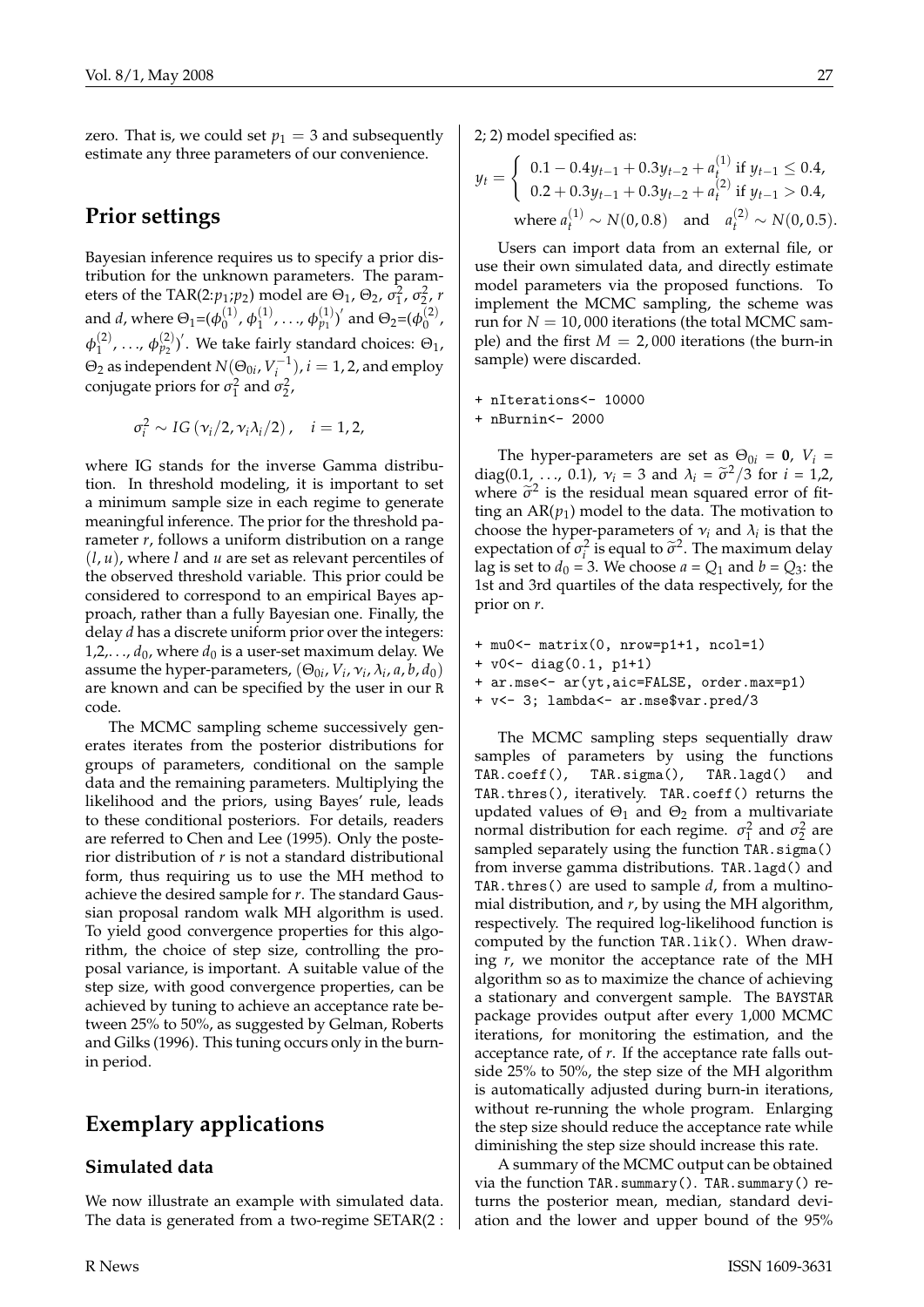|                                                          | true   | mean                                                 | median | s.d.            | lower              | upper  |
|----------------------------------------------------------|--------|------------------------------------------------------|--------|-----------------|--------------------|--------|
| phi0^1                                                   | 0.1000 | 0.0873                                               |        | 0.0880 0.0395   | 0.0096             | 0.1641 |
| phi1 <sup>-1</sup>                                       |        | $-0.4000 - 0.3426 - 0.34230.0589$                    |        |                 | $-0.4566 - 0.2294$ |        |
| phi2 <sup>-1</sup>                                       | 0.3000 | 0.2865                                               |        | 0.2863 0.0389   | 0.2098             | 0.3639 |
| phi0 <sup>-2</sup>                                       | 0.2000 | 0.2223                                               |        | 0.2222 0.0533   | 0.1187             | 0.3285 |
| phi1 <sup>-2</sup>                                       | 0.3000 | 0.2831                                               |        | 0.2836 0.0407   | 0.2040             | 0.3622 |
| phi2 <sup>-2</sup>                                       | 0.3000 | 0.3244                                               |        | $0.3245$ 0.0234 | 0.2780             | 0.3701 |
| sigma1                                                   | 0.8000 | 0.7789                                               |        | 0.7773 0.0385   | 0.7079             | 0.8587 |
| simga2                                                   | 0.5000 | 0.5563                                               |        | 0.5555 0.0231   | 0.5132             | 0.6029 |
| r                                                        | 0.4000 | 0.4161                                               |        | 0.4097 0.0222   | 0.3968             | 0.4791 |
| diff.phi0 -0.1000 -0.1350 -0.1354 0.0654 -0.2631 -0.0039 |        |                                                      |        |                 |                    |        |
| diff.phi1                                                |        | $-0.7000 - 0.6257 - 0.6258 0.0726 - 0.7657 - 0.4841$ |        |                 |                    |        |
| diff.phi2                                                |        | $0.0000 - 0.0379 - 0.0381 0.0455 - 0.1256$           |        |                 |                    | 0.0521 |
| mean <sub>1</sub>                                        | 0.0909 | 0.0834                                               |        | 0.0829 0.0390   | 0.0088             | 0.1622 |
| mean2                                                    | 0.5000 | 0.5598                                               |        | 0.5669 0.0888   | 0.3673             | 0.7161 |
| Lag choice :                                             |        |                                                      |        |                 |                    |        |
|                                                          | 1 2 3  |                                                      |        |                 |                    |        |
| Freq 10000 0 0                                           |        |                                                      |        |                 |                    |        |

<span id="page-27-0"></span>Figure 1: The summary output for all parameters is printed as a table.



<span id="page-27-1"></span>Figure 2: The trace plots of all MCMC iterations for all parameters.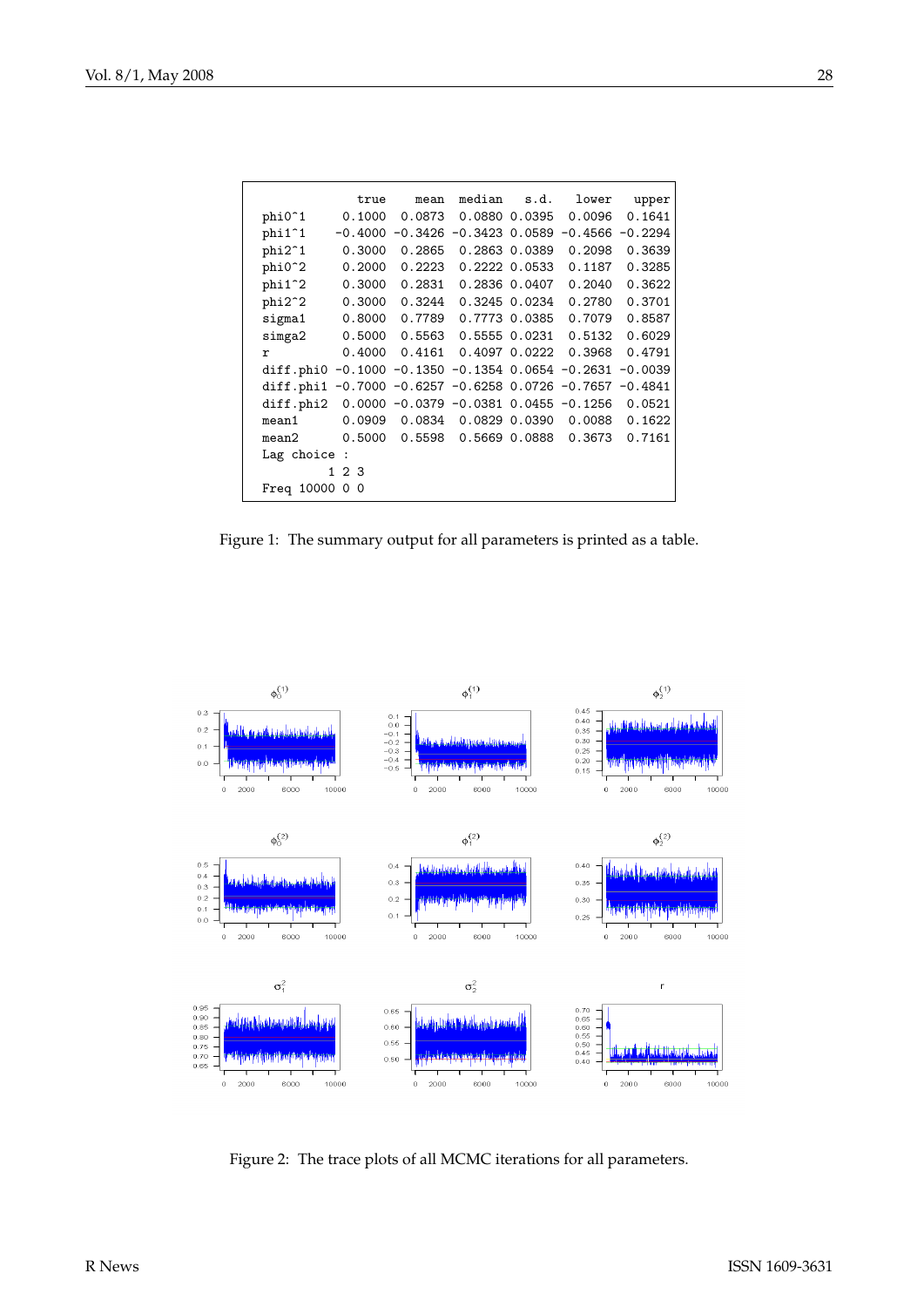Bayes posterior interval for all parameters, all obtained from the sampling period only, after burnin. Output is also displayed for the differences in the mean coefficients and the unconditional mean in each regime. The summary statistics are printed as in Figure [1.](#page-27-0)

To assess MCMC convergence to stationarity, we monitor trace plots and autocorrelation plots of the MCMC iterates for all parameters. Trace plots are obtained via ts.plot() for all MCMC iterations, as shown in Figure [2.](#page-27-1) The red horizontal line is the true value of the parameter, the yellow line represents the posterior mean and the green lines are the lower and upper bounds of the 95% Bayes credible interval. The density plots, via the function density(), are provided for each parameter and the differences in the mean coefficients as shown in Figure [3.](#page-29-0)

An example of a simulation study is now illustrated. For 100 simulated data sets, the code saves the posterior mean, median, standard deviation and the lower and upper bound of each 95% Bayesian interval for each parameter. The means, over the replicated data sets, of these quantities are reported as a table in Figure [4.](#page-29-1) For counting the frequencies of each estimated delay lag, we provide the frequency table of *d* by the function table(), as shown in the bottom of Figure [4.](#page-29-1) The average posterior probabilities that  $d = 1$  are all very close to 1; the posterior mode of *d* very accurately estimates the true delay parameter in this case.

### **US unemployment rate data**

For empirical illustration, we consider the monthly U.S. civilian unemployment rate from January 1948 to March 2004. The data set, which consists of 675 monthly observations, is shown in Figure [5.](#page-30-0) The data is available in Tsay (2005). We take the first difference of the unemployment rates in order to achieve mean stationarity. A partial autocorrelation plot (PACF) of the change of unemployment rate is given in Figure [5.](#page-30-0) For illustration, we use the same model orders as in Tsay (2005), except for the addition of a 10th lag in regime one. We obtain the fitted SETAR model:

$$
y_t = \begin{cases} 0.187y_{t-2} + 0.143y_{t-3} + 0.127y_{t-4} \\ -0.106y_{t-10} - 0.087y_{t-12} + a_t^{(1)} \text{ if } y_{t-3} \le 0.05, \\ 0.312y_{t-2} + 0.223y_{t-3} - 0.234y_{t-12} \\ +a_t^{(2)} \text{ if } y_{t-3} > 0.05, \end{cases}
$$

The results are shown in Figure [6.](#page-30-1) Trace plots and autocorrelograms for after burn-in MCMC iterations are given in Figures [7](#page-31-0) and [8.](#page-31-1) Clearly, MCMC convergence is almost immediate. The parameter estimates are quite reasonable, being similar to the results of Tsay (2005), except the threshold lag, which is set as  $d = 1$  by Tsay. Instead, our results suggest that nonlinearity in the differences in the unemployment rate, responds around a positive 0.05 change in the unemployment rate, is at a lag of  $d = 3$  months, for this data. This is quite reasonable. The estimated AR coefficients differ between the two regimes, indicating the dynamics of the US unemployment rate are based on the previous quarter's change in rate. It is also clear that the regime variances are significantly different to each other, which can be confirmed by finding a 95% credible interval from the MCMC iterates of the differences between these parameters.

## **Summary**

BAYSTAR provides Bayesian MCMC methods for iterative sampling to provide parameter estimates and inference for the two-regime TAR model. Parsimonious AR specifications between regimes can also be easily employed. A convenient user interface for importing data from a file or specifying true parameter values for simulated data is easy to apply for analysis. Parameter inferences are summarized to an easily readable format. Simultaneously, the checking of convergence can be done by monitoring the MCMC trace plots and autocorrelograms. Simulations illustrated the good performance of the sampling scheme, while a real example illustrated nonlinearity present in the US unemployment rate. In the future we will extend BAYSTAR to more flexible models, such as threshold moving-average (TMA) models and threshold autoregressive moving-average (TARMA) models, which are also frequently used in time series modeling. In addition model and order selection is an important issue for these models. It is interesting to examine the method of the stochastic search variable selection (SSVS) in the R package with BAYSTAR for model order selection in these types of models, e.g. So and Chen (2003).

## **Acknowledgments**

Cathy Chen thanks Professor Kerrie Mengersen for her invitation to appear as keynote speaker and to present this work at the Spring Bayes 2007 workshop. Cathy Chen is supported by the grant: 96- 2118-M-002-MY3 from the National Science Council (NSC) of Taiwan and grant 06G27022 from Feng Chia University. The authors would like to thank the editors and anonymous referee for reading and assessing the paper, and especially to thank the referee who made such detailed and careful comments that significantly improved the paper.

# **Bibliography**

P. Brockwell. Beyond Linear Time Series. *Statistica Sinica*, 17:3-7, 2007.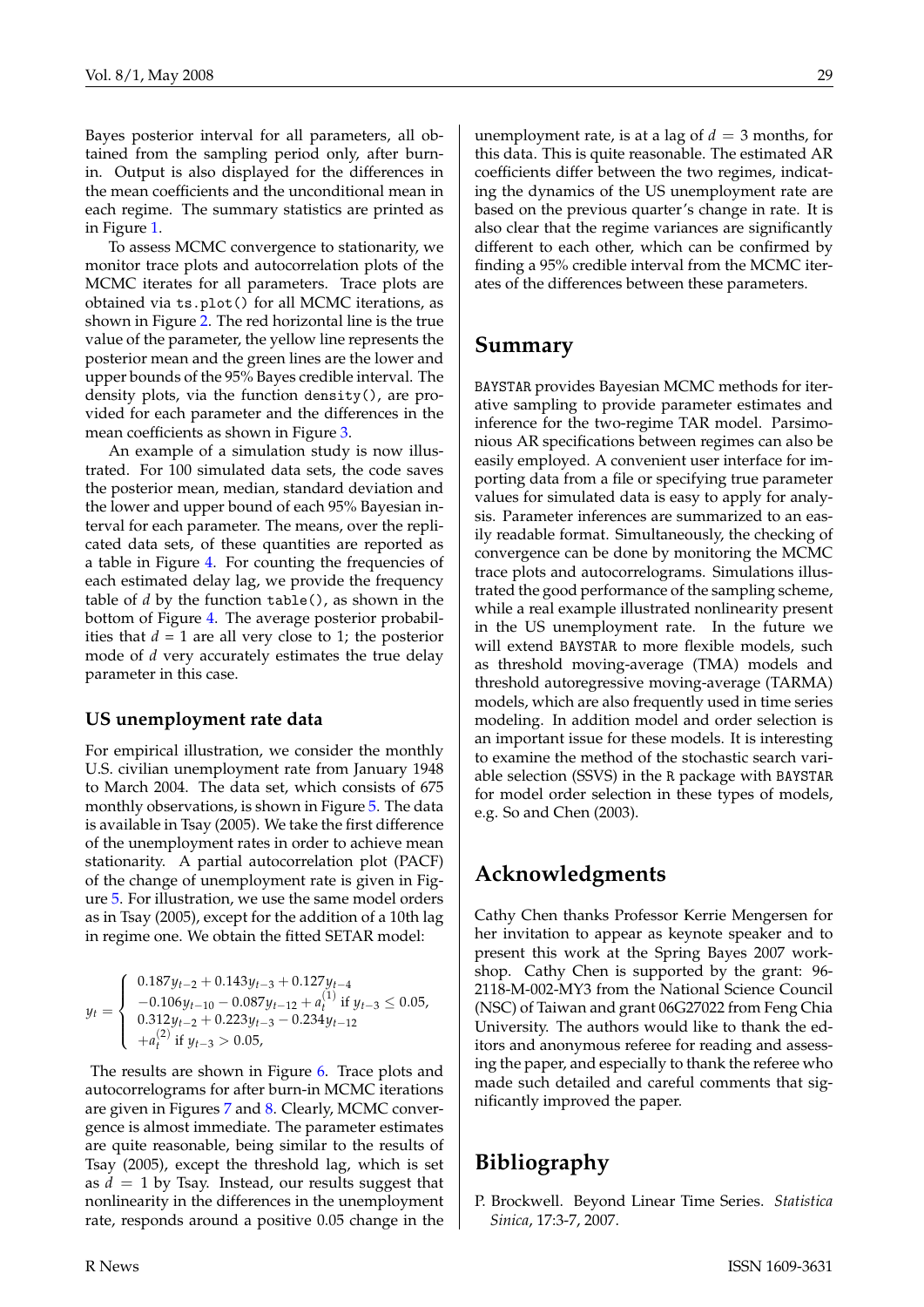

<span id="page-29-0"></span>Figure 3: Posterior densities of all parameters and the differences of mean coefficients.

|                    | true      | mean            | median                                   | s.d.                                                                                                          | lower                                                            | upper                                                                                                                                                                                                                                                                                                                 |
|--------------------|-----------|-----------------|------------------------------------------|---------------------------------------------------------------------------------------------------------------|------------------------------------------------------------------|-----------------------------------------------------------------------------------------------------------------------------------------------------------------------------------------------------------------------------------------------------------------------------------------------------------------------|
| phi0 <sup>-1</sup> | 0.1000    |                 |                                          |                                                                                                               | 0.0129                                                           | 0.1701                                                                                                                                                                                                                                                                                                                |
| phi1 <sup>-1</sup> | $-0.4000$ |                 |                                          |                                                                                                               |                                                                  | $-0.5268 - 0.2852$                                                                                                                                                                                                                                                                                                    |
| phi2 <sup>-1</sup> | 0.3000    | 0.3000          |                                          |                                                                                                               | 0.2184                                                           | 0.3817                                                                                                                                                                                                                                                                                                                |
| phi0 <sup>-2</sup> | 0.2000    |                 |                                          |                                                                                                               |                                                                  | 0.3082                                                                                                                                                                                                                                                                                                                |
| phi1 <sup>-2</sup> | 0.3000    |                 |                                          |                                                                                                               |                                                                  | 0.3697                                                                                                                                                                                                                                                                                                                |
| phi2 <sup>-2</sup> | 0.3000    |                 |                                          |                                                                                                               |                                                                  | 0.3404                                                                                                                                                                                                                                                                                                                |
| sigma1             | 0.8000    |                 |                                          |                                                                                                               |                                                                  | 0.8796                                                                                                                                                                                                                                                                                                                |
| simga2             | 0.5000    |                 |                                          |                                                                                                               |                                                                  | 0.5464                                                                                                                                                                                                                                                                                                                |
| r                  | 0.4000    |                 |                                          |                                                                                                               | 0.3657                                                           | 0.4247                                                                                                                                                                                                                                                                                                                |
|                    |           |                 |                                          |                                                                                                               |                                                                  | 0.0099                                                                                                                                                                                                                                                                                                                |
| diff.phi1          |           |                 |                                          |                                                                                                               |                                                                  |                                                                                                                                                                                                                                                                                                                       |
| diff.phi2          | 0.0000    |                 |                                          |                                                                                                               |                                                                  | 0.0972                                                                                                                                                                                                                                                                                                                |
| mean1              |           |                 |                                          |                                                                                                               |                                                                  | 0.1601                                                                                                                                                                                                                                                                                                                |
| mean2              |           |                 |                                          |                                                                                                               |                                                                  | 0.6434                                                                                                                                                                                                                                                                                                                |
|                    |           |                 |                                          |                                                                                                               |                                                                  |                                                                                                                                                                                                                                                                                                                       |
| lag.yt             |           |                 |                                          |                                                                                                               |                                                                  |                                                                                                                                                                                                                                                                                                                       |
| 1                  |           |                 |                                          |                                                                                                               |                                                                  |                                                                                                                                                                                                                                                                                                                       |
| 100                |           |                 |                                          |                                                                                                               |                                                                  |                                                                                                                                                                                                                                                                                                                       |
|                    |           | > table(lag.yt) | diff.phi $0 -0.1000$<br>0.0909<br>0.5000 | 0.0917<br>$-0.4058$<br>0.2082<br>0.2940<br>0.2961<br>0.7979<br>0.5038<br>0.3944<br>0.0039<br>0.0841<br>0.4958 | 0.3000 0.0417<br>0.2082 0.0509<br>0.2940 0.0387<br>0.0836 0.0379 | 0.0918 0.0401<br>$-0.4056$ 0.0616<br>0.1088<br>0.2181<br>0.2961 0.0226<br>0.2517<br>0.7239<br>0.7966 0.0397<br>0.5033 0.0209<br>0.4645<br>0.3948 0.0157<br>$-0.1165 - 0.1166 0.0644 - 0.2425$<br>$-0.7000 - 0.6997 - 0.6995 0.0731 - 0.8431 - 0.5568$<br>$0.0040$ 0.0475 -0.0890<br>0.0116<br>0.3109<br>0.5024 0.0849 |

<span id="page-29-1"></span>Figure 4: The summary output for all parameters from 100 replications is printed as a table.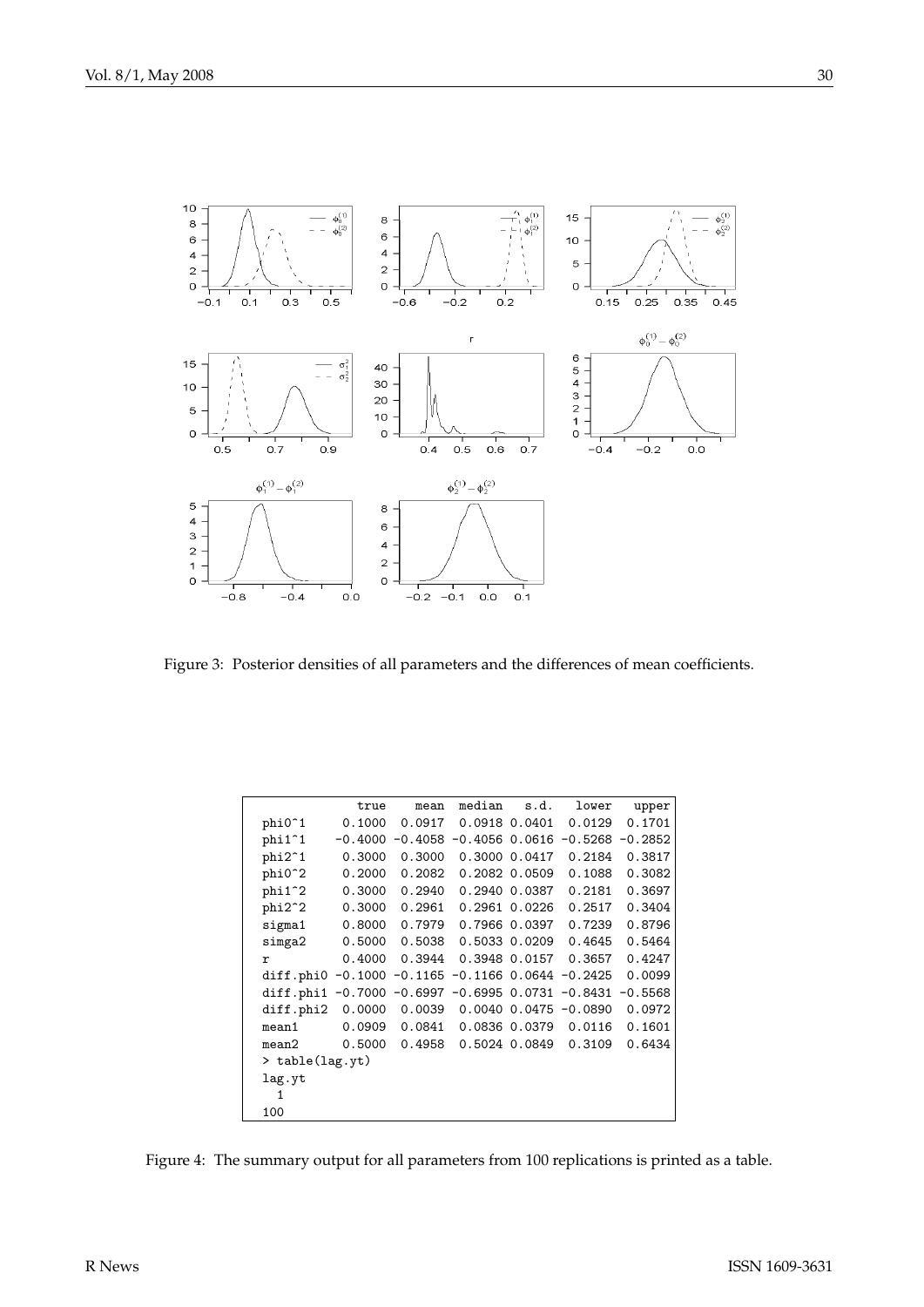

<span id="page-30-0"></span>Figure 5: Time series plots of the PACF of the changed unemployment rate.

|                                                | mean        |                                                | median s.d.   | lower   | upper              |  |  |
|------------------------------------------------|-------------|------------------------------------------------|---------------|---------|--------------------|--|--|
| phi1.2                                         | 0.1874      |                                                | 0.1877 0.0446 | 0.0993  | 0.2751             |  |  |
| phi1.3                                         | 0.1431      |                                                | 0.1435 0.0457 | 0.0526  | 0.2338             |  |  |
| phi1.4                                         | 0.1270      |                                                | 0.1273 0.0447 | 0.0394  | 0.2157             |  |  |
|                                                |             | $phi1.10 -0.1060 -0.1058 0.0400$               |               |         | $-0.1855 - 0.0275$ |  |  |
| phi1.12                                        |             | $-0.0875 -0.0880 0.0398$                       |               | -0.1637 | $-0.0082$          |  |  |
| phi2.2                                         | 0.3121      |                                                | 0.3124 0.0613 | 0.1932  | 0.4349             |  |  |
| phi2.3                                         | 0.2233      |                                                | 0.2233 0.0594 | 0.1077  | 0.3387             |  |  |
|                                                |             | phi2.12 -0.2340 -0.2341 0.0766 -0.3837 -0.0839 |               |         |                    |  |  |
| sigma1                                         | 0.0299      |                                                | 0.0298 0.0021 | 0.0261  | 0.0342             |  |  |
| $s$ imga $2$                                   | 0.0588      |                                                | 0.0585 0.0054 | 0.0492  | 0.0702             |  |  |
| r                                              | 0.0503      |                                                | 0.0506 0.0290 | 0.0027  | 0.0978             |  |  |
| Lag choice :                                   |             |                                                |               |         |                    |  |  |
|                                                | $1\,2$<br>3 |                                                |               |         |                    |  |  |
| Freq 15 0 9985                                 |             |                                                |               |         |                    |  |  |
|                                                |             |                                                |               |         |                    |  |  |
| The highest posterior prob. of lag at :<br>- 3 |             |                                                |               |         |                    |  |  |
|                                                |             |                                                |               |         |                    |  |  |

<span id="page-30-1"></span>Figure 6: The summary output for all parameters of the U.S. unemployment rate is printed as a table.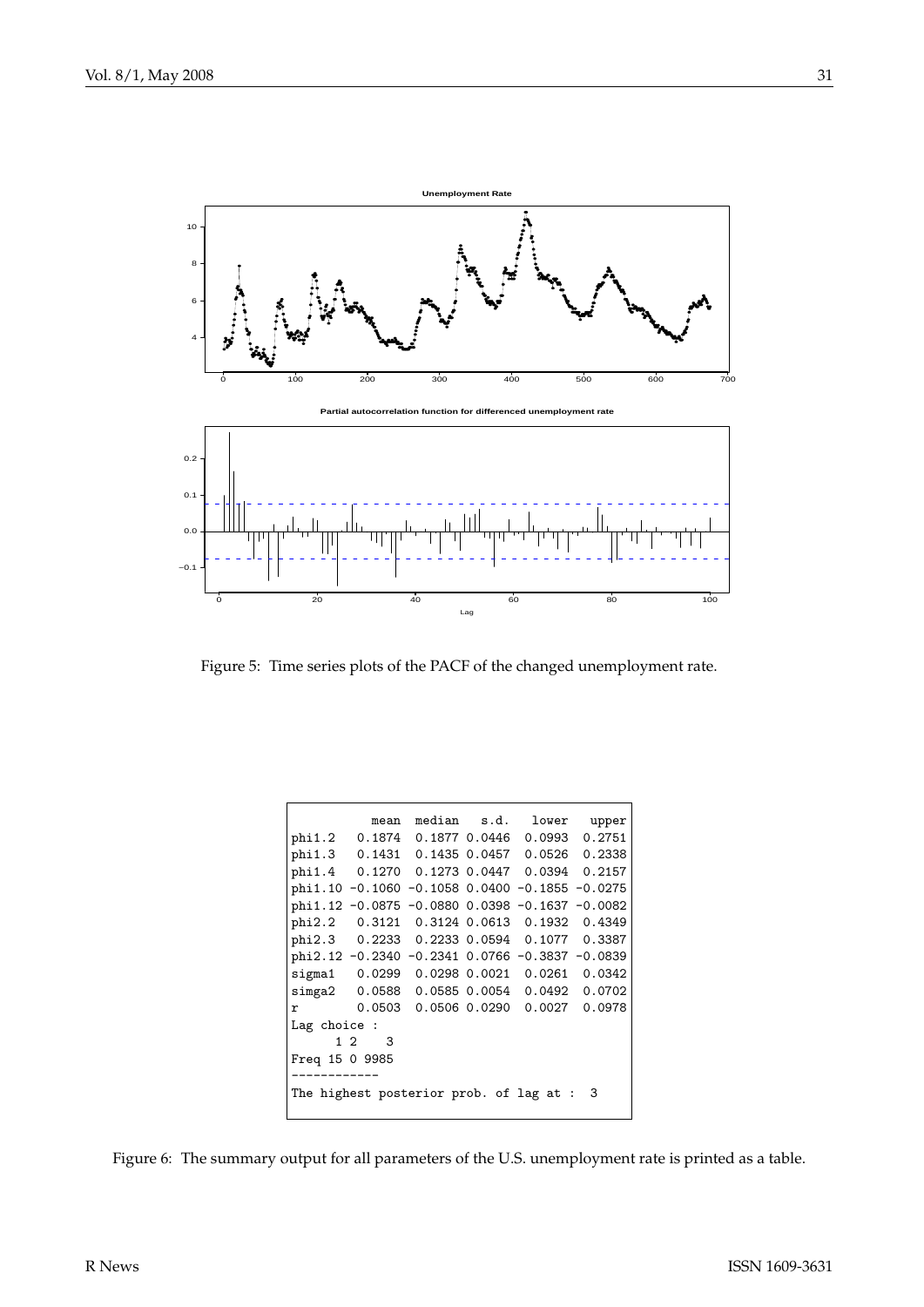

<span id="page-31-0"></span>Figure 7: The trace plots of after burn-in MCMC iterations for all parameters.



<span id="page-31-1"></span>Figure 8: Autocorrelation plots of after burn-in MCMC iterations for all parameters.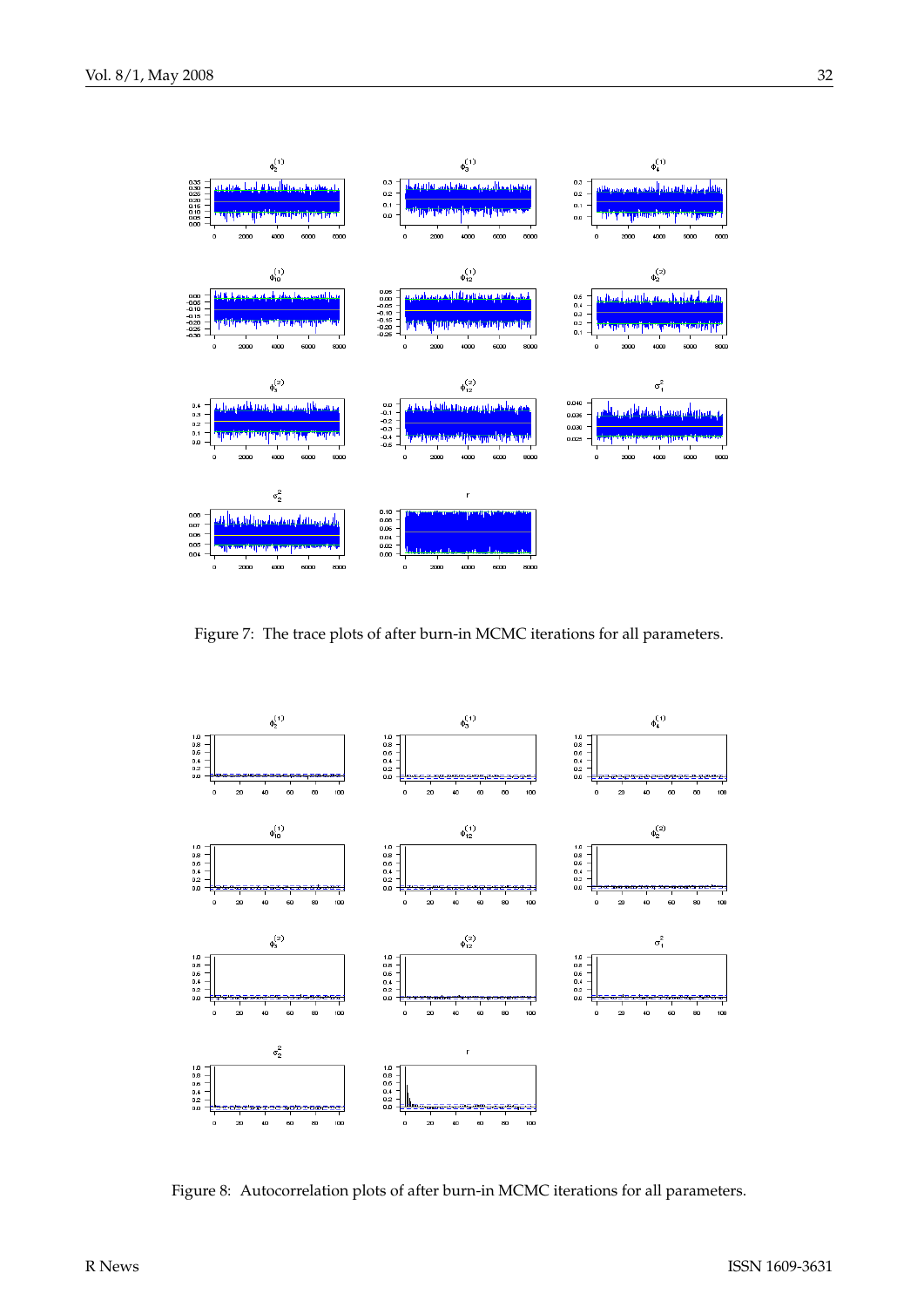- C.W.S. Chen. A Bayesian analysis of generalized threshold autoregressive models. *Statistics and*
- *Probability Letters*, 40:15–22, 1998.
- C.W.S. Chen and J.C. Lee. Bayesian inference of threshold autoregressive models. *J. Time Ser. Anal.*, 16:483–492, 1995.
- A. Gelman, G.O. Roberts, and W.R. Gilks. Efficient Metropolis jumping rules. In: *Bayesian Statistics 5* (Edited by J. M. Bernardo, J. O. Berger, A. P. Dawid and A. F. M. Smith), 599–607, 1996. Oxford University Press, Oxford.
- W.K. Hastings. Monte Carlo sampling methods using Markov chains and their applications. *Biometrika*, 57:97-109, 1970.
- N. Metropolis, A.W. Rosenbluth, M.N. Rosenbluth and A.H. Teller. Equations of state calculations by fast computing machines. *J. Chem. Phys.*, 21:1087- 1091, 1953.
- M.K.P. So and C.W.S. Chen. Subset threshold autoregression. *Journal of Forecasting*, 22, :49-66, 2003.
- H. Tong. On a Threshold Model in Pattern Recognition and Signal Processing, ed. C. H. Chen, Sijhoff & Noordhoff: Amsterdam, 1978.
- H. Tong. Threshold Models in Non-linear Time Series Analysis, Vol. 21 of Lecture Notes in Statistics

(K. Krickegerg, ed.). Springer-Verlag, New York, 1983.

- H. Tong and K.S. Lim. Threshold autoregression, limit cycles and cyclical data. (with discussion), *J. R. Stat. Soc. Ser. B*, 42:245–292, 1980.
- R.S. Tsay. Testing and modeling threshold autoregressive process. *J. Amer. Statist. Assoc.*, 84:231–240, 1989.
- R.S. Tsay. Testing and modeling multivariate threshold models. *J. Amer. Statist. Assoc.*, 93:1188–1202, 1998.
- R.S. Tsay. Analysis of Financial Time Series, 2nd Edition, John Wiley & Sons, 2005.

*Cathy W. S. Chen Feng Chia University, Taiwan* [chenws@fcu.edu.tw](mailto:chenws@fcu.edu.tw )

*Edward M. H. Lin, Feng Chi Liu Feng Chia University, Taiwan*

*Richard Gerlach University of Sydney, Australia* [R.Gerlach@econ.usyd.edu.au](mailto:R.Gerlach@econ.usyd.edu.au)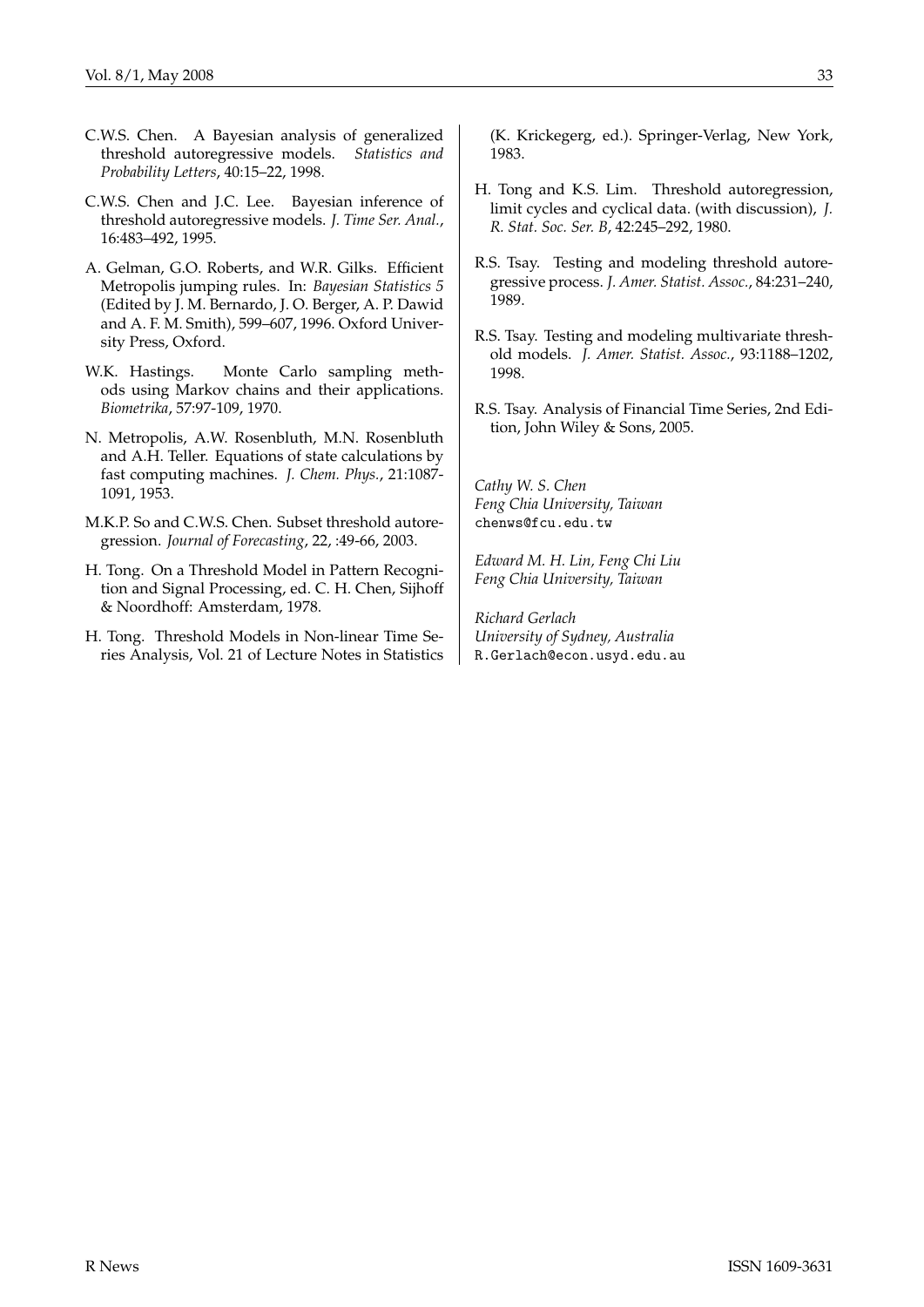# **Statistical Modeling of Loss Distributions Using actuar**

<span id="page-33-0"></span>*by Vincent Goulet and Mathieu Pigeon*

# **Introduction**

**actuar** [\(Dutang et al.,](#page-38-0) [2008\)](#page-38-0) is a package providing additional Actuarial Science functionality to R. Although various packages on CRAN provide functions useful to actuaries, **actuar** aims to serve as a central location for more specifically actuarial functions and data sets. The current feature set of the package can be split in four main categories: loss distributions modeling, risk theory (including ruin theory), simulation of compound hierarchical models and credibility theory.

This paper reviews the loss distributions modeling features of the package — those most likely to interest R News readers and to have links with other fields of statistical practice.

Actuaries need to model claim amounts distributions for ratemaking, loss reserving and other risk evaluation purposes. Typically, claim amounts data are nonnegative and skewed to the right, often heavily. The probability laws used in modeling must match these characteristics. Furthermore, depending on the line of business, data can be truncated from below, censored from above or both.

The main **actuar** features to aid in loss modeling are the following:

- 1. Introduction of 18 additional probability laws and functions to get raw moments, limited moments and the moment generating function.
- 2. Fairly extensive support of grouped data.
- 3. Calculation of the empirical raw and limited moments.
- 4. Minimum distance estimation using three different measures.
- 5. Treatment of coverage modifications (deductibles, limits, inflation, coinsurance).

# **Probability laws**

R already includes functions to compute the probability density function (pdf), the cumulative distribution function (cdf) and the quantile function of a fair number of probability laws, as well as functions to generate variates from these laws. For some root foo, the functions are named dfoo, pfoo, qfoo and rfoo , respectively.

The **actuar** package provides d, p, q and r functions for all the probability laws useful for loss severity modeling found in Appendix A of [Klugman et al.](#page-39-0) [\(2004\)](#page-39-0) and not already present in base R, excluding the inverse Gaussian and log-*t* but including the loggamma distribution [\(Hogg and Klugman,](#page-38-1) [1984\)](#page-38-1). We tried to make these functions as similar as possible to those in the **stats** package, with respect to the interface, the names of the arguments and the handling of limit cases.

Table [1](#page-34-0) lists the supported distributions as named in [Klugman et al.](#page-39-0) [\(2004\)](#page-39-0) along with the root names of the R functions. The name or the parametrization of some distributions may differ in other fields; check with the lossdist package vignette for the pdf and cdf of each distribution.

In addition to the  $d$ ,  $p$ ,  $q$  and  $r$  functions, the package provides m, lev and mgf functions to compute, respectively, theoretical raw moments

$$
m_k = \mathop{\mathrm{I\!E}}[X^k],\tag{1}
$$

theoretical limited moments

$$
\mathbb{E}[(X \wedge x)^k] = \mathbb{E}[(\min X, x)^k]
$$
 (2)

and the moment generating function

$$
M_X(t) = \mathbb{E}[e^{tX}], \tag{3}
$$

when it exists. Every probability law of Table [1](#page-34-0) is supported, plus the following ones: beta, exponential, chi-square, gamma, lognormal, normal (except lev), uniform and Weibull of base R, and the inverse Gaussian distribution of package **SuppDists** [\(Wheeler,](#page-39-1) [2006\)](#page-39-1). The m and lev functions are especially useful with estimation methods based on the matching of raw or limited moments; see below for their empirical counterparts. The mgf functions are introduced in the package mostly for calculation of the adjustment coefficient in ruin theory; see the "risk" package vignette.

In addition to the 17 distributions of Table [1,](#page-34-0) the package provides support for phase-type distributions [\(Neuts,](#page-39-2) [1981\)](#page-39-2). These are not so much included in the package for statistical inference, but rather for ruin probability calculations. A phase-type distribution is defined as the distribution of the time until absorption of a continuous time, finite state Markov process with *m* transient states and one absorbing state. Let

$$
Q = \begin{bmatrix} T & t \\ 0 & 0 \end{bmatrix} \tag{4}
$$

be the transition rates matrix (or intensity matrix) of such a process and let  $(\pi, \pi_{m+1})$  be the initial probability vector. Here,  $T$  is an  $m \times m$  non-singular matrix with  $t_{ii} < 0$  for  $i = 1, \ldots, m$  and  $t_{ij} \ge 0$  for  $i \ne j$ ,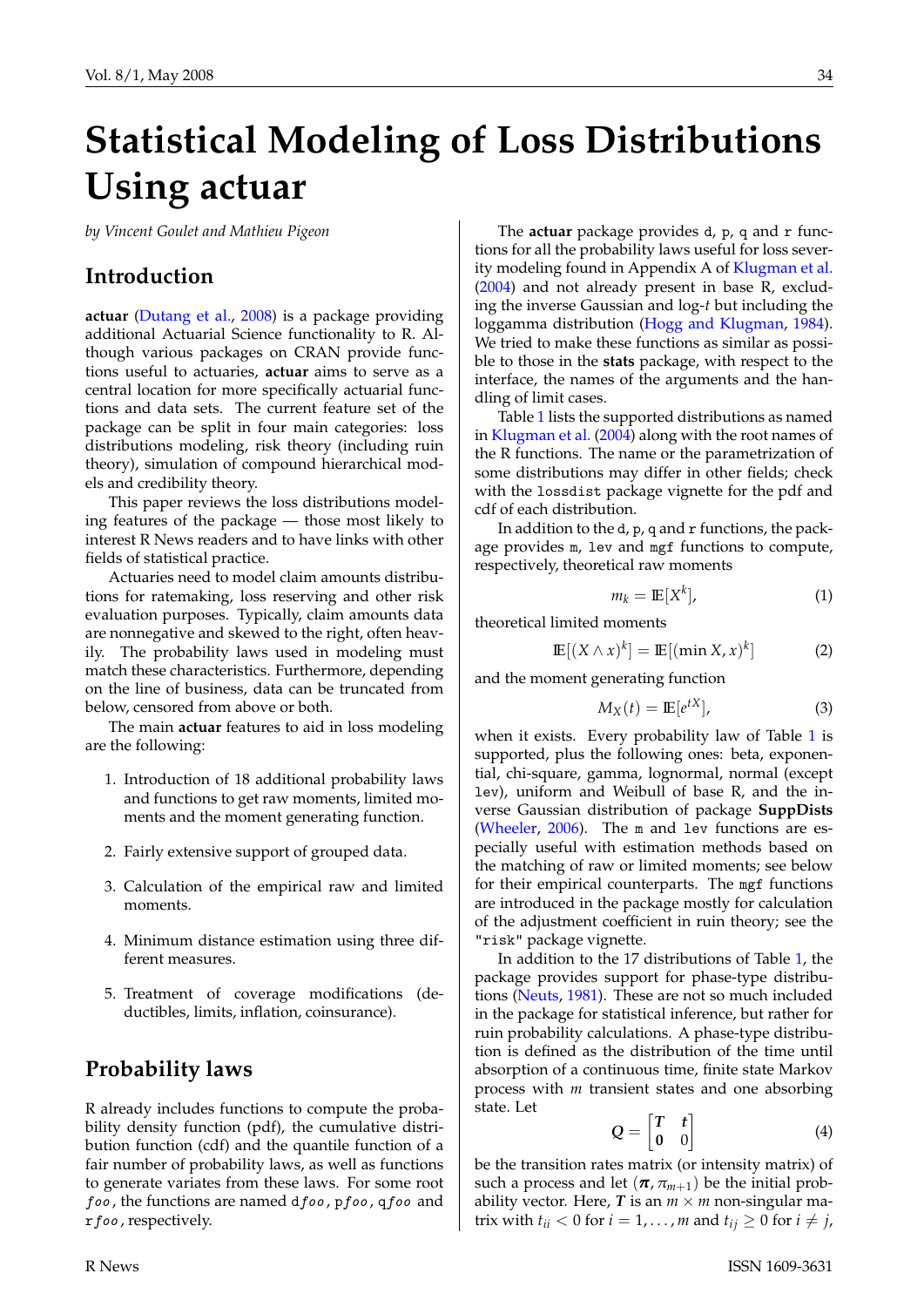<span id="page-34-0"></span>

| Family            | Distribution                                                                                                                                             | Root (alias)                                                                                                              |
|-------------------|----------------------------------------------------------------------------------------------------------------------------------------------------------|---------------------------------------------------------------------------------------------------------------------------|
| Transformed beta  | Transformed beta<br>Burr<br>Loglogistic<br>Paralogistic<br>Generalized Pareto<br>Pareto<br><b>Inverse Burr</b><br>Inverse Pareto<br>Inverse paralogistic | trbeta (pearson6)<br>burr<br>llogis<br>paralogis<br>genpareto<br>pareto (pareto2)<br>invburr<br>invpareto<br>invparalogis |
| Transformed gamma | Transformed gamma<br>Inverse transformed gamma<br>Inverse gamma<br><b>Inverse Weibull</b><br>Inverse exponential                                         | trgamma<br>invtrgamma<br>invgamma<br>invweibull (1gompertz)<br>invexp                                                     |
| Other             | Loggamma<br>Single parameter Pareto<br>Generalized beta                                                                                                  | lgamma<br>pareto1<br>genbeta                                                                                              |

Table 1: Probability laws supported by **actuar** classified by family and root names of the R functions.

 $t = -Te$  and *e* is a column vector with all components equal to 1. Then the cdf of the time until absorption random variable with parameters  $\pi$  and  $T$ is

$$
F(x) = \begin{cases} 1 - \pi e^{Tx} e, & x > 0 \\ \pi_{m+1}, & x = 0, \end{cases}
$$
 (5)

where

$$
e^M = \sum_{n=0}^{\infty} \frac{M^n}{n!}
$$
 (6)

is the *matrix exponential* of matrix *M*.

The exponential, the Erlang (gamma with integer shape parameter) and discrete mixtures thereof are common special cases of phase-type distributions. The package provides d, p, r, m and mgf functions for phase-type distributions. The root is phtype and parameters  $\pi$  and  $T$  are named prob and rates, respectively.

The core of all the functions presented in this section is written in C for speed. The matrix exponential C routine is based on expm() from the package **Matrix** [\(Bates and Maechler,](#page-38-2) [2007\)](#page-38-2).

## **Grouped data**

What is commonly referred to in Actuarial Science as grouped data is data represented in an intervalfrequency manner. In insurance applications, a grouped data set will typically report that there were  $n_j$  claims in the interval  $(c_{j-1}, c_j]$ ,  $j = 1, \ldots, r$  (with the possibility that  $c_r = \infty$ ). This representation is much more compact than an individual data set (where the value of each claim is known), but it also carries far less information. Now that storage space in computers has almost become a non-issue, grouped data has somewhat fallen out of fashion.

Still, grouped data remains useful in some fields of actuarial practice and for parameter estimation. For these reasons, **actuar** provides facilities to store, manipulate and summarize grouped data. A standard storage method is needed since there are many ways to represent grouped data in the computer: using a list or a matrix, aligning the  $n_j$ s with the  $c_{j-1}$ s or with the  $c_j$ s, omitting  $c_0$  or not, etc. Moreover, with appropriate extraction, replacement and summary functions, manipulation of grouped data becomes similar to that of individual data.

First, function grouped.data creates a grouped data object similar to — and inheriting from — a data frame. The input of the function is a vector of group boundaries  $c_0, c_1, \ldots, c_r$  and one or more vectors of group frequencies *n*1, . . . , *n<sup>r</sup>* . Note that there should be one group boundary more than group frequencies. Furthermore, the function assumes that the intervals are contiguous. For example, the following data

| Group      | Frequency (Line 1) | Frequency (Line 2) |
|------------|--------------------|--------------------|
| (0, 25]    | 30                 | 26                 |
| (25, 50)   | 31                 | 33                 |
| (50, 100]  | 57                 | 31                 |
| (100, 150] | 42                 | 19                 |
| (150, 250] | 65                 | 16                 |
| (250, 500] | 84                 | 11                 |

is entered and represented in R as

 $> x < -$  grouped.data(Group =  $c(0, 25,$ 

50, 100, 150, 250, 500), Line. $1 = c(30,$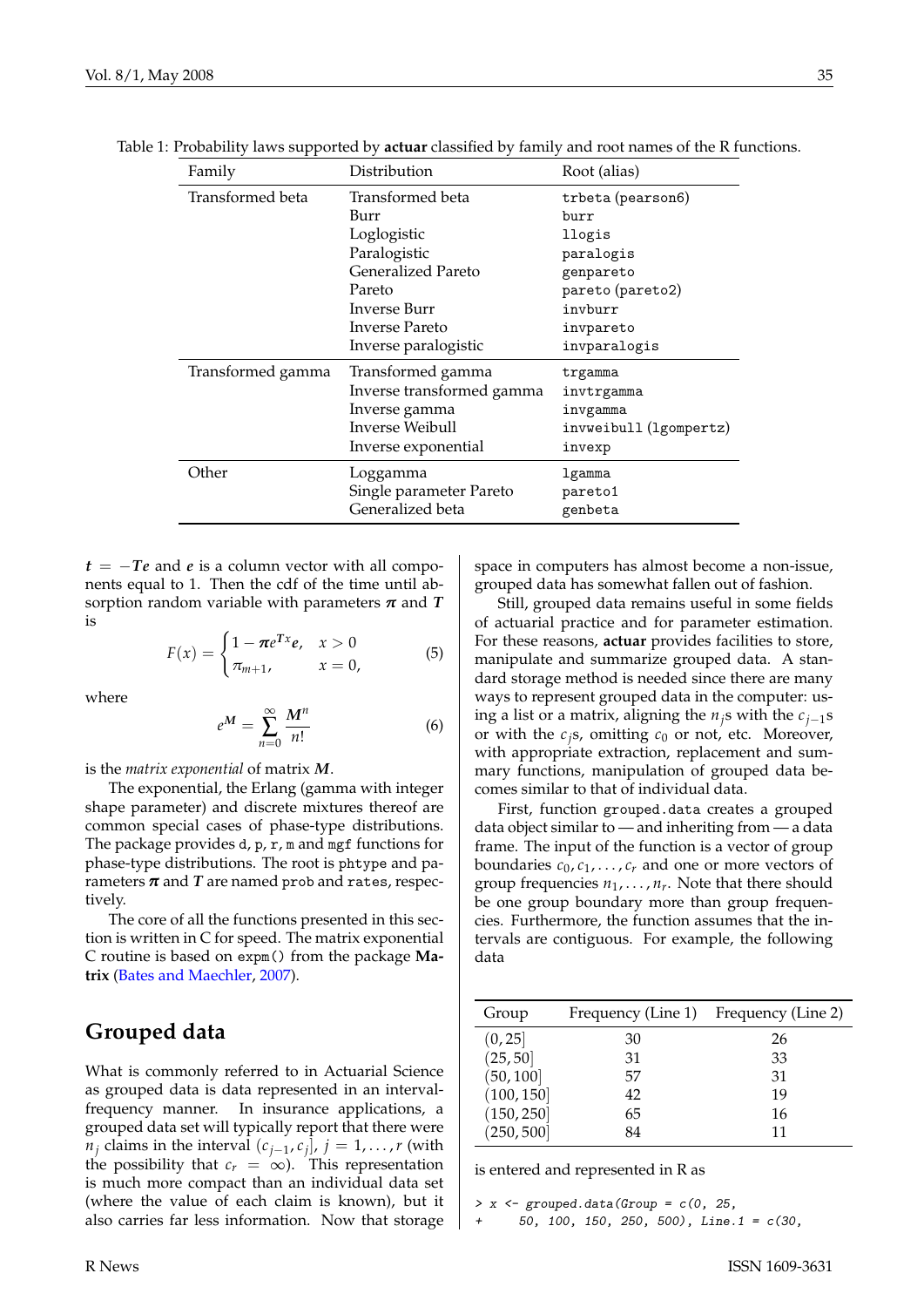$31, 57, 42, 65, 84)$ , Line. $2 = c(26,$ + 33, 31, 19, 16, 11))

Object x is stored internally as a list with class

> class(x)

[1] "grouped.data" "data.frame"

With a suitable print method, these objects can be displayed in an unambiguous manner:

> x

|           |              | Group Line.1 Line.2 |    |  |
|-----------|--------------|---------------------|----|--|
| $1 \quad$ | (0, 25]      | 30                  | 26 |  |
|           | 2 (25. 50]   | 31                  | 33 |  |
|           | 3(50, 100]   | 57                  | 31 |  |
|           | 4 (100, 150] | 42                  | 19 |  |
|           | 5 (150, 250] | 65                  | 16 |  |
|           | 6 (250, 500] | 84                  | 11 |  |
|           |              |                     |    |  |

Second, the package supports the most common extraction and replacement methods for "grouped.data" objects using the usual [ and [< operators; see ?Extract.grouped.data for details.

The package defines methods of a few existing summary functions for grouped data objects. Computing the mean

$$
\sum_{j=1}^{r} \left(\frac{c_{j-1} + c_j}{2}\right) n_j / \sum_{j=1}^{r} n_j \tag{7}
$$

is made simple with a method for the mean function:  $>$  mean $(x)$ 

Line.1 Line.2 179.8 99.9

Higher empirical moments can be computed with emm; see below.

A method for function hist draws a histogram for already grouped data. Only the first frequencies column is considered (see Figure [1](#page-35-0) for the resulting graph):

 $> hist(x[, -3])$ 



<span id="page-35-0"></span>Figure 1: Histogram of a grouped data object

R has a function ecdf to compute the empirical cdf of an individual data set,

$$
F_n(x) = \frac{1}{n} \sum_{j=1}^n I\{x_j \le x\},\,
$$

where  $I\{\mathcal{A}\} = 1$  if  $\mathcal{A}$  is true and  $I\{\mathcal{A}\} = 0$  otherwise. The function returns a "function" object to compute the value of  $F_n(x)$  in any *x*. The approximation of the empirical cdf for grouped data is called an ogive [\(Klugman et al.,](#page-39-3) [1998;](#page-39-3) [Hogg and Klugman,](#page-38-1) [1984\)](#page-38-1). It is obtained by joining the known values of  $F_n(x)$  at group boundaries with straight line segments:

$$
\tilde{F}_n(x) = \begin{cases}\n0, & x \leq c_0 \\
\frac{(c_j - x)F_n(c_{j-1}) + (x - c_{j-1})F_n(c_j)}{c_j - c_{j-1}}, \\
c_{j-1} < x \leq c_j \\
1, & x > c_r.\n\end{cases}
$$
\n(8)

The package includes a function ogive that otherwise behaves exactly like ecdf. In particular, methods for functions knots and plot allow, respectively, to obtain the knots  $c_0, c_1, \ldots, c_r$  of the ogive and a graph.

## **Calculation of empirical moments**

In the sequel, we frequently use two data sets provided by the package: the individual dental claims (dental) and grouped dental claims (gdental) of [Klugman et al.](#page-39-0) [\(2004\)](#page-39-0).

The package provides two functions useful for estimation based on moments. First, function emm computes the *k*th empirical moment of a sample, whether in individual or grouped data form:

```
> emm(dental, order = 1:3)
```
- [1] 3.355e+02 2.931e+05 3.729e+08
- > emm(gdental, order = 1:3)
- [1] 3.533e+02 3.577e+05 6.586e+08

Second, in the same spirit as ecdf and ogive, function elev returns a function to compute the empirical limited expected value — or first limited moment — of a sample for any limit. Again, there are methods for individual and grouped data (see Figure [2](#page-36-0) for the graphs):

```
> lev <- elev(dental)
> lev(knots(lev))
 [1] 16.0 37.6 42.4 85.1 105.5 164.5
 [7] 187.7 197.9 241.1 335.5
> plot(lev, type = "o", pch = 19)> lev <- elev(gdental)
> lev(knots(lev))
```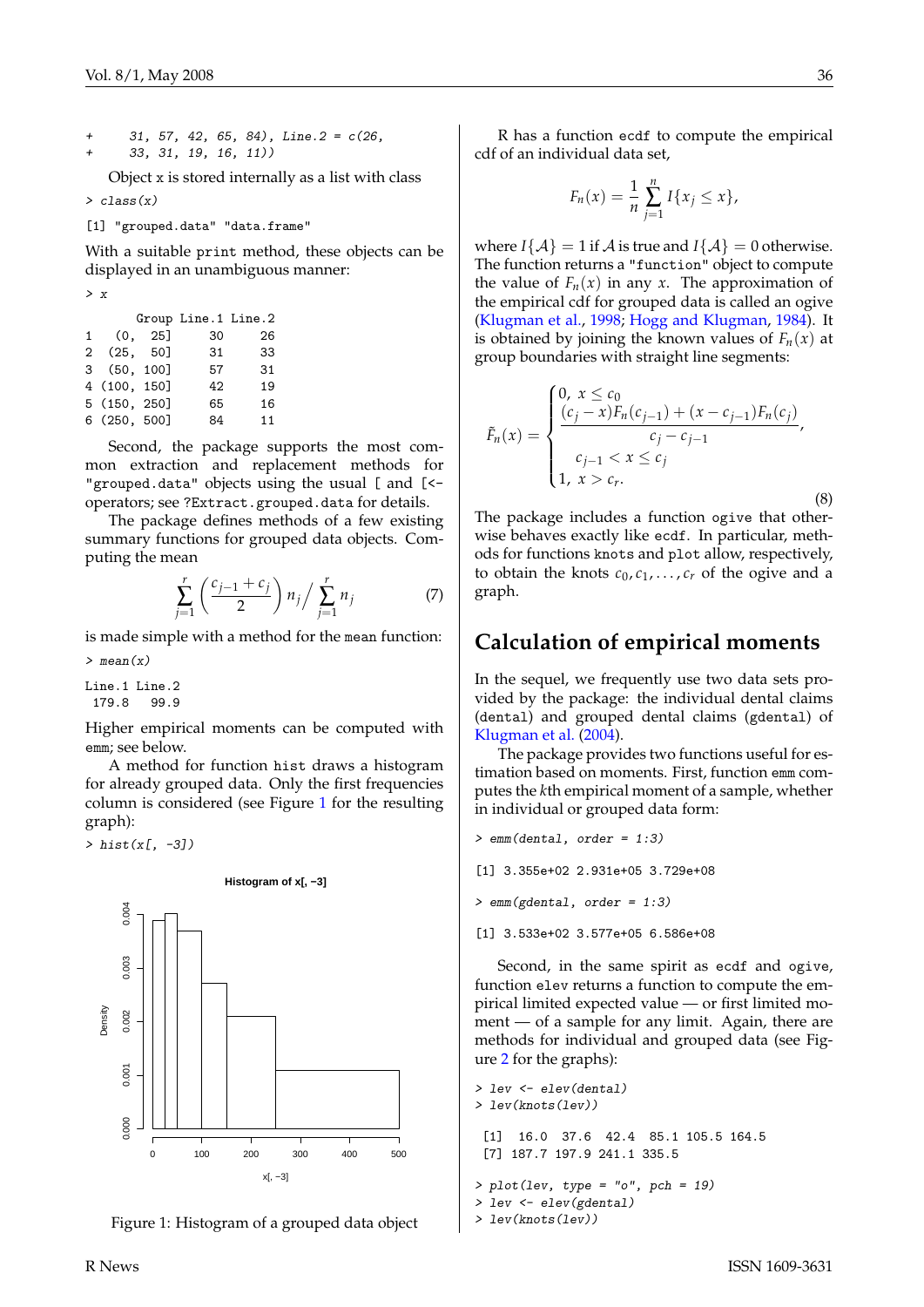

Figure 2: Empirical limited expected value function of an individual data object (left) and a grouped data object (right)

- [1] 0.00 24.01 46.00 84.16 115.77 [6] 164.85 238.26 299.77 324.90 347.39 [11] 353.34
- $> plot(lev, type = "o", pch = 19)$

#### **Minimum distance estimation**

Two methods are widely used by actuaries to fit models to data: maximum likelihood and minimum distance. The first technique applied to individual data is well covered by function fitdistr of the **MASS** package [\(Venables and Ripley,](#page-39-0) [2002\)](#page-39-0).

The second technique minimizes a chosen distance function between theoretical and empirical distributions. The **actuar** package provides function mde, very similar in usage and inner working to fitdistr, to fit models according to any of the following three distance minimization methods.

1. The Cramér-von Mises method (CvM) minimizes the squared difference between the theoretical cdf and the empirical cdf or ogive at their knots:

$$
d(\theta) = \sum_{j=1}^{n} w_j [F(x_j; \theta) - F_n(x_j; \theta)]^2 \qquad (9)
$$

for individual data and

$$
d(\theta) = \sum_{j=1}^{r} w_j [F(c_j; \theta) - \tilde{F}_n(c_j; \theta)]^2
$$
 (10)

for grouped data. Here,  $F(x)$  is the theoretical cdf of a parametric family,  $F_n(x)$  is the empirical cdf,  $\tilde{F}_n(x)$  is the ogive and  $w_1 \geq 0, w_2 \geq 1$ 0, . . . are arbitrary weights (defaulting to 1).

2. The modified chi-square method (chi-square) applies to grouped data only and minimizes the squared difference between the expected and observed frequency within each group:

$$
d(\theta) = \sum_{j=1}^{r} w_j [n(F(c_j; \theta) - F(c_{j-1}; \theta)) - n_j]^2,
$$
\n(11)

where  $n = \sum_{j=1}^r n_j$ . By default,  $w_j = n_j^{-1}$ . The method is called "modified" because the default denominators are the observed rather than the expected frequencies.

3. The layer average severity method (LAS) applies to grouped data only and minimizes the squared difference between the theoretical and empirical limited expected value within each group:

$$
d(\theta) = \sum_{j=1}^{r} w_j [\text{LAS}(c_{j-1}, c_j; \theta) - \text{LÁS}_n(c_{j-1}, c_j; \theta)]^2, \quad (12)
$$

where  $LAS(x, y) = \mathbb{E}[X \wedge y] - \mathbb{E}[X \wedge x],$  $\widetilde{\mathbf{L}} = \widetilde{\mathbf{E}}_n[X \wedge y] - \widetilde{\mathbf{E}}_n[X \wedge x]$ , and  $\mathbb{E}_n[X \wedge x]$  is the empirical limited expected value for grouped data.

The arguments of mde are a data set, a function to compute  $F(x)$  or  $E[X \wedge x]$ , starting values for the optimization procedure and the name of the method to use. The empirical functions are computed with ecdf, ogive or elev.

The expressions below fit an exponential distribution to the grouped dental data set, as per Example 2.21 of [Klugman et al.](#page-39-1) [\(1998\)](#page-39-1):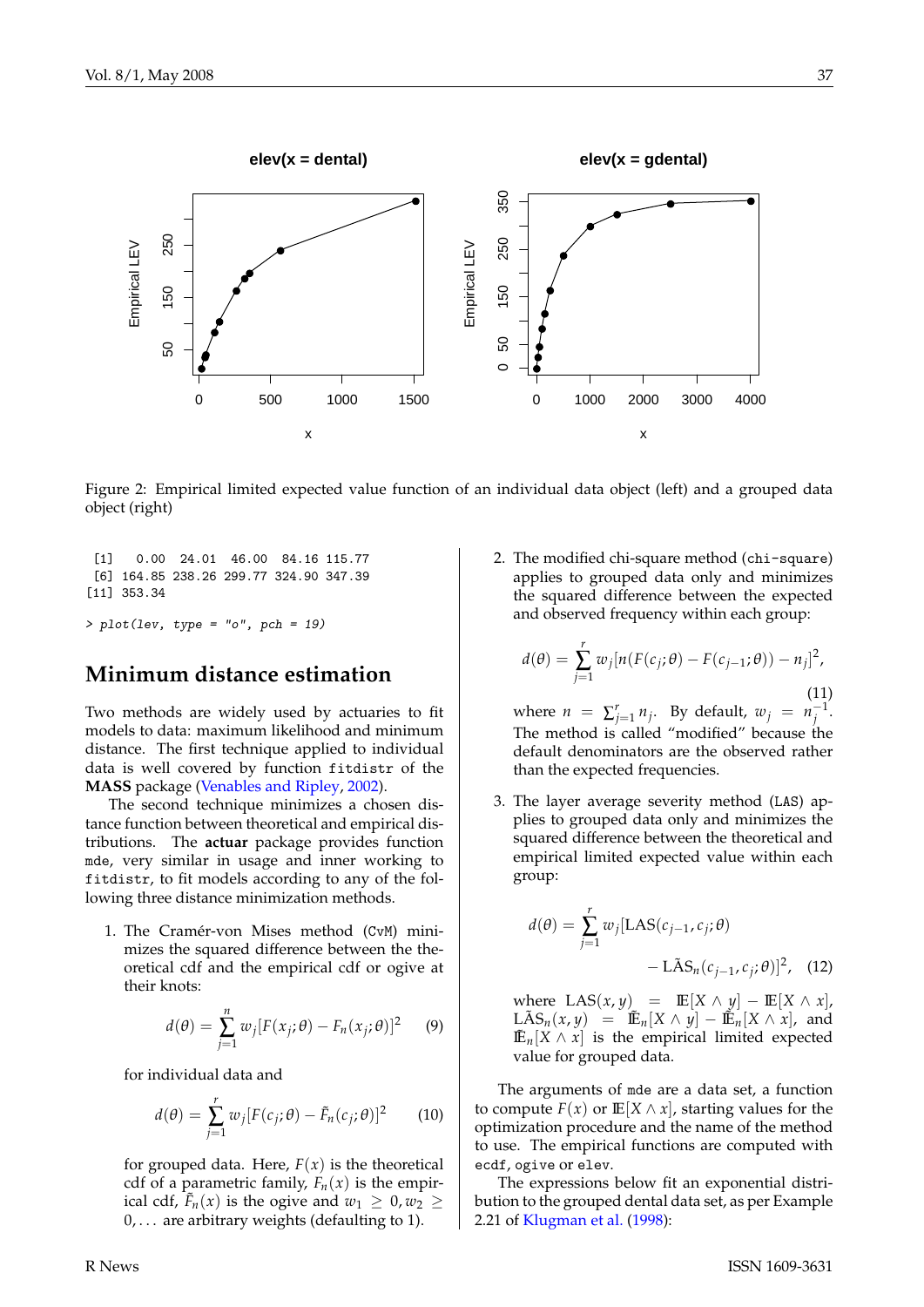```
> mde(gdental, pexp,
    start = list(rate = 1/200).
     measure = "CvM")rate
 0.003551
distance
 0.002842
> mde(gdental, pexp,
    start = list(rate = 1/200),
     measure = "chi-square")rate
 0.00364
distance
    13.54
> mde(gdental, levexp,
+ start = list(rate = 1/200),
     measure = "LAS")rate
 0.002966
distance
    694.5
```
It should be noted that optimization is not always that simple to achieve. For example, consider the problem of fitting a Pareto distribution to the same data set using the Cramér–von Mises method:

```
> mde(gdental, ppareto,
+ start = list(shape = 3,scale = 600), measure = "CvM")
Error in mde(gdental, ppareto,
            start = list(shape = 3,
              scale = 600,
            measure = "CvM"):
  optimization failed
```
Working in the log of the parameters often solves the problem since the optimization routine can then flawlessly work with negative parameter values:

```
\geq f \leq function(x, \text{lshape}, \text{lscale}) ppareto(x,
+ exp(lshape), exp(lscale))
> (p \leftarrow \text{mde}(\text{gdental}, f, \text{list}(\text{lshape} = \text{log}(3)),Iscale = log(600)), measure = "CvM"))
 lshape lscale
   1.581 7.128
  distance
  0.0007905
```
The actual estimators of the parameters are obtained with

```
> exp(p$estimate)
 lshape lscale
  4.861 1246.485
```
This procedure may introduce additional bias in the estimators, though.

## **Coverage modifications**

Let *X* be the random variable of the actual claim amount for an insurance policy, *Y <sup>L</sup>* be the random variable of the amount paid per loss and  $Y^P$  be the random variable of the amount paid per payment. The terminology for the last two random variables refers to whether or not the insurer knows that a loss occurred. Now, the random variables *X*,  $Y^L$  and  $Y^F$ will differ if any of the following coverage modifications are present for the policy: an ordinary or a franchise deductible, a limit, coinsurance or inflation adjustment (see [Klugman et al.,](#page-39-2) [2004,](#page-39-2) Chapter 5 for precise definitions of these terms). Table [2](#page-38-0) summarizes the definitions of  $Y^L$  and  $Y^P$ .

The effect of an ordinary deductible is known as truncation from below, and that of a policy limit as censoring from above. Censored data is very common in survival analysis; see the package **survival** [\(Lumley,](#page-39-3) [2008\)](#page-39-3) for an extensive treatment in R. Yet, **actuar** provides a different approach.

Suppose one wants to use censored data  $Y_1, \ldots, Y_n$  from the random variable *Y* to fit a model on the unobservable random variable *X*. This requires expressing the pdf or cdf of *Y* in terms of the pdf or cdf of *X*. Function coverage of **actuar** does just that: given a pdf or cdf and any combination of the coverage modifications mentioned above, coverage returns a function object to compute the pdf or cdf of the modified random variable. The function can then be used in modeling or plotting like any other dfoo or pfoo function.

For example, let *Y* represent the amount paid (per payment) by an insurer for a policy with an ordinary deductible *d* and a limit *u* − *d* (or maximum covered loss of *u*). Then the definition of *Y* is

<span id="page-37-0"></span>
$$
Y = \begin{cases} X - d, & d \le X \le u \\ u - d, & X \ge u \end{cases}
$$
 (13)

and its pdf is

$$
f_Y(y) = \begin{cases} 0, & y = 0 \\ \frac{f_X(y+d)}{1 - F_X(d)}, & 0 < y < u - d \\ \frac{1 - F_X(u)}{1 - F_X(d)}, & y = u - d \\ 0, & y > u - d. \end{cases}
$$
(14)

Assume *X* has a gamma distribution. Then an R function to compute the pdf  $(14)$  in any  $\gamma$  for a deductible  $d = 1$  and a limit  $u = 10$  is obtained with coverage as follows:

```
> f <- coverage(pdf = dgamma, cdf = pgamma,
     deductible = 1, limit = 10)> f(0, shape = 5, rate = 1)
```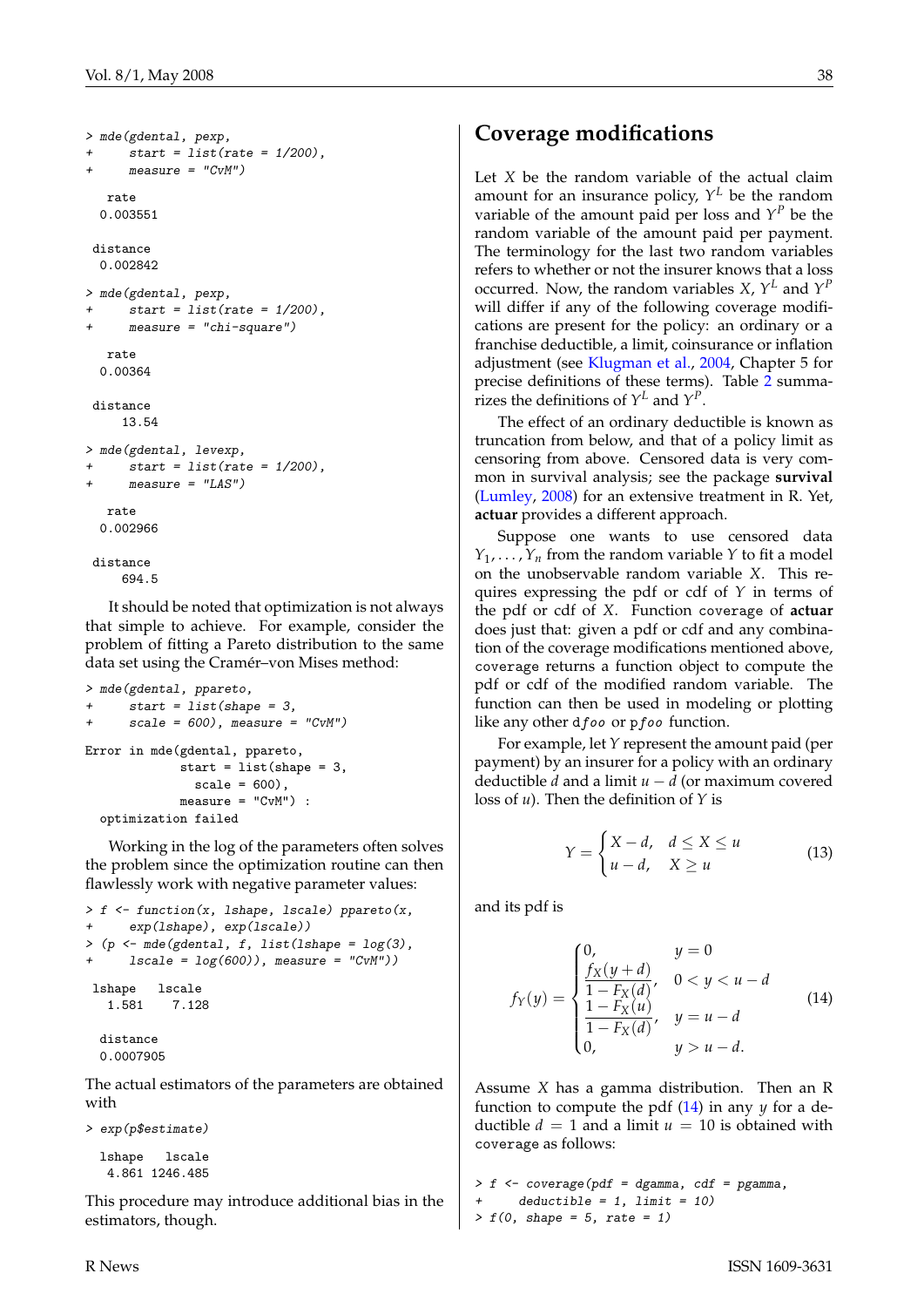<span id="page-38-0"></span>

| Coverage modification                                                                       | Per-loss variable $(Y^L)$                               | Per-payment variable $(Y^P)$                            |
|---------------------------------------------------------------------------------------------|---------------------------------------------------------|---------------------------------------------------------|
| Ordinary deductible ( <i>d</i> ) $\begin{cases} 0, & X \le d \\ X - d, & X > d \end{cases}$ |                                                         | $\begin{cases} X - d, & X > d \end{cases}$              |
| Franchise deductible ( <i>d</i> ) $\begin{cases} 0, & X \le d \\ X, & X > d \end{cases}$    |                                                         | $\{X, X > d\}$                                          |
| Limit(u)                                                                                    | $\begin{cases} X, & X \leq u \\ u, & X > u \end{cases}$ | $\begin{cases} X, & X \leq u \\ u, & X > u \end{cases}$ |
| Coinsurance $(\alpha)$                                                                      | $\alpha X$                                              | $\alpha X$                                              |
| Inflation $(r)$                                                                             | $(1+r)X$                                                | $(1+r)X$                                                |

Table 2: Coverage modifications for per-loss variable ( $Y^L$ ) and per-payment variable ( $Y^P$ ) as defined in [Klug](#page-39-2)[man et al.](#page-39-2) [\(2004\)](#page-39-2).

 $[1]$  0

```
> f(5, shape = 5, rate = 1)[1] 0.1343
> f(9, shape = 5, rate = 1)[1] 0.02936
> f(12, shape = 5, rate = 1)[1] 0
```
The function f is built specifically for the coverage modifications submitted and contains as little useless code as possible.

Let object y contain a sample of claims amounts from policies with the above deductible and limit. Then one can fit a gamma distribution by maximum likelihood to the claim severity process as follows:

```
> library(MASS)
> fittdistr(y, f, start = list(shape = 2,rate = 0.5))
  shape rate
 4.1204 0.8230
(0.7054) (0.1465)
```
The package vignette "coverage" contains more detailed pdf and cdf formulas under various combinations of coverage modifications.

# **Conclusion**

This paper reviewed the main loss modeling features of **actuar**, namely many new probability laws; new utility functions to access the raw moments, the limited moments and the moment generating function of these laws and some of base R; functions to create and manipulate grouped data sets; functions to

ease calculation of empirical moments, in particular for grouped data; a function to fit models by distance minimization; a function to help work with censored data or data subject to coinsurance or inflation adjustments.

We hope some of the tools presented here may be of interest outside the field they were developed for, perhaps provided some adjustments in terminology and nomenclature.

Finally, we note that the **distr***XXX* family of packages [\(Ruckdeschel et al.,](#page-39-4) [2006\)](#page-39-4) provides a general, object oriented approach to some of the features of **actuar**, most notably the calculation of moments for many distributions (although not necessarily those presented here), minimum distance estimation and censoring.

# **Acknowledgments**

This research benefited from financial support from the Natural Sciences and Engineering Research Council of Canada and from the *Chaire d'actuariat* (Actuarial Science Chair) of Université Laval. We also thank one anonymous referee and the R News editors for corrections and improvements to the paper.

# **Bibliography**

- D. Bates and M. Maechler. **Matrix***: A matrix package for R*, 2007. R package version 0.999375-3.
- C. Dutang, V. Goulet, and M. Pigeon. **actuar**: An R package for actuarial science. *Journal of Statistical Software*, 25(7), 2008. URL [http://www.](http://www.actuar-project.org) [actuar-project.org](http://www.actuar-project.org).
- R. V. Hogg and S. A. Klugman. *Loss Distributions*. Wiley, New York, 1984. ISBN 0-4718792-9-0.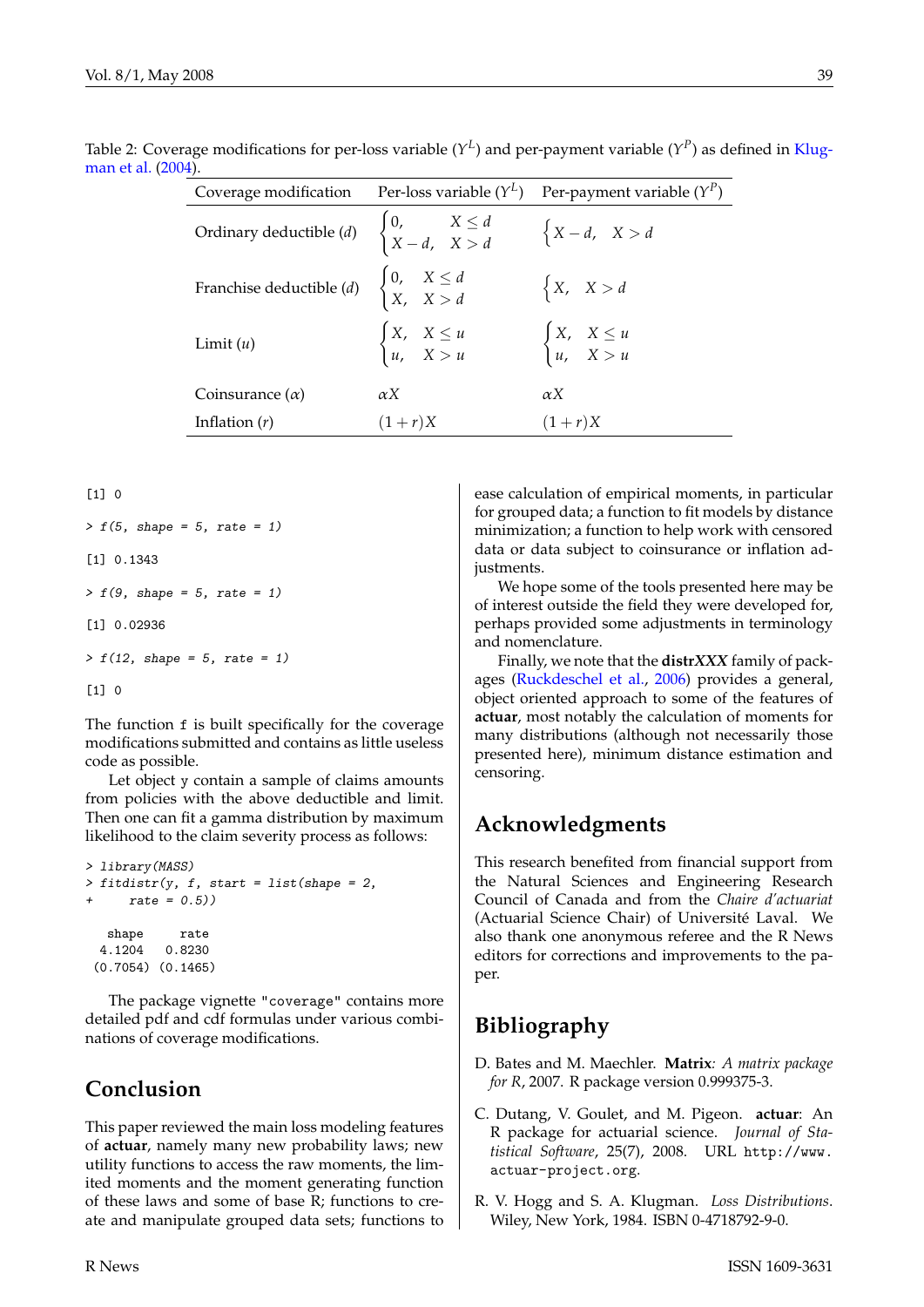- <span id="page-39-1"></span>S. A. Klugman, H. H. Panjer, and G. Willmot. *Loss Models: From Data to Decisions*. Wiley, New York, 1998. ISBN 0-4712388-4-8.
- <span id="page-39-2"></span>S. A. Klugman, H. H. Panjer, and G. Willmot. *Loss Models: From Data to Decisions*. Wiley, New York, 2 edition, 2004. ISBN 0-4712157-7-5.
- <span id="page-39-3"></span>T. Lumley. **survival***: Survival analysis, including penalised likelihood*, 2008. R package version 2.34. S original by Terry Therneau.
- M. F. Neuts. *Matrix-Geometric Solutions in Stochastic Models: An Algorithmic Approach*. Dover Publications, 1981. ISBN 978-0-4866834-2-3.
- <span id="page-39-4"></span>P. Ruckdeschel, M. Kohl, T. Stabla, and F. Cam-

phausen. S4 classes for distributions. *R News*, 6 (2):2–6, May 2006. URL [http://distr.r-forge.](http://distr.r-forge.r-project.org) [r-project.org](http://distr.r-forge.r-project.org).

- <span id="page-39-0"></span>W. N. Venables and B. D. Ripley. *Modern Applied Statistics with S*. Springer, New York, 4 edition, 2002. ISBN 0-3879545-7-0.
- B. Wheeler. **SuppDists***: Supplementary distributions*, 2006. URL <http://www.bobwheeler.com/stat>. R package version 1.1-0.

*Vincent Goulet and Mathieu Pigeon Université Laval, Canada* [vincent.goulet@act.ulaval.ca](mailto:vincent.goulet@act.ulaval.ca)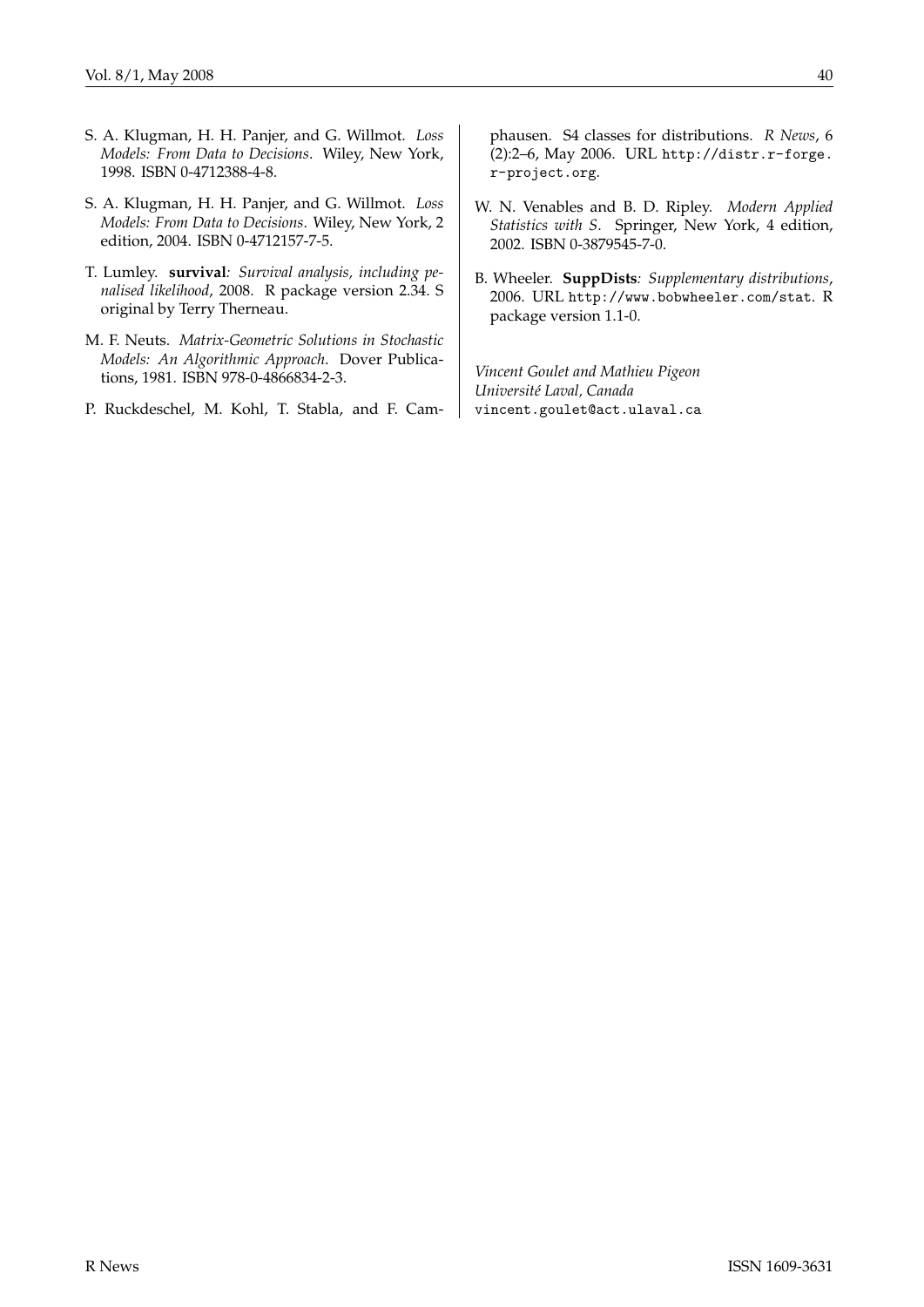# **Programmers' Niche: Multivariate polynomials in R**

#### **The multipol package**

*by Robin K. S. Hankin*

#### **Abstract**

In this short article I introduce the **multipol** package, which provides some functionality for handling multivariate polynomials; the package is discussed here from a programming perspective. An example from the field of enumerative combinatorics is presented.

### **Univariate polynomials**

A polynomial is an algebraic expression of the form  $\sum_{i=0}^{n} a_i x^i$  where the  $a_i$  are real or complex numbers and *n* (the degree of the polynomial) is a nonnegative integer. A polynomial may be viewed in three distinct ways:

- Polynomials are interesting and instructive examples of entire functions: they map  $\mathbb C$  (the complex numbers) to C.
- Polynomials are a map from the positive integers to  $\mathbb{C}$ : this is  $f(n) = a_n$  and one demands that  $\exists n_0$  with  $n \geq n_0 \longrightarrow f(n) = 0$ . Relaxation of the final clause results in a generating function which is useful in combinatorics.
- Polynomials with complex coefficients form an algebraic object known as a ring: polynomial multiplication is associative and distributive with respect to addition;  $(ab)c = a(bc)$  and  $a(b+c) = ab + ac$ .

A multivariate polynomial is a generalization of a polynomial to expressions of the form  $\sum a_{i_1 i_2 ... i_d} \prod_{j=1}^d x_j^{i_j}$ . The three characterizations of polynomials above generalize to the multivariate case, but note that the algebraic structure is more general.

In the context of R programming, the first two points typically dominate. Viewing a polynomial as a function is certainly second nature to the current readership and unlikely to yield new insight. But generating functions are also interesting and useful applications of polynomials [\(Wilf,](#page-44-0) [1994\)](#page-44-0) which may be less familiar and here I discuss an example from the discipline of integer partitions [\(Andrews,](#page-44-1) [1998\)](#page-44-1).

A partition of an integer *n* is a non-increasing sequence of positive integers  $p_1, p_2, \ldots, p_r$  such that  $n = \sum_{i=1}^{r} p_i$  [\(Hankin,](#page-44-2) [2006b\)](#page-44-2). How many distinct partitions does *n* have?

The answer is the coefficient of  $x^n$  in

$$
\prod_{i=1}^n \frac{1}{1-x^i}
$$

(observe that we may truncate the Taylor expansion of  $1/(1 - x^j)$  to terms not exceeding  $x^n$ ; thus the problem *is* within the domain of polynomials as infinite sequences of coefficients are not required). Here, as in many applications of generating functions, one uses the mechanism of polynomial multiplication as a bookkeeping device to keep track of the possibilities. The R idiom used in the **polynom** package is a spectacularly efficient method for doing so.

Multivariate polynomials generalize the concept of generating function, but in this case the functions are from *n*-tuples of nonnegative integers to C. An example is given in the appendix below.

#### **The polynom package**

The **polynom** package [\(Venables et al.,](#page-44-3) [2007\)](#page-44-3) is a consistent and convenient suite of software for manipulating polynomials. This package was originally written in 1993 and is used by [Venables and Ripley](#page-44-4) [\(2001\)](#page-44-4) as an example of S3 classes.

The following R code shows the **polynom** package in use; the examples are then generalized to the multivariate case using the **multipol** package.

```
> require(polynom)
> (p <- polynomial(c(1, 0, 0, 3, 4)))
1 + 3*x^3 + 4*x^4> str(p)Class 'polynomial' num [1:5] 1 0 0 3 4
```
See how a polynomial is represented as a vector of coefficients with p[i] holding the coefficient of *x*<sup>*i*−1</sup>; note the off-by-one issue. Observe the natural print method which suppresses the zero entries—but the internal representation requires all coefficients so a length 5 vector is needed to store the object.

Polynomials may be multiplied and added:

```
> p + polynomial(1:2)2 + 2*x + 3*x^3 + 4*x^4> p * p
```
 $1 + 6*x^3 + 8*x^4 + 9*x^6 + 24*x^7 + 16*x^8$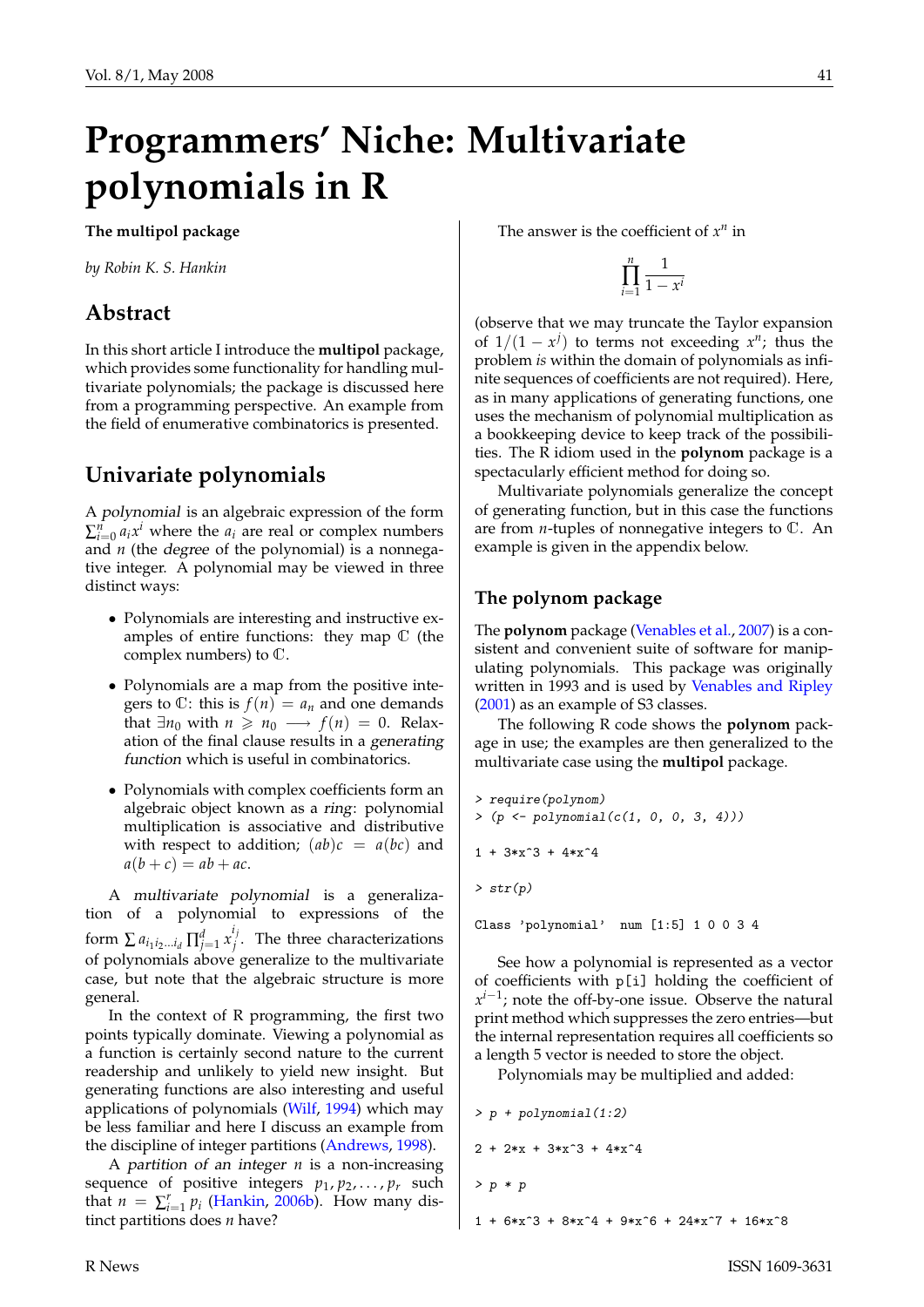Note the overloading of '+' and '\*': polynomial addition and multiplication are executed using the natural syntax on the command line. Observe that the addition is not entirely straightforward: the shorter polynomial must be padded with zeros.

A polynomial may be viewed either as an object, or a function. Coercing a polynomial to a function is straightforward:

> f1 <- as.function(p) > f1(pi) [1] 483.6552  $> f1(matrix(1:6, 2, 3))$ 

 $[,1]$   $[,2]$   $[,3]$ [1,] 8 406 2876 [2,] 89 1217 5833

Note the effortless and transparent vectorization  $of f1()$ 

## **Multivariate polynomials**

There exist several methods by which polynomials may be generalized to multipols. To this author, the most natural is to consider an array of coefficients; the dimensionality of the array corresponds to the arity of the multipol. However, other methods suggest themselves and a brief discussion is given at the end.

Much of the univariate polynomial functionality presented above is directly applicable to multivariate polynomials.

```
> require(multipol)
>(a \leq -as.multipol(matrix(1:10, nrow = 2)))y^0 y^1 y^2 y^3 y^4
x^0 1 3 5 7 9
x^1 2 4 6 8 10
```
See how a multipol is actually an array, with one extent per variable present, in this case 2, although the package is capable of manipulating polynomials of arbitrary arity.

Multipol addition is a slight generalization of the univariate case:

```
> b <- as.multipol(matrix(1:10, ncol = 2))
> a + by^0 y^1 y^2 y^3 y^4
x^0 2 9 5 7 9<br>x^1 4 11 6 8 10
x^21 4 11
x^2 3 8 0 0 0
x^3 4 9 0 0 0
x^4 5 10 0 0 0
```
In the multivariate case, the zero padding must be done in each array extent; the natural commandline syntax is achieved by defining an appropriate Ops.multipol() function to overload the arithmetic operators.

#### **Multivariate polynomial multiplication**

The heart of the package is multipol multiplication:

```
> a * b
```

|  | y <sup>o</sup> y <sup>o</sup> 1 y <sup>o</sup> 2 y <sup>o</sup> 3 y <sup>o</sup> 4 y <sup>o</sup> 5 |  |  |
|--|-----------------------------------------------------------------------------------------------------|--|--|
|  | x <sup>2</sup> 0 1 9 23 37 51 54                                                                    |  |  |
|  | x <sup>2</sup> 1 4 29 61 93 125 123                                                                 |  |  |
|  | x <sup>2</sup> 7 39 79 119 159 142                                                                  |  |  |
|  | x <sup>-3</sup> 10 49 97 145 193 161                                                                |  |  |
|  | x <sup>2</sup> 4 13 59 115 171 227 180                                                              |  |  |
|  | x <sup>-</sup> 5 10 40 70 100 130 100                                                               |  |  |

Multivariate polynomial multiplication is considerably more involved than in the univariate case. Consider the coefficient of  $x^2y^2$  in the product. This is

$$
C_a (x^2y^2) C_b (1) + C_a (xy^2) C_b (x) + C_a (y^2) C_b (x^2)
$$
  
+  $C_a (x^2y) C_b (y) + C_a (xy) C_b (xy) + C_a (y) C_b (x^2y)$   
+  $C_a (x^2) C_b (y^2) + C_a (x) C_b (xy^2) + C_a (1) C_b (x^2y^2)$   
= 0 · 1 + 6 · 2 + 5 · 3  
+ 0 · 6 + 4 · 7 + 3 · 8  
+ 0 · 0 + 2 · 0 + 1 · 0  
= 79,

where " $C_a (x^m y^n)$ " means the coefficient of  $x^m y^n$  in polynomial a. It should be clear that large multipols involve more terms and a typical example is given later in the paper.

#### **Multivariate polynomial multiplication in multipol**

The appropriate R idiom is to follow the above prose description in a vectorized manner; the following extract from mprod() is very slightly edited in the interests of clarity.

First we define a matrix, index, whose rows are the array indices of the product:

outDims  $\leftarrow$  dim(a)+dim(b)-1

*Here* outDims *is the dimensions of the product. Note again the off-by-one issue: the package uses array indices internally, while the user consistently indexes by variable power.*

index <- expand.grid(lapply(outDims,seq\_len))

*Each row of matrix* index *is thus an array index for the product.*

*The next step is to define a convenience function* f()*, whose argument* u *is a row of* index*, that returns the entry in the multipol product:*

```
f \leftarrow function(u)jja <-
  expand.grid(lapply(u,function(i)0:(i-1)))jjb \leftarrow -sweep(jja, 2, u)-1
```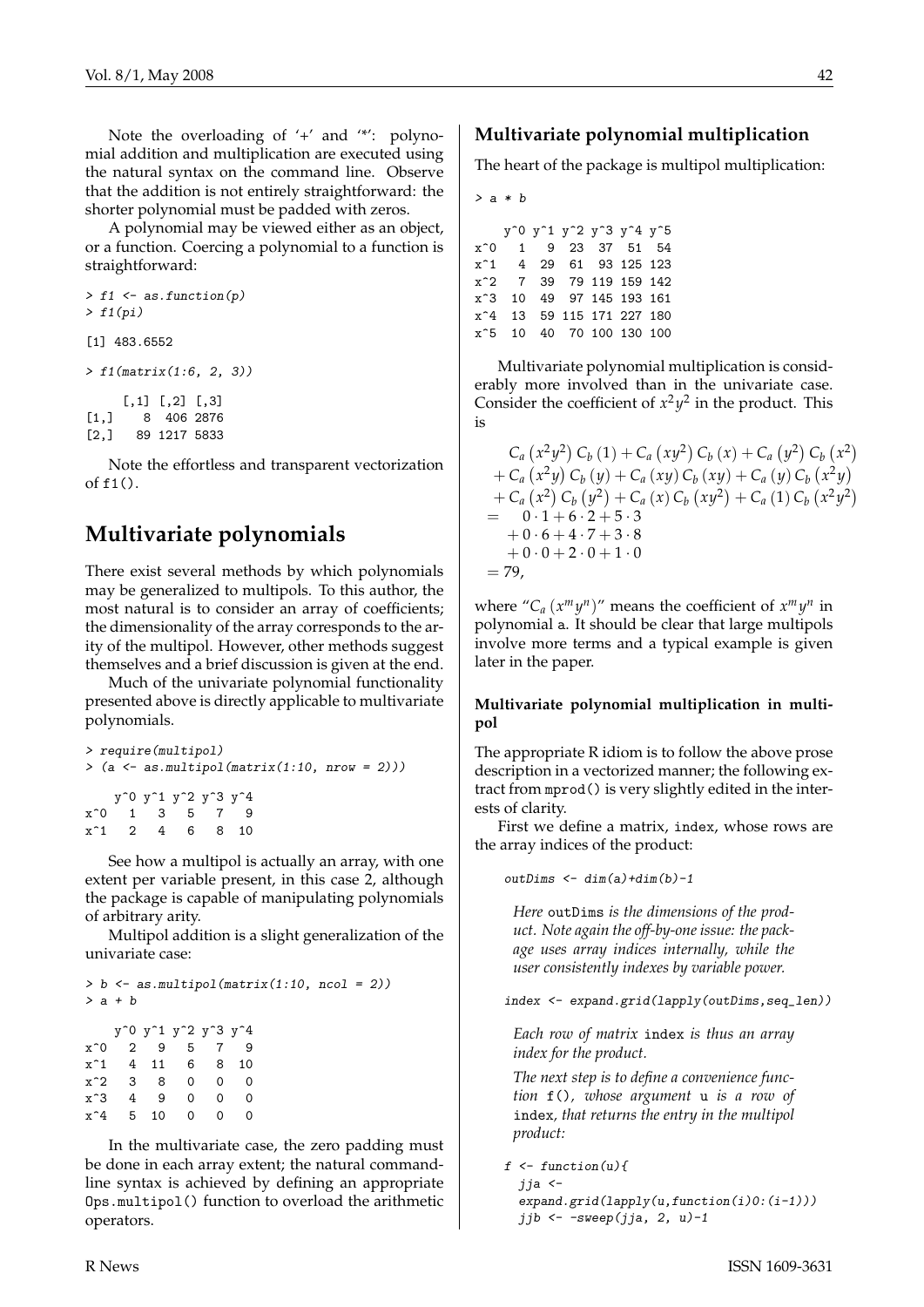*So* jja *is the (power) index of* a*, and the rows of* jjb *added to those of* jja *give* u*, which is the power index of the returned array. Now not all rows of* jja *and* jjb *correspond to extant elements of* a *and* b *respectively; so define a Boolean variable* wanted *that selects just the appropriate rows:*

wanted <-

 $apply(jja,1,function(x)all(x < dim(a)))$  &  $apply(jjb,1,function(x)all(x < dim(b)))$  &  $apply(jjb,1,function(x)all(x >= 0))$ 

*Thus element* n *of* wanted *is* TRUE *only if the* n*th row of both* jja *and* jjb *correspond to a legal element of* a *and* b *respectively. Now perform the addition by summing the products of the legal elements:*

sum(a[1+jja[wanted,]] \* b[1+jjb[wanted,]]) }

*Thus function* f() *returns the coefficient, which is the sum of products of pairs of legal elements of* a *and* b*. Again observe the off-by-one issue.*

*Now* apply() *function* f() *to the rows of* index *and reshape:*

```
out <- apply(index,1,f)
dim(out) <- outDims
```
*Thus array* out *contains the multivariate polynomial product of* a *and* b*.*

The preceding code shows how multivariate polynomials may be multiplied. The implementation makes no assumptions about the entries of a or b and the coefficients of the product are summed over all possibilities; opportunities to streamline the procedure are discussed below.

#### **Multipols as functions**

Polynomials are implicitly functions of one variable; multivariate polynomials are functions too, but of more than one argument. Coercion of a multipol to a function is straightforward:

```
> f2 \leq -as.function(a * b)
```

```
> f2(c(x = 1, y = 0+3i))
```

```
[1] 67725+167400i
```
It is worth noting the seamless integration between **polynom** and **multipol** in this regard: f1(a) is a multipol [recall that f1() is a function coerced from a univariate polynomial].

#### **Multipol extraction and replacement**

One often needs to extract or replace parts of a multipol. The package includes extraction and replacement methods but, partly because of the off-by-one issue, these are not straightforward.

Consider the case where one has a multipol and wishes to extract the terms of order zero and one:

$$
\begin{aligned}\n > a[0:1, 0:1] \\
 &\quad \text{[},1] \quad \text{[},2] \\
 &\quad \text{[1,]} \quad 1 \quad 3 \\
 &\quad \text{[2,]} \quad 2 \quad 4\n \end{aligned}
$$

Note how the off-by-one issue is handled:  $a[i, j]$ is the coefficient of  $x^i y^j$  (here the constant and firstorder terms); the code is due to [Rougier](#page-44-5) [\(2007\)](#page-44-5). Replacement is slightly different:

$$
\begin{array}{rcl}\n> a[0, 0] <-99 \\
> a \\
y^0 y^1 y^2 y^3 y^4 \\
x^0 -99 & 3 & 5 & 7 & 9 \\
x^1 2 & 4 & 6 & 8 & 10\n\end{array}
$$

Observe how replacement operators—unlike extraction operators—return a multipol; this allows expeditious modification of multivariate polynomials. The reason that the extraction operator returns an array rather than a multipol is that the extracted object often does not have unambiguous interpretation as a multipol (consider  $a[-1,-1]$ , for example). It seems to this author that the loss of elegance arising from the asymmetry between extraction and replacement is amply offset by the impossibility of an extracted object's representation as a multipol being undesired—unless the user explicitly coerces.

### **The elephant in the room**

Representing a multivariate polynomial by an array is a natural and efficient method, but suffers some disadvantages.

Consider Euler's four-square identity

$$
(a_1^2 + a_2^2 + a_3^2 + a_4^2) \cdot (b_1^2 + b_2^2 + b_3^2 + b_4^2) =
$$
  
\n
$$
(a_1b_1 - a_2b_2 - a_3b_3 - a_4b_4)^2 +
$$
  
\n
$$
(a_1b_2 + a_2b_1 + a_3b_4 - a_4b_3)^2 +
$$
  
\n
$$
(a_1b_3 - a_2b_4 + a_3b_1 + a_4b_2)^2 +
$$
  
\n
$$
(a_1b_4 + a_2b_3 - a_3b_2 + a_4b_1)^2
$$

which was discussed in [1749](#page-44-6) in a letter from [Euler](#page-44-6) to Goldbach. The identity is important in number

<span id="page-42-0"></span><sup>&</sup>lt;sup>1</sup>Or indeed more elegantly by observing that both sides of the identity express the absolute value of the product of two quaternions:  $|a|^2 |b|^2 = |ab|^2$ . With the **onion** package [\(Hankin,](#page-44-7) [2006a\)](#page-44-7), one would define  $f \leftarrow function(a, b) \text{Norm}(a) * \text{Norm}(b) - \text{Norm}(a * b)$  and observe (for example) that f(rquat(rand="norm"),rquat(rand="norm")) is zero to machine precision.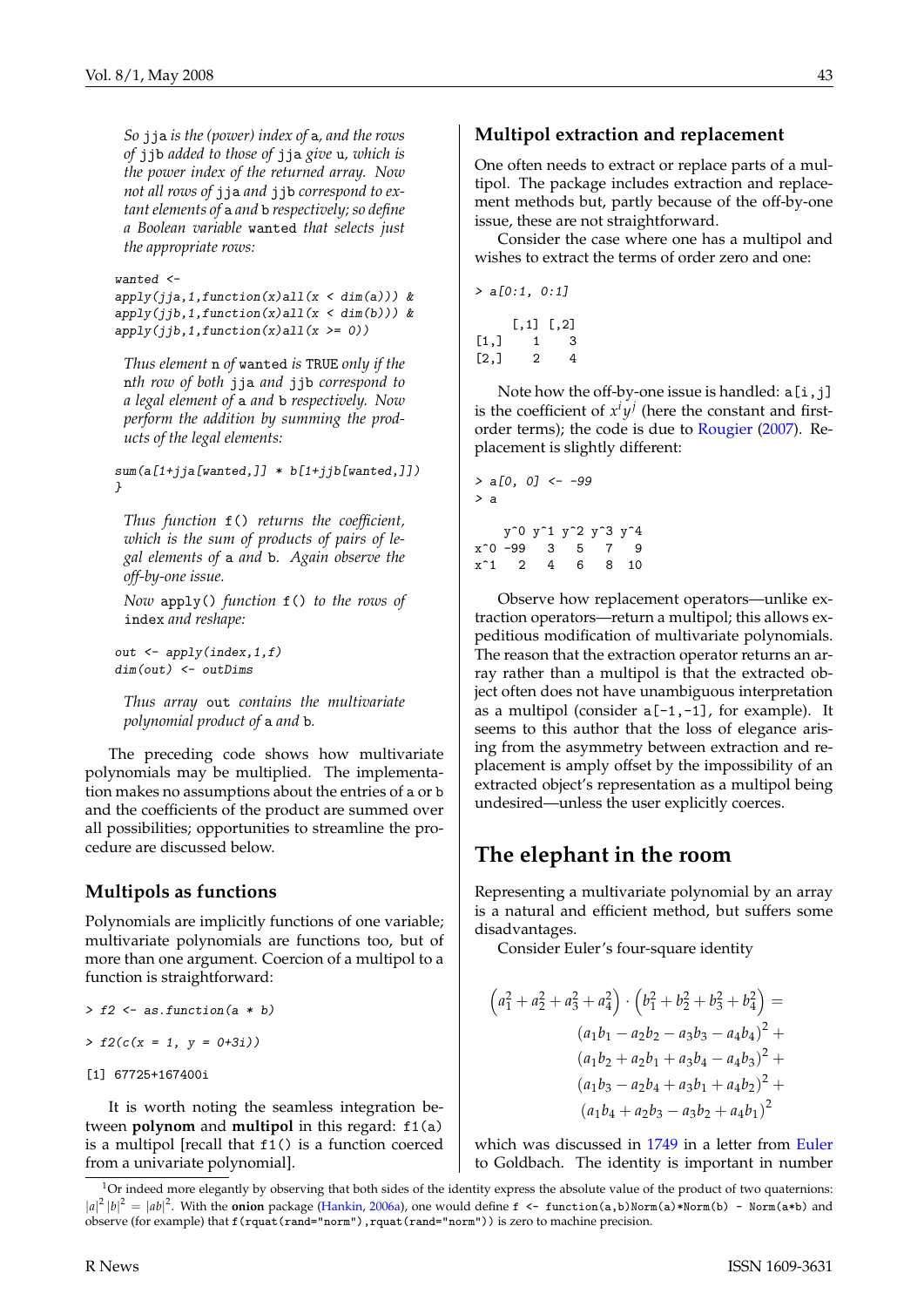theory, and may be proved straightforwardly by di-rect expansion.<sup>[1](#page-42-0)</sup> It may by verified to machine precision using the **multipol** package; the left hand side is given by:

```
> options("showchars" = TRUE)
> lhs <- polyprod(ones(4,2),ones(4,2))
```

```
[1] "1*x1^2*x5^2 + 1*x2^2*x5^2 + ...
```
(the right hand side's idiom is more involved), but this relatively trivial expansion requires about 20 minutes on my 1.5 GHz G4; the product comprises  $3^8$  = 6561 elements, of which only 16 are nonzero. Note the options() statement controlling the format of the output which causes the result to be printed in a more appropriate form. Clearly the **multipol** package as currently implemented is inefficient for multivariate problems of this nature in which the arrays possess few nonzero elements.

#### **A challenge**

The inefficiency discussed above is ultimately due to the storage and manipulation of many zero coefficients that may be omitted from a calculation. Multivariate polynomials for which this is an issue appear to be common: the package includes many functions—such as uni(), single(), and lone() that define useful multipols in which the number of nonzero elements is very small.

In this section, I discuss some ideas for implementations in which zero operations are implicitly excluded. These ideas are presented in the spirit of a request for comments: although they seem to this author to be reasonable methodologies, readers are invited to discuss the ideas presented here and indeed to suggest alternative strategies.

The canonical solution would be to employ some form of sparse array class, along the lines of Mathematica's SparseArray. Unfortunately, no such functionality exists as of [2008,](#page-44-8) but C++ includes a "map" class [\(Stroustrup,](#page-44-9) [1997\)](#page-44-9) that would be ideally suited to this application.

There are other paradigms that may be worth exploring. It is possible to consider a multivariate polynomial of arity *d* (call this an object of class *P d* ) as being a univariate polynomial whose coefficients are of class  $P^{d-1}$ —class  $P^{0}$  would be a real or complex number—but such recursive class definitions appear not to be possible with the current implementation of S3 or S4 [\(Venables,](#page-44-8) [2008\)](#page-44-8). Recent experimental work by [West](#page-44-10) [\(2008\)](#page-44-10) exhibits a proof-of-concept in C++ which might form the back end of an R implementation. Euler's identity appears to be a particularly favourable example and is proved essentially instantaneously (the proof is a rigorous theoretical result, not just a numerical verification, as the system uses exact integer arithmetic).

#### **Conclusions**

This article introduces the **multipol** package that provides functionality for manipulating multivariate polynomials. The **multipol** package builds on and generalizes the **polynom** package of [Venables et al.,](#page-44-3) which is restricted to the case of univariate polynomials. The generalization is not straightforward and presents a number of programming issues that were discussed.

One overriding issue is that of performance: many multivariate polynomials of interest are "sparse" in the sense that they have many zero entries that unnecessarily consume storage and processing resources.

Several possible solutions are suggested, in the form of a request for comments. The canonical method appears to be some form of sparse array, for which the "map" class of the C++ language is ideally suited. Implementation of such functionality in R might well find application in fields other than multivariate polynomials.

### **Appendix: an example**

This appendix presents a brief technical example of multivariate polynomials in use in the field of enumerative combinatorics [\(Good,](#page-44-11) [1976\)](#page-44-11). Suppose one wishes to determine how many contingency tables, with non-negative integer entries, have specified row and column marginal totals. The appropriate generating function is

$$
\prod_{1\leq i\leq n}{\prod_{1\leq j\leq nc}{\frac{1}{1-x_iy_j}}}
$$

where the table has *nr* rows and *nc* columns (the number of contingency tables is given by the coefficient of  $x_1^{s_1} x_2^{s_2} \cdots x_r^{s_r} \cdot y_1^{t_1} y_2^{t_2} \cdots y_t^{t_c}$  where the  $s_i$  and  $t_i$ are the row- and column- sums respectively). The R idiom for the generating function gf in the case of  $nr = nc = n = 3$  is:

```
n \leftarrow 3jj <- as.matrix(expand.grid(1:n,n+(1:n)))
 f \leftarrow function(i) ooom(n,lone(2*n, jj[i,]), m=n)
 u \leftarrow c(sapply(1:(n*n),f,simplify=False))
```

```
gf <- do.call("mprod", c(u,maxorder=n))
```
[here function ooom() is "one-over-one-minus"; and mprod() is the function name for multipol product]. In this case, it is clear that sparse array functionality would not result in better performance, many elements of the generating function gf are nonzero. Observe that the maximum of gf, 55, is consistent with [Sloane](#page-44-12) [\(2008\)](#page-44-12).

#### **Acknowledgements**

I would like to acknowledge the many stimulating comments made by the R-help list. In particular,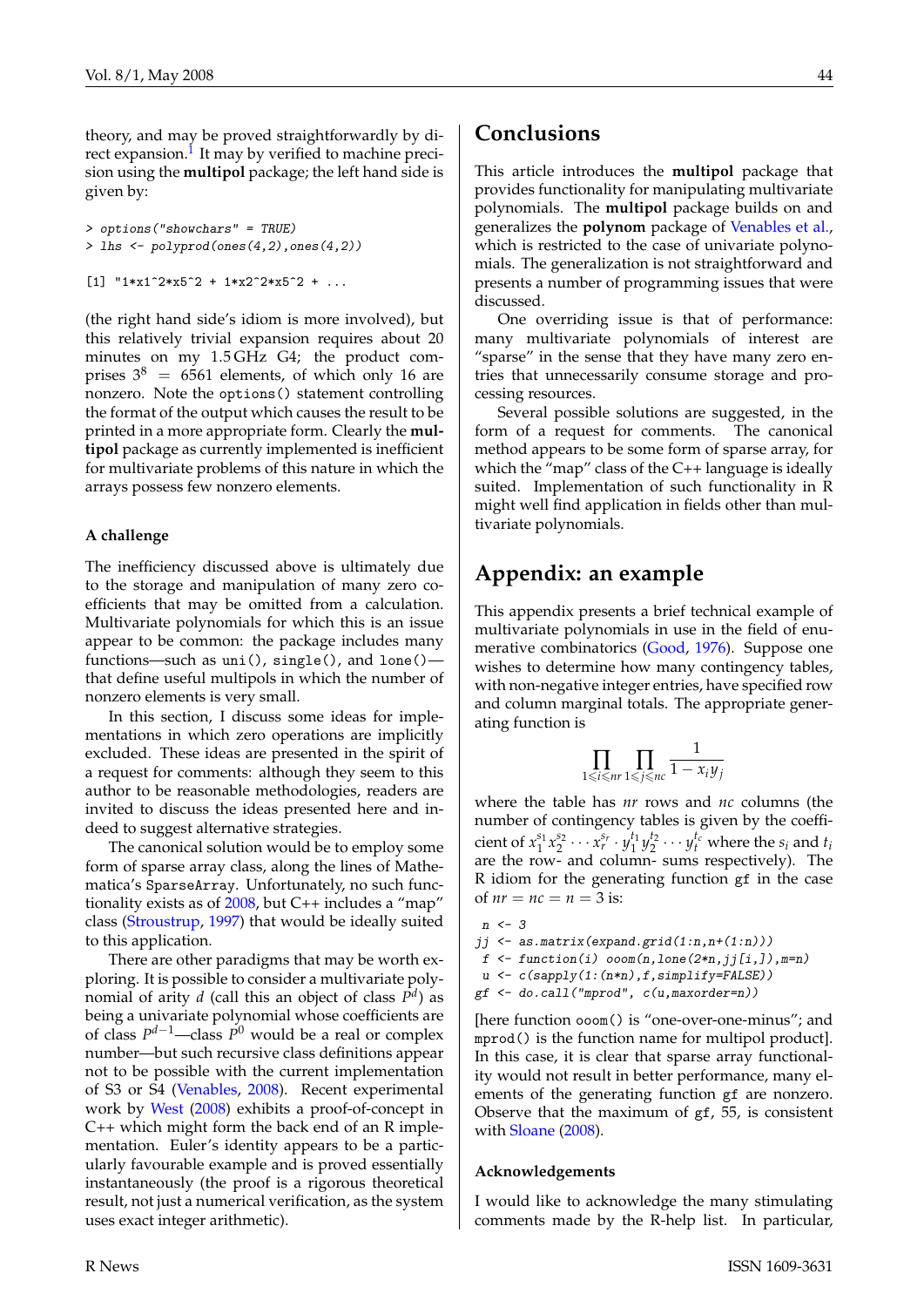the insightful comments from Bill Venables and Kurt Hornik were extremely helpful.

#### **Bibliography**

- <span id="page-44-1"></span>G. E. Andrews. *The Theory of Partitions*. Cambridge University Press, 1998.
- <span id="page-44-6"></span>L. Euler. Lettre CXXV. Communication to Goldbach; Berlin, 12 April, 1749.
- <span id="page-44-11"></span>I. J. Good. On the application of symmetric Dirichlet distributions and their mixtures to contingency tables. *The Annals of Statistics*, 4(6):1159–1189, 1976.
- <span id="page-44-7"></span>R. K. S. Hankin. Normed division algebras with R: Introducing the **onion** package. *R News*, 6(2): 49–52, May 2006a. URL [http://CRAN.R-project.](http://CRAN.R-project.org/doc/Rnews/) [org/doc/Rnews/](http://CRAN.R-project.org/doc/Rnews/).
- <span id="page-44-2"></span>R. K. S. Hankin. Additive integer partitions in R. *Journal of Statistical Software, Code Snippets*, 16(1), May 2006b.
- <span id="page-44-5"></span>J. Rougier. **Oarray***: Arrays with arbitrary offsets*, 2007. R package version 1.4-2.
- <span id="page-44-12"></span>N. J. A. Sloane. The on-line encyclopedia of integer sequences. Published electronically at [http://www.research.att.com/~njas/](http://www.research.att.com/~njas/sequences/A110058) [sequences/A110058](http://www.research.att.com/~njas/sequences/A110058), 2008.
- <span id="page-44-9"></span>B. Stroustrup. *The C++ Programming Language*. Addison Wesley, third edition, 1997.
- <span id="page-44-3"></span>W. N. Venables, K. Hornik, and M. Maechler. **polynom***: A collection of functions to implement a class for univariate polynomial manipulations*, 2007. URL <http://CRAN.R-project.org/>. R package version 1.3-2. S original by Bill Venables, packages for R by Kurt Hornik and Martin Maechler.
- <span id="page-44-8"></span>W. N. Venables. Personal Communication, 2008.
- <span id="page-44-4"></span>W. N. Venables and B. D. Ripley. *S Programming*. Springer, 2001.
- <span id="page-44-10"></span>L. J. West. An experimental C++ implementation of a recursively defined polynomial class. Personal communication, 2008.
- <span id="page-44-0"></span>H. S. Wilf. *generatingfunctionology*. Academic Press, 1994.

*Robin K. S. Hankin National Oceanography Centre, Southampton European Way Southampton United Kingdom SO14 3ZH* [r.hankin@noc.soton.ac.uk](mailto:r.hankin@noc.soton.ac.uk)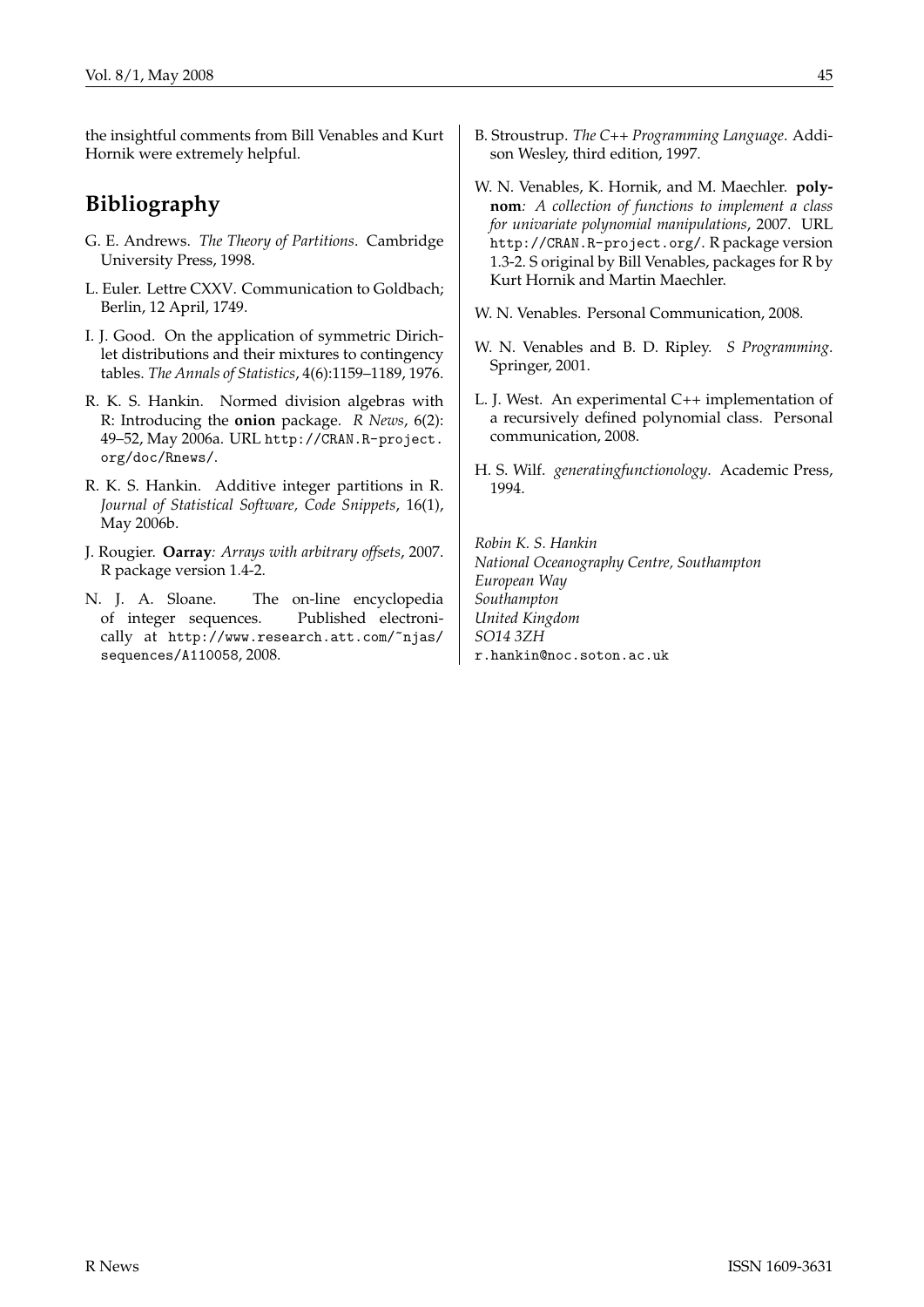# **R Help Desk**

**How Can I Avoid This Loop or Make It Faster?**

*by Uwe Ligges and John Fox*

### **Introduction**

There are some circumstances in which optimized and efficient code is desirable: in functions that are frequently used, in functions that are made available to the public (e.g., in a package), in simulations taking a considerable amount of time, etc. There are other circumstances in which code should *not* be optimized with respect to speed — if the performance is already satisfactory. For example, in order to save a few seconds or minutes of CPU time, you do not want to spend a few hours of programming, and you do not want to break code or introduce bugs applying optimization patches to properly working code.

A principal rule is: Do not optimize unless you really need optimized code! Some more thoughts about this rule are given by [Hyde](#page-48-0) [\(2006\)](#page-48-0), for example. A second rule in R is: When you write a function from scratch, do it the vectorized way initially. If you do, then most of the time there will be no need to optimize later on.

If you really need to optimize, measure the speed of your code rather than guessing it. How to *profile* R code in order to detect the bottlenecks is described in [Venables](#page-49-0) [\(2001\)](#page-49-0), [R Development Core Team](#page-48-1) [\(2008a\)](#page-48-1), and the help page ?Rprof. The CRAN packages **proftools** [\(Tierney,](#page-48-2) [2007\)](#page-48-2) and **profr** [\(Wickham,](#page-49-1) [2008\)](#page-49-1) provide sets of more extensive profiling tools.

The convenient function system.time() (used later in this article) simply measures the time of the command given as its argument.<sup>[1](#page-45-0)</sup> The returned value consists of user time (CPU time R needs for calculations), system time (time the system is using for processing requests, e.g., for handling files), total time (how long it really took to process the command) and — depending on the operating system in use — two further elements.

Readability and clarity of the code is another topic in the area of optimized code that has to be considered, because readable code is more maintainable, and users (as well as the author) can easily see what is going on in a particular piece of code.

In the next section, we focus on vectorization to optimize code both for speed and for readability. We describe the use of the family of \*apply functions, which enable us to write condensed but clear code. Some of those functions can even make the code perform faster. How to avoid mistakes when writing loops and how to measure the speed of code is described in a subsequent section.

#### **Vectorization!**

R is an interpreted language, i.e., code is parsed and evaluated at runtime. Therefore there is a speed issue which can be addressed by writing vectorized code (which is executed vector-wise) rather than using loops, if the problem can be vectorized. Loops are not necessarily bad, however, if they are used in the right way — and if some basic rules are heeded: see the section below on loops.

Many vector-wise operations are obvious. Nobody would want to replace the common component-wise operators for vectors or matrices (such as  $+$ ,  $-$ ,  $*$ , ...), matrix multiplication ( $\frac{2}{3}$ , and extremely handy vectorized functions such as crossprod() and outer() by loops. Note that there are also very efficient functions available for calculating sums and means for certain dimensions in arrays or matrices: rowSums(), colSums(), rowMeans(), and colMeans().

If vectorization is not as obvious as in the cases mentioned above, the functions in the 'apply' family, named [s,l,m,t]apply, are provided to apply another function to the elements/dimensions of objects. These 'apply' functions provide a compact syntax for sometimes rather complex tasks that is more readable and faster than poorly written loops.

#### **Matrices and arrays:** apply()

The function apply() is used to work vector-wise on matrices or arrays. Appropriate functions can be applied to the columns or rows of a matrix or array without explicitly writing code for a loop. Before reading further in this article, type ?apply and read the whole help page, particularly the sections 'Usage', 'Arguments', and 'Examples'.

As an example, let us construct a  $5 \times 4$  matrix X from some random numbers (following a normal distribution with  $\mu = 0$ ,  $\sigma = 1$ ) and apply the function max() column-wise to X. The result will be a vector of the maxima of the columns:

R>  $(X \leftarrow matrix(rnorm(20), nrow = 5, ncol = 4))$ R> apply(X, 2, max)

**Dataframes, lists and vectors:** lapply() **and** sapply()

Using the function lapply() (*l* because the value returned is a *l*ist), another appropriate function can be quickly applied element-wise to other objects, for example, dataframes, lists, or simply vectors. The resulting list has as many elements as the original object to which the function is applied.

<span id="page-45-0"></span><sup>&</sup>lt;sup>1</sup> Timings in this article have been measured on the following platform: AMD Athlon 64 X2 Dual Core 3800+ (2 GHz), 2 Gb RAM, Windows XP Professional SP2 (32-bit), using an optimized 'Rblas.dll' linked against ATLAS as available from CRAN.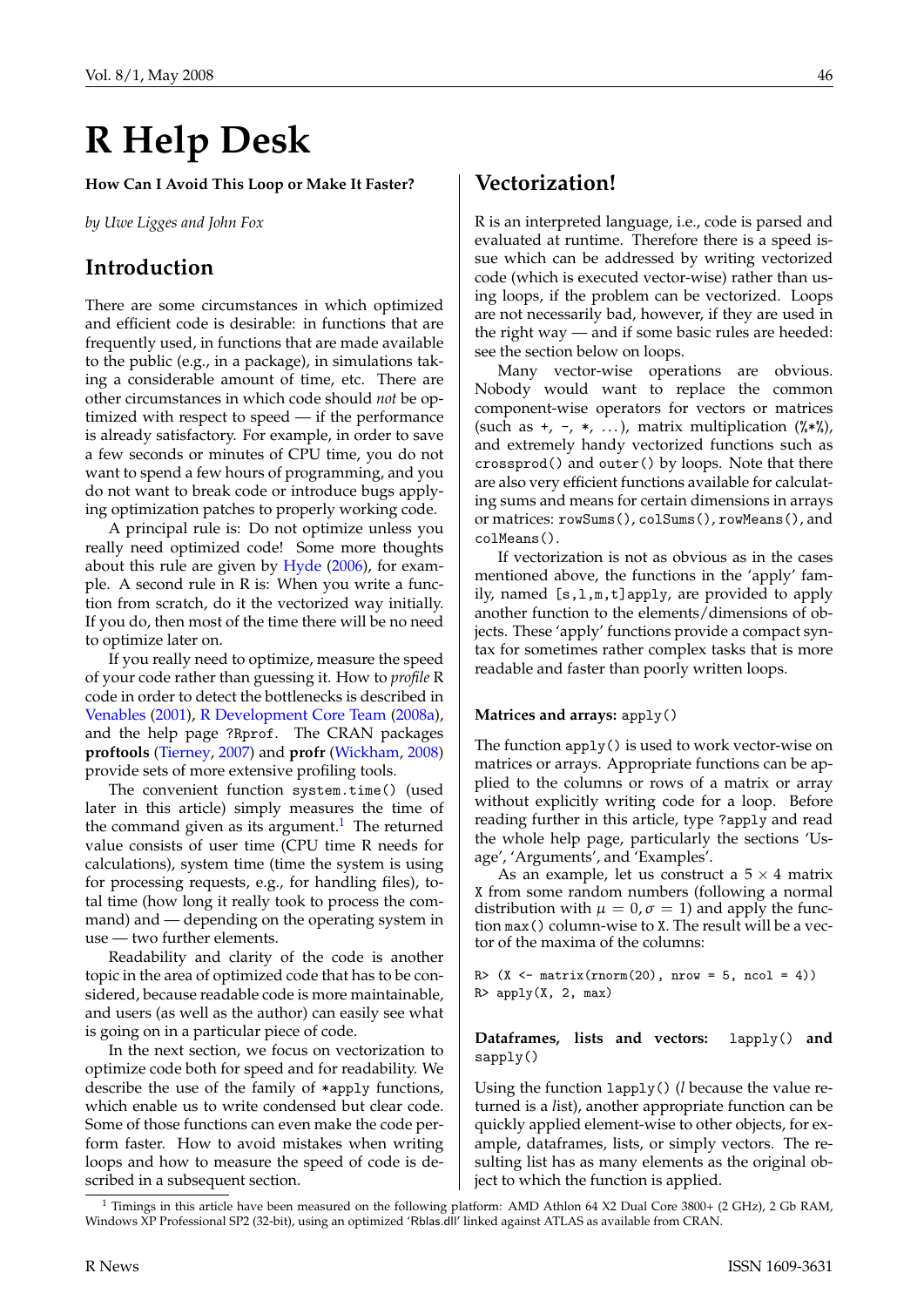Analogously, the function sapply() (*s* for *s*implify) works like lapply() with the exception that it tries to simplify the value it returns. This means, for example, that if the resulting object is a list containing just vectors of length one, the result simplifies to a vector (or a matrix, if the list contains vectors of equal lengths). If sapply() cannot simplify the result, it returns the same list as  $l$ apply().

A frequently used R idiom: Suppose that you want to extract the *i*-th columns of several matrices that are contained in a list L. To set up an example, we construct a list L containing two matrices A and B:

```
R > A \leftarrow matrix(1:4, 2, 2)R> B <- matrix(5:10, 2, 3)
R (L \leftarrow list(A, B))
   [[1]]
       [,1] [,2][1,] 1 3[2,] 2 4\Gamma[2]]
       [,1] [,2] [,3]
    [1,] 5 7 9[2,] 6 8 10
```
The next call can be read as follows: 'Apply the function [() to all elements of L as the first argument, omit the second argument, and specify 2 as the third argument. Finally return the result in the form of a list.' The command returns the second columns of both matrices in the form of a list:

```
R> lapply(L, "[", , 2)
    [[1]]
    [1] 3 4
    \lceil[2]]
    [1] 7 8
```
The same result can be achieved by specifying an anonymous function, as in:

```
R > sapply(L, function(x) x[, 2])
      [,1] [,2]
   [1,] 3 7
   [2, 1 4 8
```
where the elements of L are passed separately as x in the argument of the anonymous function given as the second argument in the lapply() call. Because all matrices in L contain equal numbers of rows, the call returns a matrix consisting of the second columns of all the matrices in L.

#### **Vectorization via** mapply() **and** Vectorize()

The mapply() function (*m* for *m*ultivariate) can simultaneously vectorize several arguments to a function that does not normally take vector arguments. Consider the integrate() function, which approximates definite integrals by adaptive quadrature, and which is designed to compute a single integral. The following command, for example, integrates the standard-normal density function from −1.96 to 1.96:

R> integrate(dnorm, lower=-1.96, upper=1.96) 0.9500042 with absolute error < 1.0e-11

integrate() returns an object, the first element of which, named "value", contains the value of the integral. This is an artificial example because normal integrals can be calculated more directly with the vectorized pnorm() function:

```
> pnorm(1.96) - pnorm(-1.96)[1] 0.9500042
```
mapply() permits us to compute several normal integrals simultaneously:

```
R > (lo \leftarrow c(-Inf, -3:3))[1] -Inf -3 -2 -1 0 1 2 3
R > (hi \leftarrow c(-3:3, Inf))[1] -3 -2 -1 0 1 2 3 Inf
R> (P <- mapply(function(lo, hi)
   integrate(dnorm, lo, hi)$value, lo, hi))
   [1] 0.001349899 0.021400234 0.135905122
   [4] 0.341344746 0.341344746 0.135905122
   [7] 0.021400234 0.001349899
R > sum(P)
```

```
[1] 1
```
vectorize() takes a function as its initial argument and returns a vectorized version of the function. For example, to vectorize integrate():

```
R> Integrate <- Vectorize(
+ function(fn, lower, upper)
+ integrate(fn, lower, upper)$value,
+ vectorize.args=c("lower", "upper")
+ )
Then
```
R> Integrate(dnorm, lower=lo, upper=hi)

produces the same result as the call to mapply() above.

#### **Optimized BLAS for vectorized code**

If vector and matrix operations (such as multiplication, inversion, decomposition) are applied to very large matrices and vectors, optimized BLAS (Basic Linear Algebra Subprograms) libraries can be used in order to increase the speed of execution dramatically, because such libraries make use of the specific architecture of the CPU (optimally using caches, pipelines, internal commands and units of a CPU). A well known optimized BLAS is ATLAS (Automatically Tuned Linear Algebra Software, [http:](http://math-atlas.sourceforge.net/) [//math-atlas.sourceforge.net/](http://math-atlas.sourceforge.net/), [Whaley and Pe](#page-49-2)[titet,](#page-49-2) [2005\)](#page-49-2). How to link R against ATLAS, for example, is discussed in [R Development Core Team](#page-48-3) [\(2008b\)](#page-48-3).

Windows users can simply obtain precompiled binary versions of the file 'Rblas.dll', linked against ATLAS for various CPUs, from the directory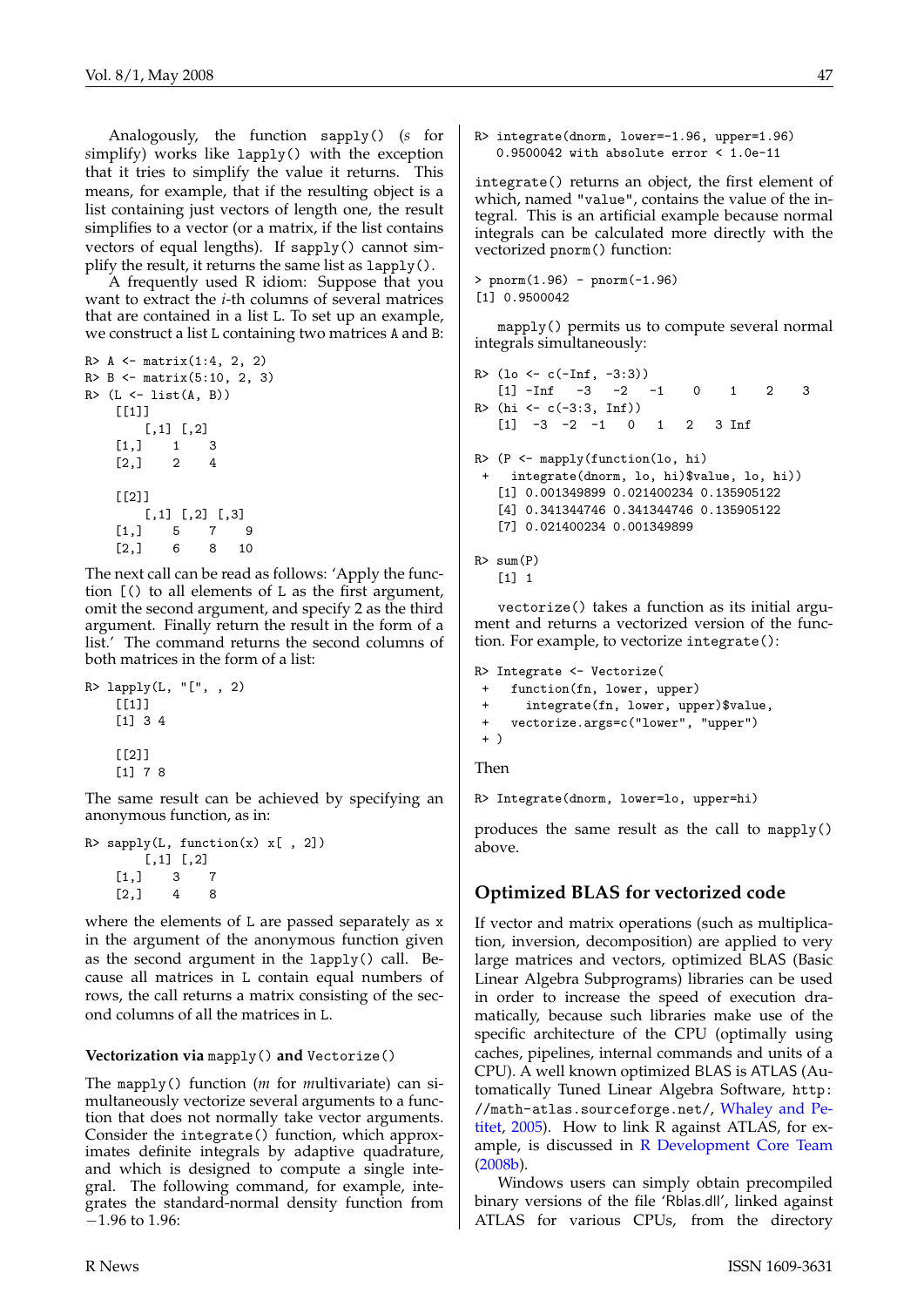'/bin/windows/contrib/ATLAS/' on their favourite CRAN mirror. All that is necessary is to replace the standard file 'Rblas.dll' in the 'bin' folder of the R installation with the file downloaded from CRAN. In particular, it is not necessary to recompile R to use the optimized 'Rblas.dll'.

#### **Loops!**

Many comments about R state that using loops is a particularly bad idea. This is not necessarily true. In certain cases, it is difficult to write vectorized code, or vectorized code may consume a huge amount of memory. Also note that it is in many instances much better to solve a problem with a loop than to use recursive function calls.

Some rules for writing loops should be heeded, however:

#### **Initialize new objects to full length before the loop, rather than increasing their size within the loop.**

If an element is to be assigned into an object in each iteration of a loop, and if the final length of that object is known before the loop starts, then the object should be initialized to full length prior to the loop. Otherwise, memory has to be allocated and data has to be copied in each iteration of the loop, which can take a considerable amount of time.

To initialize objects we can use functions such as

- logical(), integer(), numeric(), complex(), and character() for vectors of different modes, as well as the more general function vector();
- matrix() and array().

Consider the following example. We write three functions, time1(), time2(), and time3(), each assigning values element-wise into an object: For  $i =$  $1, \ldots, n$ , the value  $i^2$  will be written into the *i*-th element of vector a. In function time1(), a will not be initialized to full length (very bad practice, but we see it repeatedly:  $a \leq NULL$ :

```
R> time1 <- function(n){
 + a <- NULL
 + for(i \text{ in } 1\text{:}n) a \leftarrow c(a, i^2)+ a
 + }
R> system.time(time1(30000))
  user system elapsed
  5.11 0.01 5.13
```
In function time2(), a will be initialized to full length  $[a \leftarrow numeric(n)]$ :

```
R> time2 <- function(n){
+ a <- numeric(n)
+ for(i in 1:n) a[i] <- i^2
+ a
+ }
R> system.time(time2(30000))
```
user system elapsed 0.22 0.00 0.22

In function time3(), a will be created by a vectorwise operation without a loop.

R> time3  $\leftarrow$  function(n){ +  $a \leftarrow (1:n)^2$ + a + } R> system.time(time3(30000)) user system elapsed 0 0 0

What we see is that

- it makes sense to measure and to think about speed;
- functions of similar length of code and with the same results can vary in speed — drastically;
- the fastest way is to use a vectorized approach [as in time3()]; and
- if a vectorized approach does not work, remember to initialize objects to full length as in time2(), which was in our example more than 20 times faster than the approach in time1().

It is always advisable to initialize objects to the right length, if possible. The relative advantage of doing so, however, depends on how much computational time is spent in each loop iteration. We invite readers to try the following code (which pertains to an example that we develop below):

```
R> system.time({
+ matrices <- vector(mode="list", length=10000)
+ for (i in 1:10000)
+ matrices[[i]] <-
+ matrix(rnorm(10000), 100, 100)
+ })
R> system.time({
+ matrices <- list()
+ for (i in 1:10000)
+ matrices[[i]] <-
+ matrix(rnorm(10000), 100, 100)
+ })
```
Notice, however, that if you deliberately build up the object as you go along, it will slow things down a great deal, as the entire object will be copied at every step. Compare both of the above with the following:

```
R> system.time({
+ matrices <- list()
+ for (i in 1:1000)
+ matrices <- c(matrices,
+ list(matrix(rnorm(10000), 100, 100)))
+ })
```
#### **Do not do things in a loop that can be done outside the loop.**

It does not make sense, for example, to check for the validity of objects within a loop if checking can be applied outside, perhaps even vectorized.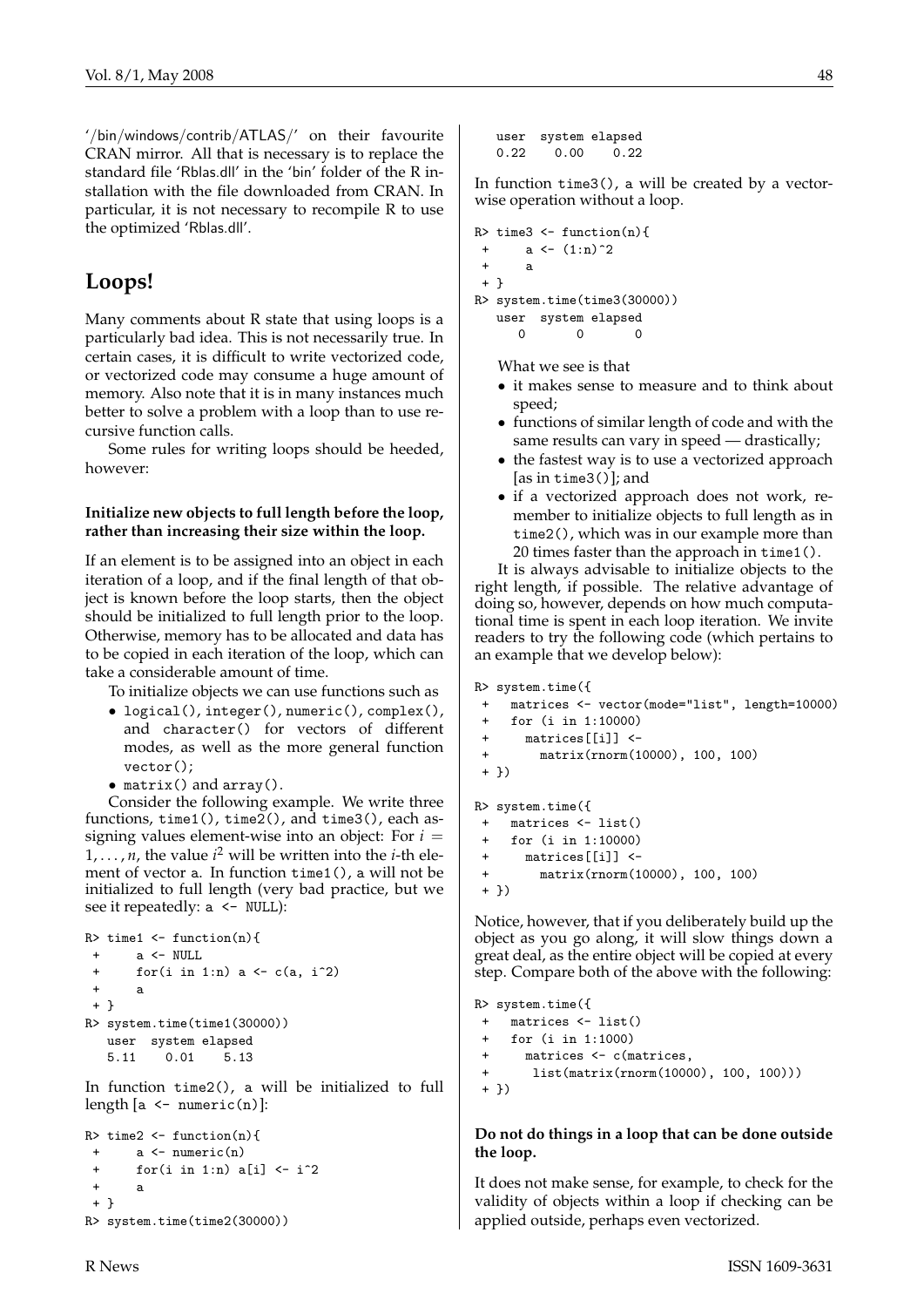It also does not make sense to apply the same calculations several times, particularly not *n* times within a loop, if they just have to be performed one time.

Consider the following example where we want to apply a function [here  $sin()$ ] to  $i = 1, ..., n$  and multiply the results by  $2\pi$ . Let us imagine that this function cannot work on vectors [although sin() does work on vectors, of course!], so that we need to use a loop:

```
R> time4 <- function(n){
 + a <- numeric(n)
 + for(i in 1:n)
 + a[i] <- 2 * pi * sin(i)
 + a
 + }
R> system.time(time4(100000))
  user system elapsed
  0.75 0.00 0.75
R> time5 \leftarrow function(n){
 + a <- numeric(n)
 + for(i in 1:n)
 + a[i] <- sin(i)
 + 2 * pi * a
 + }
R> system.time(time5(100000))
  user system elapsed
  0.50 0.00 0.50
```
Again, we can reduce the amount of CPU time by heeding some simple rules. One of the reasons for the performance gain is that 2\*pi can be calculated just once [as in time5()]; there is no need to calculate it  $n = 100000$  times [as in the example in time4()].

#### **Do not avoid loops simply for the sake of avoiding loops.**

Some time ago, a question was posted to the *R-help* email list asking how to sum a large number of matrices in a list. To simulate this situation, we create a list of 10000 100  $\times$  100 matrices containing randomnormal numbers:

```
R> matrices <- vector(mode="list", length=10000)
R> for (i in seq_along(matrices))
 + matrices[[i]] <-
 + matrix(rnorm(10000), 100, 100)
```
One suggestion was to use a loop to sum the matrices, as follows, producing, we claim, simple, straightforward code:

```
R> system.time({
+ S <- matrix(0, 100, 100)
+ for (M in matrices)
+ S <- S + M
+ })
   user system elapsed
   1.22 0.08 1.30
```
In response, someone else suggested the following 'cleverer' solution, which avoids the loop:

Not only does this solution fail for a problem of this magnitude on the system on which we tried it (a 32 bit system, hence limited to 2Gb for the process), but it is slower on smaller problems. We invite the reader to redo this problem with 10000  $10 \times 10$  matrices, for example.

A final note on this problem:

```
R> S <- rowSums(array(unlist(matrices),
+ dim = c(10, 10, 10000)), dims = 2)
```
is approximately as fast as the loop for the smaller version of the problem but fails on the larger one.

The lesson: Avoid loops to produce clearer and possibly more efficient code, not simply to avoid loops.

### **Summary**

To answer the frequently asked question, 'How can I avoid this loop or make it faster?': Try to use simple vectorized operations; use the family of apply functions if appropriate; initialize objects to full length when using loops; and do not repeat calculations many times if performing them just once is sufficient.

Measure execution time before making changes to code, and only make changes if the efficiency gain really matters. It is better to have readable code that is free of bugs than to waste hours optimizing code to gain a fraction of a second. Sometimes, in fact, a loop will provide a clear and efficient solution to a problem (considering both time and memory use).

# **Acknowledgment**

We would like to thank Bill Venables for his many helpful suggestions.

# **Bibliography**

- <span id="page-48-0"></span>R. Hyde. The fallacy of premature optimization. *Ubiquity*, 7(24), 2006. URL [http://www.acm.org/](http://www.acm.org/ubiquity) [ubiquity](http://www.acm.org/ubiquity).
- <span id="page-48-1"></span>R Development Core Team. *Writing R Extensions*. R Foundation for Statistical Computing, Vienna, Austria, 2008a. URL <http://www.R-project.org>.
- <span id="page-48-3"></span>R Development Core Team. *R Installation and Administration*. R Foundation for Statistical Computing, Vienna, Austria, 2008b. URL [http://www.](http://www.R-project.org) [R-project.org](http://www.R-project.org).
- <span id="page-48-2"></span>L. Tierney. *proftools: Profile Output Processing Tools for R*, 2007. R package version 0.0-2.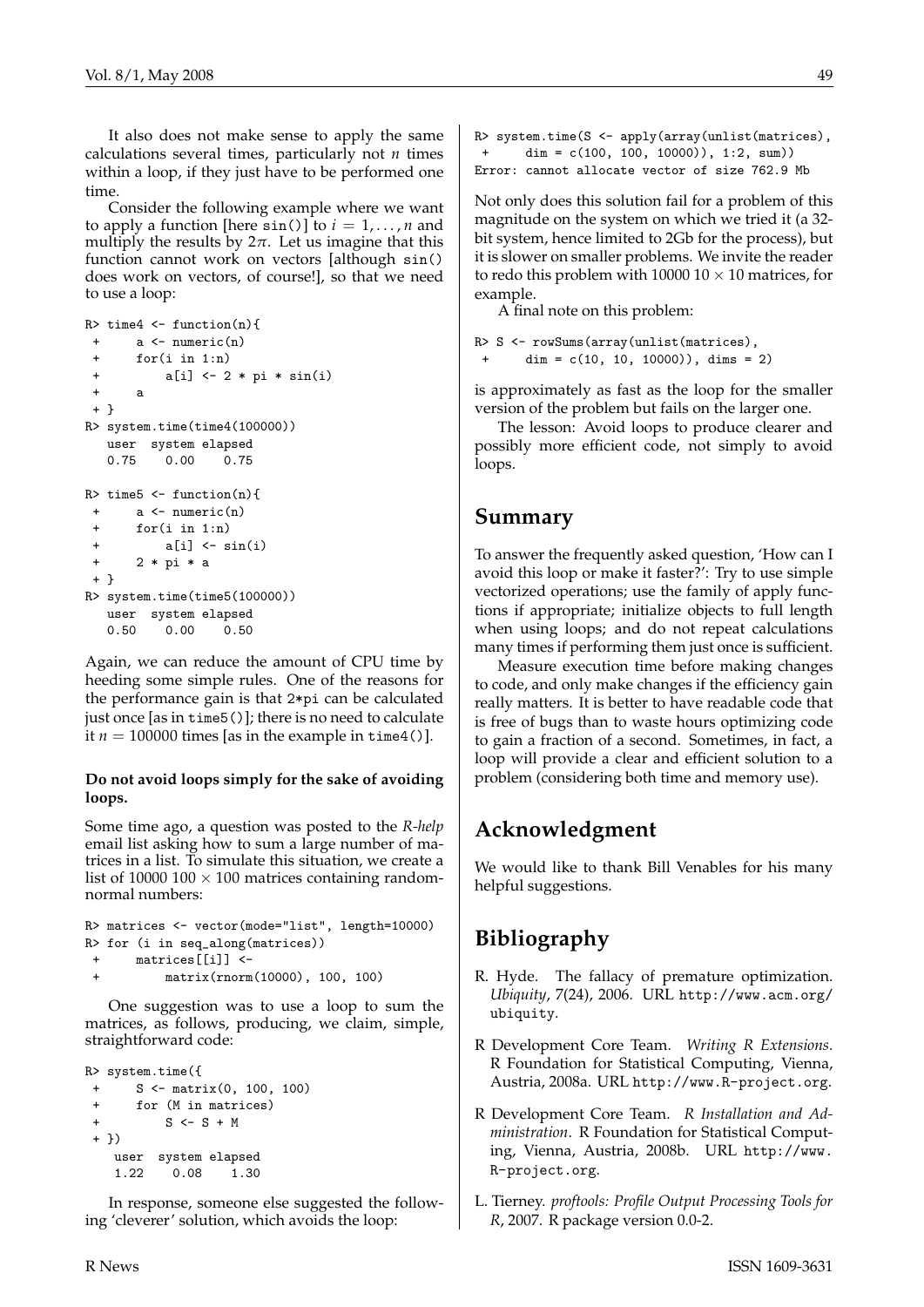- <span id="page-49-0"></span>W. Venables. Programmer's Niche. *R News*, 1(1):27– 30, 2001. URL [http://CRAN.R-project.org/doc/](http://CRAN.R-project.org/doc/Rnews/) [Rnews/](http://CRAN.R-project.org/doc/Rnews/).
- <span id="page-49-2"></span>R. C. Whaley and A. Petitet. Minimizing development and maintenance costs in supporting persistently optimized BLAS. *Software: Practice and Experience*, 35(2):101–121, February 2005. URL [http://www.cs.utsa.edu/~whaley/papers/](http://www.cs.utsa.edu/~whaley/papers/spercw04.ps) [spercw04.ps](http://www.cs.utsa.edu/~whaley/papers/spercw04.ps).
- <span id="page-49-1"></span>H. Wickham. *profr: An alternative display for profiling*

*information*, 2008. URL <http://had.co.nz/profr>. R package version 0.1.1.

*Uwe Ligges*

*Department of Statistics, Technische Universität Dortmund, Germany* [ligges@statistik.tu-dortmund.de](mailto:ligges@statistik.tu-dortmund.de)

*John Fox*

*Department of Sociology, McMaster University, Hamilton, Ontario, Canada* [jfox@mcmaster.ca](mailto:jfox@mcmaster.ca)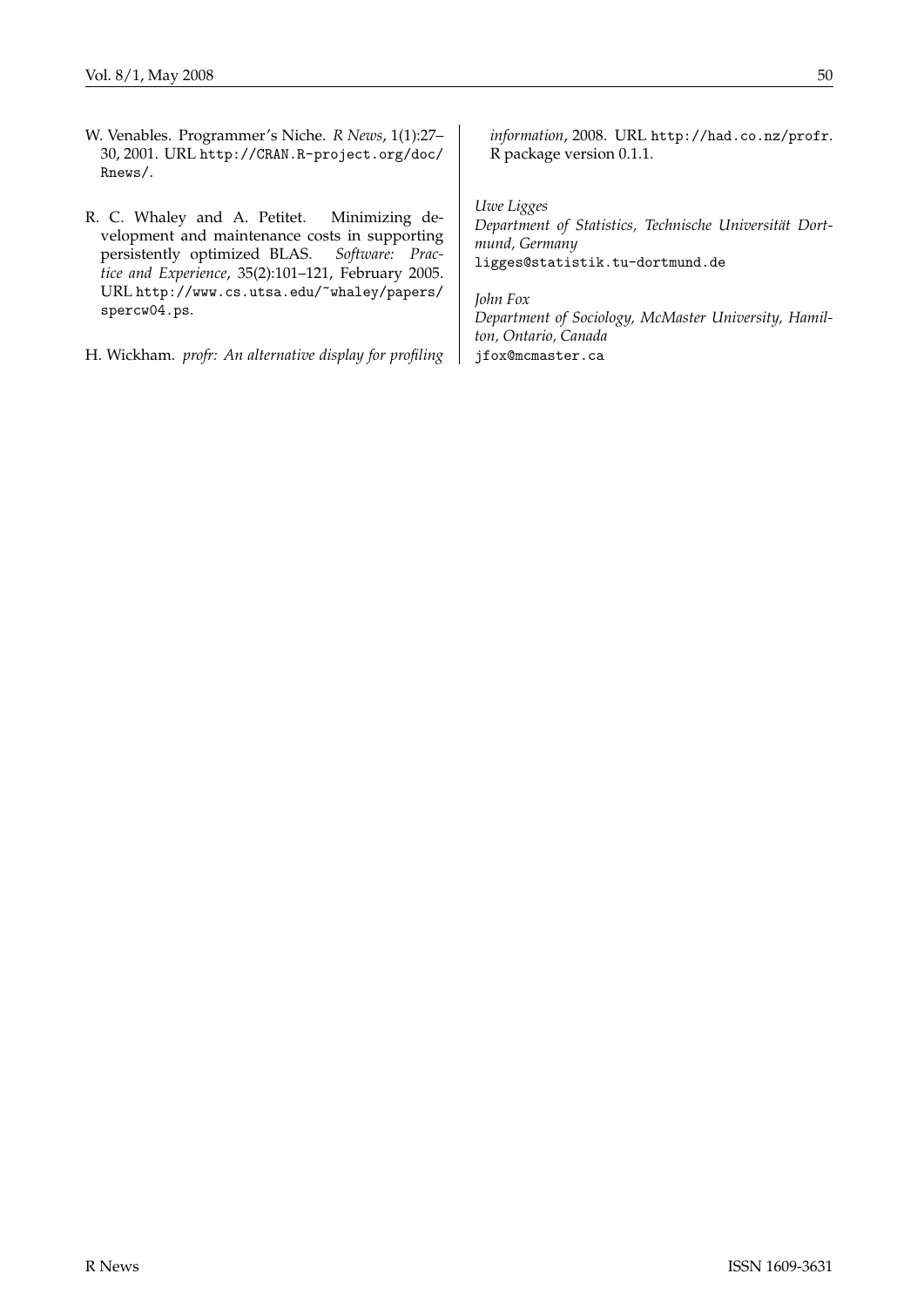# **Changes in R Version 2.7.0**

*by the R Core Team*

## **User-visible changes**

• The default graphics device in non-interactive use is now pdf() rather than postscript(). [PDF viewers are now more widely available than PostScript viewers.]

The default width and height for pdf() and bitmap() have been changed to 7 (inches) to match the screen devices.

- Most users of the X11() device will see a new device that has different fonts, anti-aliasing of lines and fonts and supports semi-transparent colours.
- Considerable efforts have been made to make the default output from graphics devices as similar as possible (and in particular close to that from postscript/pdf). Many devices were misinterpreting 'pointsize' in some way, for example as being in device units (pixels) rather than in points.
- Packages which include graphics devices need to be re-installed for this version of R, with recently updated versions.

## **New features**

• The apse code used by agrep() has been updated to version 0.16, with various bug fixes.

agrep() now supports multibyte character sets.

• any () and all() avoid coercing zero-length arguments (which used a surprising amount of memory) since they cannot affect the answer.

Coercion of other than integer arguments now gives a warning as this is often a mistake (e.g. writing  $all(pr) > 0$  instead of  $all(pr > 0)$ .

- as.Date(), as.POSIXct() and as.POSIXlt() now convert numeric arguments (days or seconds since some epoch) provided the 'origin' argument is specified.
- New function as.octmode() to create objects such as file permissions.
- as.POSIXlt() is now generic, and it and as.POSIXct() gain a '...' argument. The character/factor methods now accept a 'format' argument (analogous to that for as.Date).
- New function browseVignettes() lists available vignettes in an HTML browser with links to PDF, Rnw, and R files.
- There are new capabilities "aqua" (for the AQUA GUI and quartz() device on Mac OS X) and "cairo" (for cairo-based graphics devices).
- New function checkNEWS() in package 'tools' that detects common errors in NEWS file formatting.
- deparse() gains a new argument 'nlines' to limit the number of lines of output, and this is used internally to make several functions more efficient.
- deriv() now knows the derivatives of digamma(x), trigamma(x) and psigamma(x, deriv) (wrt to x).
- dir.create() has a new argument 'mode', used on Unix-alikes (only) to set the permissions on the created directory.
- Where an array is dropped to a length-one vector by drop() or  $\left[$ , drop = TRUE $\right]$ , the result now has names if exactly one of the dimensions was named. (This is compatible with S.) Previously there were no names.
- The 'incomparables' argument to duplicated(), unique() and match() is now implemented, and passed to match() from merge().
- dyn.load() gains a 'DLLpath' argument to specify the path for dependent DLLs: currently only used on Windows.
- The spreadsheet edit() methods (and used by fix()) for data frames and matrices now warn when classes are discarded.

When editing a data frame, columns of unknown type (that is not numeric, logical, character or factor) are now converted to character (instead of numeric).

- file.create() has a new argument 'showWarnings' (default TRUE) to show an informative warning when creation fails, and dir.create() warns under more error conditions.
- New higher-order functions Find(), Negate() and Position().
- $[dpqr]$ gamma $(*, shape = 0)$  now work as limits of 'shape -> 0', corresponding to the point distribution with all mass at 0.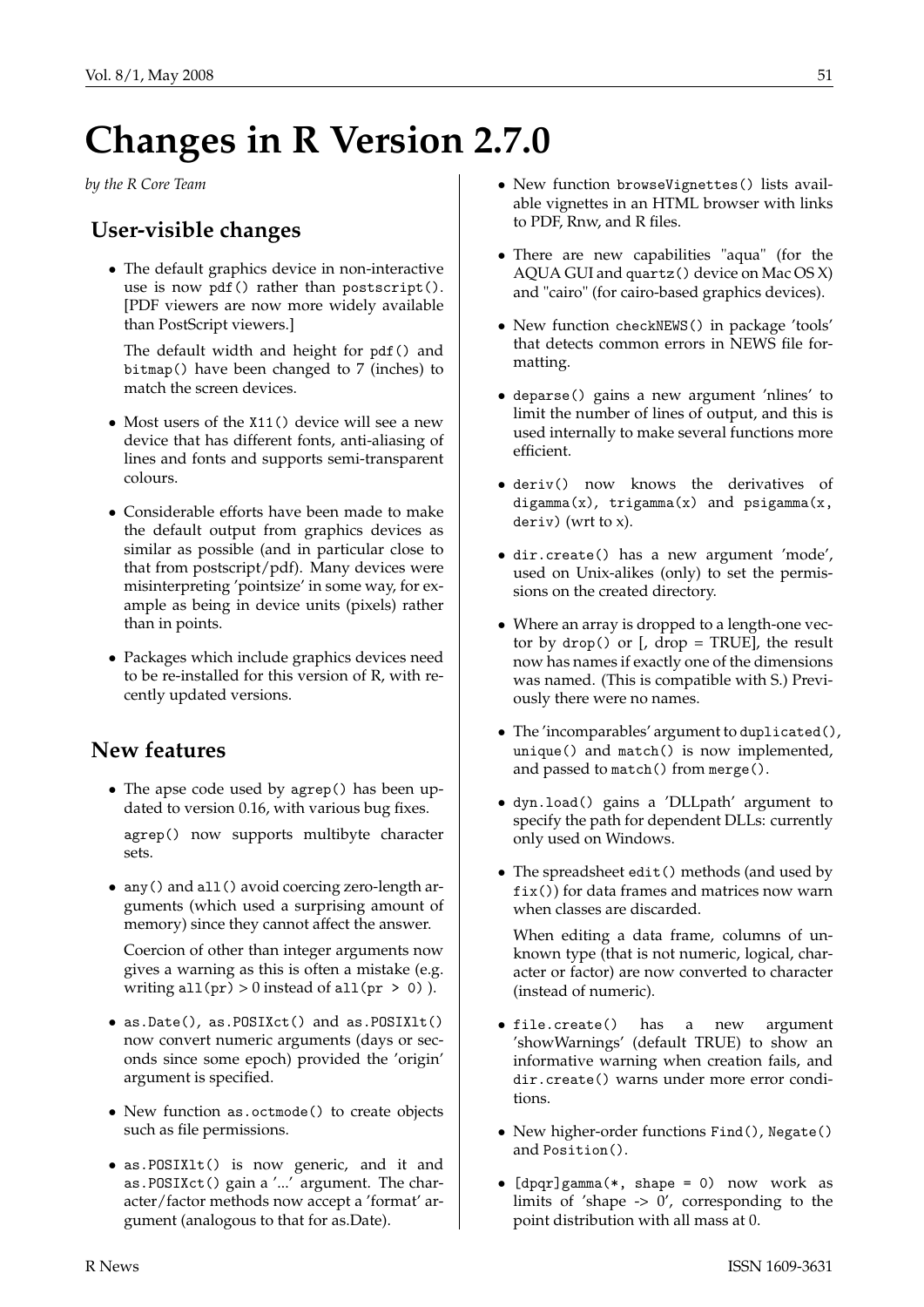- An informative warning (in addition to the error message) will be given when the basic, extended or perl mode of grep(), strsplit() and friends fails to compile the pattern.
- More study is done of perl=TRUE patterns in  $grep()$  and friends when length $(x) > 10$ : this should improve performance on long vectors.
- grep(), strsplit() and friends with fixed=TRUE or perl=TRUE work in UTF-8 and preserve the UTF-8 encoding for UTF-8 inputs where supported.
- help.search() now builds the database about 3x times faster.
- iconv() now accepts "UTF8" on all platforms (many did, but not e.g. libiconv as used on Windows).
- identity() convenience function to be used for programming.
- In addition to warning when 'pkgs' is not found, install.packages() now reports if it finds a valid package with only a case mismatch in the name.
- intToUtf8() now marks the Encoding of its output.
- The function is() now works with S3 inheritance; that is, with objects having multiple strings in the class attribute.
- Extensions to condition number computation for matrices, notably complex ones are provided, both in kappa() and the new rcond().
- list.files() gains a 'ignore.case' argument, to allow case-insensitive matching on some Windows/MacOS file systems.
- ls.str() and lsf.str() have slightly changed arguments and defaults such that ls.str() no arguments works when debugging.
- Under Unix, utils::make.packages.html() can now be used directly to set up linked HTML help pages, optionally without creating the package listing and search database (which can be much faster).
- new.packages() now knows about the frontend package gnomeGUI (which does not install into a library).
- optim $(*,$  control = list $(...)$  now warns when '...' contains unexpected names, instead of silently ignoring them.
- The options "browser" and "editor" may now be set to functions, just as "pager" already could.
- packageDescription() makes use of installed metadata where available (for speed, e.g. in make.packages.html()).
- pairwise.t.test() and pairwise.wilcox. test() now more explicitly allow paired tests. In the former case it is now flagged as an error if both 'paired' and 'pool.SD' are set TRUE (formerly, 'paired' was silently ignored), and onesided tests are generated according to 'alternative' also if 'pool.SD' is TRUE.
- paste() and file.path() are now completely internal, for speed. (This speeds up make.packages.html(packages=FALSE) severalfold, for example.)
- paste() now sets the encoding on the result under some circumstances (see ?paste).
- predict.loess() now works when loess() was fitted with transformed explanatory variables, e.g, loess( $y \sim \log(x) + \log(z)$ ).
- print(<data.frame>)'s new argument 'row.names' allows to suppress printing rownames.
- print() and str() now also "work" for 'log-Lik' vectors longer than one.
- Progress-bar functions txtProgressBar(), tkProgressBar() in package tcltk and winProgressBar() (Windows only).
- readChar() gains an argument 'useBytes' to allow it to read a fixed number of bytes in an MBCS locale.
- readNEWS() has been moved to the tools package.
- round() and signif() now do internal argument matching if supplied with two arguments and at least one is named.
- New function showNonASCII() in package tools to aid detection of non-ASCII characters in .R and .Rd files.
- The [dpq] signrank() functions now typically use considerably less memory than previously, thanks to a patch from Ivo Ugrina.
- spec.ar() now uses frequency(x) when calculating the frequencies of the estimated spectrum, so that for monthly series the frequencies are now per year (as for spec.pgram) rather than per month as before.
- spline() gets an 'xout' argument, analogously to approx().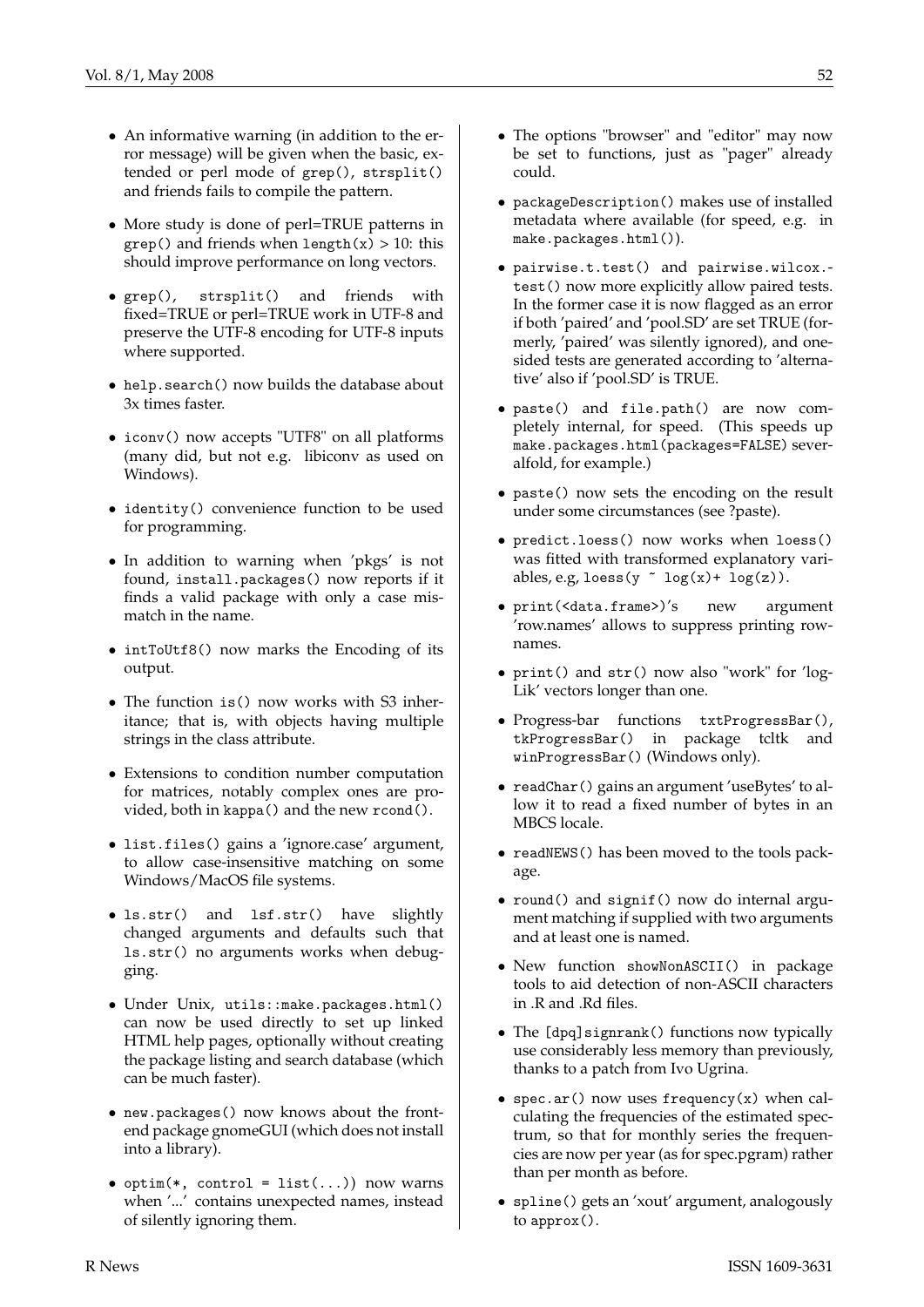- sprintf() now does all the conversions needed in a first pass if length $(fmt) == 1$ , and so can be many times faster if called with long vector arguments.
- [g]sub(useBytes = FALSE) now sets the encoding on changed elements of the result when working on an element of known encoding. (This was previously done only for perl = TRUE.)
- New function Sys.chmod(), a wrapper for 'chmod' on platforms which support it. (On Windows it handles only the read-only bit.)
- New function Sys.umask(), a wrapper for 'umask' on platforms which support it.
- New bindings ttk\*() in package tcltk for the 'themed widgets' of Tk 8.5. The tcltk demos make use of these widgets where available.
- write.table(d, row.names=FALSE) is faster when 'd' has millions of rows; in particular for a data frame with automatic row names. (Suggestion from Martin Morgan.)
- The parser limit on string size has been removed.
- If a NEWS file is present in the root of a source package, it is installed (analogously to LICENSE, LICENCE and COPYING).
- Rd conversion to 'example' now quotes aliases which contain spaces.
- The handling of DST on dates outside the range 1902-2037 has been improved. Dates after 2037 are assumed to have the same DST rules as currently predicted for the 2030's (rather than the 1970s), and dates prior to 1902 are assumed to have no DST and the same offset as in 1902 (if known, otherwise as in the 1970s).
- On platforms where we can detect that mktime sets errno (e.g. Solaris and the code used on Windows but not Linux nor Mac OS X), 1969- 12-31 23:59:59 GMT is converted from POSIXlt to POSIXct as -1 and not NA.
- The definition of 'whitespace' used by the parser is slightly wider: it includes Unicode space characters on Windows and in UTF-8 locales on machines which use Unicode wide characters.
- The src/extra/intl sources have been updated to those from gettext 0.17.
- New flag –interactive on Unix-alikes forces the session to be interactive (as –ess does on Windows).

• x[<zero-length>] <- NULL is always a no-op: previously type-checking was done on the replacement value and so this failed, whereas we now assume NULL can be promoted to any zero-length vector-like object.

Other cases of a zero-length index are done more efficiently.

- There is a new option in Rd markup of \donttest{} to mark example code that should be run by example() but not tested (e.g. because it might fail in some locales).
- The error handler in the parser now reports line numbers for more syntax errors (MBCS and Unicode encoding errors, line length and context stack overflows, and mis-specified argument lists to functions).
- The "MethodsList" objects originally used for method selection are being phased out. New utilities provide simpler alternatives (see ?find-Methods), and direct use of the mangled names for the objects is now deprecated.
- Creating new S4 class and method definitions in an environment that could not be identified (as package, namespace or global) previously generated an error. It now results in creating and using an artificial package name from the current date/time, with a warning. See ?get-PackageName.
- Unix-alikes now give a warning on startup if locale settings fail. (The Windows port has long done so.)
- Parsing and scanning of numerical constants is now done by R's own C code. This ensures cross-platform consistency, and mitigates the effects of setting LC\_NUMERIC (within base R it only applies to output – packages may differ).

The format accepted is more general than before and includes binary exponents in hexadecimal constants: see ?NumericConstants for details.

• Dependence specifications for R or packages in the Depends field in a DESCRIPTION file can now make use of operators  $\langle \rangle$  = and != (in addition to <= and >=): such packages will not be installable nor loadable in R < 2.7.0.

There can be multiple mentions of R or a package in the Depends field in a DESCRIPTION file: only the first mention will be used in  $R <$ 2.7.0.

#### GRAPHICS CHANGES

• The default graphics devices in interactive and non-interactive sessions are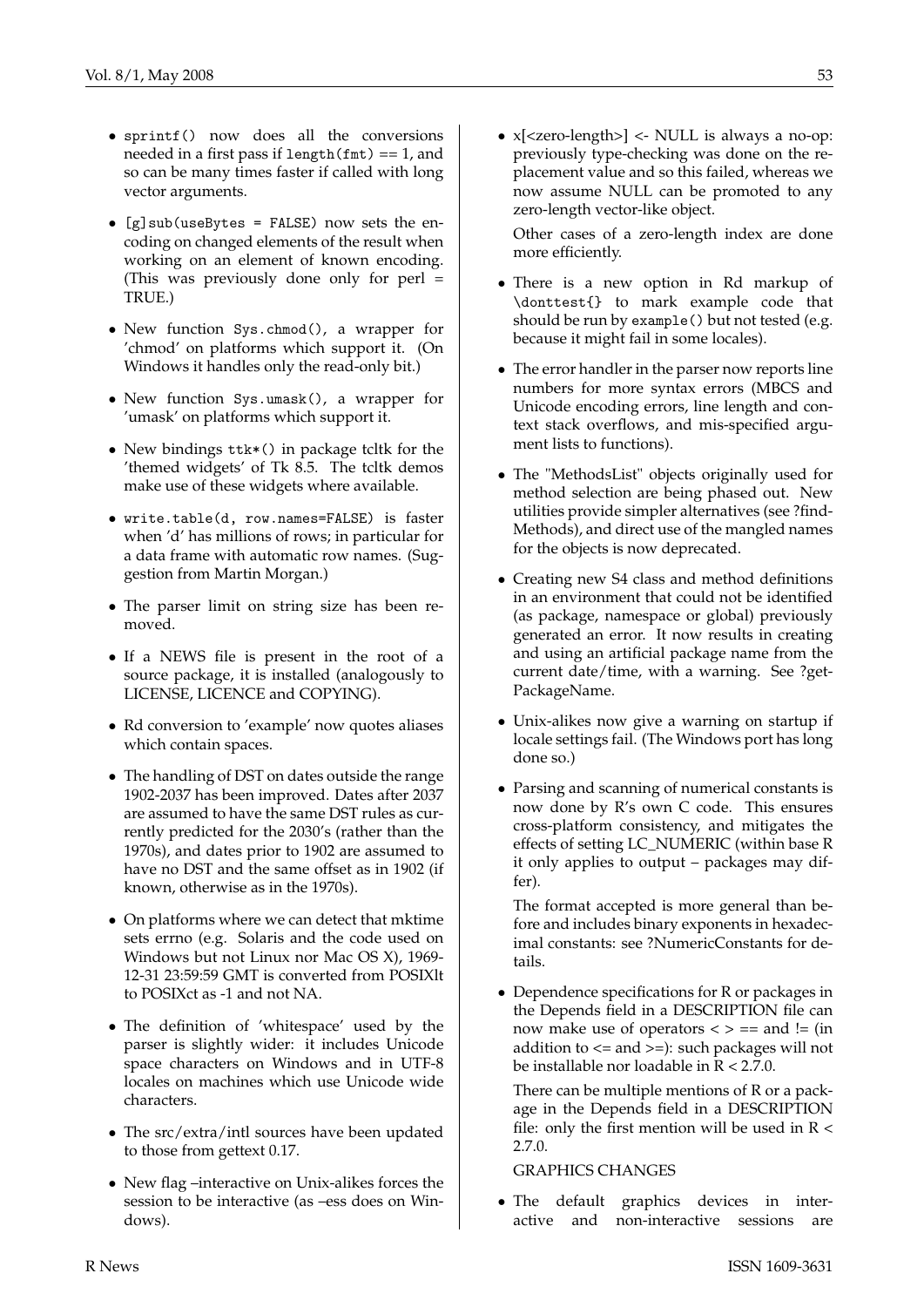now configurable via environment variables R\_INTERACTIVE\_DEVICE and R\_DEFAULT\_DEVICE respectively.

- New function dev.new() to launch a new copy of the default graphics device (and taking care if it is "pdf" or "postscript" not to trample on the file of an already running copy).
- dev.copy2eps() uses dev.displaylist() to detect screen devices, rather than list them in the function.
- New function dev.copy2pdf(), the analogue of dev.copy2eps().
- dev.interactive() no longer treats a graphics device as interactive if it has a display list (but devices can still register themselves on the list of interactive devices).
- The X11() and windows() graphics devices have a new argument 'title' to set the window title.
- X11() now has the defaults for all of its arguments set by the new function X11.options(), inter alia replacing options "gamma", "colortype" and "X11fonts".
- ps.options() now warns on unused option 'append'.

xfig() no longer takes default arguments from ps.options(). (This was not documented prior to 2.6.1 patched.)

pdf() now takes defaults from the new function pdf.options() rather that from ps.options() (and the latter was not documented prior to 2.6.1 patched).

The defaults for all arguments other than 'file' in postscript() and pdf() can now be set by ps.options() or pdf.options()

- New functions setEPS() and setPS() as wrappers to ps.options() to set appropriate defaults for figures for inclusion in other documents and for spooling to a printer respectively.
- The meaning of numeric 'pch' has been extended where MBCSes are supported. Now negative integer values indicate Unicode points, integer values in 32-127 represent ASCII characters, and 128-255 are valid only in singlebyte locales. (Previously what happened with negative pch values was undocumented: they were replaced by the current setting of par("pch").)
- Graphics devices can say if they can rotate text well (e.g. postscript() and pdf() can) and if so the device's native text becomes the default

for contour labels rather than using Hershey fonts.

- The setting of the line spacing (par("cra")[2]) on the X11() and windows() devices is now comparable with postscript() etc, and roughly 20% smaller than before (it used to depend on the locale for X11). (So is the pictex() device, now 20% larger.) This affects the margin size in plots, and should result in betterlooking plots.
- There is a per-device setting for whether new frames need confirmation. This is controlled by either par("ask") or grid.prompt() and affects all subsequent plots on the device using base or grid graphics.
- There is a new version of the X11() device based on cairo graphics which is selected by type "cairo" or "nbcairo", and is available on machines with cairo installed and preferably pango (which most machines with  $gtk += = 2.8$ will have). This version supports translucent colours and normally does a better job of font selection so it has been possible to display (e.g.) English, Polish, Russian and Japanese text on a single X11() window. It is the default where available.

There is a companion function, savePlot(), to save the current plot to a PNG file.

On Unix-alikes, devices jpeg() and png() also accept type = "cairo", and with that option do not need a running X server. The meaning of capabilities("jpeg") and capabilities("png") has changed to reflect this. On MacOS  $X$ , there is a further type = "quartz". The default type is selected by the new option "bitmapType", and is "quartz" or "cairo" where available.

Where cairo 1.2 or later is supported, there is a svg() device to write SVG files, and cairo\_pdf() and cairo\_ps() devices to write (possibly bitmap) PDF and postscript files via cairo.

Some features require cairo >= 1.2, and some which are nominally supported under 1.2 seem to need 1.4 to work well.

- There are new bmp() and tiff() devices.
- New function devSize() to report the size of the current graphics device surface (in inches or device units). This gives the same information as par("din"), but independent of the graphics subsystem.
- New base graphics function clip() to set the clipping region (in user coordinates).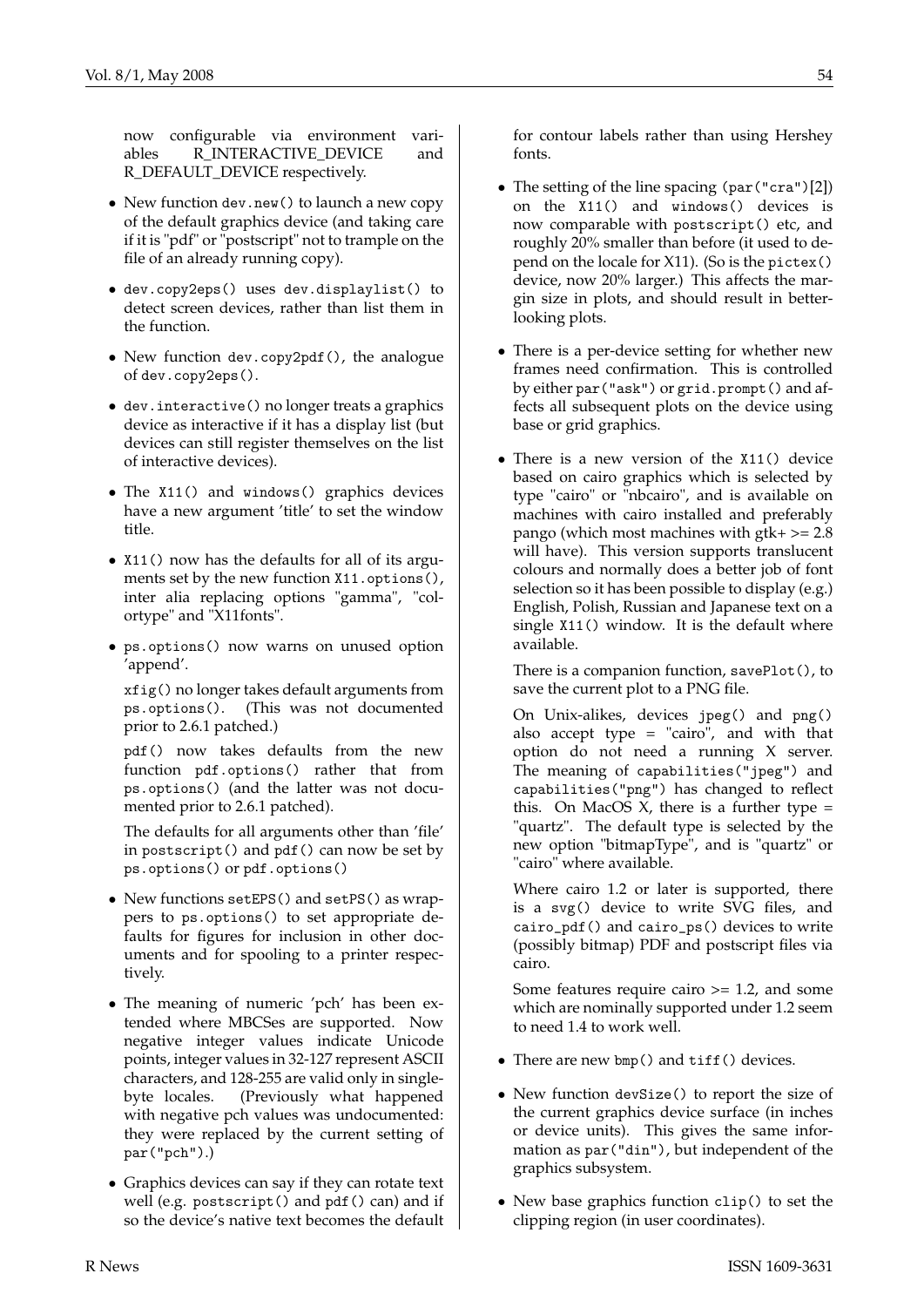- New functions grconvertX() and grconvertY() to convert between coordinate systems in base graphics.
- identify() recycles its 'labels' argument if necessary.
- stripchart() is now a generic function, with default and formula methods defined. Additional graphics parameters may be included in the call. Formula handling is now similar to boxplot().
- strwidth() and strheight() gain 'font' and 'vfont' arguments and accept in-line pars such as 'family' in the same way as text() does. (Longstanding wish of PR#776)
- example(ask=TRUE) now applies to grid graphics (e.g. from lattice) as well as to base graphics.
- Option "device.ask.default" replaces "par.ask. default" now it applies also to grid.prompt().
- plot.formula() only prompts between plots for interactive devices (it used to prompt for all devices).
- When plot.default() is called with y=NULL it now calls Axis() with the 'y' it constructs rather than use the default axis.

# **Deprecated & defunct**

- In package installation, SaveImage: yes is defunct and lazyloading is attempted instead.
- $\bullet$  on an atomic vector or S4 object is now defunct.
- Partial matching in [[ is now only performed if explicitly requested (by exact=FALSE or exact=NA).
- Command-line completion has been moved from package 'rcompgen' to package 'utils': the former no longer exists as a separate package in the R distribution.
- The S4 pseudo-classes "single" and double have been removed. (The S4 class for a REAL-SXP is "numeric": for back-compatibility  $as(x,$ "double") coerces to "numeric".)
- gpar(gamma=) in the grid package is now defunct.
- Several S4 class definition utilities, get\*(), have been said to be deprecated since R 1.8.0; these are now formally deprecated. Ditto for removeMethodsObject().
- Use of the graphics headers Rgraphics.h and Rdevices.h is deprecated, and these will be unavailable in R 2.8.0. (They are hardly used except in graphics devices, for which there is an updated API in this version of R.)
- options("par.ask.default") is deprecated in favour of "device.ask.default".
- The 'device-independent' family "symbol" is deprecated as it was highly locale- and devicedependent (it only did something useful in single-byte locales on most devices) and font=5 (base) or fontface=5 (grid) did the job it was intended to do more reliably.
- gammaCody() is now formally deprecated.
- Two low-level functions using MethodsList metadata objects (mlistMetaName() and getAllMethods()) are deprecated.
- Setting par(gamma=) is now deprecated, and the windows() device (the only known example) no longer allows it.
- The C macro 'allocString' will be removed in 2.8.0 – use 'mkChar', or 'allocVector' directly if really necessary.

## **Installation**

- Tcl/Tk >= 8.3 (released in 2000) is now required to build package tcltk.
- configure first tries TCL\_INCLUDE\_SPEC and TK\_INCLUDE\_SPEC when looking for Tcl/Tk headers. (The existing scheme did not work for the ActiveTcl package on Mac OS X.)
- The Windows build only supports Windows 2000 or later (XP, Vista, Server 2003 and Server 2008).
- New option –enable-R-static-lib installs libR.a which can be linked to a front-end via 'R CMD config –ldflags'. The tests/Embedding examples now work with a static R library.
- Netscape (which was discontinued in Feb 2008) is no longer considered when selecting a browser.
- xdg-open (the freedesktop.org interface to kfmclient/gnome-open/...) is considered as a possible browser, after real browsers such as firefox, mozilla and opera.
- The search for tclConfig.sh and tkConfig.sh now only looks in directories with names containing \$(LIBnn) in the hope of finding the version for the appropriate architecture (e.g. x86\_64 or i386).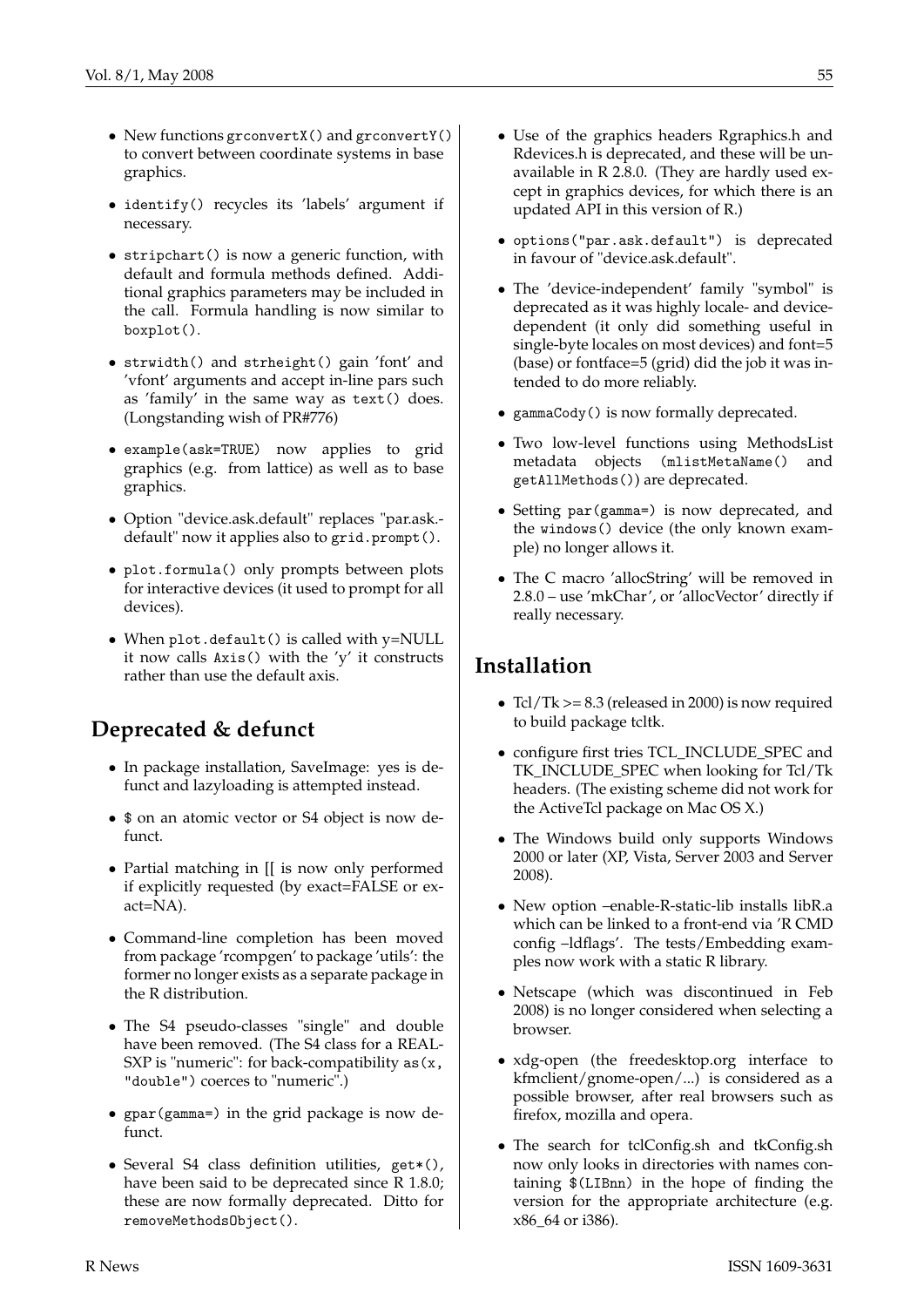- libtool has been updated to version 2.2.
- Use of –with-system-zlib, –with-system-bzlib or –with-system-pcre now requires version >= 1.2.3, 1.0.5, 7.6 respectively, for security.

## **Utilities**

- Rdconv now removes empty sections including alias and keyword entries, with a note.
- Keyword entries are no longer mandatory in Rd files.
- R CMD INSTALL now also installs tangled versions of all vignettes.
- R CMD check now warns if spaces or non-ASCII characters are used in file paths, since these are not in general portable.
- R CMD check (via massage-examples.pl) now checks all examples with a 7 inch square device region on A4 paper, for locale-independence and to be similar to viewing examples on an on-screen device.

If a package declares an encoding in the DE-SCRIPTION file, the examples are assumed to be in that encoding when running the tests. (This avoids errors in running latin1 examples in a UTF-8 locale.)

- R CMD check uses pdflatex (if available) to check the typeset version of the manual, producing PDF rather than DVI. (This is a better check since the package reference manuals on CRAN are in PDF.)
- R CMD Rd2dvi gains a –encoding argument to be passed to R CMD Rdconv, to set the default encoding for conversions. If this is not supplied and the files are package sources and the DESCRIPTION file contains an Encoding field, that is used for the default encoding.
- available.packages() (and hence install. packages() etc.) now supports subdirectories in a repository, and tools::write\_PACKAGES() can now produce PACKAGES files including subdirectories.
- The default for 'stylepath' in Sweave's (default) RweaveLatex driver can be set by the environment variable SWEAVE\_STYLEPATH\_DEFAULT: see ?RweaveLatex.

# **C-level facilities**

• Both the Unix and Windows interfaces for embedding now make use of 'const char \*' declarations where appropriate.

- Rprintf() and REprintf() now use 'const char \*' for their format argument – this should reduce warnings when called from C++.
- There is a new description of the interface for graphics devices in the 'R Internals' manual, and several new entry points. The API has been updated to version  $R_{C}$ GE\_version = 5, and graphics devices will need to be updated accordingly.
- Graphics devices can now select to be sent text in UTF-8, even if the current locale is not UTF-8 (and so enable text entered in UTF-8 to be plotted). This is used by postscript(), pdf() and the windows() family of devices, as well as the new cairo-based devices.
- More Lapack routines are available (and declared in R\_Ext/Lapack.h), notably for (reciprocal) condition number estimation of complex matrices.
- Experimental utility R\_has\_slot supplementing R\_do\_slot.
- There is a new public interface to the encoding info stored on CHARSXPs, getCharCE and mkCharCE using the enumeration type cetype\_t.
- A new header 'R\_ext/Visibility.h' contains some definitions for controlling the visibility of entry points, and how to control visibility is now documented in 'Writing R Extensions'.

# **Bug fixes**

- $pt(x, df)$  is now even more accurate in some cases (e.g. 12 instead of 8 significant digits), when  $x^2 \ll df$ , thanks to a remark from Ian Smith, related to PR#9945.
- co[rv](use = "complete.obs") now always gives an error if there are no complete cases: they used to give NA if method = "pearson" but an error for the other two methods. (Note that this is pretty arbitrary, but zero-length vectors always give an error so it is at least consistent.)

cor(use="pair") used to give diagonal 1 even if the variable was completely missing for the rank methods but NA for the Pearson method: it now gives NA in all cases.

cor(use="pair") for the rank methods gave a matrix result with dimensions > 0 even if one of the inputs had 0 columns.

• Supplying edit.row.names = TRUE when editing a matrix without row names is now an error and not a segfault. (PR#10500)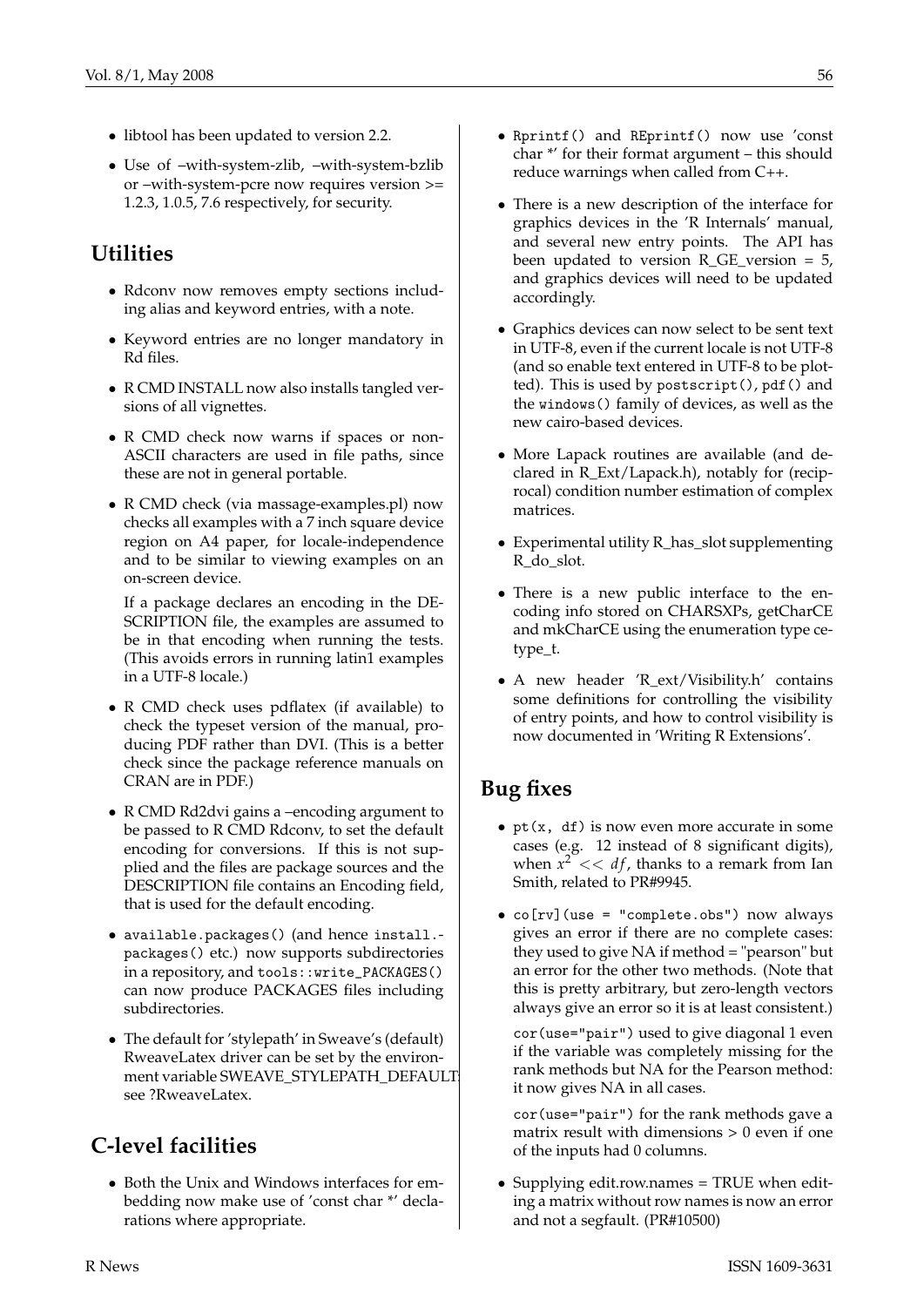- The error handler in the parser reported unexpected  $&$  as  $&$  and  $|$  as  $||$ .
- ps.options(reset = TRUE) had not reset for a long time.
- paste() and file.path() no longer allow NA\_character\_ for their 'sep' and 'collapse' arguments.
- by() failed for 1-column matrices and dataframes. (PR#10506) However, to preserve the old behaviour, the default method when operating on a vector still passes subsets of the vector to FUN, and this is now documented.
- Better behaviour of str.default() for nondefault 'strict.width' (it was calling str() rather than str.default() internally); also, more useful handling of options("str").
- wilcox.test(exact=FALSE, conf.int=TRUE) could fail in some extreme two-sample problems. (Reported by Wolfgang Huber.)
- par(pch=) would accept a multi-byte string but only use the first byte. This would lead to incorrect results in an MBCS locale if a non-ASCII character was supplied.
- There are some checks for valid C-style formats in, e.g. png(filename=). (PR#10571)
- vector() was misinterpreting some double 'length' values, e.g, NaN and NA\_real\_ were interpreted as zero. Also, invalid types of 'length' were interpreted as -1 and hence reported as negative. (length<- shared the code and hence the same misinterpretations.)
- A basic class "S4" was added to correspond to the "S4" object type, so that objects with this type will print, etc. The class is VIRTUAL, since all actual S4 objects must have a real class.
- Classes with no slots that contain only VIR-TUAL classes are now VIRTUAL, as was intended but confused by having an empty S4 object as prototype. ## backed out temporarily ##
- format.AsIs() discarded dimnames, causing dataframes with matrix variables to be printed without using the column names, unlike what happens in S-PLUS (Tim Hesterberg, PR#10730).
- xspline() and grid::grid.xspline() work in device coordinates and now correct for anisotropy in the device coordinate system.
- grid.locator() now indicates to the graphics device that it is is in 'graphics input' mode (as locator() and identify() always have).

This means that devices can now indicate the 'graphics input' mode by e.g. a change of cursor.

- Locales without encoding specification and non-UTF-8 locales now work properly on Mac OS X. Note that locales without encoding specification always use UTF-8 encoding in Mac OS X (except for specials "POSIX" and "C") - this is different from other operating systems.
- iconv() now correctly handles to="" and from="" on Mac OS X.
- In diag()'s argument list, drop the explicit default  $(' = n')$  for 'ncol' which is ugly when making diag() generic.
- S4 classes with the same name from different packages were not recognized because of a bug in caching the new definition.
- jpeg() and png() no longer maintain a display list, as they are not interactive devices.
- Using  $attr(x, "names") \leq value (instead of)$ the correct names<-) with 'value' a pairlist (instead of the correct character vector) worked incorrectly. (PR#10807)
- Using [<- to add a column to a data frame dropped other attributes whereas [[<- and \$<- did not: now all preserve attributes. (PR#10873)
- File access functions such as file.exists(), file.info(), dirname() and unlink() now treat an NA filename as a non-existent file and not the file "NA".
- $r$  < foo > (), the random number generators, are now more consistent in warning when NA's (specifically NaN's) are generated.
- $rnorm(n, mu = Inf)$  now returns rep(Inf, n) instead of NaN; similar changes are applied to rlnorm(), rexp(), etc.
- [1] choose () now warns when rounding noninteger 'k' instead of doing so silently. (May help confused users such as PR#10766.)
- gamma() was warning incorrectly for most negative values as being too near a negative integer. This also affected other functions making use of its C-level implementation.
- dumpMethod() and dumpMethods() now work again.
- package.skeleton() now also works for code\_files with only metadata (e.g. S4 setClass) definitions; it handles S4 classes and methods, producing documentation and NAMESPACE exports if requested.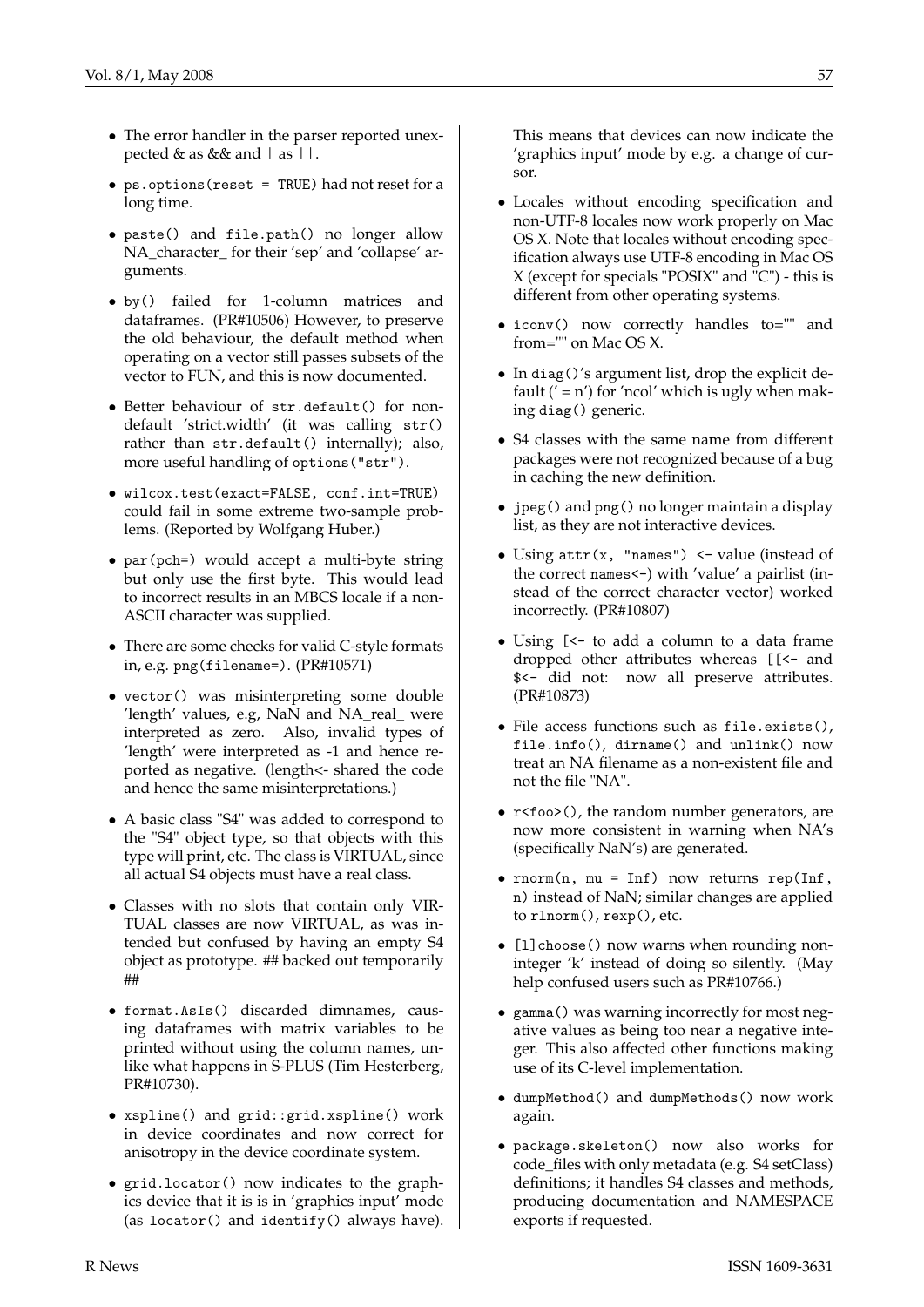- Some methods package utilities (implicit-Generic(), makeGeneric()) will be more robust in dealing with primitive functions (not a useful idea to call them with primitives, though).
- Making a MethodsList from a function with no methods table will return an empty list, rather than cause an error (questionably a bug, but caused some obscure failures).
- setAs() now catches 2 arguments in the method definition, if they do not match the arguments of coerce().
- S4 methods with missing arguments in the definition are handled correctly when nonsignature arguments exist, and check for conflicting local names in the method definition.
- qgamma() and qchisq() could be inaccurate for small p, e.g.  $qgamma(1.2e-10, shape = 19)$ was 2.52 rather than 2.73.
- dbeta(.., ncp) is now more accurate for large ncp, and typically no longer underflows for  $give.log = TRUE.$
- coerce() is now a proper S4 object and so prints correctly.
- @ now checks it is being applied to an S4 object, and if not gives a warning (which will become an error in 2.8.0).
- dump() and friends now warn that all S4 objects (even those based on vectors) are not source()able, with a stronger wording.
- read.dcf(all = TRUE) was leaking connections.
- scan() with a non-default separator could skip nul bytes, including those entered as code 0 with allowEscapes=TRUE. This was different from the default separator.
- determinant(matrix(,0,0)) now returns a correct "det" result; also value 1 or 0 depending on 'logarithm', rather than numeric(0).
- Name space 'grDevices' was not unloading its DLL when the name space was unloaded.
- getNativeSymbolInfo() was unaware of nonregistered Fortran names, because one of the C support routines ignored them.
- load() again reads correctly character strings with embedded nuls. (This was broken in 2.6.x, but worked in earlier versions.)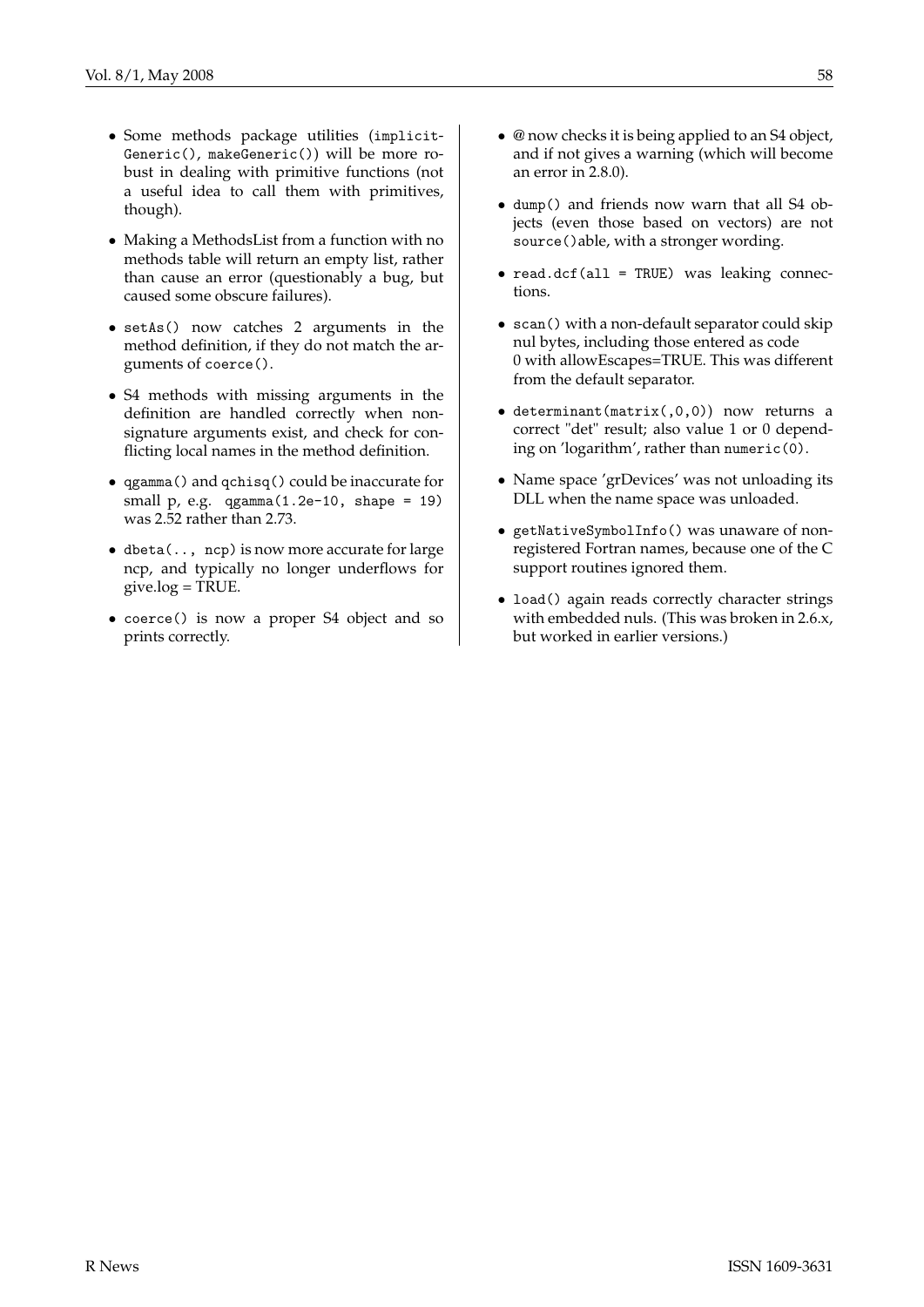# **Changes on CRAN**

*by Kurt Hornik*

# **CRAN package web**

The CRAN package web area has substantially been reorganized and enhanced. Most importantly, packages now have persistent package URLs of the form

http://CRAN.R-project.org/package=foo

which is also the recommended package URL for citations. (The package=foo redirections also work for most official CRAN mirrors.) The corresponding package web page now has its package dependency information hyperlinked. It also points to a package check page with check results and timings, and to an archive directory with the sources of older versions of the package (if applicable), which are conveniently gathered into an 'Archive/foo' subdirectory of the CRAN 'src/contrib' area.

# **CRAN package checking**

The CRAN Linux continuing ("daily") check processes now fully check packages with dependencies on packages in Bioconductor and Omegahat. All check flavors now give timings for installing and checking installed packages. The check results are available in overall summaries sorted by either package name or maintainer name, and in individual package check summary pages.

# **New contributed packages**

- **BAYSTAR** Bayesian analysis of Threshold autoregressive model (BAYSTAR). By Cathy W. S. Chen, Edward M.H. Lin, F.C. Liu, and Richard Gerlach.
- **BB** Barzilai-Borwein Spectral Methods for solving nonlinear systems of equations, and for optimizing nonlinear objective functions subject to simple constraints. By Ravi Varadhan.
- **BPHO** Bayesian Prediction with High-Order interactions. This software can be used in two situations. The first is to predict the next outcome based on the previous states of a discrete sequence. The second is to classify a discrete response based on a number of discrete covariates. In both situations, we use Bayesian logistic regression models that consider the highorder interactions. The models are trained with slice sampling method, a variant of Markov chain Monte Carlo. The time arising from using high-order interactions is reduced greatly

by our compression technique that represents a group of original parameters as a single one in MCMC step. By Longhai Li.

- **Bchron** Create chronologies based on radiocarbon and non-radiocarbon dated depths, following the work of Parnell and Haslett (2007, JRSSC). The package runs MCMC, predictions and plots for radiocarbon (and non radiocarbon) dated sediment cores. By Andrew Parnell.
- **BootPR** Bootstrap Prediction Intervals and Bias-Corrected Forecasting for auto-regressive time series. By Jae H. Kim.
- **COZIGAM** COnstrained Zero-Inflated Generalized Additive Model (COZIGAM) fitting with associated model plotting and prediction. By Hai Liu and Kung-Sik Chan.
- **CPE** Concordance Probability Estimates in survival analysis. By Qianxing Mo, Mithat Gonen and Glenn Heller.
- **ChainLadder** Mack- and Munich-chain-ladder methods for insurance claims reserving. By Markus Gesmann.
- **CombMSC** Combined Model Selection Criteria: functions for computing optimal convex combinations of model selection criteria based on ranks, along with utility functions for constructing model lists, MSCs, and priors on model lists. By Andrew K. Smith.
- **Containers** Object-oriented data structures for R: stack, queue, deque, max-heap, min-heap, binary search tree, and splay tree. By John Hughes.
- **CoxBoost** Cox survival models by likelihood based boosting. By Harald Binder.
- **DEA** Data Envelopment Analysis, performing some basic models in both multiplier and envelopment form. By Zuleyka Diaz-Martinez and Jose Fernandez-Menendez.
- **DierckxSpline** R companion to "Curve and Surface Fitting with Splines", providing a wrapper to the FITPACK routines written by Paul Dierckx. The original Fortran is available from <http://www.netlib.org/dierckx>. By Sundar Dorai-Raj.
- **EMC** Evolutionary Monte Carlo (EMC) algorithm. Random walk Metropolis, Metropolis Hasting, parallel tempering, evolutionary Monte Carlo, temperature ladder construction and placement. By Gopi Goswami.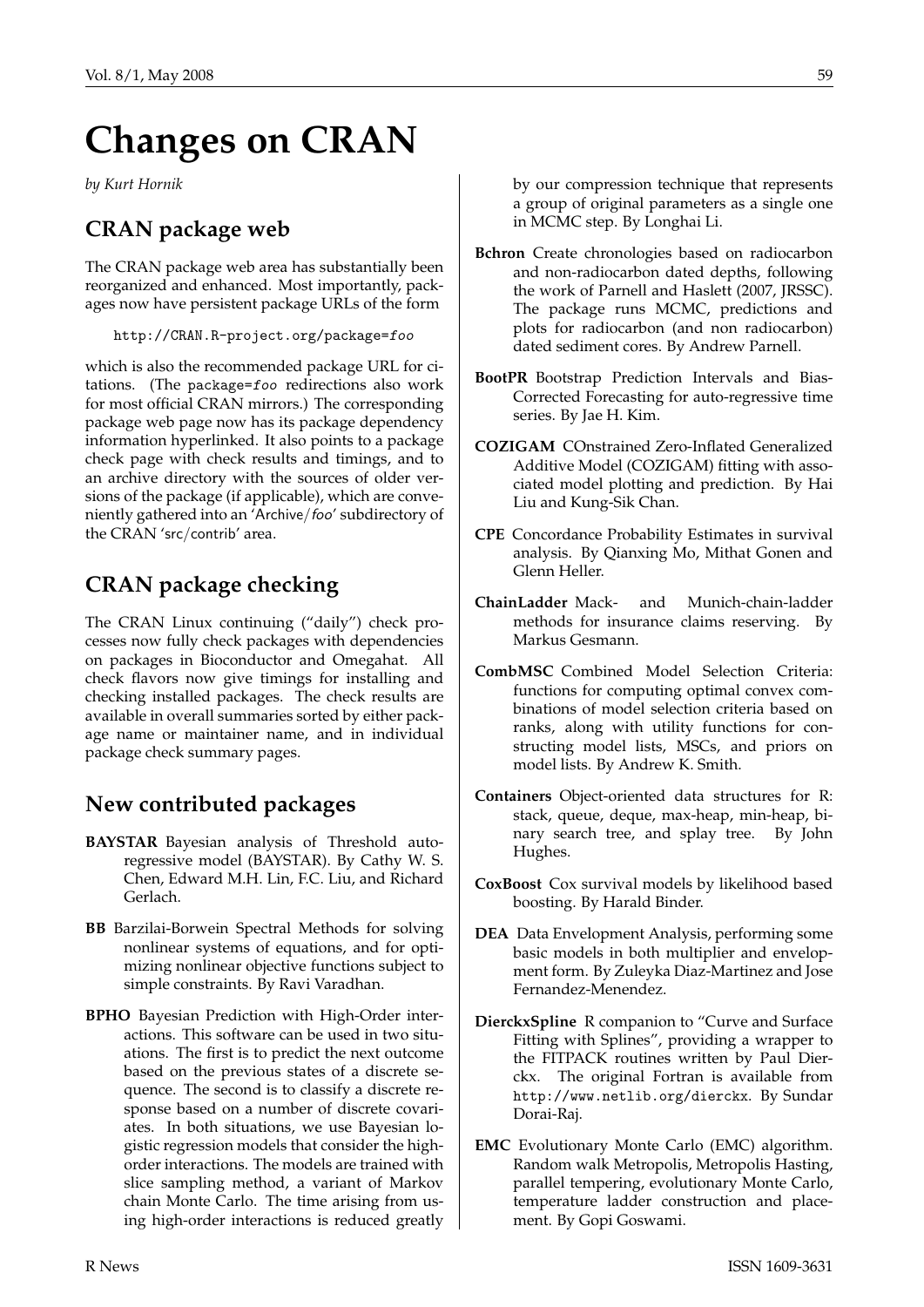- **EMCC** Evolutionary Monte Carlo (EMC) methods for clustering, temperature ladder construction and placement. By Gopi Goswami.
- **EMD** Empirical Mode Decomposition and Hilbert spectral analysis. By Donghoh Kim and Hee-Seok Oh.
- **ETC** Tests and simultaneous confidence intervals for equivalence to control. The package allows selecting those treatments of a one-way layout being equivalent to a control. Bonferroni adjusted "two one-sided *t*-tests" (TOST) and related simultaneous confidence intervals are given for both differences or ratios of means of normally distributed data. For the case of equal variances and balanced sample sizes for the treatment groups, the single-step procedure of Bofinger and Bofinger (1995) can be chosen. For non-normal data, the Wilcoxon test is applied. By Mario Hasler.
- **EffectiveDose** Estimates the Effective Dose level for quantal bioassay data by nonparametric techniques and gives a bootstrap confidence interval. By Regine Scheder.
- **FAiR** Factor Analysis in R. This package estimates factor analysis models using a genetic algorithm, which opens up a number of new ways to pursue old ideas, such as those discussed by Allen Yates in his 1987 book "Multivariate Exploratory Data Analysis". The major sources of value added in this package are new ways to transform factors in exploratory factor analysis, and perhaps more importantly, a new estimator for the factor analysis model called semiexploratory factor analysis. By Ben Goodrich.
- **FinTS** R companion to Tsay (2005), "Analysis of Financial Time Series, 2nd ed." (Wiley). Includes data sets, functions and script files required to work some of the examples. Version 0.2-x includes R objects for all data files used in the text and script files to recreate most of the analyses in chapters 1 and 2 plus parts of chapters 3 and 11. By Spencer Graves.
- **FitAR** Subset AR Model fitting. Complete functions are given for model identification, estimation and diagnostic checking for AR and subset AR models. Two types of subset AR models are supported. One family of subset AR models, denoted by ARp, is formed by taking subsets of the original AR coefficients and in the other, denoted by ARz, subsets of the partial autocorrelations are used. The main advantage of the ARz model is its applicability to very large order models. By A.I. McLeod and Ying Zhang.
- **FrF2** Analyzing Fractional Factorial designs with 2 level factors. The package is meant for com-

pletely aliased designs only, i.e., e.g. not for analyzing Plackett-Burman designs with interactions. Enables convenient main effects and interaction plots for all factors simultaneously and offers a cube plot for looking at the simultaneous effects of three factors. An enhanced DanielPlot function (modified from **BsMD**) is provided. Furthermore, the alias structure for Fractional Factorial 2-level designs is output in a more readable format than with the built-in function alias. By Ulrike Groemping.

- **FunNet** Functional analysis of gene co-expression networks from microarray expression data. The analytic model implemented in this package involves two abstraction layers: transcriptional and functional (biological roles). A functional profiling technique using Gene Ontology & KEGG annotations is applied to extract a list of relevant biological themes from microarray expression profiling data. Afterwards, multiple-instance representations are built to relate significant themes to their transcriptional instances (i.e., the two layers of the model). An adapted non-linear dynamical system model is used to quantify the proximity of relevant genomic themes based on the similarity of the expression profiles of their gene instances. Eventually an unsupervised multiple-instance clustering procedure, relying on the two abstraction layers, is used to identify the structure of the co-expression network composed from modules of functionally related transcripts. Functional and transcriptional maps of the co-expression network are provided separately together with detailed information on the network centrality of related transcripts and genomic themes. By Corneliu Henegar.
- **GEOmap** Routines for making map projections (forward and inverse), topographic maps, perspective plots, geological maps, geological map symbols, geological databases, interactive plotting and selection of focus regions. By Jonathan  $M$  Lees.
- **IBrokers** R API to Interactive Brokers Trader Workstation. By Jeffrey A. Ryan.
- **ISA** Insieme di funzioni di supporto al volume "INTRODUZIONE ALLA STATISTICA AP-PLICATA con esempi in R", Federico M. Stefanini, PEARSON Education Milano, 2007. By Fabio Frascati and Federico M. Stefanini.
- **ISOcodes** ISO language, territory, currency, script and character codes. Provides ISO 639 language codes, ISO 3166 territory codes, ISO 4217 currency codes, ISO 15924 script codes, and the ISO 8859 and ISO 10646 character codes as well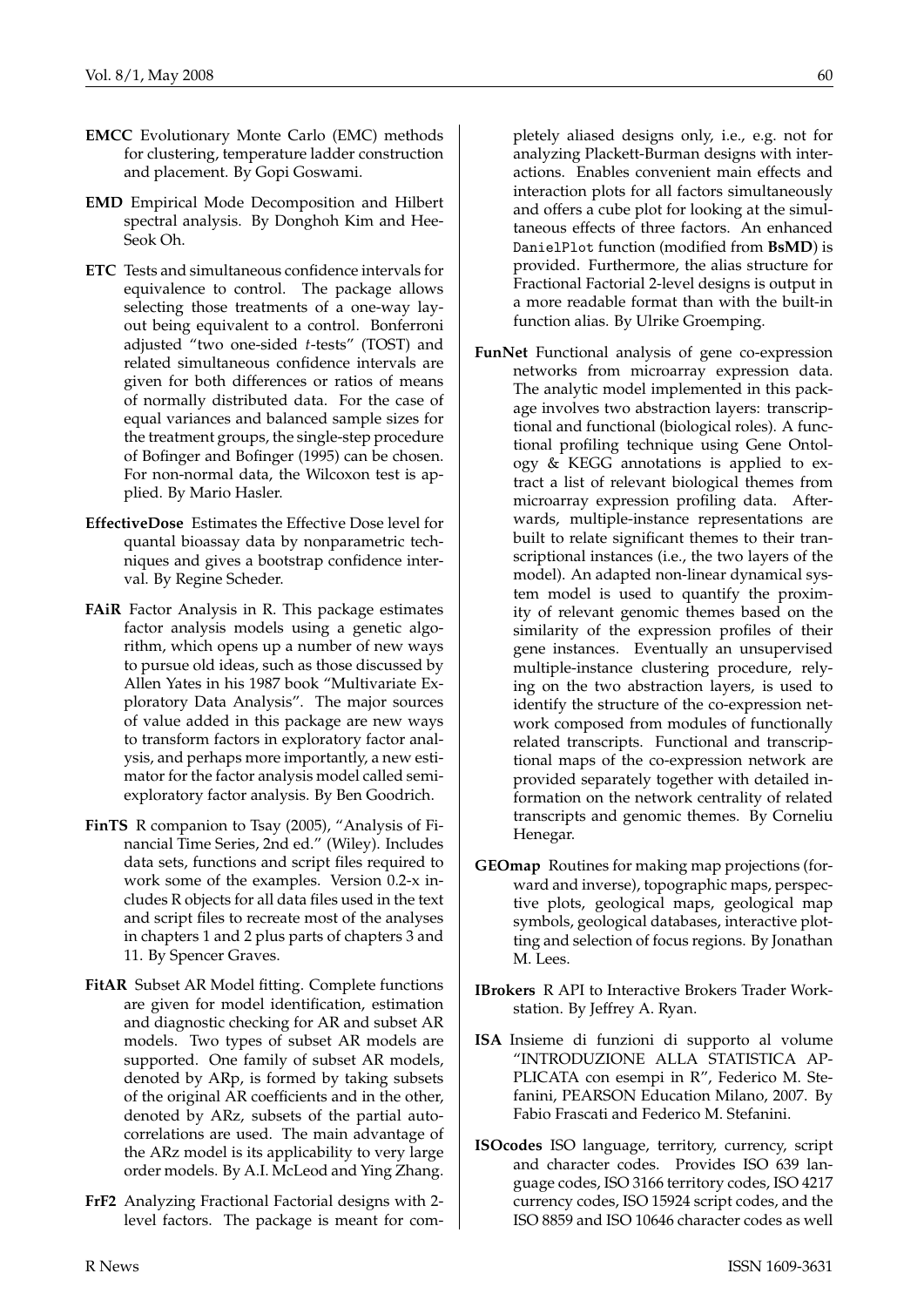as the Unicode data table. By Christian Buchta and Kurt Hornik.

- **Iso** Functions to perform isotonic regression. Does linear order and unimodal order isotonic regression. By Rolf Turner.
- **JM** Shared parameter models for the joint modeling of longitudinal and time-to-event data. By Dimitris Rizopoulos.
- **MCPAN** Multiple contrast tests and simultaneous confidence intervals based on normal approximation. With implementations for binomial proportions in a  $2 \times k$  setting (risk difference and odds ratio), poly-3-adjusted tumor rates, and multiple comparisons of biodiversity indices. Approximative power calculation for multiple contrast tests of binomial proportions. By Frank Schaarschmidt, Daniel Gerhard, and Martin Sill.
- **MCPMod** Design and analysis of dose-finding studies. Implements a methodology for doseresponse analysis that combines aspects of multiple comparison procedures and modeling approaches (Bretz, Pinheiro and Branson, 2005, Biometrics 61, 738–748). The package provides tools for the analysis of dose finding trials as well as a variety of tools necessary to plan a trial to be conducted with the MCPMod methodology. By Bjoern Bornkamp, Jose Pinheiro, and Frank Bretz.
- **MultEq** Tests and confidence intervals for comparing two treatments when there is more than one primary response variable (endpoint) given. The step-up procedure of Quan et al. (2001) is both applied for differences and extended to ratios of means of normally distributed data. A related single-step procedure is also available. By Mario Hasler.
- **PARccs** Estimation of partial attributable risks (PAR) from case-control data, with corresponding percentile or BCa confidence intervals. By Christiane Raemsch.
- **PASWR** Data and functions for the book "Probability and Statistics with R" by M. D. Ugarte, A. F. Militino, and A. T. Arnholt (2008, Chapman & Hall/CRC). By Alan T. Arnholt.
- **Peaks** Spectrum manipulation: background estimation, Markov smoothing, deconvolution and peaks search functions. Ported from ROOT/TSpectrum class. By Miroslav Morhac.
- **PwrGSD** Tools to compute power in a group sequential design. SimPwrGSD C-kernel is a simulation routine that is similar in spirit to 'dssp2.f' by Gu and Lai, but with major improvements. AsyPwrGSD has exactly the same

range of application as SimPwrGSD but uses asymptotic methods and runs *much* faster. By Grant Izmirlian.

- **QuantPsyc** Quantitative psychology tools. Contains functions useful for data screening, testing moderation, mediation and estimating power. By Thomas D. Fletcher.
- **R.methodsS3** Methods that simplify the setup of S3 generic functions and S3 methods. Major effort has been made in making definition of methods as simple as possible with a minimum of maintenance for package developers. For example, generic functions are created automatically, if missing, and name conflict are automatically solved, if possible. The method setMethodS3() is a good start for those who in the future want to migrate to S4. This is a crossplatform package implemented in pure R and is generating standard S3 methods. By Henrik Bengtsson.
- **RExcelInstaller** Integration of R and Excel (use R in Excel, read/write XLS files). RExcel, an add-in for MS Excel on MS Windows, allows to transfer data between R and Excel, writing VBA macros using R as a library for Excel, and calling R functions as worksheet function in Excel. RExcel integrates nicely with R Commander (**Rcmdr**). This R package installs the Excel addin for Excel versions from 2000 to 2007. It only works on MS Windows. By Erich Neuwirth, with contributions by Richard Heiberger and Jurgen Volkering.
- **RFreak** An R interface to a modified version of the Free Evolutionary Algorithm Kit FrEAK ([http:](http://sourceforge.net/projects/freak427/) [//sourceforge.net/projects/freak427/](http://sourceforge.net/projects/freak427/)), a toolkit written in Java to design and analyze evolutionary algorithms. Both the R interface an extended version of FrEAK are contained in the RFreak package. By Robin Nunkesser.
- **RSEIS** Tools for seismic time series analysis via spectrum analysis, wavelet transforms, particle motion, and hodograms. By Jonathan M. Lees.
- **RSeqMeth** Package for analysis of Sequenom Epi-TYPER Data. By Aaron Statham.
- **RTOMO** Visualization for seismic tomography. Plots tomographic images, and allows one to interact and query three-dimensional tomographic models. Vertical cross-sectional cuts can be extracted by mouse click. Geographic information can be added easily. By Jonathan M. Lees.
- **RankAggreg** Performs aggregation of ordered lists based on the ranks using three different algorithms: Cross-Entropy Monte Carlo algorithm,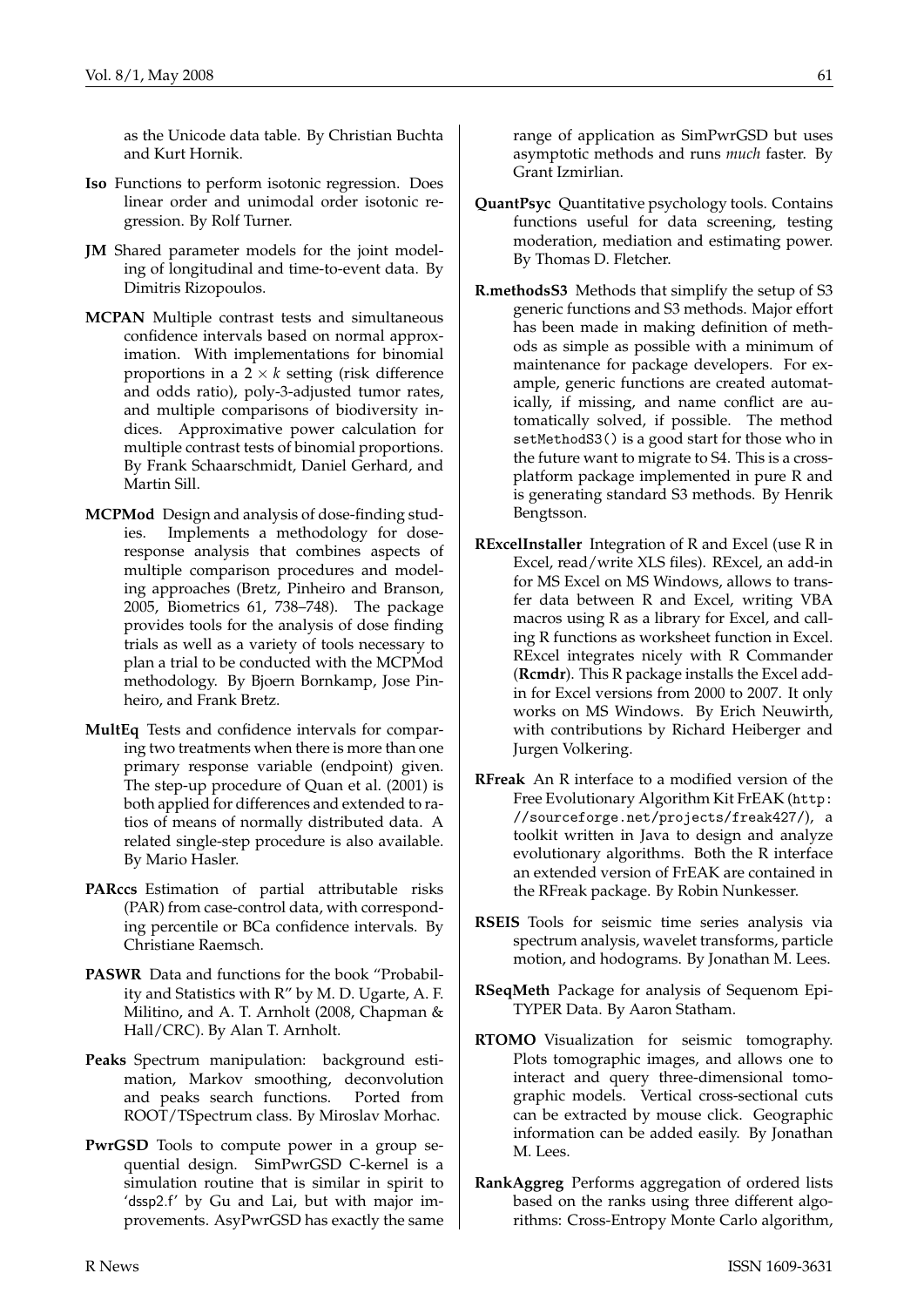Genetic algorithm, and a brute force algorithm (for small problems). By Vasyl Pihur, Somnath Datta, and Susmita Datta.

- **RcmdrPlugin.Export** Graphically export objects to  $\text{LATEX}$  or HTML. This package provides facilities to graphically export **Rcmdr** output to LATEX or HTML code. Essentially, at the moment, the plug-in is a graphical front-end to xtable(). It is intended to (1) facilitate exporting **Rcmdr** output to formats other than ASCII text and (2) provide R novices with an easy to use, easy to access reference on exporting R objects to formats suited for printed output. By Liviu Andronic.
- **RcmdrPlugin.IPSUR** Accompanies "Introduction to Probability and Statistics Using R" by G. Andy Chang and G. Jay Kerns (in progress). Contributes functions unique to the book as well as specific configuration and selected functionality to the R Commander by John Fox. By G. Jay Kerns, with contributions by Theophilius Boye and Tyler Drombosky, adapted from the work of John Fox et al.
- **RcmdrPlugin.epack** Rcmdr plugin for time series. By Erin Hodgess.
- **Rcplex** R interface to CPLEX solvers for linear, quadratic, and (linear and quadratic) mixed integer programs. A working installation of CPLEX is required. Support for Windows platforms is currently not available. By Hector Corrada Bravo.
- **Rglpk** R interface to the GNU Linear Programing Kit (GLPK). GLPK is open source software for solving large-scale linear programming (LP), mixed integer linear programming (MILP) and other related problems. By Kurt Hornik and Stefan Theussl.
- **Rsymphony** An R interface to the SYMPHONY MILP solver (version 5.1.7). By Reinhard Harter, Kurt Hornik and Stefan Theussl.
- **SMC** Sequential Monte Carlo (SMC) Algorithm, and functions for particle filtering and auxiliary particle filtering. By Gopi Goswami.
- **SyNet** Inference and analysis of sympatry networks. Infers sympatry matrices from distributional data and analyzes them in order to identify groups of species cohesively sympatric. By Daniel A. Dos Santos.
- **TSA** Functions and data sets detailed in the book "Time Series Analysis with Applications in R (second edition)" by Jonathan Cryer and Kung-Sik Chan. By Kung-Sik Chan.
- 
- **TSHRC** Two-stage procedure for comparing hazard rate functions which may or may not cross each other. By Jun Sheng, Peihua Qiu, and Charles J. Geyer.
- **VIM** Visualization and Imputation of Missing values. Can be used for exploring the data and the structure of the missing values. Depending on this structure, the tool can be helpful for identifying the mechanism generating the missings. A graphical user interface allows an easy handling of the implemented plot methods. By Matthias Templ.
- **WINRPACK** Reads in WIN pickfile and waveform file, prepares data for **RSEIS**. By Jonathan M. Lees.
- **XReg** Implements extreme regression estimation as described in LeBlanc, Moon and Kooperberg (2006, Biostatistics 7, 71–84). By Michael LeBlanc.
- **adk** Anderson-Darling *K*-sample test and combinations of such tests. By Fritz Scholz.
- **anacor** Simple and canonical correspondence analysis. Performs simple correspondence analysis (CA) on a two-way frequency table (with missings) by means of SVD. Different scaling methods (standard, centroid, Benzecri, Goodman) as well as various plots including confidence ellipsoids are provided. By Jan de Leeuw and Patrick Mair.
- **anapuce** Functions for normalization, differential analysis of microarray data and others functions implementing recent methods developed by the Statistic and Genome Team from UMR 518 AgroParisTech/INRA Appl. Math. Comput. Sc. By J. Aubert.
- **backfitRichards** Computation and plotting of backfitted independent values of Richards curves. By Jens Henrik Badsberg.
- **bentcableAR** Bent-Cable regression for independent data or auto-regressive time series. The bent cable (linear-quadratic-linear) generalizes the broken stick (linear-linear), which is also handled by this package. By Grace Chiu.
- **biclust** BiCluster Algorithms. The main function biclust() provides several algorithms to find biclusters in two-dimensional data: Cheng and Church, Spectral, Plaid Model, Xmotifs and Bimax. In addition, the package provides methods for data preprocessing (normalization and discretization), visualization, and validation of bicluster solutions. By Sebastian Kaiser, Rodrigo Santamaria, Roberto Theron, Luis Quintales and Friedrich Leisch.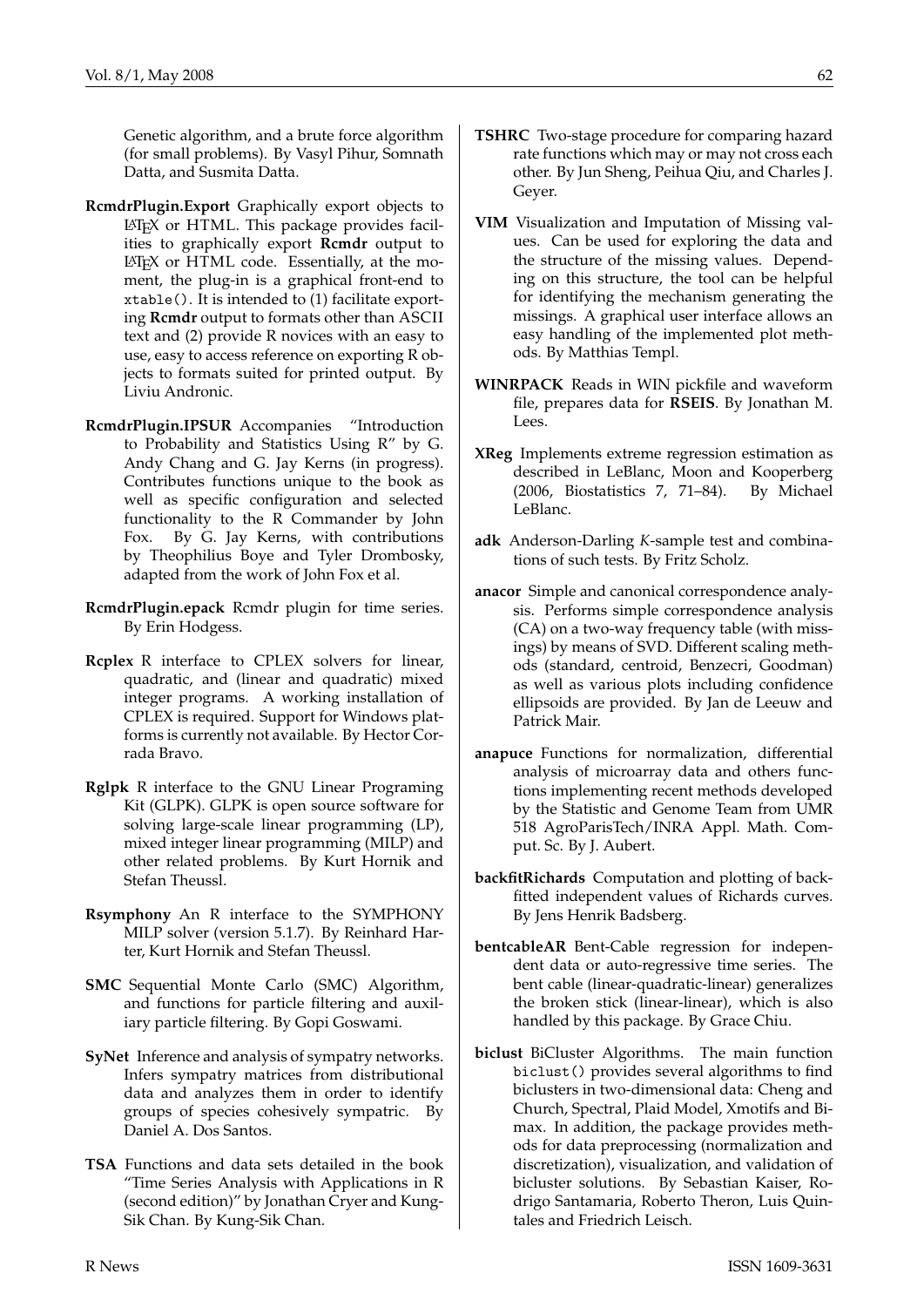- **bifactorial** Global and multiple inferences for given bi- and trifactorial clinical trial designs using bootstrap methods and a classical approach. By Peter Frommolt.
- **bipartite** Visualizes bipartite networks and calculates some ecological indices. By Carsten F. Dormann and Bernd Gruber, with additional code from Jochen Fruend, based on the C-code developed by Nils Bluethgen.
- **birch** Dealing with very large data sets using BIRCH. Provides an implementation of the algorithms described in Zhang et al. (1997), and provides functions for creating CF-trees, along with algorithms for dealing with some combinatorial problems, such as covMcd and ltsReg. It is very well suited for dealing with very large data sets, and does not require that the data can fit in physical memory. By Justin Harrington and Matias Salibian-Barrera.
- **brglm** Bias-reduction in binomial-response GLMs. Fit binomial-response GLMs using either a modified-score approach to bias-reduction or maximum penalized likelihood where penalization is by Jeffreys invariant prior. Fitting takes place by iteratively fitting a local GLM on a pseudo-data representation. The interface is essentially the same as glm. More flexibility is provided by the fact that custom pseudodata representations can be specified and used for model fitting. Functions are provided for the construction of confidence intervals for the bias-reduced estimates. By Ioannis Kosmidis.
- **bspec** Bayesian inference on the (discrete) power spectrum of time series. By Christian Roever.
- **bvls** An R interface to the Stark-Parker algorithm for bounded-variable least squares. By Katharine M. Mullen.
- **candisc** Functions for computing and graphing canonical discriminant analyses. By Michael Friendly and John Fox.
- **cheb** Discrete linear Chebyshev approximation. By Jan de Leeuw.
- **chemometrics** An R companion to the book "Introduction to Multivariate Statistical Analysis in Chemometrics" by K. Varmuza and P. Filzmoser (CRC Press). By P. Filzmoser and K. Varmuza.
- **cir** Nonparametric estimation of monotone functions via isotonic regression and centered isotonic regression. Provides the well-known isotonic regression (IR) algorithm and an improvement called Centered Isotonic Regression (CIR) for the case the true function is known to

be smooth and strictly monotone. Also features percentile estimation for dose-response experiments (e.g., ED50 estimation of a medication) using CIR. By Assaf P. Oron.

- **compHclust** Performs the complementary hierarchical clustering procedure and returns X' (the expected residual matrix), and a vector of the relative gene importance. By Gen Nowak and Robert Tibshirani.
- **contfrac** Various utilities for evaluating continued fractions. By Robin K. S. Hankin.
- **corrperm** Three permutation tests of correlation useful when there are repeated measurements. By Douglas M. Potter.
- **crank** Functions for completing and recalculating rankings. By Jim Lemon.
- **degreenet** Likelihood-based inference for skewed count distributions used in network modeling. Part of the "statnet" suite of packages for network analysis. By Mark S. Handcock.
- **depmixS4** Fit latent (hidden) Markov models on mixed categorical and continuous (time series) data, otherwise known as dependent mixture models. By Ingmar Visser and Maarten Speekenbrink.
- **diagram** Visualization of simple graphs (networks) based on a transition matrix, utilities to plot flow diagrams and visualize webs, and more. Support for the book "A guide to ecological modelling" by Karline Soetaert and Peter Herman (in preparation). By Karline Soetaert.
- **dynamicTreeCut** Methods for detection of clusters in hierarchical clustering dendrograms. By Peter Langfelder and Bin Zhang, with contributions from Steve Horvath.
- **emu** Provides an interface to the Emu speech database system and many special purpose functions for display and analysis of speech data. By Jonathan Harrington and others.
- **epiR** Functions for analyzing epidemiological data. Contains functions for directly and indirectly adjusting measures of disease frequency, quantifying measures of association on the basis of single or multiple strata of count data presented in a contingency table, and computing confidence intervals around incidence risk and incidence rate estimates. Miscellaneous functions for use in meta-analysis, diagnostic test interpretation, and sample size calculations. By Mark Stevenson with contributions from Telmo Nunes, Javier Sanchez, and Ron Thornton.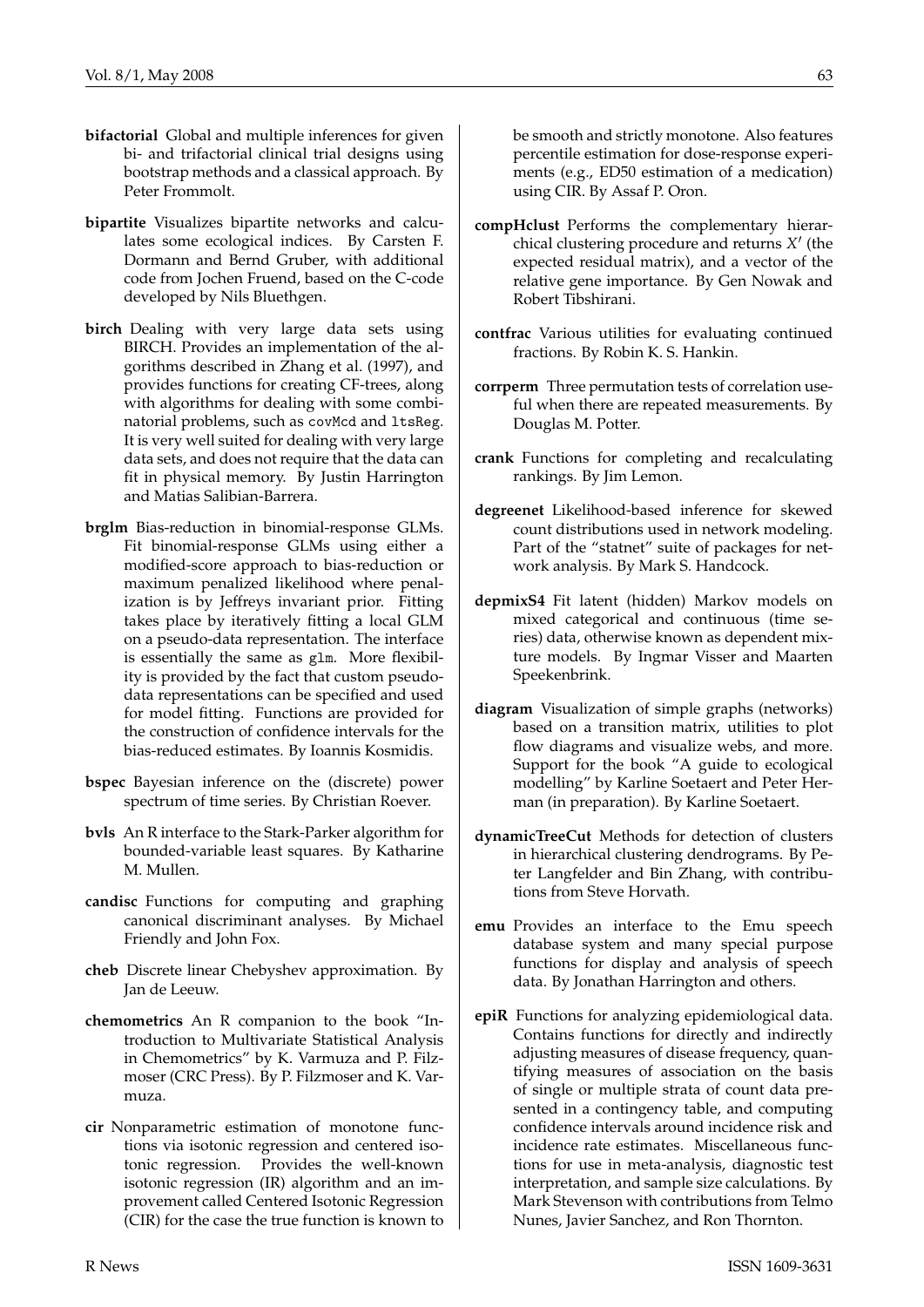- **ergm** An integrated set of tools to analyze and simulate networks based on exponential-family random graph models (ERGM). Part of the "statnet" suite of packages for network analysis. By Mark S. Handcock, David R. Hunter, Carter T. Butts, Steven M. Goodreau, and Martina Morris.
- **fpca** A geometric approach to MLE for functional principal components. By Jie Peng and Debashis Paul.
- **gRain** Probability propagation in graphical independence networks, also known as probabilistic expert systems (which includes Bayesian networks as a special case). By Søren Højsgaard.
- **geozoo** Zoo of geometric objects, allowing for display in GGobi through the use of **rggobi**. By Barret Scloerke, with contributions from Dianne Cook and Hadley Wickham.
- **getopt** C-like getopt behavior. Use this with Rscript to write "#!" shebang scripts that accept short and long flags/options. By Allen Day.
- **gibbs.met** Naive Gibbs sampling with Metropolis steps. Provides two generic functions for performing Markov chain sampling in a naive way for a user-defined target distribution which involves only continuous variables. gibbs\_met() performs Gibbs sampling with each 1-dimensional distribution sampled with Metropolis update using Gaussian proposal distribution centered at the previous state. met\_gaussian updates the whole state with Metropolis method using independent Gaussian proposal distribution centered at the previous state. The sampling is carried out without considering any special tricks for improving efficiency. This package is aimed at only routine applications of MCMC in moderatedimensional problems. By Longhai Li.
- **gmaps** Extends the functionality of the **maps** package for the **grid** graphics system. This enables more advanced plots and more functionality. It also makes use of the grid structure to fix problems encountered with the traditional graphics system, such as resizing of graphs. By Andrew Redd.
- **goalprog** Functions to solve weighted and lexicographical goal programming problems as specified by Lee (1972) and Ignizio (1976). By Frederick Novomestky.
- **gsarima** Functions for Generalized SARIMA time series simulation. Write SARIMA models in (finite) AR representation and simulate generalized multiplicative seasonal autoregressive moving average (time) series with

Normal/Gaussian, Poisson or negative binomial distribution. By Olivier Briet.

- **helloJavaWorld** Hello Java World. A dummy package to demonstrate how to interface to a jar file that resides inside an R package. By Tobias Verbeke.
- **hsmm** Computation of Hidden Semi Markov Models. By Jan Bulla, Ingo Bulla, Oleg Nenadic.
- **hydrogeo** Groundwater data presentation and interpretation. Contains one function for drawing Piper (also called Piper-Henn) digrammes from water analysis for major ions. By Myles English.
- **hypergeo** The hypergeometric function for complex numbers. By Robin K. S. Hankin.
- **ivivc** A menu-driven package for in vitro-in vivo correlation (IVIVC) model building and model validation. By Hsin Ya Lee and Yung-Jin Lee.
- **jit** Enable just-in-time (JIT) compilation. The functions in this package are useful only under Ra and have no effect under R. See [http://www.](http://www.milbo.users.sonic.net/ra/index.html) [milbo.users.sonic.net/ra/index.html](http://www.milbo.users.sonic.net/ra/index.html). By Stephen Milborrow.
- **kerfdr** Semi-parametric kernel-based approaches to local fdr estimations useful for the testing of multiple hypothesis (in large-scale genetic, genomic and post-genomic studies for instance). By M Guedj and G Nuel, with contributions from S. Robin and A. Celisse.
- **knorm** Knorm correlations between genes (or probes) from microarray data obtained across multiple biologically interrelated experiments. The Knorm correlation adjusts for experiment dependencies (correlations) and reduces to the Pearson coefficient when experiment dependencies are absent. The Knorm estimation approach can be generally applicable to obtain between-row correlations from data matrices with two-way dependencies. By Siew-Leng Teng.
- **lago** An efficient kernel algorithm for rare target detection and unbalanced classification. LAGO is a kernel method much like the SVM, except that it is constructed without the use of any iterative optimization procedure and hence very efficient (Technometrics 48, 193– 205; The American Statistician 62, 97–109, Section 4.2). By Alexandra Laflamme-Sanders, Wanhua Su, and Mu Zhu.
- **latentnetHRT** Latent position and cluster models for statistical networks. This package implements the original specification in Handcock, Raftery and Tantrum (2007) and corresponds to version 0.7 of the original **latentnet**. The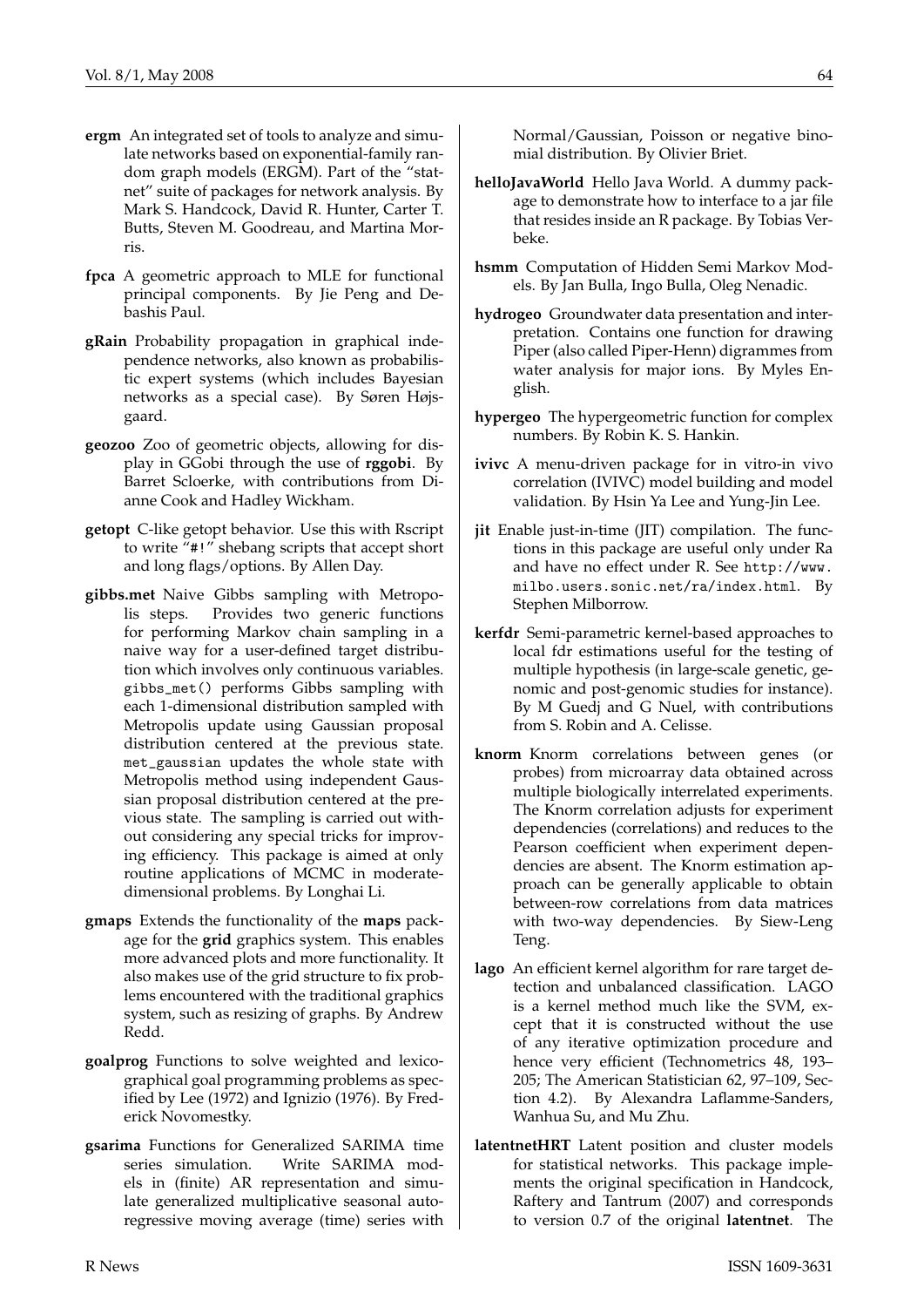current package **latentnet** implements the new specification in Krivitsky and Handcock (2008), and represents a substantial rewrite of the original package. Part of the "statnet" suite of packages for network analysis. By Mark S. Handcock, Jeremy Tantrum, Susan Shortreed, and Peter Hoff.

- **limSolve** Solving linear inverse models. Functions that (1) Find the minimum/maximum of a linear or quadratic function: min or max $(f(x))$ , where  $f(x) = ||Ax - b||^2$  or  $f(x) = \sum a_i x_i$  subject to equality constraints  $Ex = f$  and/or inequality constraints  $Gx \geq h$ . (2) Sample an under-determined or over-determined system  $Ex = f$  subject to  $Gx \ge h$ , and if applicable  $Ax = b$ . (3) Solve a linear system  $Ax = B$  for the unknown *x*. Includes banded and tridiagonal linear systems. The package calls Fortran functions from LINPACK. By Karline Soetaert, Karel Van den Meersche, and Dick van Oevelen.
- **lnMLE** Maximum likelihood estimation of the Logistic-Normal model for clustered binary data. S original by Patrick Heagerty, R port by Bryan Comstock.
- **locpol** Local polynomial regression. By Jorge Luis Ojeda Cabrera.
- **logregperm** A permutation test for inference in logistic regression. The procedure is useful when parameter estimates in ordinary logistic regression fail to converge or are unreliable due to small sample size, or when the conditioning in exact conditional logistic regression restricts the sample space too severely. By Douglas M. Potter.
- **marginTree** Margin trees for high-dimensional classification, useful for more than 2 classes. By R. Tibshirani.
- **maxLik** Tools for Maximum Likelihood Estimation. By Ott Toomet and Arne Henningsen.
- **minet** Mutual Information NEtwork Inference. Implements various algorithms for inferring mutual information networks from data. All the algorithms compute the mutual information matrix in order to infer a network. Several mutual information estimators are implemented. By P. E. Meyer, F. Lafitte, and G. Bontempi.
- **mixdist** Contains functions for fitting finite mixture distribution models to grouped data and conditional data by the method of maximum likelihood using a combination of a Newton-type algorithm and the EM algorithm. By Peter Macdonald, with contributions from Juan Du.
- **moduleColor** Basic module functions. Methods for color labeling, calculation of eigengenes, merging of closely related modules. By Peter Langfelder and Steve Horvath.
- **mombf** This package computes moment and inverse moment Bayes factors for linear models, and approximate Bayes factors for GLM and situations having a statistic which is asymptotically normally distributed and sufficient. Routines to evaluate prior densities, distribution functions, quantiles and modes are included. By David Rossell.
- **moonsun** A collection of basic astronomical routines for R based on "Practical astronomy with your calculator" by Peter Duffet-Smith. By Lukasz Komsta.
- **msProcess** Tools for protein mass spectra processing including data preparation, denoising, noise estimation, baseline correction, intensity normalization, peak detection, peak alignment, peak quantification, and various functionalities for data ingestion/conversion, mass calibration, data quality assessment, and protein mass spectra simulation. Also provides auxiliary tools for data representation, data visualization, and pipeline processing history recording and retrieval. By Lixin Gong, William Constantine, and Alex Chen.
- **multipol** Various utilities to manipulate multivariate polynomials. By Robin K. S. Hankin.
- **mvna** Computes the Nelson-Aalen estimator of the cumulative transition hazard for multistate models. By Arthur Allignol.
- **ncf** Functions for analyzing spatial (cross-) covariance: the nonparametric (cross-) covariance, the spline correlogram, the nonparametric phase coherence function, and related. By Ottar N. Bjornstad.
- **netmodels** Provides a set of functions designed to help in the study of scale free and small world networks. These functions are high level abstractions of the functions provided by the **igraph** package. By Domingo Vargas.
- **networksis** Simulate bipartite graphs with fixed marginals through sequential importance sampling, with the degrees of the nodes fixed and specified. Part of the "statnet" suite of packages for network analysis. By Ryan Admiraal and Mark S. Handcock.
- **neuralnet** Training of neural networks using the Resilient Backpropagation with (Riedmiller, 1994) or without Weightbacktracking (Riedmiller, 1993) or the modified globally convergent version by Anastasiadis et. al. (2005). The package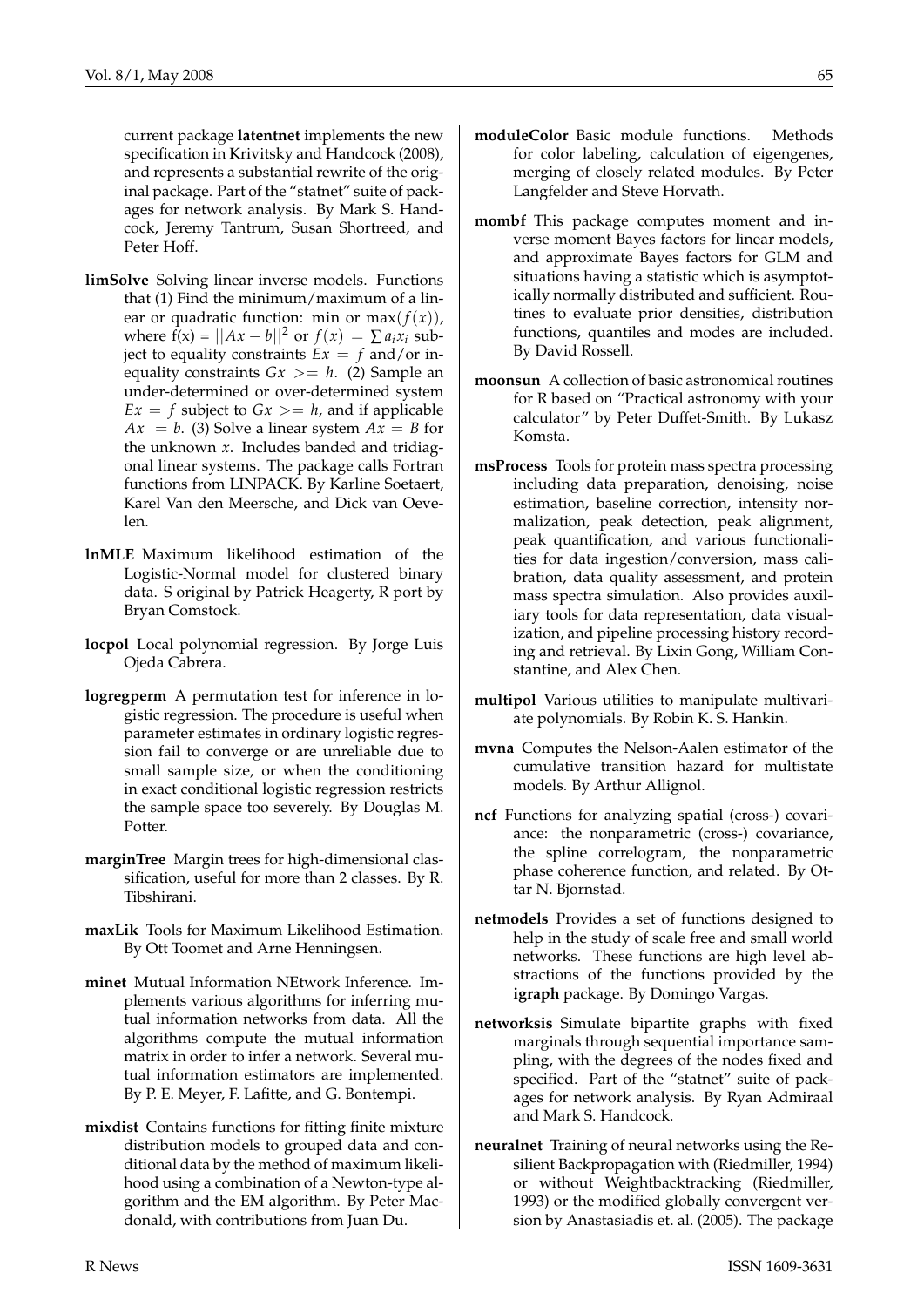allows flexible settings through custom choice of error and activation functions. Furthermore the calculation of generalized weights (Intrator & Intrator, 1993) is implemented. By Stefan Fritsch and Frauke Guenther, following earlier work by Marc Suling.

- **nlrwr** Data sets and functions for non-linear regression, supporting software for the book "Nonlinear regression with R". By Christian Ritz.
- **nls2** Non-linear regression with brute force. By G. Grothendieck.
- **nlt** A nondecimated lifting transform for signal denoising. By Marina Knight.
- **nlts** functions for (non)linear time series analysis. A core topic is order estimation through crossvalidation. By Ottar N. Bjornstad.
- **noia** Implementation of the Natural and Orthogonal InterAction (NOIA) model. The NOIA model, as described extensively in Alvarez-Castro & Carlborg (2007, Genetics 176(2):1151-1167), is a framework facilitating the estimation of genetic effects and genotype-to-phenotype maps. This package provides the basic tools to perform linear and multilinear regressions from real populations (provided the phenotype and the genotype of every individuals), estimating the genetic effects from different reference points, the genotypic values, and the decomposition of genetic variances in a multi-locus, 2 alleles system. By Arnaud Le Rouzic.
- **normwn.test** Normality and white noise testing, including omnibus univariate and multivariate normality tests. One variation allows for the possibility of weak dependence rather than independence in the variable(s). Also included is an univariate white noise test where the null hypothesis is for "white noise" rather than "strict white noise". The package deals with similar approaches to testing as the **nortest**, **moments**, and **mvnormtest** packages in R. By Peter Wickham.
- **npde** Routines to compute normalized prediction distribution errors, a metric designed to evaluate non-linear mixed effect models such as those used in pharmacokinetics and pharmacodynamics. By Emmanuelle Comets, Karl Brendel and France Mentré.
- **nplplot** Plotting non-parametric LOD scores from multiple input files. By Nandita Mukhopadhyay and Daniel E. Weeks.
- **obsSens** Sensitivity analysis for observational studies. Observational studies are limited in that there could be an unmeasured variable related

to both the response variable and the primary predictor. If this unmeasured variable were included in the analysis it would change the relationship (possibly changing the conclusions). Sensitivity analysis is a way to see how much of a relationship needs to exist with the unmeasured variable before the conclusions change.

- This package provides tools for doing a sensitivity analysis for regression (linear, logistic, and Cox) style models. By Greg Snow. **ofw** Implements the stochastic meta algorithm
- called Optimal Feature Weighting for two multiclass classifiers, CART and SVM. By Kim-Anh Le Cao and Patrick Chabrier.
- **openNLP** An interface to openNLP ([http://](http://opennlp.sourceforge.net/) [opennlp.sourceforge.net/](http://opennlp.sourceforge.net/)), a collection of natural language processing tools including a sentence detector, tokenizer, pos-tagger, shallow and full syntactic parser, and named-entity detector, using the Maxent Java package for training and using maximum entropy models. By Ingo Feinerer.
- **openNLPmodels** English and Spanish models for **openNLP**. By Ingo Feinerer.
- **pga** An ensemble method for variable selection by carrying out Darwinian evolution in parallel universes. PGA is an ensemble algorithm similar in spirit to AdaBoost and random forest. It can "boost up" the performance of "bad" selection criteria such as AIC and GCV. (Technometrics 48, 491–502; The American Statistician 62, 97–109, Section 4.3). By Dandi Qiao and Mu Zhu.
- **phangorn** Phylogenetic analysis in R (estimation of phylogenetic trees and networks using maximum likelihood, maximum parsimony, distance methods & Hadamard conjugation). By Klaus Schliep.
- **plotSEMM** Graphing nonlinear latent variable interactions in SEMM. Contains functions which generate the diagnostic plots proposed by Bauer (2005) to investigate nonlinear latent variable interactions in SEMM using LISREL output. By Bethany E. Kok, Jolynn Pek, Sonya Sterba and Dan Bauer.
- **poilog** Functions for obtaining the density, random deviates and maximum likelihood estimates of the Poisson log-normal distribution and the bivariate Poisson log-normal distribution. By Vidar Grøtan and Steinar Engen.
- **prob** Provides a framework for performing elementary probability calculations on finite sample spaces, which may be represented by data frames or lists. Functionality includes setting up sample spaces, counting tools, defining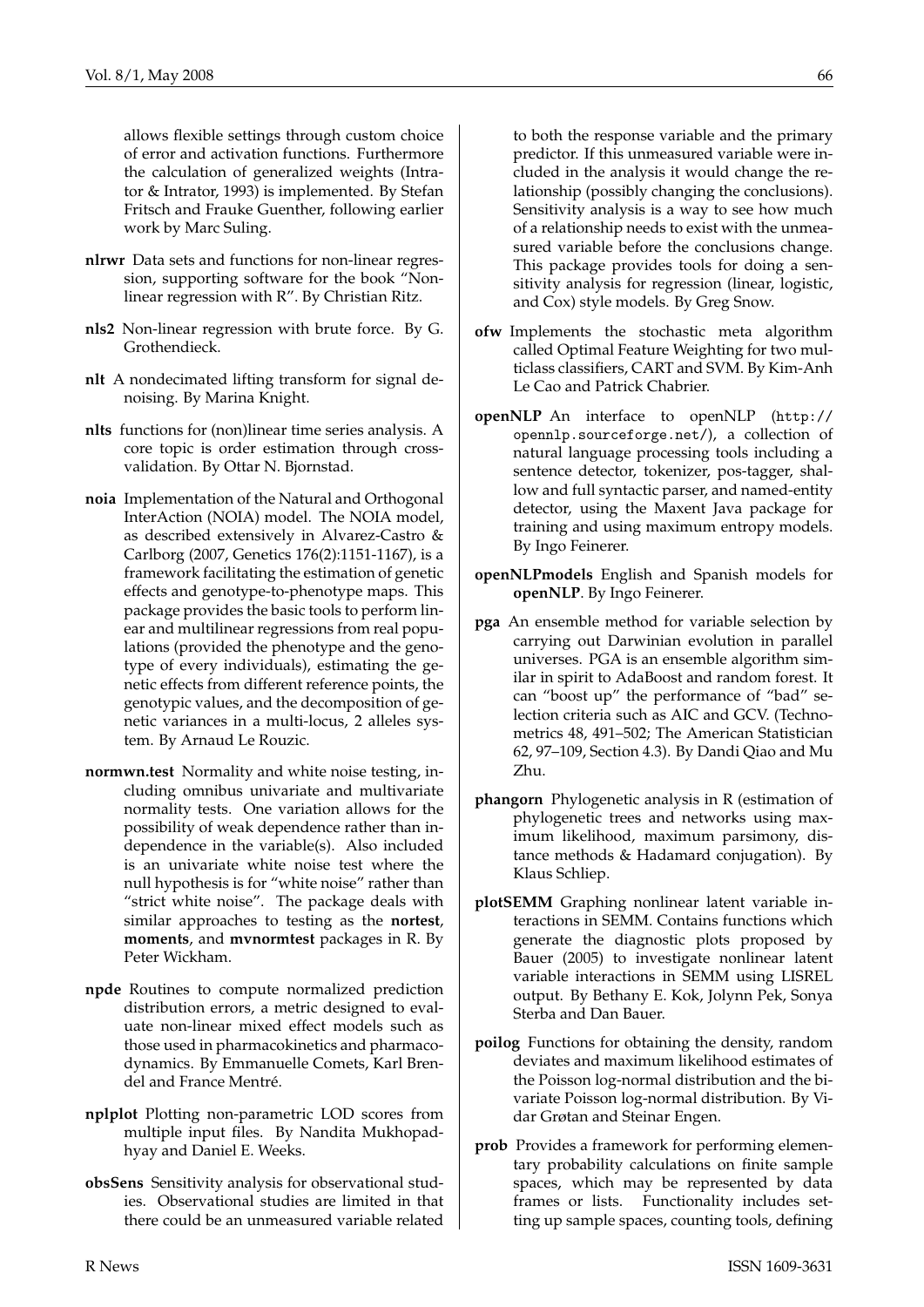probability spaces, performing set algebra, calculating probability and conditional probability, tools for simulation and checking the law of large numbers, adding random variables, and finding marginal distributions. By G. Jay Kerns.

- **profileModel** Tools that can be used to calculate, evaluate, plot and use for inference the profiles of *arbitrary* inference functions for *arbitrary* glmlike fitted models with linear predictors. By Ioannis Kosmidis.
- **profr** An alternative data structure and visual rendering for the profiling information generated by Rprof. By Hadley Wickham.
- **qAnalyst** Control charts for variables and attributes according to the book "Introduction to Statistical Quality Control" by Douglas C. Montgomery. Moreover, capability analysis for normal and non-normal distributions is implemented. By Andrea Spanó and Giorgio Spedicato.
- **qpcR** Model fitting, optimal model selection and calculation of various features that are essential in the analysis of quantitative real-time polymerase chain reaction (qPCR). By Andrej-Nikolai Spiess and Christian Ritz.
- r2lUniv R to L<sup>AT</sup>EX Univariate. Performs some basic analysis and generate the corresponding LATEX code. The basic analysis depends of the variable type (nominal, ordinal, discrete, continuous). By Christophe Genolini.
- **randomLCA** Fits random effects latent class models, as well as standard latent class models. By Ken Beath.
- **richards** Fit Richards curves. By Jens Henrik Badsberg.
- **risksetROC** Compute time-dependent incident/dynamic accuracy measures (ROC curve, AUC, integrated AUC) from censored survival data under proportional or non-proportional hazard assumption of Heagerty & Zheng (2005, Biometrics 61:1, 92–105). By Patrick J. Heagerty, packaging by Paramita Saha.
- **robfilter** A set of functions to filter time series based on concepts from robust statistics. By Roland Fried and Karen Schettlinger.
- **s20x** Stats 20x functions. By Andrew Balemi, James Curran, Brant Deppa, Mike Forster, Michael Maia, and Chris Wild.
- **sampleSelection** Estimation of sample selection models. By Arne Henningsen and Ott Toomet.
- **scrime** Tools for the analysis of high-dimensional data developed/implemented at the group "Statistical Complexity Reduction In Molecular Epidemiology" (SCRIME). Main focus is on SNP data, but most of the functions can also be applied to other types of categorical data. By Holger Schwender and Arno Fritsch.
- **segclust** Segmentation and segmentation/clustering. Corresponds to the implementation of the statistical model described in Picard et. al., "A segmentation/clustering model for the analysis of array CGH data" (2007, Biometrics, 63(3)). Segmentation functions are also available (from Picard et al., "A statistical approach for array CGH data analysis" (2005, BMC Bioinformatics 11;6:27)). By Franck Picard.
- **shape** Plotting functions for creating graphical shapes such as ellipses, circles, cylinders, arrows, and more. Support for the book "A guide to ecological modelling" by Karline Soetaert and Peter Herman (in preparation). By Karline Soetaert.
- **siar** Stable Isotope Analysis in R. This package takes data on organism isotopes and fits a Bayesian model to their dietary habits based upon a Gaussian likelihood with a mixture Dirichletdistributed prior on the mean. By Andrew Parnell.
- **similarityRichards** Computing and plotting of values for similarity of backfitted independent values of Richards curves. By Jens Henrik Badsberg.
- **space** Partial correlation estimation with joint sparse regression model. By Jie Peng, Pei Wang, Nengfeng Zhou, and Ji Zhu.
- **stab** A menu-driven package for data analysis of drug stability based on ICH guideline (such as estimation of shelf-life from a 3-batch profile.). By Hsin-ya Lee and Yung-jin Lee.
- **statnet** An integrated set of tools for the representation, visualization, analysis and simulation of network data. By Mark S. Handcock, David R. Hunter, Carter T. Butts, Steven M. Goodreau, Martina Morris.
- **subplex** The subplex algorithm for unconstrained optimization, developed by Tom Rowan. By Aaron A. King, Rick Reeves.
- **survivalROC** Compute time-dependent ROC curve from censored survival data using Kaplan-Meier (KM) or Nearest Neighbor Estimation (NNE) method of Heagerty, Lumley & Pepe (2000, Biometrics 56:2, 337–344). By Patrick J. Heagerty, packaging by Paramita Saha.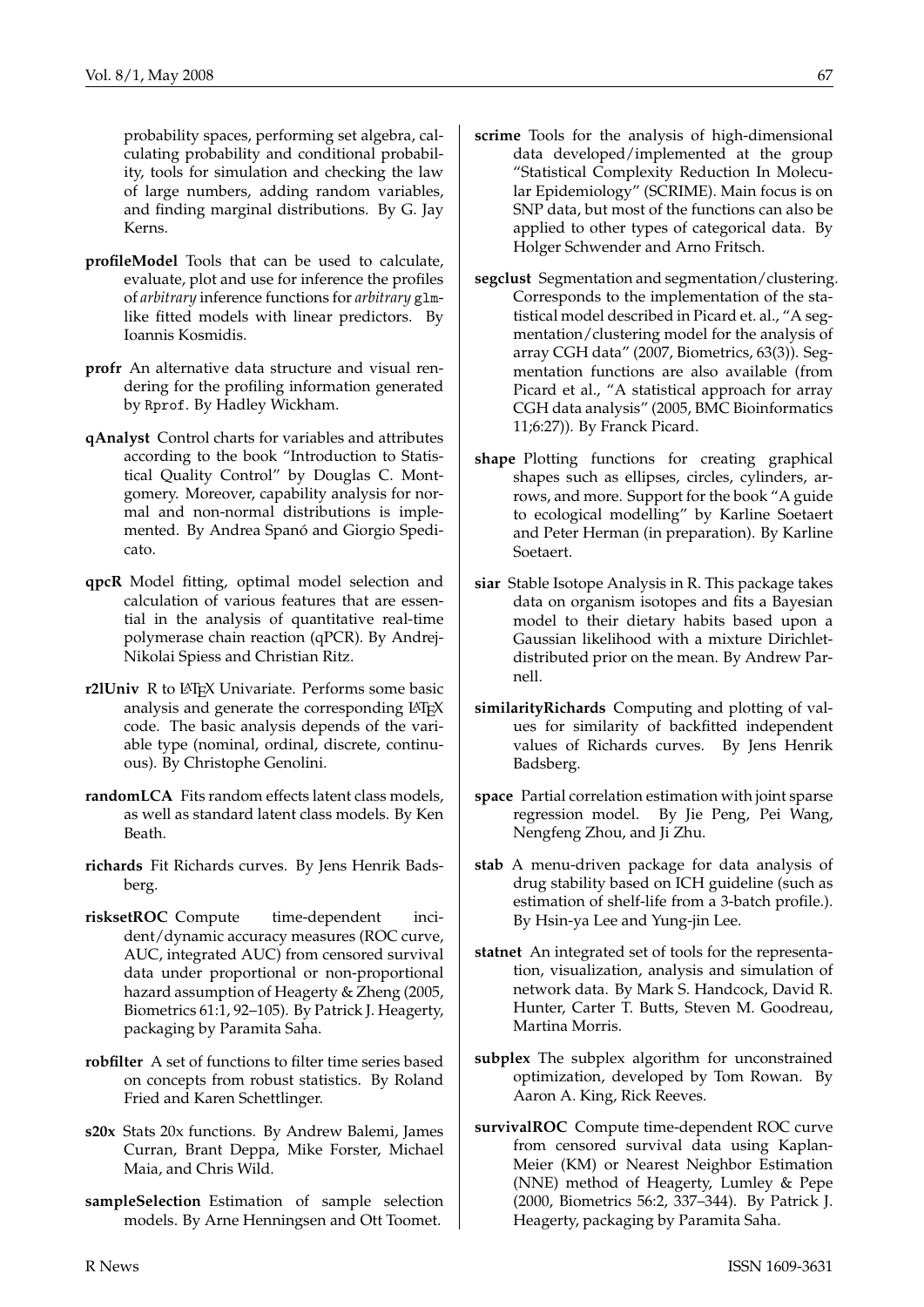- **torus** Torus algorithm for quasi random number generation (for Van Der Corput lowdiscrepancy sequences, use **fOptions** from Rmetrics). Also implements a general linear congruential pseudo random generator (such as Park Miller) to make comparison with Mersenne Twister (default in R) and the Torus algorithm. By Christophe Dutang and Thibault Marchal.
- **tpr** Regression models for temporal process responses with time-varying coefficient. By Jun Yan.
- **xts** Extensible Time Series. Provide for uniform handling of R's different time-based data classes by extending **zoo**, maximizing native format information preservation and allowing for user level customization and extension, while simplifying cross-class interoperability. By Jeffrey A. Ryan and Josh M. Ulrich.
- **yaml** Methods to convert R to YAML and back, implementing the Syck YAML parser ([http:](http://www.whytheluckystiff.net/syck) [//www.whytheluckystiff.net/syck](http://www.whytheluckystiff.net/syck)) for R. By Jeremy Stephens.

#### **Other changes**

- New task views Optimization (packages which offer facilities for solving optimization problems, by Stefan Theussl) and ExperimentalDesign (packages for experimental design and analysis of data from experiments, by Ulrike Groemping).
- Packages **JLLprod**, **butler**, **elasticnet**, **epsi**, **gtkDevice**, **km.ci**, **ncvar**, **riv**, **rpart.permutation**, **rsbml**, **taskPR**, **treeglia**, **vardiag** and **zicounts** were moved to the Archive.
- Package **CPGchron** was moved to the Archive (replaced by **Bchron**).
- Package **IPSUR** was moved to the Archive (replaced by **RcmdrPlugin.IPSUR**).
- Package **gRcox** was renamed to **gRc**.
- Package **pwt** was re-added to CRAN.

*Kurt Hornik Wirtschaftsuniversität Wien, Austria* [Kurt.Hornik@R-project.org](mailto:Kurt.Hornik@R-project.org)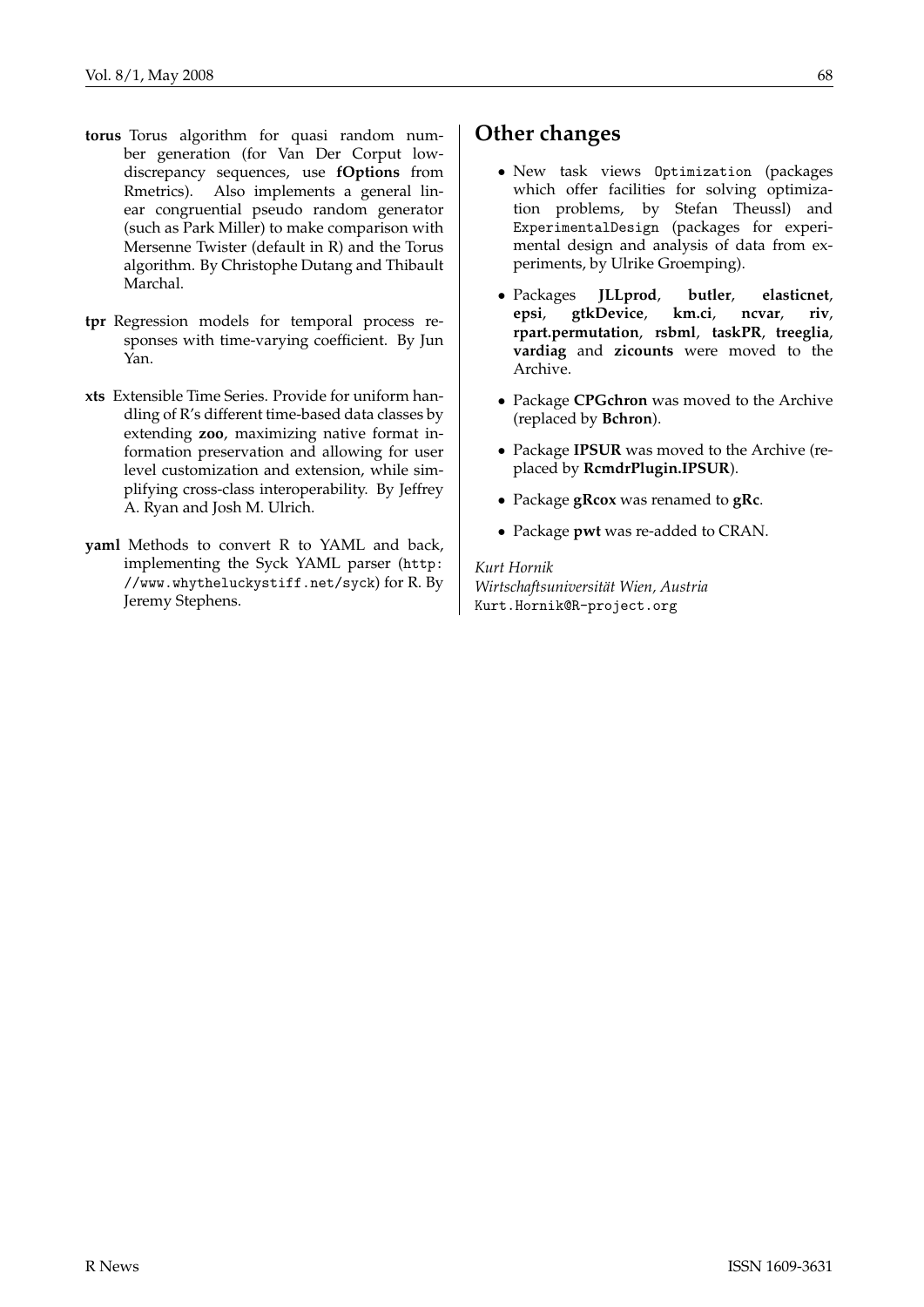# **News from the Bioconductor Project**

*by the Bioconductor Team Program in Computational Biology Fred Hutchinson Cancer Research Center*

We are pleased to announce Bioconductor 2.2, released on May 1, 2008. Bioconductor 2.2 is compatible with R 2.7.0, and consists of 260 package. The release includes 35 new packages, and many improvements to existing packages.

### **New packages**

New packages address a diversity of topics in highthroughput genomic analysis. Some highlights include:

- **Advanced statistical methods** for analysis ranging from probe-level modeling (e.g., plw) through gene set and other functional profiling (e.g., GSEAlm, goProfiles).
- **New problem domains** addressed by packages such as snpMatrix, offering classes and methods to compactly summarize large single nucleotide polymorphism data sets.
- **Integration with third-party software** including the GEOmetadb package for accessing GEO metadata and AffyCompatible and additions to affxparser for accessing microarray vendor resources.
- **Graphical tools** in packages such as GenomeGraphs and rtracklayer effectively visualize complex data in an appropriate genomic context.
- **New technical approaches** in packages such as affy-Para and xps explore the significant computational burden of large-scale analysis.

The release also includes packages to support two forthcoming books: by [Gentleman](#page-68-0) [\(2008\)](#page-68-0), about using R for bioinformatics; and by [Hahne et al.](#page-68-1) [\(2008\)](#page-68-1), presenting Bioconductor case studies.

#### **Annotations**

The 'annotation' packages in Bioconductor have experienced significant change. An annotation package contains very useful biological information about microarray probes and the genes they are meant to interrogate. Previously, these packages used an R environment to provide a simple key-value association between the probes and their annotations. This release of Bioconductor sees widened use of SQLite-based annotation packages, and SQLitebased annotations can now be used instead of most environment-based packages.

SQLite-based packages offer several attractive features, including more efficient use of memory, R News ISSN 1609-3631

representation of more complicated data structures, and flexible queries across annotations (SQL tables). Most users access these new annotations using familiar functions such as mget. One useful new function is the revmap function, which has the effect (but not the overhead!) of reversing the direction of the map (e.g., mapping from gene symbol to probe identifier, instead of the other way around). Advanced users can write SQL queries directly.

The scope of annotation packages continues to expand, with a more extensive 'organism'-centric (e.g., org.Hs.eg.db, representing *Homo sapiens*) annotations. New 'homology' packages summarize the InParanoid data base, allowing between-species identification of homologous genes.

## **Other developments and directions**

Bioconductor package authors continue to have access to a very effective package repository and build system. All packages are maintained under subversion version control, with the latest version of the package built each day on a diversity of computer architectures. Developers can access detailed information on the success of their package builds on both release and development platforms (e.g., [http:](http://bioconductor.org/checkResults/) [//bioconductor.org/checkResults/](http://bioconductor.org/checkResults/)). Users access successfully built packages using the biocLite function, which identifies the appropriate package for their version of R.

New Bioconductor packages contributed from our active user / developer base now receive both technical and scientific reviews. This helps package authors produce quality packages, and benefits users by providing a more robust software experience.

The 2.3 release of Bioconductor is scheduled for October 2008. We expect this to be a vibrant release cycle. High-throughput genomic research is a dynamic and exciting field. It is hard to predict what surprising packages are in store for future Bioconductor releases. We anticipate continued integration with diverse data sources, use of R's advanced graphics abilities, and implementation of cutting edge research algorithms for the benefit of all Bioconductor users. Short-read DNA resequencing technologies are one area where growth seems almost certain.

## **Bibliography**

- <span id="page-68-0"></span>R. Gentleman. *Bioinformatics with R*. Chapman & Hall/CRC, Boca Raton, FL, 2008. ISBN 1-420- 06367-7.
- <span id="page-68-1"></span>F. Hahne, W. Huber, R. Gentleman, and S. Falcon. *Bioconductor Case Studies*. Springer, 2008.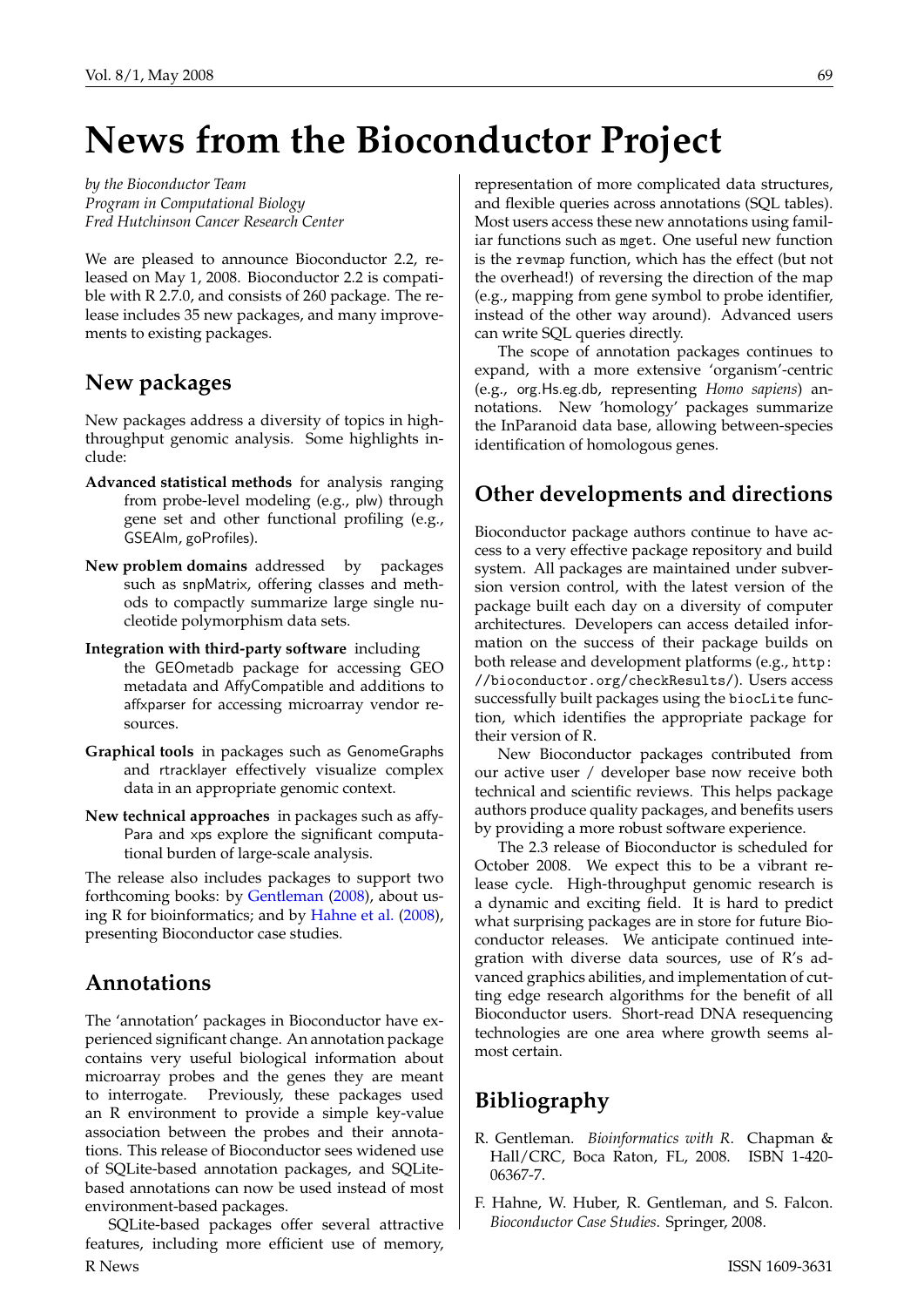# **Forthcoming Events: use**R**! 2008**

The international R user conference 'useR! 2008' will take place at the Technische Universität Dortmund, Dortmund, Germany, August 12-14, 2008.

This world-wide meeting of the R user community will focus on

- R as the 'lingua franca' of data analysis and statistical computing;
- providing a platform for R users to discuss and exchange ideas about how R can be used to do statistical computations, data analysis, visualization and exciting applications in various fields;
- giving an overview of the new features of the rapidly evolving R project.

The program comprises invited lectures, usercontributed sessions and pre-conference tutorials.

## **Invited Lectures**

R has become the standard computing engine in more and more disciplines, both in academia and the business world. How R is used in different areas will be presented in invited lectures addressing hot topics. Speakers will include

- *Peter Bühlmann*: Computationally Tractable Methods for High-Dimensional Data
- *John Fox* and *Kurt Hornik*: The Past, Present, and Future of the R Project, a double-feature presentation including Social Organization of the R Project (John Fox),

Development in the R Project (Kurt Hornik)

- *Andrew Gelman*: Bayesian Generalized Linear Models and an Appropriate Default Prior
- *Gary King*: The Dataverse Network
- *Duncan Murdoch*: Package Development in Windows
- *Jean Thioulouse*: Multivariate Data Analysis in Microbial Ecology – New Skin for the Old Ceremony
- *Graham J. Williams*: Deploying Data Mining in Government – Experiences With R/Rattle

## **User-contributed Sessions**

The sessions will be a platform to bring together R users, contributors, package maintainers and developers in the S spirit that 'users are developers'. People from different fields will show us how they solve problems with R in fascinating applications. The scientific program is organized by members of the program committee, including *Micah Altman, Roger Bivand, Peter Dalgaard, Jan de Leeuw, Ramón Díaz-Uriarte, Spencer Graves, Leonhard Held, Torsten Hothorn, François Husson, Christian Kleiber, Friedrich Leisch, Andy Liaw, Martin Mächler, Kate Mullen, Ei-ji* *Nakama, Thomas Petzoldt, Martin Theus*, and *Heather Turner*, and will cover topics such as

- Applied Statistics & Biostatistics
- Bayesian Statistics
- Bioinformatics
- Chemometrics and Computational Physics
- Data Mining
- Econometrics & Finance
- Environmetrics & Ecological Modeling
- High Performance Computing
- Machine Learning
- Marketing & Business Analytics
- Psychometrics
- Robust Statistics
- Sensometrics
- Spatial Statistics
- Statistics in the Social and Political Sciences
- Teaching
- Visualization & Graphics
- and many more

## **Pre-conference Tutorials**

Before the start of the official program, half-day tutorials will be offered on Monday, August 11. In the morning:

- *Douglas Bates*: Mixed Effects Models
- *Julie Josse, François Husson, Sébastien Lê*: Exploratory Data Analysis
- *Martin Mächler, Elvezio Ronchetti*: Introduction to Robust Statistics with R
- *Jim Porzak*: Using R for Customer Segmentation
- *Stefan Rüping, Michael Mock, and Dennis Wegener*: Distributed Data Analysis Using R
- *Jing Hua Zhao*: Analysis of Complex Traits Using R: Case studies

In the afternoon:

- *Karim Chine*: Distributed R and Bioconductor for the Web
- *Dirk Eddelbuettel*: An Introduction to High-Performance R
- *Andrea S. Foulkes*: Analysis of Complex Traits Using R: Statistical Applications
- *Virgilio Gómez-Rubio*: Small Area Estimation with R
- *Frank E. Harrell, Jr.*: Regression Modelling Strategies
- *Sébastien Lê, Julie Josse, François Husson*: Multiway Data Analysis
- *Bernhard Pfaff*: Analysis of Integrated and Cointegrated Time Series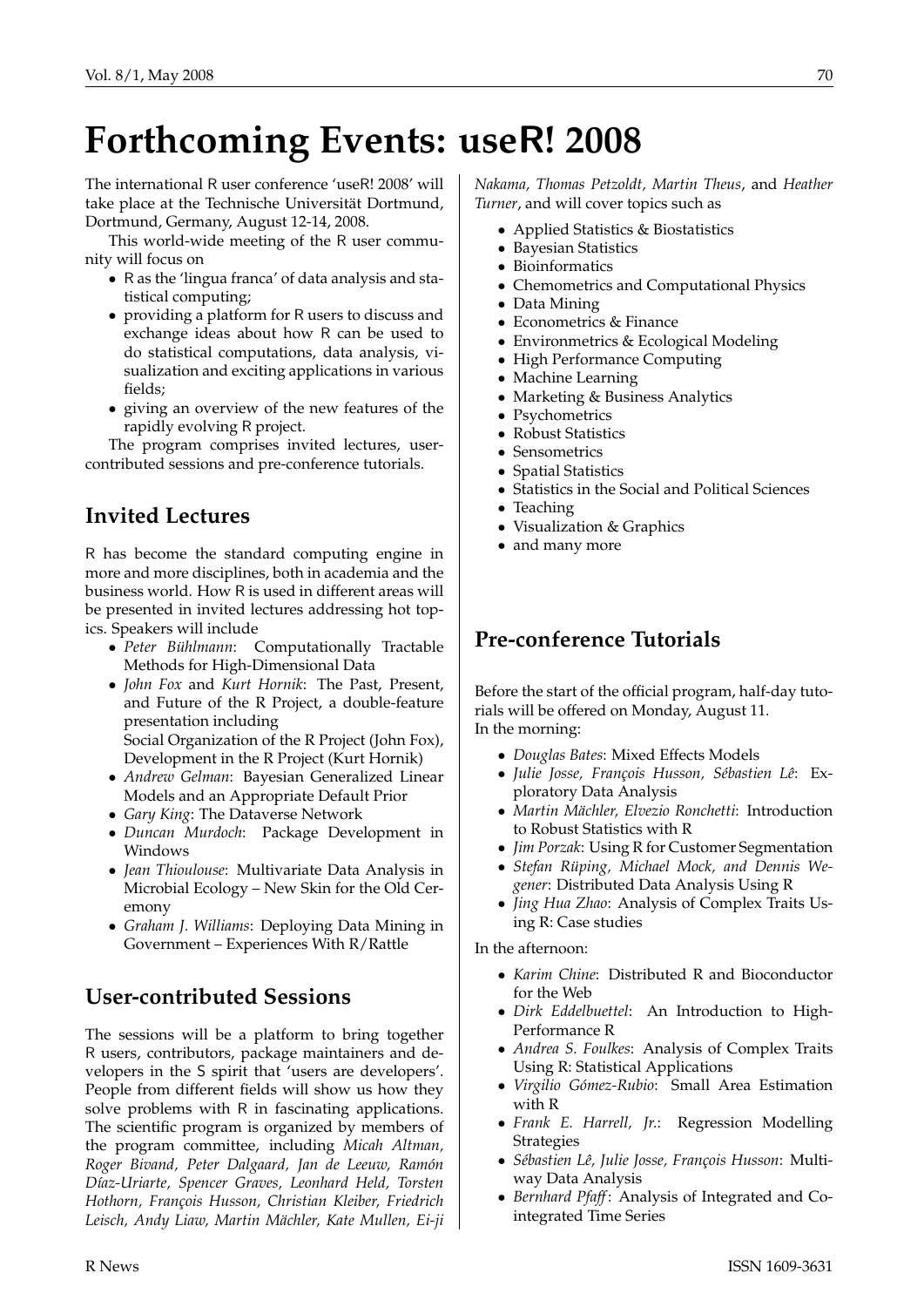## **More Information**

A web page offering more information on 'useR! 2008' as well as the registration form is available at: <http://www.R-project.org/useR-2008/>.

# **R Foundation News**

*by Kurt Hornik*

### **Donations and new members**

#### **Donations**

Austrian Association for Statistical Computing Fabian Barth, Germany Dianne Cook, USA Yves DeVille, France Zubin Dowlaty, USA David Freedman, USA Minato Nakazawa, Japan

#### **New benefactors**

**Paul von Eikeren, USA InterContinental Hotels Group, USA** We hope to meet you in Dortmund!

The organizing committee: *Uwe Ligges, Achim Zeileis, Claus Weihs, Gerd Kopp, Friedrich Leisch, and Torsten Hothorn* [useR-2008@R-project.org](mailto:useR-2008@R-project.org)

#### **New supporting institutions**

European Bioinformatics Inst., UK

#### **New supporting members**

Simon Blomberg, Australia Yves DeVille, France Adrian A. Dragulescu, USA Owe Jessen, Germany Luca La Rocca, Italy Sam Lin, New Zealand Chris Moriatity, USA Nathan Pellegrin, USA Peter Ruckdeschel, Germany Jitao David Zhang, Germany

*Kurt Hornik Wirtschaftsuniversität Wien, Austria* [Kurt.Hornik@R-project.org](mailto:Kurt.Hornik@R-project.org)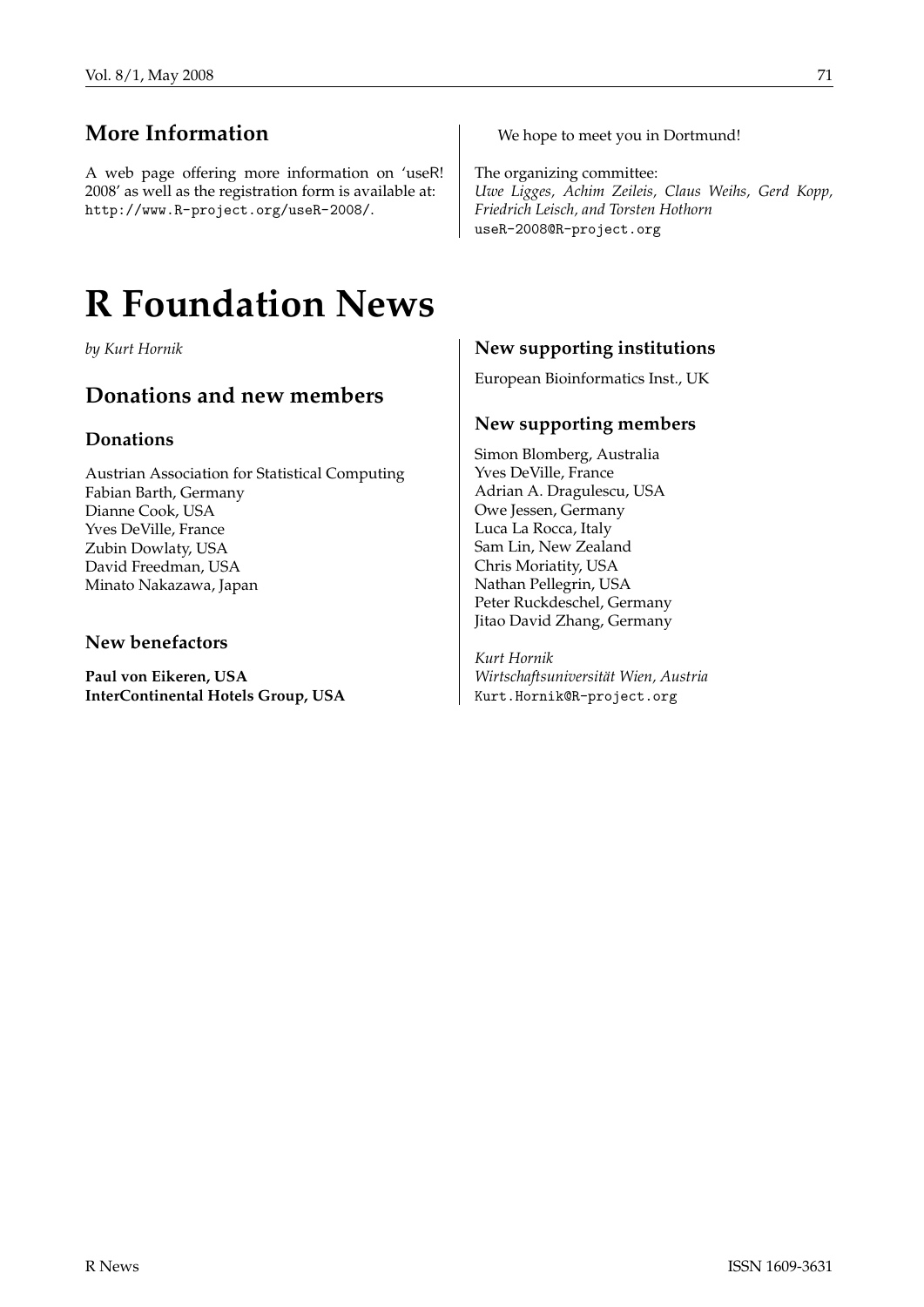# **R News Referees 2007**

*by John Fox*

R News articles are peer-reviewed. The editorial board members would like to take the opportunity to thank all referees who read and commented on submitted manuscripts during the previous year. Much of the quality of R News publications is due to their invaluable and timely service. Thank you!

- Murray Aitkin
- Doug Bates
- Adrian Bowman
- Patrick Burns
- Peter Dalgaard
- Philip Dixon
- Dirk Eddelbuettel
- Brian Everitt
- Thomas Gerds
- B.J. Harshfield
- Sigbert Klinke
- Thomas Kneib
- Anthony Lancaster
- Duncan Temple Lang
- Thomas Lumley
- Martin Maechler
- Brian McArdle
- Georges Monette
- Paul Murrell
- Martyn Plummer
- Christina Rabe
- Alec Stephenson
- Carolin Strobl
- Simon Urbanek
- Keith Worsley

*John Fox McMaster University, Canada* [John.Fox@R-project.org](mailto:John.Fox@R-project.org)